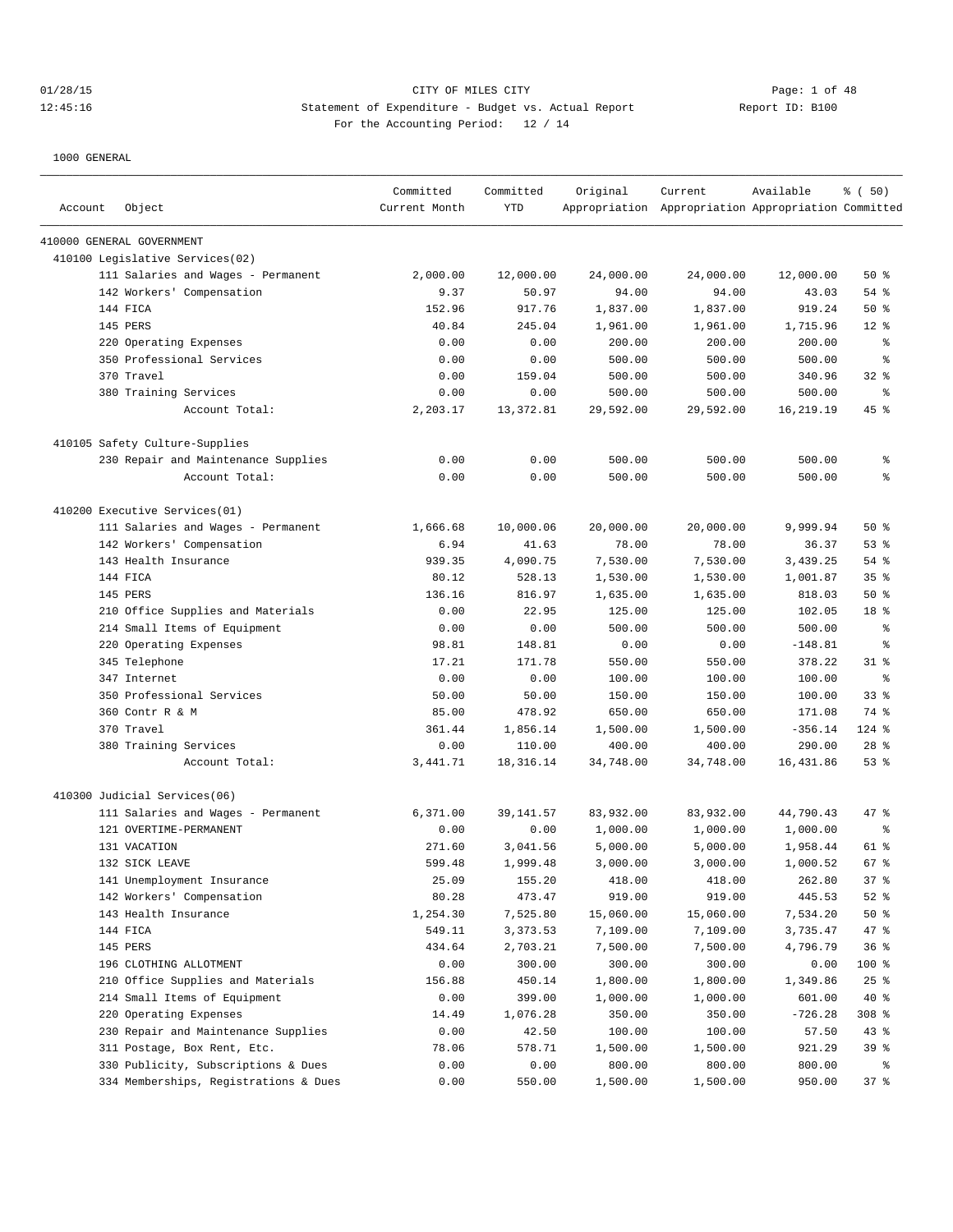# 01/28/15 CITY OF MILES CITY Page: 2 of 48 12:45:16 Statement of Expenditure - Budget vs. Actual Report Changery Report ID: B100 For the Accounting Period: 12 / 14

| Account | Object                                     | Committed<br>Current Month | Committed<br>YTD | Original   | Current<br>Appropriation Appropriation Appropriation Committed | Available  | % ( 50)         |
|---------|--------------------------------------------|----------------------------|------------------|------------|----------------------------------------------------------------|------------|-----------------|
|         | 345 Telephone                              | 221.59                     | 1,408.90         | 2,000.00   | 2,000.00                                                       | 591.10     | 70 %            |
|         | 347 Internet                               | 0.00                       | 0.00             | 2,500.00   | 2,500.00                                                       | 2,500.00   | ి               |
|         | 350 Professional Services                  | 350.00                     | 901.00           | 1,000.00   | 1,000.00                                                       | 99.00      | $90*$           |
|         | 360 Contr R & M                            | 0.00                       | 0.00             | 2,000.00   | 2,000.00                                                       | 2,000.00   | နွ              |
|         | 370 Travel                                 | 891.12                     | 2,131.98         | 3,500.00   | 3,500.00                                                       | 1,368.02   | 61 %            |
|         | 380 Training Services                      | 0.00                       | 0.00             | 400.00     | 400.00                                                         | 400.00     | ి               |
|         | 382 Books                                  | 0.00                       | 0.00             | 800.00     | 800.00                                                         | 800.00     | ి               |
|         | 394 Jury and Witness Fees                  | $-141.00$                  | $-935.00$        | 0.00       | 0.00                                                           | 935.00     | ి               |
|         | 533 Machinery and Equipment Rental         | 200.56                     | 284.37           | 1,000.00   | 1,000.00                                                       | 715.63     | $28$ %          |
|         | Account Total:                             | 11,357.20                  | 65,601.70        | 144,488.00 | 144,488.00                                                     | 78,886.30  | $45$ %          |
|         | 410500 Financial Services(03)              |                            |                  |            |                                                                |            |                 |
|         | 111 Salaries and Wages - Permanent         | 8,548.68                   | 54,108.59        | 108,994.00 | 108,994.00                                                     | 54,885.41  | 50%             |
|         | 131 VACATION                               | 888.27                     | 1,455.95         | 5,847.00   | 5,847.00                                                       | 4,391.05   | 25%             |
|         | 132 SICK LEAVE                             | 369.77                     | 1,835.18         | 3,000.00   | 3,000.00                                                       | 1,164.82   | 61 %            |
|         | 133 OTHER LEAVE PAY                        | 0.00                       | 1,421.30         | 11,975.00  | 11,975.00                                                      | 10,553.70  | $12*$           |
|         | 141 Unemployment Insurance                 | 44.12                      | 266.66           | 577.00     | 577.00                                                         | 310.34     | 46 %            |
|         | 142 Workers' Compensation                  | 120.38                     | 726.38           | 1,477.00   | 1,477.00                                                       | 750.62     | 49 %            |
|         | 143 Health Insurance                       | 1,882.15                   | 11,292.90        | 22,590.00  | 22,590.00                                                      | 11,297.10  | 50%             |
|         | 144 FICA                                   | 749.80                     | 4,531.75         | 9,795.00   | 9,795.00                                                       | 5,263.25   | 46%             |
|         | 145 PERS                                   | 801.22                     | 4,805.72         | 10,461.00  | 10,461.00                                                      | 5,655.28   | 46%             |
|         | 196 CLOTHING ALLOTMENT                     | 0.00                       | 450.00           | 450.00     | 450.00                                                         | 0.00       | 100 %           |
|         | 210 Office Supplies and Materials          | 199.81                     | 1,482.75         | 3,000.00   | 3,000.00                                                       | 1,517.25   | 49 %            |
|         | 214 Small Items of Equipment               | 0.00                       | 0.00             | 3,050.00   | 3,050.00                                                       | 3,050.00   | နွ              |
|         | 220 Operating Expenses                     | 129.12                     | 1,601.17         | 3,600.00   | 3,600.00                                                       | 1,998.83   | 44 %            |
|         | 230 Repair and Maintenance Supplies        | 0.00                       | 0.00             | 200.00     | 200.00                                                         | 200.00     | နွ              |
|         | 311 Postage, Box Rent, Etc.                | $-234.31$                  | 1,205.38         | 3,600.00   | 3,600.00                                                       | 2,394.62   | 33%             |
|         | 320 Printing, Duplicating, Typing &        | 31.11                      | 101.85           | 1,000.00   | 1,000.00                                                       | 898.15     | $10*$           |
|         | 330 Publicity, Subscriptions & Dues        | 88.00                      | 835.89           | 1,400.00   | 1,400.00                                                       | 564.11     | 60 %            |
|         | 334 Memberships, Registrations & Dues      | 0.00                       | 2,673.00         | 3,400.00   | 3,400.00                                                       | 727.00     | 79 %            |
|         | 345 Telephone                              | 38.78                      | 295.38           | 750.00     | 750.00                                                         | 454.62     | 39%             |
|         | 347 Internet                               | 19.52                      | 117.12           | 250.00     | 250.00                                                         | 132.88     | 47 %            |
|         | 350 Professional Services                  | 161.40                     | 20,170.71        | 27,000.00  | 27,000.00                                                      | 6,829.29   | 75 %            |
|         | 360 Contr R & M                            | 255.00                     | 6,427.44         | 12,500.00  | 12,500.00                                                      | 6,072.56   | $51$ %          |
|         | 370 Travel                                 | 0.00                       | 233.42           | 1,500.00   | 1,500.00                                                       | 1,266.58   | 16 <sup>8</sup> |
|         | 380 Training Services                      | 0.00                       | 63.33            | 1,200.00   | 1,200.00                                                       | 1,136.67   | 5 <sup>°</sup>  |
|         | 382 Books                                  | 0.00                       | 12.88            | 200.00     | 200.00                                                         | 187.12     | 6 %             |
|         | 521 Surety Bonds for Officials & Employees | 0.00                       | 983.00           | 983.00     | 983.00                                                         | 0.00       | $100*$          |
|         | Account Total:                             | 14,092.82                  | 117,097.75       | 238,799.00 | 238,799.00                                                     | 121,701.25 | 49 %            |
|         | 410540 City Treasurer(09)                  |                            |                  |            |                                                                |            |                 |
|         | 111 Salaries and Wages - Permanent         | 1,666.66                   | 9,999.96         | 20,000.00  | 20,000.00                                                      | 10,000.04  | $50*$           |
|         | 142 Workers' Compensation                  | 6.94                       | 41.64            | 79.00      | 79.00                                                          | 37.36      | $53$ %          |
|         | 144 FICA                                   | 127.50                     | 765.00           | 1,530.00   | 1,530.00                                                       | 765.00     | $50*$           |
|         | 145 PERS                                   | 136.16                     | 816.96           | 1,634.00   | 1,634.00                                                       | 817.04     | $50*$           |
|         | 345 Telephone                              | $-9.01$                    | 8.14             | 100.00     | 100.00                                                         | 91.86      | 8 %             |
|         | 350 Professional Services                  | 50.00                      | 50.00            | 100.00     | 100.00                                                         | 50.00      | $50*$           |
|         | 360 Contr R & M                            | 86.27                      | 529.44           | 944.00     | 944.00                                                         | 414.56     | 56%             |
|         | Account Total:                             | 2,064.52                   | 12, 211.14       | 24,387.00  | 24,387.00                                                      | 12,175.86  | $50*$           |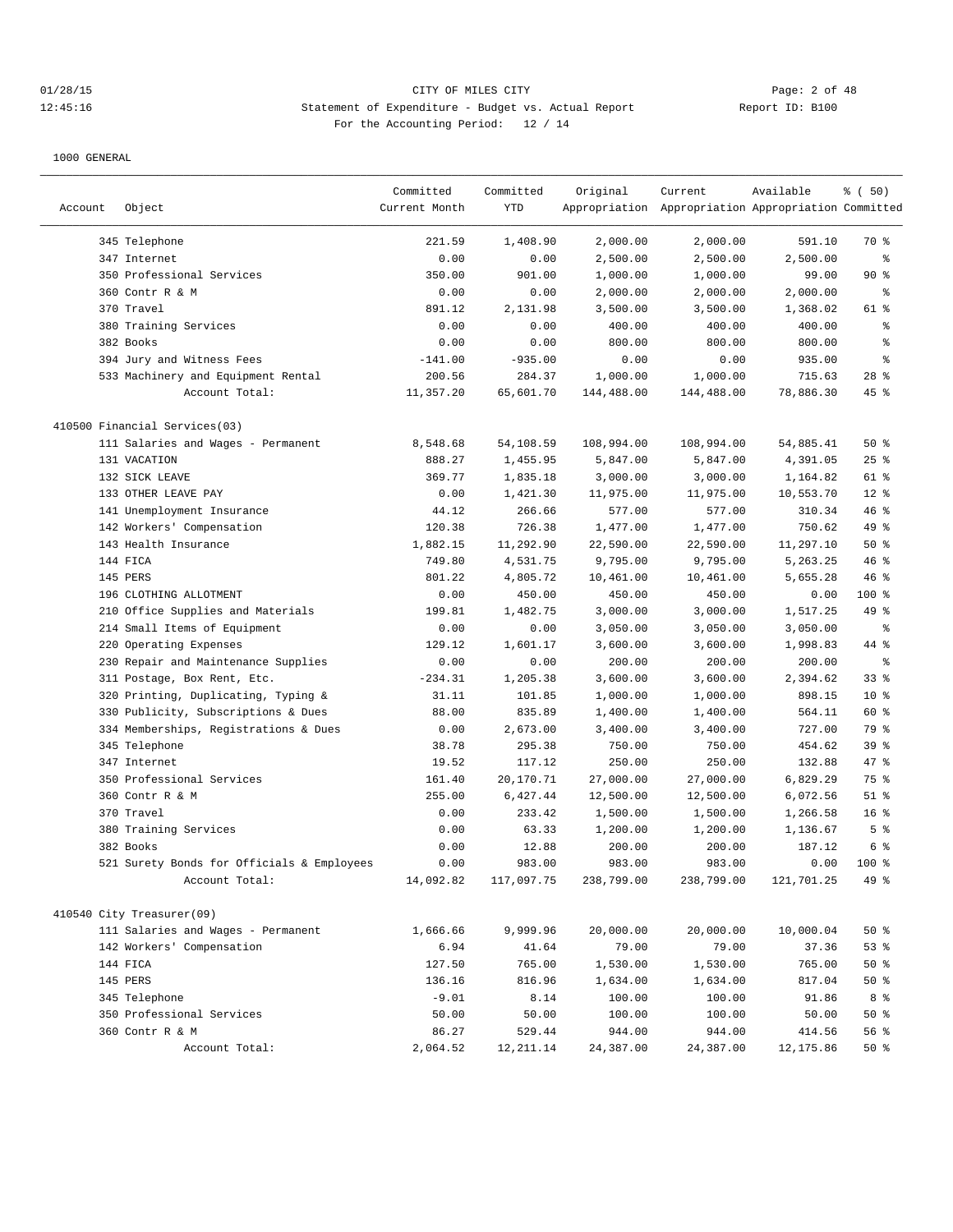| Account          | Object                                    | Committed<br>Current Month | Committed<br><b>YTD</b> | Original   | Current<br>Appropriation Appropriation Appropriation Committed | Available  | % (50)          |
|------------------|-------------------------------------------|----------------------------|-------------------------|------------|----------------------------------------------------------------|------------|-----------------|
|                  |                                           |                            |                         |            |                                                                |            |                 |
| 410600 Elections |                                           |                            |                         |            |                                                                |            |                 |
|                  | 300 PURCHASED SERVICES                    | 0.00                       | 0.00                    | 9,500.00   | 9,500.00                                                       | 9,500.00   | ి               |
|                  | Account Total:                            | 0.00                       | 0.00                    | 9,500.00   | 9,500.00                                                       | 9,500.00   | ి               |
|                  | 411020 Community Services & Planning      |                            |                         |            |                                                                |            |                 |
|                  | 111 Salaries and Wages - Permanent        | 2,633.84                   | 17,813.65               | 33,735.00  | 33,735.00                                                      | 15,921.35  | 53%             |
|                  | 121 OVERTIME-PERMANENT                    | 14.73                      | 58.92                   | 500.00     | 500.00                                                         | 441.08     | $12*$           |
|                  | 131 VACATION                              | 24.55                      | 1,037.69                | 4,000.00   | 4,000.00                                                       | 2,962.31   | $26$ %          |
|                  | 132 SICK LEAVE                            | 203.91                     | 418.15                  | 2,000.00   | 2,000.00                                                       | 1,581.85   | $21$ %          |
|                  | 133 OTHER LEAVE PAY                       | 452.22                     | 591.36                  | 3,143.00   | 3,143.00                                                       | 2,551.64   | 19 <sup>°</sup> |
|                  | 141 Unemployment Insurance                | 15.03                      | 90.34                   | 195.00     | 195.00                                                         | 104.66     | 46 %            |
|                  | 142 Workers' Compensation                 | 16.23                      | 97.41                   | 199.00     | 199.00                                                         | 101.59     | 49 %            |
|                  | 143 Health Insurance                      | 683.65                     | 4,101.88                | 8,208.00   | 8,208.00                                                       | 4,106.12   | 50%             |
|                  | 144 FICA                                  | 254.64                     | 1,528.22                | 3,318.00   | 3,318.00                                                       | 1,789.78   | 46 %            |
|                  | 145 PERS                                  | 272.04                     | 1,627.51                | 3,544.00   | 3,544.00                                                       | 1,916.49   | 46 %            |
|                  | 196 CLOTHING ALLOTMENT                    | 0.00                       | 163.50                  | 314.00     | 314.00                                                         | 150.50     | $52$ $%$        |
|                  | 210 Office Supplies and Materials         | 148.62                     | 273.35                  | 800.00     | 800.00                                                         | 526.65     | $34$ $%$        |
|                  | 214 Small Items of Equipment              | 0.00                       | 0.00                    | 800.00     | 800.00                                                         | 800.00     | ႜ               |
|                  | 220 Operating Expenses                    | 44.76                      | 226.88                  | 100.00     | 100.00                                                         | $-126.88$  | $227$ %         |
|                  | 311 Postage, Box Rent, Etc.               | 12.96                      | 81.87                   | 250.00     | 250.00                                                         | 168.13     | $33$ $%$        |
|                  | 320 Printing, Duplicating, Typing &       | 0.00                       | 0.00                    | 500.00     | 500.00                                                         | 500.00     | ి               |
|                  | 327 Map Printing                          | 0.00                       | 0.00                    | 100.00     | 100.00                                                         | 100.00     | နွ              |
|                  | 330 Publicity, Subscriptions & Dues       | 0.00                       | 0.00                    | 775.00     | 775.00                                                         | 775.00     | နွ              |
|                  | 331 Publication of Formal & Legal Notices | 84.00                      | 120.00                  | 275.00     | 275.00                                                         | 155.00     | 44 %            |
|                  | 334 Memberships, Registrations & Dues     | 0.00                       | 40.00                   | 100.00     | 100.00                                                         | 60.00      | 40 %            |
|                  | 345 Telephone                             | 63.92                      | 445.72                  | 900.00     | 900.00                                                         | 454.28     | 50%             |
|                  | 347 Internet                              | 0.00                       | 0.00                    | 100.00     | 100.00                                                         | 100.00     | $\epsilon$      |
|                  | 350 Professional Services                 | 50.00                      | 13,775.56               | 180,000.00 | 180,000.00                                                     | 166,224.44 | 8 %             |
|                  | 360 Contr R & M                           | 170.00                     | 563.92                  | 1,500.00   | 1,500.00                                                       | 936.08     | 38 <sup>8</sup> |
|                  | 370 Travel                                | 100.14                     | 706.29                  | 1,000.00   | 1,000.00                                                       | 293.71     | 71 %            |
|                  | 380 Training Services                     | 0.00                       | 195.00                  | 1,000.00   | 1,000.00                                                       | 805.00     | $20*$           |
|                  | 382 Books                                 | 0.00                       | 75.45                   | 200.00     | 200.00                                                         | 124.55     | 38 %            |
|                  | Account Total:                            | 5, 245. 24                 | 44,032.67               | 247,556.00 | 247,556.00                                                     | 203,523.33 | 18 %            |
|                  | 411100 Legal Services(04)                 |                            |                         |            |                                                                |            |                 |
|                  | 111 Salaries and Wages - Permanent        | 6,667.70                   | 49,756.08               | 107,232.00 | 107,232.00                                                     | 57,475.92  | 46 %            |
|                  | 131 VACATION                              | 64.08                      | 584.73                  | 3,000.00   | 3,000.00                                                       | 2,415.27   | 19 <sup>°</sup> |
|                  | 132 SICK LEAVE                            | 0.00                       | 0.00                    | 1,500.00   | 1,500.00                                                       | 1,500.00   | ి               |
|                  | 141 Unemployment Insurance                | 30.29                      | 226.78                  | 503.00     | 503.00                                                         | 276.22     | 45 %            |
|                  | 142 Workers' Compensation                 | 39.55                      | 286.67                  | 579.00     | 579.00                                                         | 292.33     | 50 %            |
|                  | 144 FICA                                  | 514.98                     | 3,855.35                | 8,548.00   | 8,548.00                                                       | 4,692.65   | 45 %            |
|                  | 145 PERS                                  | 549.98                     | 4,112.82                | 9,129.00   | 9,129.00                                                       | 5,016.18   | 45 %            |
|                  | 196 CLOTHING ALLOTMENT                    | 0.00                       | 56.00                   | 100.00     | 100.00                                                         | 44.00      | 56 %            |
|                  | 210 Office Supplies and Materials         | 159.53                     | 582.17                  | 500.00     | 500.00                                                         | $-82.17$   | 116 %           |
|                  | 214 Small Items of Equipment              | 0.00                       | 826.99                  | 450.00     | 450.00                                                         | $-376.99$  | 184 %           |
|                  | 220 Operating Expenses                    | 175.65                     | 1,211.25                | 500.00     | 500.00                                                         | $-711.25$  | $242$ %         |
|                  | 311 Postage, Box Rent, Etc.               | 55.73                      | 378.93                  | 600.00     | 600.00                                                         | 221.07     | 63 %            |
|                  | 345 Telephone                             | $-9.11$                    | 8.04                    | 120.00     | 120.00                                                         | 111.96     | 7 %             |
|                  | 350 Professional Services                 | 158.23                     | 5,177.35                | 5,500.00   | 5,500.00                                                       | 322.65     | 94 %            |
|                  | 360 Contr R & M                           | 0.00                       | 0.00                    | 100.00     | 100.00                                                         | 100.00     | ွေ              |
|                  | 370 Travel                                | 0.00                       | 0.00                    | 550.00     | 550.00                                                         | 550.00     | ွေ              |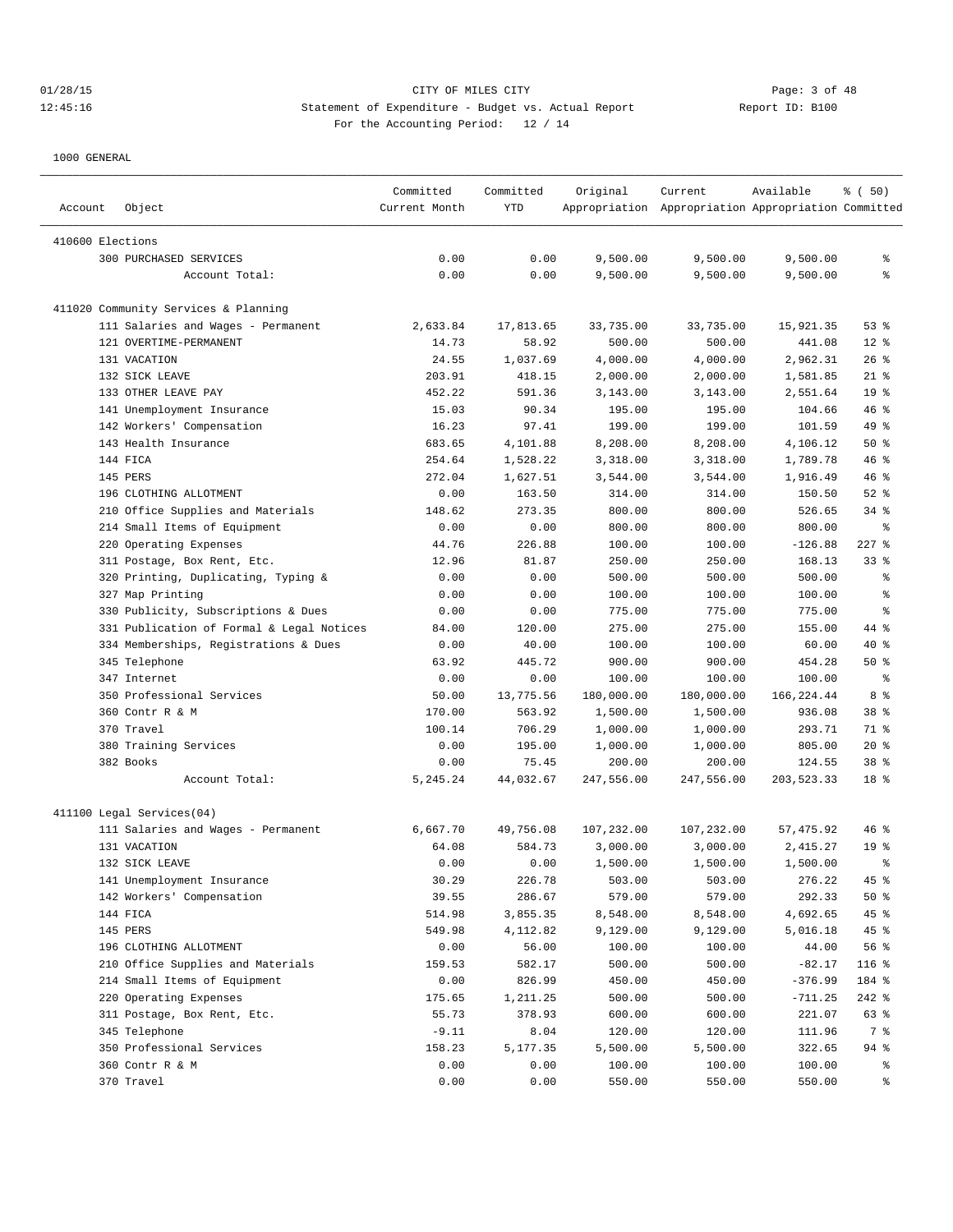## 01/28/15 CITY OF MILES CITY Page: 4 of 48 12:45:16 Statement of Expenditure - Budget vs. Actual Report Changer Report ID: B100 For the Accounting Period: 12 / 14

| Account              | Object                                     | Committed<br>Current Month | Committed<br>YTD | Original   | Current<br>Appropriation Appropriation Appropriation Committed | Available    | % (50)          |
|----------------------|--------------------------------------------|----------------------------|------------------|------------|----------------------------------------------------------------|--------------|-----------------|
|                      | Account Total:                             | 8,406.61                   | 67,063.16        | 138,911.00 | 138,911.00                                                     | 71,847.84    | 48 %            |
|                      | 411101 Labor Negotiations                  |                            |                  |            |                                                                |              |                 |
|                      | 350 Professional Services                  | 967.43                     | 11, 475.18       | 10,000.00  | 10,000.00                                                      | $-1, 475.18$ | $115$ %         |
|                      | Account Total:                             | 967.43                     | 11, 475.18       | 10,000.00  | 10,000.00                                                      | $-1, 475.18$ | $115$ %         |
| 411230 City Hall     |                                            |                            |                  |            |                                                                |              |                 |
|                      | 214 Small Items of Equipment               | 0.00                       | 0.00             | 400.00     | 400.00                                                         | 400.00       | ႜ               |
|                      | 220 Operating Expenses                     | 233.44                     | 1,512.99         | 2,500.00   | 2,500.00                                                       | 987.01       | 61 %            |
|                      | 230 Repair and Maintenance Supplies        | 363.91                     | 788.21           | 1,000.00   | 1,000.00                                                       | 211.79       | 79 %            |
|                      | 341 Electric Utility Services              | 323.23                     | 2,634.31         | 5,500.00   | 5,500.00                                                       | 2,865.69     | 48 %            |
|                      | 342 Water Utility Services                 | 52.53                      | 313.16           | 750.00     | 750.00                                                         | 436.84       | $42$ %          |
|                      | 343 Sewer Utility Services                 | 32.50                      | 195.00           | 370.00     | 370.00                                                         | 175.00       | 53%             |
|                      | 344 Gas Utility Service                    | 618.92                     | 901.45           | 5,000.00   | 5,000.00                                                       | 4,098.55     | 18 %            |
|                      | 346 Garbage Service                        | 47.41                      | 47.41            | 200.00     | 200.00                                                         | 152.59       | $24$ %          |
|                      | 360 Contr R & M                            | 1,093.50                   | 5,702.99         | 30,000.00  | 30,000.00                                                      | 24, 297.01   | 19 <sup>°</sup> |
|                      | 400 BUILDING MATERIALS                     | 0.00                       | 0.00             | 1,000.00   | 1,000.00                                                       | 1,000.00     | နွ              |
|                      | 511 Insurance on Buildings                 | 0.00                       | 2,335.42         | 2,336.00   | 2,336.00                                                       | 0.58         | $100$ %         |
|                      | Account Total:                             | 2,765.44                   | 14,430.94        | 49,056.00  | 49,056.00                                                      | 34,625.06    | $29$ %          |
|                      | 411840 Program Assistant                   |                            |                  |            |                                                                |              |                 |
|                      | 111 Salaries and Wages - Permanent         | 2,344.70                   | 11, 432.23       | 30,182.00  | 30,182.00                                                      | 18,749.77    | 38 <sup>8</sup> |
|                      | 131 VACATION                               | 177.10                     | 1,082.57         | 468.00     | 468.00                                                         | $-614.57$    | $231$ %         |
|                      | 132 SICK LEAVE                             | 148.93                     | 1,769.56         | 468.00     | 468.00                                                         | $-1, 301.56$ | 378 %           |
|                      | 141 Unemployment Insurance                 | 11.94                      | 63.75            | 140.00     | 140.00                                                         | 76.25        | $46$ %          |
|                      | 142 Workers' Compensation                  | 32.52                      | 173.84           | 359.00     | 359.00                                                         | 185.16       | 48 %            |
|                      | 143 Health Insurance                       | 627.15                     | 3,135.75         | 7,530.00   | 7,530.00                                                       | 4,394.25     | 42 %            |
|                      | 144 FICA                                   | 202.67                     | 1,083.31         | 2,380.00   | 2,380.00                                                       | 1,296.69     | 46%             |
|                      | 145 PERS                                   | 216.47                     | 1,156.96         | 2,542.00   | 2,542.00                                                       | 1,385.04     | 46%             |
|                      | 350 Professional Services                  | 384.29                     | 384.29           | 0.00       | 1,955.00                                                       | 1,570.71     | $20*$           |
|                      | 370 Travel                                 | 0.00                       | 0.00             | 0.00       | 545.00                                                         | 545.00       | ႜ               |
|                      | Account Total:                             | 4,145.77                   | 20, 282. 26      | 44,069.00  | 46,569.00                                                      | 26, 286.74   | 44 %            |
| 420000 PUBLIC SAFETY | Account Group Total:                       | 54,689.91                  | 383,883.75       | 971,606.00 | 974,106.00                                                     | 590,222.25   | 39 <sup>8</sup> |
|                      | 420140 Crime Control and Investigation(05) |                            |                  |            |                                                                |              |                 |
|                      | 111 Salaries and Wages - Permanent         | 46,895.00                  | 289,738.14       | 652,543.00 | 652,543.00                                                     | 362,804.86   | 44 %            |
|                      | 121 OVERTIME-PERMANENT                     | 2,097.56                   | 17,822.55        | 21,500.00  | 21,500.00                                                      | 3,677.45     | 83 %            |
|                      | 131 VACATION                               | 895.27                     | 23, 417.93       | 30,000.00  | 30,000.00                                                      | 6,582.07     | 78 %            |
|                      | 132 SICK LEAVE                             | 2,284.34                   | 6,998.33         | 7,500.00   | 7,500.00                                                       | 501.67       | 93 %            |
|                      | 133 OTHER LEAVE PAY                        | 0.00                       | 2,480.68         | 8,004.00   | 8,004.00                                                       | 5,523.32     | $31$ %          |
|                      | 134 HOLIDAY PAY                            | 2,504.10                   | 16,640.01        | 21,500.00  | 21,500.00                                                      | 4,859.99     | $77$ %          |
|                      | 141 Unemployment Insurance                 | 246.04                     | 1,634.45         | 3,406.00   | 3,406.00                                                       | 1,771.55     | 48 %            |
|                      | 142 Workers' Compensation                  | 2,553.47                   | 16,769.91        | 34,709.00  | 34,709.00                                                      | 17,939.09    | 48 %            |
|                      | 143 Health Insurance                       | 6,973.73                   | 44,398.26        | 107,304.00 | 107,304.00                                                     | 62,905.74    | 41 %            |
|                      | 144 FICA                                   | 780.23                     | 5,212.76         | 10,974.00  | 10,974.00                                                      | 5,761.24     | 48 %            |
|                      | 146 Police Pension                         | 7,119.84                   | 44, 127. 78      | 109,054.00 | 109,054.00                                                     | 64,926.22    | $40*$           |
|                      | 196 CLOTHING ALLOTMENT                     | 0.00                       | 6,120.00         | 12,960.00  | 12,960.00                                                      | 6,840.00     | 47 %            |
|                      | 210 Office Supplies and Materials          | 600.67                     | 3,508.88         | 6,000.00   | 6,000.00                                                       | 2,491.12     | 58 %            |
|                      | 214 Small Items of Equipment               | 120.00                     | 10,054.48        | 35,000.00  | 35,000.00                                                      | 24,945.52    | 29%             |
|                      | 220 Operating Expenses                     | 1,092.43                   | 5,678.87         | 13,125.00  | 13,125.00                                                      | 7,446.13     | 43 %            |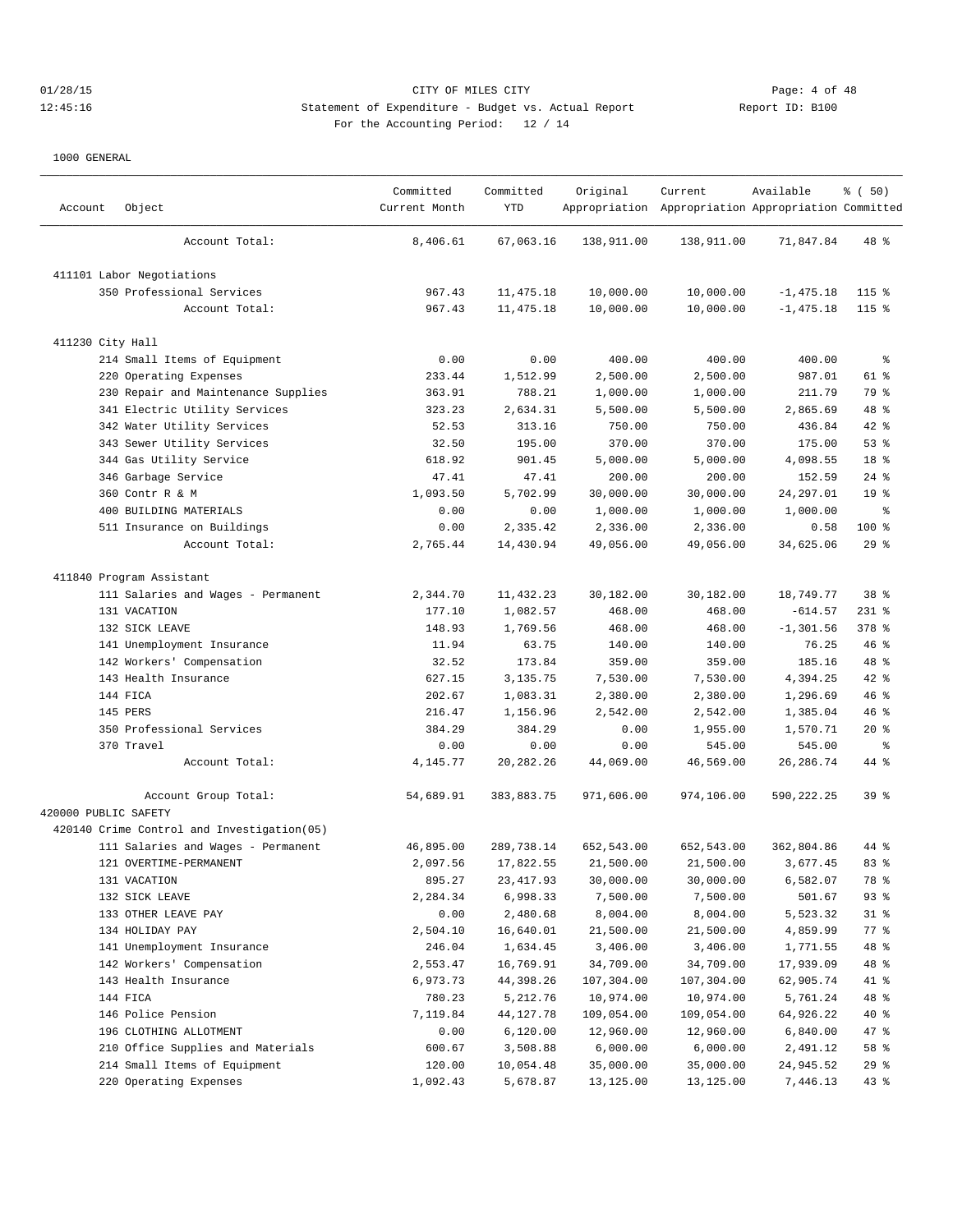# 01/28/15 CITY OF MILES CITY Page: 5 of 48 12:45:16 Statement of Expenditure - Budget vs. Actual Report Changer Report ID: B100 For the Accounting Period: 12 / 14

| 226 Clothing and Uniforms<br>0.00<br>500.00<br>500.00<br>500.00<br>0.00<br>နွ<br>102 %<br>227 Firearm Supplies<br>0.00<br>4,908.79<br>4,800.00<br>4,800.00<br>$-108.79$<br>230 Repair and Maintenance Supplies<br>6,723.05<br>6,000.00<br>6,000.00<br>$-723.05$<br>112 %<br>1,646.55<br>231 Gas, Oil, Diesel Fuel, Grease, etc.<br>16,889.87<br>38,000.00<br>44 %<br>2,856.78<br>38,000.00<br>21,110.13<br>311 Postage, Box Rent, Etc.<br>49.04<br>404.83<br>800.00<br>800.00<br>395.17<br>$51$ %<br>330 Publicity, Subscriptions & Dues<br>0.00<br>300.00<br>300.00<br>300.00<br>နွ<br>0.00<br>334 Memberships, Registrations & Dues<br>0.00<br>410.00<br>3,208.00<br>3,208.00<br>2,798.00<br>$13*$<br>345 Telephone<br>299.46<br>1,858.88<br>4,500.00<br>41 %<br>4,500.00<br>2,641.12<br>346 Garbage Service<br>0.00<br>215.00<br>500.00<br>500.00<br>285.00<br>43%<br>65.60<br>393.60<br>800.00<br>800.00<br>49 %<br>347 Internet<br>406.40<br>350 Professional Services<br>10,702.58<br>9,000.00<br>9,000.00<br>$-1,702.58$<br>119 %<br>3,613.81<br>360 Contr R & M<br>40.50<br>312.00<br>204.00<br>204.00<br>$-108.00$<br>$153$ %<br>366 R&M Vehicles - Police/Animal Control<br>6,670.40<br>12,884.96<br>18,000.00<br>18,000.00<br>5,115.04<br>72 %<br>370 Travel<br>312.00<br>3,085.64<br>4,500.00<br>4,500.00<br>69 %<br>1,414.36<br>380 Training Services<br>1,050.00<br>4,744.00<br>8,000.00<br>8,000.00<br>3,256.00<br>59%<br>381 BOOKS(POP&MILES) (correct)<br>0.00<br>0.00<br>200.00<br>200.00<br>200.00<br>နွ<br>512 Insurance on Vehicles & Equipment<br>0.00<br>998.53<br>999.00<br>999.00<br>0.47<br>$100$ %<br>700 Grants, Contributions & Indemnities<br>15,970.00<br>15,970.00<br>15,970.00<br>100 %<br>0.00<br>0.00<br>791 Shop With A Cop<br>2,203.69<br>2,203.69<br>$-2, 203.69$<br>$\epsilon$<br>0.00<br>0.00<br>49 %<br>92,970.51<br>577,308.45 1,189,860.00<br>1,189,860.00<br>Account Total:<br>612,551.55<br>420142 Drug Enforcement<br>111 Salaries and Wages - Permanent<br>6,409.62<br>41, 444.94<br>46,816.00<br>46,816.00<br>5,371.06<br>89 %<br>121 OVERTIME-PERMANENT<br>136.32<br>1,889.00<br>1,274.00<br>1,274.00<br>$-615.00$<br>148 %<br>472 %<br>131 VACATION<br>3,158.08<br>5,047.68<br>1,070.00<br>1,070.00<br>$-3,977.68$<br>132 SICK LEAVE<br>2,541.98<br>2,896.38<br>700.00<br>700.00<br>$-2, 196.38$<br>414 %<br>133 OTHER LEAVE PAY<br>204.40<br>619.42<br>531.00<br>531.00<br>$-88.42$<br>117 %<br>134 HOLIDAY PAY<br>511.00<br>1,213.30<br>212.00<br>212.00<br>$-1,001.30$<br>$572$ $%$<br>141 Unemployment Insurance<br>58.34<br>239.06<br>228.00<br>228.00<br>$105$ %<br>$-11.06$<br>142 Workers' Compensation<br>612.93<br>2,516.72<br>2,316.00<br>2,316.00<br>$-200.72$<br>$109$ %<br>1,238.22<br>7,383.21<br>7,530.00<br>7,530.00<br>146.79<br>98 <sup>°</sup><br>143 Health Insurance<br>144 FICA<br>187.73<br>768.88<br>734.00<br>734.00<br>$-34.88$<br>$105$ %<br>146 Police Pension<br>1,106.67<br>6,382.61<br>7,292.00<br>7,292.00<br>909.39<br>88 %<br>196 CLOTHING ALLOTMENT<br>720.00<br>720.00<br>0.00<br>0.00<br>720.00<br>နွ<br>16, 165.29<br>70,401.20<br>69,423.00<br>69,423.00<br>$-978.20$<br>$101$ %<br>Account Total:<br>420144 School Resource Officer<br>111 Salaries and Wages - Permanent<br>4,247.81<br>17,162.30<br>34,529.00<br>34,529.00<br>17,366.70<br>50%<br>0.00<br>1,500.00<br>1,500.00<br>121 OVERTIME-PERMANENT<br>0.00<br>1,500.00<br>ိန<br>131 VACATION<br>0.00<br>1,500.00<br>1,500.00<br>န့<br>0.00<br>1,500.00<br>132 SICK LEAVE<br>0.00<br>0.00<br>1,300.00<br>1,300.00<br>$\frac{6}{3}$<br>1,300.00<br>133 OTHER LEAVE PAY<br>0.00<br>0.00<br>1,000.00<br>1,000.00<br>1,000.00<br>$\,{}^{\circ}\!$<br>134 HOLIDAY PAY<br>0.00<br>0.00<br>500.00<br>500.00<br>500.00<br>ိင<br>141 Unemployment Insurance<br>19.12<br>182.00<br>42 %<br>77.24<br>182.00<br>104.76<br>142 Workers' Compensation<br>43 %<br>205.62<br>803.63<br>1,851.00<br>1,851.00<br>1,047.37<br>44 %<br>143 Health Insurance<br>627.50<br>2,509.53<br>5,648.00<br>5,648.00<br>3,138.47<br>144 FICA<br>60.91<br>246.13<br>585.00<br>585.00<br>338.87<br>$42$ %<br>146 Police Pension<br>597.26<br>2,276.03<br>5,811.00<br>39 <sup>8</sup><br>5,811.00<br>3,534.97<br>Account Total:<br>5,758.22<br>23,074.86<br>54,406.00<br>54,406.00<br>42 %<br>31, 331.14 | Account | Object | Committed<br>Current Month | Committed<br><b>YTD</b> | Original | Current<br>Appropriation Appropriation Appropriation Committed | Available | % ( 50) |
|--------------------------------------------------------------------------------------------------------------------------------------------------------------------------------------------------------------------------------------------------------------------------------------------------------------------------------------------------------------------------------------------------------------------------------------------------------------------------------------------------------------------------------------------------------------------------------------------------------------------------------------------------------------------------------------------------------------------------------------------------------------------------------------------------------------------------------------------------------------------------------------------------------------------------------------------------------------------------------------------------------------------------------------------------------------------------------------------------------------------------------------------------------------------------------------------------------------------------------------------------------------------------------------------------------------------------------------------------------------------------------------------------------------------------------------------------------------------------------------------------------------------------------------------------------------------------------------------------------------------------------------------------------------------------------------------------------------------------------------------------------------------------------------------------------------------------------------------------------------------------------------------------------------------------------------------------------------------------------------------------------------------------------------------------------------------------------------------------------------------------------------------------------------------------------------------------------------------------------------------------------------------------------------------------------------------------------------------------------------------------------------------------------------------------------------------------------------------------------------------------------------------------------------------------------------------------------------------------------------------------------------------------------------------------------------------------------------------------------------------------------------------------------------------------------------------------------------------------------------------------------------------------------------------------------------------------------------------------------------------------------------------------------------------------------------------------------------------------------------------------------------------------------------------------------------------------------------------------------------------------------------------------------------------------------------------------------------------------------------------------------------------------------------------------------------------------------------------------------------------------------------------------------------------------------------------------------------------------------------------------------------------------------------------------------------------------------------------------------------------------------------------------------------------------------------------------------------------------------------------------------------------------------------------------------------------------------------------------------------------------------------------------------------------------------------------------------------------------------------------------------------------------------------------------------------------------------------------------------------------------------------------------------------------------------------------------|---------|--------|----------------------------|-------------------------|----------|----------------------------------------------------------------|-----------|---------|
|                                                                                                                                                                                                                                                                                                                                                                                                                                                                                                                                                                                                                                                                                                                                                                                                                                                                                                                                                                                                                                                                                                                                                                                                                                                                                                                                                                                                                                                                                                                                                                                                                                                                                                                                                                                                                                                                                                                                                                                                                                                                                                                                                                                                                                                                                                                                                                                                                                                                                                                                                                                                                                                                                                                                                                                                                                                                                                                                                                                                                                                                                                                                                                                                                                                                                                                                                                                                                                                                                                                                                                                                                                                                                                                                                                                                                                                                                                                                                                                                                                                                                                                                                                                                                                                                                                                          |         |        |                            |                         |          |                                                                |           |         |
|                                                                                                                                                                                                                                                                                                                                                                                                                                                                                                                                                                                                                                                                                                                                                                                                                                                                                                                                                                                                                                                                                                                                                                                                                                                                                                                                                                                                                                                                                                                                                                                                                                                                                                                                                                                                                                                                                                                                                                                                                                                                                                                                                                                                                                                                                                                                                                                                                                                                                                                                                                                                                                                                                                                                                                                                                                                                                                                                                                                                                                                                                                                                                                                                                                                                                                                                                                                                                                                                                                                                                                                                                                                                                                                                                                                                                                                                                                                                                                                                                                                                                                                                                                                                                                                                                                                          |         |        |                            |                         |          |                                                                |           |         |
|                                                                                                                                                                                                                                                                                                                                                                                                                                                                                                                                                                                                                                                                                                                                                                                                                                                                                                                                                                                                                                                                                                                                                                                                                                                                                                                                                                                                                                                                                                                                                                                                                                                                                                                                                                                                                                                                                                                                                                                                                                                                                                                                                                                                                                                                                                                                                                                                                                                                                                                                                                                                                                                                                                                                                                                                                                                                                                                                                                                                                                                                                                                                                                                                                                                                                                                                                                                                                                                                                                                                                                                                                                                                                                                                                                                                                                                                                                                                                                                                                                                                                                                                                                                                                                                                                                                          |         |        |                            |                         |          |                                                                |           |         |
|                                                                                                                                                                                                                                                                                                                                                                                                                                                                                                                                                                                                                                                                                                                                                                                                                                                                                                                                                                                                                                                                                                                                                                                                                                                                                                                                                                                                                                                                                                                                                                                                                                                                                                                                                                                                                                                                                                                                                                                                                                                                                                                                                                                                                                                                                                                                                                                                                                                                                                                                                                                                                                                                                                                                                                                                                                                                                                                                                                                                                                                                                                                                                                                                                                                                                                                                                                                                                                                                                                                                                                                                                                                                                                                                                                                                                                                                                                                                                                                                                                                                                                                                                                                                                                                                                                                          |         |        |                            |                         |          |                                                                |           |         |
|                                                                                                                                                                                                                                                                                                                                                                                                                                                                                                                                                                                                                                                                                                                                                                                                                                                                                                                                                                                                                                                                                                                                                                                                                                                                                                                                                                                                                                                                                                                                                                                                                                                                                                                                                                                                                                                                                                                                                                                                                                                                                                                                                                                                                                                                                                                                                                                                                                                                                                                                                                                                                                                                                                                                                                                                                                                                                                                                                                                                                                                                                                                                                                                                                                                                                                                                                                                                                                                                                                                                                                                                                                                                                                                                                                                                                                                                                                                                                                                                                                                                                                                                                                                                                                                                                                                          |         |        |                            |                         |          |                                                                |           |         |
|                                                                                                                                                                                                                                                                                                                                                                                                                                                                                                                                                                                                                                                                                                                                                                                                                                                                                                                                                                                                                                                                                                                                                                                                                                                                                                                                                                                                                                                                                                                                                                                                                                                                                                                                                                                                                                                                                                                                                                                                                                                                                                                                                                                                                                                                                                                                                                                                                                                                                                                                                                                                                                                                                                                                                                                                                                                                                                                                                                                                                                                                                                                                                                                                                                                                                                                                                                                                                                                                                                                                                                                                                                                                                                                                                                                                                                                                                                                                                                                                                                                                                                                                                                                                                                                                                                                          |         |        |                            |                         |          |                                                                |           |         |
|                                                                                                                                                                                                                                                                                                                                                                                                                                                                                                                                                                                                                                                                                                                                                                                                                                                                                                                                                                                                                                                                                                                                                                                                                                                                                                                                                                                                                                                                                                                                                                                                                                                                                                                                                                                                                                                                                                                                                                                                                                                                                                                                                                                                                                                                                                                                                                                                                                                                                                                                                                                                                                                                                                                                                                                                                                                                                                                                                                                                                                                                                                                                                                                                                                                                                                                                                                                                                                                                                                                                                                                                                                                                                                                                                                                                                                                                                                                                                                                                                                                                                                                                                                                                                                                                                                                          |         |        |                            |                         |          |                                                                |           |         |
|                                                                                                                                                                                                                                                                                                                                                                                                                                                                                                                                                                                                                                                                                                                                                                                                                                                                                                                                                                                                                                                                                                                                                                                                                                                                                                                                                                                                                                                                                                                                                                                                                                                                                                                                                                                                                                                                                                                                                                                                                                                                                                                                                                                                                                                                                                                                                                                                                                                                                                                                                                                                                                                                                                                                                                                                                                                                                                                                                                                                                                                                                                                                                                                                                                                                                                                                                                                                                                                                                                                                                                                                                                                                                                                                                                                                                                                                                                                                                                                                                                                                                                                                                                                                                                                                                                                          |         |        |                            |                         |          |                                                                |           |         |
|                                                                                                                                                                                                                                                                                                                                                                                                                                                                                                                                                                                                                                                                                                                                                                                                                                                                                                                                                                                                                                                                                                                                                                                                                                                                                                                                                                                                                                                                                                                                                                                                                                                                                                                                                                                                                                                                                                                                                                                                                                                                                                                                                                                                                                                                                                                                                                                                                                                                                                                                                                                                                                                                                                                                                                                                                                                                                                                                                                                                                                                                                                                                                                                                                                                                                                                                                                                                                                                                                                                                                                                                                                                                                                                                                                                                                                                                                                                                                                                                                                                                                                                                                                                                                                                                                                                          |         |        |                            |                         |          |                                                                |           |         |
|                                                                                                                                                                                                                                                                                                                                                                                                                                                                                                                                                                                                                                                                                                                                                                                                                                                                                                                                                                                                                                                                                                                                                                                                                                                                                                                                                                                                                                                                                                                                                                                                                                                                                                                                                                                                                                                                                                                                                                                                                                                                                                                                                                                                                                                                                                                                                                                                                                                                                                                                                                                                                                                                                                                                                                                                                                                                                                                                                                                                                                                                                                                                                                                                                                                                                                                                                                                                                                                                                                                                                                                                                                                                                                                                                                                                                                                                                                                                                                                                                                                                                                                                                                                                                                                                                                                          |         |        |                            |                         |          |                                                                |           |         |
|                                                                                                                                                                                                                                                                                                                                                                                                                                                                                                                                                                                                                                                                                                                                                                                                                                                                                                                                                                                                                                                                                                                                                                                                                                                                                                                                                                                                                                                                                                                                                                                                                                                                                                                                                                                                                                                                                                                                                                                                                                                                                                                                                                                                                                                                                                                                                                                                                                                                                                                                                                                                                                                                                                                                                                                                                                                                                                                                                                                                                                                                                                                                                                                                                                                                                                                                                                                                                                                                                                                                                                                                                                                                                                                                                                                                                                                                                                                                                                                                                                                                                                                                                                                                                                                                                                                          |         |        |                            |                         |          |                                                                |           |         |
|                                                                                                                                                                                                                                                                                                                                                                                                                                                                                                                                                                                                                                                                                                                                                                                                                                                                                                                                                                                                                                                                                                                                                                                                                                                                                                                                                                                                                                                                                                                                                                                                                                                                                                                                                                                                                                                                                                                                                                                                                                                                                                                                                                                                                                                                                                                                                                                                                                                                                                                                                                                                                                                                                                                                                                                                                                                                                                                                                                                                                                                                                                                                                                                                                                                                                                                                                                                                                                                                                                                                                                                                                                                                                                                                                                                                                                                                                                                                                                                                                                                                                                                                                                                                                                                                                                                          |         |        |                            |                         |          |                                                                |           |         |
|                                                                                                                                                                                                                                                                                                                                                                                                                                                                                                                                                                                                                                                                                                                                                                                                                                                                                                                                                                                                                                                                                                                                                                                                                                                                                                                                                                                                                                                                                                                                                                                                                                                                                                                                                                                                                                                                                                                                                                                                                                                                                                                                                                                                                                                                                                                                                                                                                                                                                                                                                                                                                                                                                                                                                                                                                                                                                                                                                                                                                                                                                                                                                                                                                                                                                                                                                                                                                                                                                                                                                                                                                                                                                                                                                                                                                                                                                                                                                                                                                                                                                                                                                                                                                                                                                                                          |         |        |                            |                         |          |                                                                |           |         |
|                                                                                                                                                                                                                                                                                                                                                                                                                                                                                                                                                                                                                                                                                                                                                                                                                                                                                                                                                                                                                                                                                                                                                                                                                                                                                                                                                                                                                                                                                                                                                                                                                                                                                                                                                                                                                                                                                                                                                                                                                                                                                                                                                                                                                                                                                                                                                                                                                                                                                                                                                                                                                                                                                                                                                                                                                                                                                                                                                                                                                                                                                                                                                                                                                                                                                                                                                                                                                                                                                                                                                                                                                                                                                                                                                                                                                                                                                                                                                                                                                                                                                                                                                                                                                                                                                                                          |         |        |                            |                         |          |                                                                |           |         |
|                                                                                                                                                                                                                                                                                                                                                                                                                                                                                                                                                                                                                                                                                                                                                                                                                                                                                                                                                                                                                                                                                                                                                                                                                                                                                                                                                                                                                                                                                                                                                                                                                                                                                                                                                                                                                                                                                                                                                                                                                                                                                                                                                                                                                                                                                                                                                                                                                                                                                                                                                                                                                                                                                                                                                                                                                                                                                                                                                                                                                                                                                                                                                                                                                                                                                                                                                                                                                                                                                                                                                                                                                                                                                                                                                                                                                                                                                                                                                                                                                                                                                                                                                                                                                                                                                                                          |         |        |                            |                         |          |                                                                |           |         |
|                                                                                                                                                                                                                                                                                                                                                                                                                                                                                                                                                                                                                                                                                                                                                                                                                                                                                                                                                                                                                                                                                                                                                                                                                                                                                                                                                                                                                                                                                                                                                                                                                                                                                                                                                                                                                                                                                                                                                                                                                                                                                                                                                                                                                                                                                                                                                                                                                                                                                                                                                                                                                                                                                                                                                                                                                                                                                                                                                                                                                                                                                                                                                                                                                                                                                                                                                                                                                                                                                                                                                                                                                                                                                                                                                                                                                                                                                                                                                                                                                                                                                                                                                                                                                                                                                                                          |         |        |                            |                         |          |                                                                |           |         |
|                                                                                                                                                                                                                                                                                                                                                                                                                                                                                                                                                                                                                                                                                                                                                                                                                                                                                                                                                                                                                                                                                                                                                                                                                                                                                                                                                                                                                                                                                                                                                                                                                                                                                                                                                                                                                                                                                                                                                                                                                                                                                                                                                                                                                                                                                                                                                                                                                                                                                                                                                                                                                                                                                                                                                                                                                                                                                                                                                                                                                                                                                                                                                                                                                                                                                                                                                                                                                                                                                                                                                                                                                                                                                                                                                                                                                                                                                                                                                                                                                                                                                                                                                                                                                                                                                                                          |         |        |                            |                         |          |                                                                |           |         |
|                                                                                                                                                                                                                                                                                                                                                                                                                                                                                                                                                                                                                                                                                                                                                                                                                                                                                                                                                                                                                                                                                                                                                                                                                                                                                                                                                                                                                                                                                                                                                                                                                                                                                                                                                                                                                                                                                                                                                                                                                                                                                                                                                                                                                                                                                                                                                                                                                                                                                                                                                                                                                                                                                                                                                                                                                                                                                                                                                                                                                                                                                                                                                                                                                                                                                                                                                                                                                                                                                                                                                                                                                                                                                                                                                                                                                                                                                                                                                                                                                                                                                                                                                                                                                                                                                                                          |         |        |                            |                         |          |                                                                |           |         |
|                                                                                                                                                                                                                                                                                                                                                                                                                                                                                                                                                                                                                                                                                                                                                                                                                                                                                                                                                                                                                                                                                                                                                                                                                                                                                                                                                                                                                                                                                                                                                                                                                                                                                                                                                                                                                                                                                                                                                                                                                                                                                                                                                                                                                                                                                                                                                                                                                                                                                                                                                                                                                                                                                                                                                                                                                                                                                                                                                                                                                                                                                                                                                                                                                                                                                                                                                                                                                                                                                                                                                                                                                                                                                                                                                                                                                                                                                                                                                                                                                                                                                                                                                                                                                                                                                                                          |         |        |                            |                         |          |                                                                |           |         |
|                                                                                                                                                                                                                                                                                                                                                                                                                                                                                                                                                                                                                                                                                                                                                                                                                                                                                                                                                                                                                                                                                                                                                                                                                                                                                                                                                                                                                                                                                                                                                                                                                                                                                                                                                                                                                                                                                                                                                                                                                                                                                                                                                                                                                                                                                                                                                                                                                                                                                                                                                                                                                                                                                                                                                                                                                                                                                                                                                                                                                                                                                                                                                                                                                                                                                                                                                                                                                                                                                                                                                                                                                                                                                                                                                                                                                                                                                                                                                                                                                                                                                                                                                                                                                                                                                                                          |         |        |                            |                         |          |                                                                |           |         |
|                                                                                                                                                                                                                                                                                                                                                                                                                                                                                                                                                                                                                                                                                                                                                                                                                                                                                                                                                                                                                                                                                                                                                                                                                                                                                                                                                                                                                                                                                                                                                                                                                                                                                                                                                                                                                                                                                                                                                                                                                                                                                                                                                                                                                                                                                                                                                                                                                                                                                                                                                                                                                                                                                                                                                                                                                                                                                                                                                                                                                                                                                                                                                                                                                                                                                                                                                                                                                                                                                                                                                                                                                                                                                                                                                                                                                                                                                                                                                                                                                                                                                                                                                                                                                                                                                                                          |         |        |                            |                         |          |                                                                |           |         |
|                                                                                                                                                                                                                                                                                                                                                                                                                                                                                                                                                                                                                                                                                                                                                                                                                                                                                                                                                                                                                                                                                                                                                                                                                                                                                                                                                                                                                                                                                                                                                                                                                                                                                                                                                                                                                                                                                                                                                                                                                                                                                                                                                                                                                                                                                                                                                                                                                                                                                                                                                                                                                                                                                                                                                                                                                                                                                                                                                                                                                                                                                                                                                                                                                                                                                                                                                                                                                                                                                                                                                                                                                                                                                                                                                                                                                                                                                                                                                                                                                                                                                                                                                                                                                                                                                                                          |         |        |                            |                         |          |                                                                |           |         |
|                                                                                                                                                                                                                                                                                                                                                                                                                                                                                                                                                                                                                                                                                                                                                                                                                                                                                                                                                                                                                                                                                                                                                                                                                                                                                                                                                                                                                                                                                                                                                                                                                                                                                                                                                                                                                                                                                                                                                                                                                                                                                                                                                                                                                                                                                                                                                                                                                                                                                                                                                                                                                                                                                                                                                                                                                                                                                                                                                                                                                                                                                                                                                                                                                                                                                                                                                                                                                                                                                                                                                                                                                                                                                                                                                                                                                                                                                                                                                                                                                                                                                                                                                                                                                                                                                                                          |         |        |                            |                         |          |                                                                |           |         |
|                                                                                                                                                                                                                                                                                                                                                                                                                                                                                                                                                                                                                                                                                                                                                                                                                                                                                                                                                                                                                                                                                                                                                                                                                                                                                                                                                                                                                                                                                                                                                                                                                                                                                                                                                                                                                                                                                                                                                                                                                                                                                                                                                                                                                                                                                                                                                                                                                                                                                                                                                                                                                                                                                                                                                                                                                                                                                                                                                                                                                                                                                                                                                                                                                                                                                                                                                                                                                                                                                                                                                                                                                                                                                                                                                                                                                                                                                                                                                                                                                                                                                                                                                                                                                                                                                                                          |         |        |                            |                         |          |                                                                |           |         |
|                                                                                                                                                                                                                                                                                                                                                                                                                                                                                                                                                                                                                                                                                                                                                                                                                                                                                                                                                                                                                                                                                                                                                                                                                                                                                                                                                                                                                                                                                                                                                                                                                                                                                                                                                                                                                                                                                                                                                                                                                                                                                                                                                                                                                                                                                                                                                                                                                                                                                                                                                                                                                                                                                                                                                                                                                                                                                                                                                                                                                                                                                                                                                                                                                                                                                                                                                                                                                                                                                                                                                                                                                                                                                                                                                                                                                                                                                                                                                                                                                                                                                                                                                                                                                                                                                                                          |         |        |                            |                         |          |                                                                |           |         |
|                                                                                                                                                                                                                                                                                                                                                                                                                                                                                                                                                                                                                                                                                                                                                                                                                                                                                                                                                                                                                                                                                                                                                                                                                                                                                                                                                                                                                                                                                                                                                                                                                                                                                                                                                                                                                                                                                                                                                                                                                                                                                                                                                                                                                                                                                                                                                                                                                                                                                                                                                                                                                                                                                                                                                                                                                                                                                                                                                                                                                                                                                                                                                                                                                                                                                                                                                                                                                                                                                                                                                                                                                                                                                                                                                                                                                                                                                                                                                                                                                                                                                                                                                                                                                                                                                                                          |         |        |                            |                         |          |                                                                |           |         |
|                                                                                                                                                                                                                                                                                                                                                                                                                                                                                                                                                                                                                                                                                                                                                                                                                                                                                                                                                                                                                                                                                                                                                                                                                                                                                                                                                                                                                                                                                                                                                                                                                                                                                                                                                                                                                                                                                                                                                                                                                                                                                                                                                                                                                                                                                                                                                                                                                                                                                                                                                                                                                                                                                                                                                                                                                                                                                                                                                                                                                                                                                                                                                                                                                                                                                                                                                                                                                                                                                                                                                                                                                                                                                                                                                                                                                                                                                                                                                                                                                                                                                                                                                                                                                                                                                                                          |         |        |                            |                         |          |                                                                |           |         |
|                                                                                                                                                                                                                                                                                                                                                                                                                                                                                                                                                                                                                                                                                                                                                                                                                                                                                                                                                                                                                                                                                                                                                                                                                                                                                                                                                                                                                                                                                                                                                                                                                                                                                                                                                                                                                                                                                                                                                                                                                                                                                                                                                                                                                                                                                                                                                                                                                                                                                                                                                                                                                                                                                                                                                                                                                                                                                                                                                                                                                                                                                                                                                                                                                                                                                                                                                                                                                                                                                                                                                                                                                                                                                                                                                                                                                                                                                                                                                                                                                                                                                                                                                                                                                                                                                                                          |         |        |                            |                         |          |                                                                |           |         |
|                                                                                                                                                                                                                                                                                                                                                                                                                                                                                                                                                                                                                                                                                                                                                                                                                                                                                                                                                                                                                                                                                                                                                                                                                                                                                                                                                                                                                                                                                                                                                                                                                                                                                                                                                                                                                                                                                                                                                                                                                                                                                                                                                                                                                                                                                                                                                                                                                                                                                                                                                                                                                                                                                                                                                                                                                                                                                                                                                                                                                                                                                                                                                                                                                                                                                                                                                                                                                                                                                                                                                                                                                                                                                                                                                                                                                                                                                                                                                                                                                                                                                                                                                                                                                                                                                                                          |         |        |                            |                         |          |                                                                |           |         |
|                                                                                                                                                                                                                                                                                                                                                                                                                                                                                                                                                                                                                                                                                                                                                                                                                                                                                                                                                                                                                                                                                                                                                                                                                                                                                                                                                                                                                                                                                                                                                                                                                                                                                                                                                                                                                                                                                                                                                                                                                                                                                                                                                                                                                                                                                                                                                                                                                                                                                                                                                                                                                                                                                                                                                                                                                                                                                                                                                                                                                                                                                                                                                                                                                                                                                                                                                                                                                                                                                                                                                                                                                                                                                                                                                                                                                                                                                                                                                                                                                                                                                                                                                                                                                                                                                                                          |         |        |                            |                         |          |                                                                |           |         |
|                                                                                                                                                                                                                                                                                                                                                                                                                                                                                                                                                                                                                                                                                                                                                                                                                                                                                                                                                                                                                                                                                                                                                                                                                                                                                                                                                                                                                                                                                                                                                                                                                                                                                                                                                                                                                                                                                                                                                                                                                                                                                                                                                                                                                                                                                                                                                                                                                                                                                                                                                                                                                                                                                                                                                                                                                                                                                                                                                                                                                                                                                                                                                                                                                                                                                                                                                                                                                                                                                                                                                                                                                                                                                                                                                                                                                                                                                                                                                                                                                                                                                                                                                                                                                                                                                                                          |         |        |                            |                         |          |                                                                |           |         |
|                                                                                                                                                                                                                                                                                                                                                                                                                                                                                                                                                                                                                                                                                                                                                                                                                                                                                                                                                                                                                                                                                                                                                                                                                                                                                                                                                                                                                                                                                                                                                                                                                                                                                                                                                                                                                                                                                                                                                                                                                                                                                                                                                                                                                                                                                                                                                                                                                                                                                                                                                                                                                                                                                                                                                                                                                                                                                                                                                                                                                                                                                                                                                                                                                                                                                                                                                                                                                                                                                                                                                                                                                                                                                                                                                                                                                                                                                                                                                                                                                                                                                                                                                                                                                                                                                                                          |         |        |                            |                         |          |                                                                |           |         |
|                                                                                                                                                                                                                                                                                                                                                                                                                                                                                                                                                                                                                                                                                                                                                                                                                                                                                                                                                                                                                                                                                                                                                                                                                                                                                                                                                                                                                                                                                                                                                                                                                                                                                                                                                                                                                                                                                                                                                                                                                                                                                                                                                                                                                                                                                                                                                                                                                                                                                                                                                                                                                                                                                                                                                                                                                                                                                                                                                                                                                                                                                                                                                                                                                                                                                                                                                                                                                                                                                                                                                                                                                                                                                                                                                                                                                                                                                                                                                                                                                                                                                                                                                                                                                                                                                                                          |         |        |                            |                         |          |                                                                |           |         |
|                                                                                                                                                                                                                                                                                                                                                                                                                                                                                                                                                                                                                                                                                                                                                                                                                                                                                                                                                                                                                                                                                                                                                                                                                                                                                                                                                                                                                                                                                                                                                                                                                                                                                                                                                                                                                                                                                                                                                                                                                                                                                                                                                                                                                                                                                                                                                                                                                                                                                                                                                                                                                                                                                                                                                                                                                                                                                                                                                                                                                                                                                                                                                                                                                                                                                                                                                                                                                                                                                                                                                                                                                                                                                                                                                                                                                                                                                                                                                                                                                                                                                                                                                                                                                                                                                                                          |         |        |                            |                         |          |                                                                |           |         |
|                                                                                                                                                                                                                                                                                                                                                                                                                                                                                                                                                                                                                                                                                                                                                                                                                                                                                                                                                                                                                                                                                                                                                                                                                                                                                                                                                                                                                                                                                                                                                                                                                                                                                                                                                                                                                                                                                                                                                                                                                                                                                                                                                                                                                                                                                                                                                                                                                                                                                                                                                                                                                                                                                                                                                                                                                                                                                                                                                                                                                                                                                                                                                                                                                                                                                                                                                                                                                                                                                                                                                                                                                                                                                                                                                                                                                                                                                                                                                                                                                                                                                                                                                                                                                                                                                                                          |         |        |                            |                         |          |                                                                |           |         |
|                                                                                                                                                                                                                                                                                                                                                                                                                                                                                                                                                                                                                                                                                                                                                                                                                                                                                                                                                                                                                                                                                                                                                                                                                                                                                                                                                                                                                                                                                                                                                                                                                                                                                                                                                                                                                                                                                                                                                                                                                                                                                                                                                                                                                                                                                                                                                                                                                                                                                                                                                                                                                                                                                                                                                                                                                                                                                                                                                                                                                                                                                                                                                                                                                                                                                                                                                                                                                                                                                                                                                                                                                                                                                                                                                                                                                                                                                                                                                                                                                                                                                                                                                                                                                                                                                                                          |         |        |                            |                         |          |                                                                |           |         |
|                                                                                                                                                                                                                                                                                                                                                                                                                                                                                                                                                                                                                                                                                                                                                                                                                                                                                                                                                                                                                                                                                                                                                                                                                                                                                                                                                                                                                                                                                                                                                                                                                                                                                                                                                                                                                                                                                                                                                                                                                                                                                                                                                                                                                                                                                                                                                                                                                                                                                                                                                                                                                                                                                                                                                                                                                                                                                                                                                                                                                                                                                                                                                                                                                                                                                                                                                                                                                                                                                                                                                                                                                                                                                                                                                                                                                                                                                                                                                                                                                                                                                                                                                                                                                                                                                                                          |         |        |                            |                         |          |                                                                |           |         |
|                                                                                                                                                                                                                                                                                                                                                                                                                                                                                                                                                                                                                                                                                                                                                                                                                                                                                                                                                                                                                                                                                                                                                                                                                                                                                                                                                                                                                                                                                                                                                                                                                                                                                                                                                                                                                                                                                                                                                                                                                                                                                                                                                                                                                                                                                                                                                                                                                                                                                                                                                                                                                                                                                                                                                                                                                                                                                                                                                                                                                                                                                                                                                                                                                                                                                                                                                                                                                                                                                                                                                                                                                                                                                                                                                                                                                                                                                                                                                                                                                                                                                                                                                                                                                                                                                                                          |         |        |                            |                         |          |                                                                |           |         |
|                                                                                                                                                                                                                                                                                                                                                                                                                                                                                                                                                                                                                                                                                                                                                                                                                                                                                                                                                                                                                                                                                                                                                                                                                                                                                                                                                                                                                                                                                                                                                                                                                                                                                                                                                                                                                                                                                                                                                                                                                                                                                                                                                                                                                                                                                                                                                                                                                                                                                                                                                                                                                                                                                                                                                                                                                                                                                                                                                                                                                                                                                                                                                                                                                                                                                                                                                                                                                                                                                                                                                                                                                                                                                                                                                                                                                                                                                                                                                                                                                                                                                                                                                                                                                                                                                                                          |         |        |                            |                         |          |                                                                |           |         |
|                                                                                                                                                                                                                                                                                                                                                                                                                                                                                                                                                                                                                                                                                                                                                                                                                                                                                                                                                                                                                                                                                                                                                                                                                                                                                                                                                                                                                                                                                                                                                                                                                                                                                                                                                                                                                                                                                                                                                                                                                                                                                                                                                                                                                                                                                                                                                                                                                                                                                                                                                                                                                                                                                                                                                                                                                                                                                                                                                                                                                                                                                                                                                                                                                                                                                                                                                                                                                                                                                                                                                                                                                                                                                                                                                                                                                                                                                                                                                                                                                                                                                                                                                                                                                                                                                                                          |         |        |                            |                         |          |                                                                |           |         |
|                                                                                                                                                                                                                                                                                                                                                                                                                                                                                                                                                                                                                                                                                                                                                                                                                                                                                                                                                                                                                                                                                                                                                                                                                                                                                                                                                                                                                                                                                                                                                                                                                                                                                                                                                                                                                                                                                                                                                                                                                                                                                                                                                                                                                                                                                                                                                                                                                                                                                                                                                                                                                                                                                                                                                                                                                                                                                                                                                                                                                                                                                                                                                                                                                                                                                                                                                                                                                                                                                                                                                                                                                                                                                                                                                                                                                                                                                                                                                                                                                                                                                                                                                                                                                                                                                                                          |         |        |                            |                         |          |                                                                |           |         |
|                                                                                                                                                                                                                                                                                                                                                                                                                                                                                                                                                                                                                                                                                                                                                                                                                                                                                                                                                                                                                                                                                                                                                                                                                                                                                                                                                                                                                                                                                                                                                                                                                                                                                                                                                                                                                                                                                                                                                                                                                                                                                                                                                                                                                                                                                                                                                                                                                                                                                                                                                                                                                                                                                                                                                                                                                                                                                                                                                                                                                                                                                                                                                                                                                                                                                                                                                                                                                                                                                                                                                                                                                                                                                                                                                                                                                                                                                                                                                                                                                                                                                                                                                                                                                                                                                                                          |         |        |                            |                         |          |                                                                |           |         |
|                                                                                                                                                                                                                                                                                                                                                                                                                                                                                                                                                                                                                                                                                                                                                                                                                                                                                                                                                                                                                                                                                                                                                                                                                                                                                                                                                                                                                                                                                                                                                                                                                                                                                                                                                                                                                                                                                                                                                                                                                                                                                                                                                                                                                                                                                                                                                                                                                                                                                                                                                                                                                                                                                                                                                                                                                                                                                                                                                                                                                                                                                                                                                                                                                                                                                                                                                                                                                                                                                                                                                                                                                                                                                                                                                                                                                                                                                                                                                                                                                                                                                                                                                                                                                                                                                                                          |         |        |                            |                         |          |                                                                |           |         |
|                                                                                                                                                                                                                                                                                                                                                                                                                                                                                                                                                                                                                                                                                                                                                                                                                                                                                                                                                                                                                                                                                                                                                                                                                                                                                                                                                                                                                                                                                                                                                                                                                                                                                                                                                                                                                                                                                                                                                                                                                                                                                                                                                                                                                                                                                                                                                                                                                                                                                                                                                                                                                                                                                                                                                                                                                                                                                                                                                                                                                                                                                                                                                                                                                                                                                                                                                                                                                                                                                                                                                                                                                                                                                                                                                                                                                                                                                                                                                                                                                                                                                                                                                                                                                                                                                                                          |         |        |                            |                         |          |                                                                |           |         |
|                                                                                                                                                                                                                                                                                                                                                                                                                                                                                                                                                                                                                                                                                                                                                                                                                                                                                                                                                                                                                                                                                                                                                                                                                                                                                                                                                                                                                                                                                                                                                                                                                                                                                                                                                                                                                                                                                                                                                                                                                                                                                                                                                                                                                                                                                                                                                                                                                                                                                                                                                                                                                                                                                                                                                                                                                                                                                                                                                                                                                                                                                                                                                                                                                                                                                                                                                                                                                                                                                                                                                                                                                                                                                                                                                                                                                                                                                                                                                                                                                                                                                                                                                                                                                                                                                                                          |         |        |                            |                         |          |                                                                |           |         |
|                                                                                                                                                                                                                                                                                                                                                                                                                                                                                                                                                                                                                                                                                                                                                                                                                                                                                                                                                                                                                                                                                                                                                                                                                                                                                                                                                                                                                                                                                                                                                                                                                                                                                                                                                                                                                                                                                                                                                                                                                                                                                                                                                                                                                                                                                                                                                                                                                                                                                                                                                                                                                                                                                                                                                                                                                                                                                                                                                                                                                                                                                                                                                                                                                                                                                                                                                                                                                                                                                                                                                                                                                                                                                                                                                                                                                                                                                                                                                                                                                                                                                                                                                                                                                                                                                                                          |         |        |                            |                         |          |                                                                |           |         |
|                                                                                                                                                                                                                                                                                                                                                                                                                                                                                                                                                                                                                                                                                                                                                                                                                                                                                                                                                                                                                                                                                                                                                                                                                                                                                                                                                                                                                                                                                                                                                                                                                                                                                                                                                                                                                                                                                                                                                                                                                                                                                                                                                                                                                                                                                                                                                                                                                                                                                                                                                                                                                                                                                                                                                                                                                                                                                                                                                                                                                                                                                                                                                                                                                                                                                                                                                                                                                                                                                                                                                                                                                                                                                                                                                                                                                                                                                                                                                                                                                                                                                                                                                                                                                                                                                                                          |         |        |                            |                         |          |                                                                |           |         |
|                                                                                                                                                                                                                                                                                                                                                                                                                                                                                                                                                                                                                                                                                                                                                                                                                                                                                                                                                                                                                                                                                                                                                                                                                                                                                                                                                                                                                                                                                                                                                                                                                                                                                                                                                                                                                                                                                                                                                                                                                                                                                                                                                                                                                                                                                                                                                                                                                                                                                                                                                                                                                                                                                                                                                                                                                                                                                                                                                                                                                                                                                                                                                                                                                                                                                                                                                                                                                                                                                                                                                                                                                                                                                                                                                                                                                                                                                                                                                                                                                                                                                                                                                                                                                                                                                                                          |         |        |                            |                         |          |                                                                |           |         |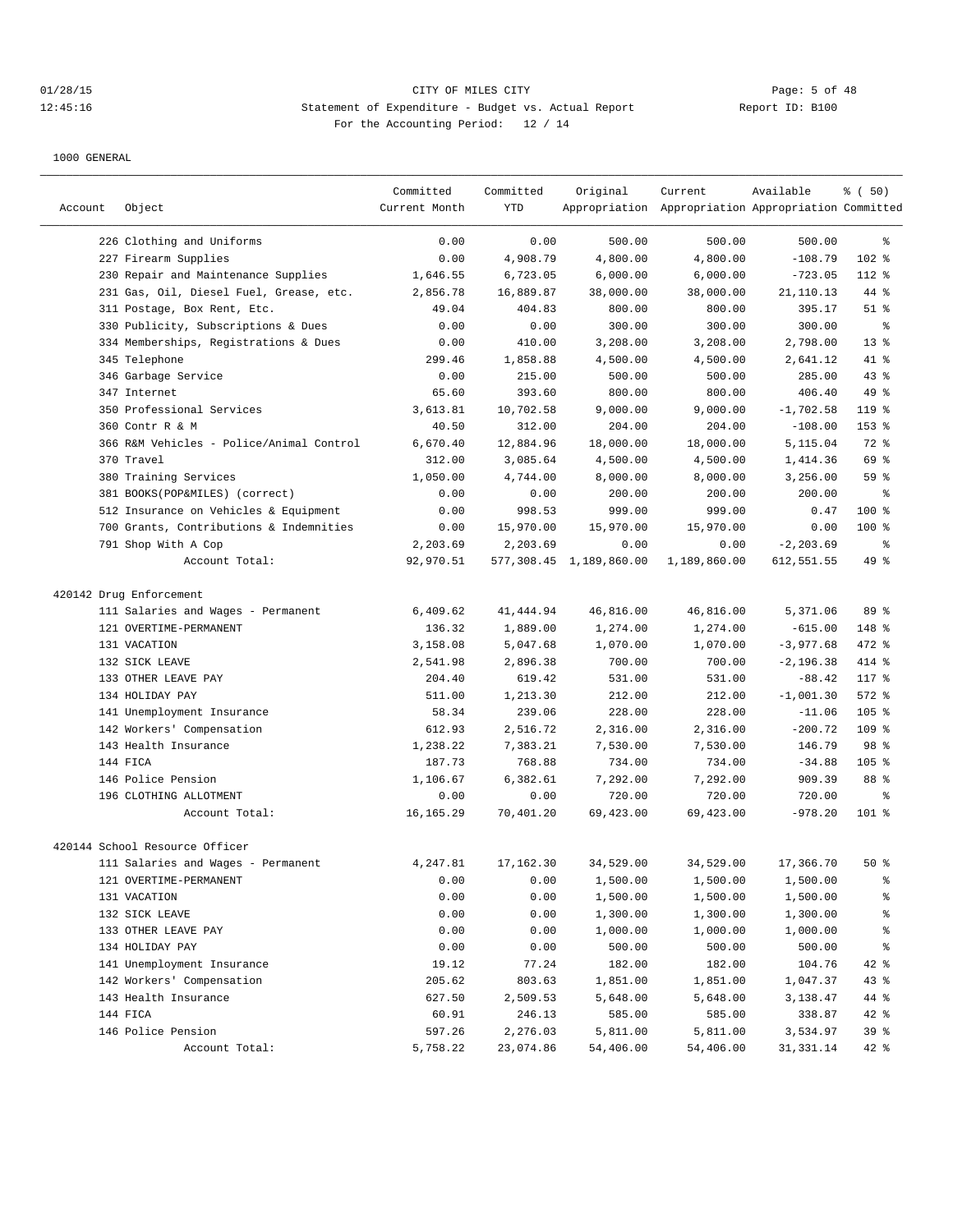| Account | Object                                                                 | Committed<br>Current Month | Committed<br>YTD     | Original              | Current<br>Appropriation Appropriation Appropriation Committed | Available            | % ( 50)         |
|---------|------------------------------------------------------------------------|----------------------------|----------------------|-----------------------|----------------------------------------------------------------|----------------------|-----------------|
|         |                                                                        |                            |                      |                       |                                                                |                      |                 |
|         | 420160 Communications-Dispatch                                         |                            |                      |                       |                                                                |                      |                 |
|         | 111 Salaries and Wages - Permanent                                     | 17,773.23                  | 112,627.28           | 249,526.00            | 249,526.00                                                     | 136,898.72           | $45$ %          |
|         | 121 OVERTIME-PERMANENT                                                 | 783.86                     | 3,480.21             | 7,000.00              | 7,000.00                                                       | 3,519.79             | 50%             |
|         | 131 VACATION                                                           | 1,738.44                   | 9,045.89             | 12,000.00             | 12,000.00                                                      | 2,954.11             | 75 %            |
|         | 132 SICK LEAVE                                                         | 3,334.35                   | 5,196.84             | 4,500.00              | 4,500.00                                                       | $-696.84$            | $115$ %         |
|         | 133 OTHER LEAVE PAY<br>134 HOLIDAY PAY                                 | 76.24                      | 1,900.26             | 0.00                  | 0.00                                                           | $-1,900.26$          | ႜ               |
|         |                                                                        | 1,057.60                   | 8,330.60<br>636.55   | 3,851.00              | 3,851.00                                                       | $-4, 479.60$         | $216$ %<br>48 % |
|         | 141 Unemployment Insurance                                             | 111.45<br>1,150.86         | 6,561.70             | 1,321.00<br>13,257.00 | 1,321.00                                                       | 684.45<br>6,695.30   | 49 %            |
|         | 142 Workers' Compensation<br>143 Health Insurance                      | 3, 141.30                  | 18,847.80            | 45,181.00             | 13,257.00<br>45,181.00                                         | 26, 333. 20          | $42$ %          |
|         | 144 FICA                                                               |                            | 10,752.06            | 22,447.00             | 22,447.00                                                      | 11,694.94            | 48 %            |
|         | 145 PERS                                                               | 1,882.86                   |                      |                       |                                                                |                      | 49 %            |
|         | 196 CLOTHING ALLOTMENT                                                 | 2,023.21<br>0.00           | 11,484.99<br>875.00  | 23,652.00<br>2,000.00 | 23,652.00                                                      | 12,167.01            | 44 %            |
|         | 210 Office Supplies and Materials                                      | 132.85                     | 774.26               | 3,000.00              | 2,000.00<br>3,000.00                                           | 1,125.00<br>2,225.74 | $26$ %          |
|         | 214 Small Items of Equipment                                           | 0.00                       | 0.00                 | 4,500.00              | 4,500.00                                                       | 4,500.00             | နွ              |
|         | 220 Operating Expenses                                                 | 413.78                     | 413.78               | 1,500.00              |                                                                | 1,086.22             | $28$ %          |
|         |                                                                        | 0.00                       | 3,425.59             | 600.00                | 1,500.00<br>600.00                                             | $-2,825.59$          | 571 %           |
|         | 231 Gas, Oil, Diesel Fuel, Grease, etc.<br>311 Postage, Box Rent, Etc. | 20.92                      | 48.37                | 50.00                 | 50.00                                                          | 1.63                 | 97%             |
|         | 320 Printing, Duplicating, Typing &                                    | 0.00                       | 0.00                 | 100.00                | 100.00                                                         | 100.00               | နွ              |
|         | 330 Publicity, Subscriptions & Dues                                    |                            |                      | 100.00                |                                                                |                      | နွ              |
|         |                                                                        | 0.00                       | 0.00                 |                       | 100.00                                                         | 100.00<br>69.00      | 83%             |
|         | 334 Memberships, Registrations & Dues                                  | 0.00                       | 331.00               | 400.00                | 400.00                                                         |                      | 36%             |
|         | 345 Telephone<br>350 Professional Services                             | 297.56<br>400.00           | 1,847.56<br>2,620.66 | 5,100.00<br>5,000.00  | 5,100.00                                                       | 3,252.44<br>2,379.34 | $52$ $%$        |
|         | 366 R&M Vehicles - Police/Animal Control                               | 0.00                       |                      | 400.00                | 5,000.00                                                       |                      | ႜ               |
|         | 370 Travel                                                             |                            | 0.00<br>288.69       | 1,500.00              | 400.00<br>1,500.00                                             | 400.00<br>1,211.31   | 19 <sup>°</sup> |
|         | 380 Training Services                                                  | 0.00<br>0.00               | 0.00                 | 700.00                | 700.00                                                         | 700.00               | ႜ               |
|         | Account Total:                                                         | 34, 338.51                 | 199,489.09           | 407,685.00            | 407,685.00                                                     | 208,195.91           | 49 %            |
|         | 420460 Fire Suppression(07)                                            |                            |                      |                       |                                                                |                      |                 |
|         | 111 Salaries and Wages - Permanent                                     | 33,044.22                  | 201,089.72           | 422,014.00            | 422,014.00                                                     | 220,924.28           | 48 %            |
|         | 112 SALARIES AND WAGES - PART PAID                                     | 702.49                     | 924.02               | 6,000.00              | 6,000.00                                                       | 5,075.98             | 15 <sup>°</sup> |
|         | 121 OVERTIME-PERMANENT                                                 | 4,203.07                   | 20,969.86            | 25,000.00             | 25,000.00                                                      | 4,030.14             | 84 %            |
|         | 131 VACATION                                                           | 0.00                       | 12,048.78            | 16,000.00             | 16,000.00                                                      | 3,951.22             | 75 %            |
|         | 132 SICK LEAVE                                                         | 1,182.07                   | 10,438.96            | 15,000.00             | 15,000.00                                                      | 4,561.04             | 70 %            |
|         | 133 OTHER LEAVE PAY                                                    | 502.17                     | 502.17               | 4,000.00              | 4,000.00                                                       | 3,497.83             | $13*$           |
|         | 134 HOLIDAY PAY                                                        | 1,006.30                   | 5,962.58             | 10,000.00             | 10,000.00                                                      | 4,037.42             | 60 %            |
|         | 141 Unemployment Insurance                                             | 182.90                     | 1,133.83             | 2,219.00              | 2,219.00                                                       | 1,085.17             | $51$ %          |
|         | 142 Workers' Compensation                                              | 1,530.10                   | 9,340.82             | 15,925.00             | 15,925.00                                                      | 6,584.18             | 59 %            |
|         | 143 Health Insurance                                                   | 6,318.26                   | 34,671.36            | 75,904.00             | 75,904.00                                                      | 41,232.64            | 46 %            |
|         | 144 FICA                                                               | 631.07                     | 3,702.32             | 7,150.00              | 7,150.00                                                       | 3,447.68             | $52$ $%$        |
|         | 147 Firemen's Pension                                                  | 4,680.46                   | 30,195.08            | 69,801.00             | 69,801.00                                                      | 39,605.92            | 43 %            |
|         | 210 Office Supplies and Materials                                      | 79.71                      | 474.30               | 1,000.00              | 1,000.00                                                       | 525.70               | $47$ %          |
|         | 211 Clothing Allotment                                                 | 1,689.50                   | 3,444.50             | 8,000.00              | 8,000.00                                                       | 4,555.50             | 43%             |
|         | 214 Small Items of Equipment                                           | 120.99                     | 2,663.94             | 5,500.00              | 5,500.00                                                       | 2,836.06             | 48 %            |
|         | 220 Operating Expenses                                                 | 86.68                      | 873.58               | 4,000.00              | 4,000.00                                                       | 3,126.42             | $22$ %          |
|         | 226 Clothing and Uniforms                                              | 1,113.56                   | 5,149.53             | 8,000.00              | 8,000.00                                                       | 2,850.47             | 64 %            |
|         | 230 Repair and Maintenance Supplies                                    | 281.80                     | 1,674.70             | 6,000.00              | 6,000.00                                                       | 4,325.30             | $28$ %          |
|         | 231 Gas, Oil, Diesel Fuel, Grease, etc.                                | 329.62                     | 5,177.70             | 8,000.00              | 8,000.00                                                       | 2,822.30             | 65 %            |
|         | 241 Consumable Tools                                                   | 0.00                       | 66.72                | 2,000.00              | 2,000.00                                                       | 1,933.28             | 3 <sup>8</sup>  |
|         | 311 Postage, Box Rent, Etc.                                            | 0.00                       | 36.95                | 100.00                | 100.00                                                         | 63.05                | 37%             |
|         | 320 Printing, Duplicating, Typing &                                    | 0.00                       | 0.00                 | 100.00                | 100.00                                                         | 100.00               | ွေ              |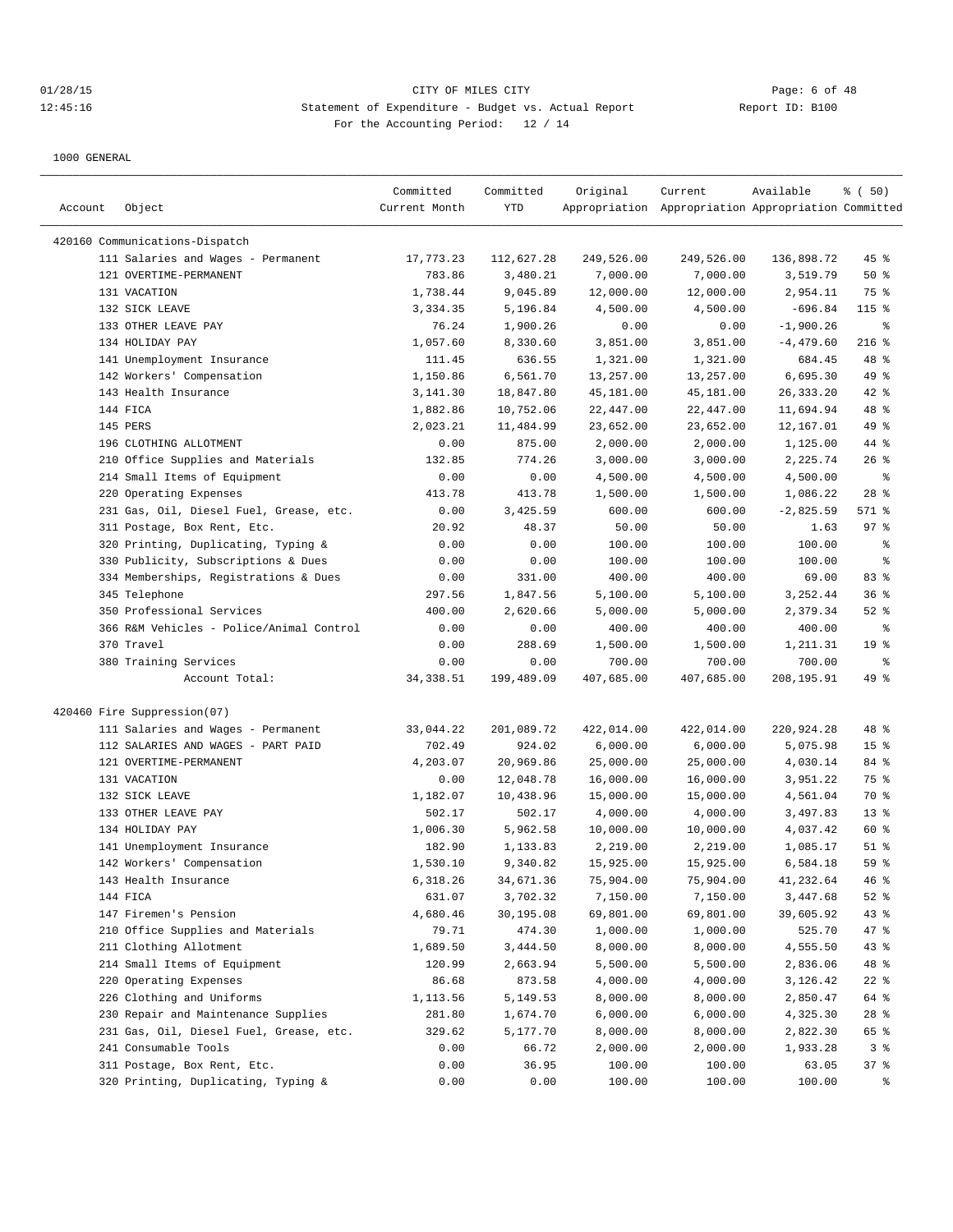## 01/28/15 CITY OF MILES CITY Page: 7 of 48 12:45:16 Statement of Expenditure - Budget vs. Actual Report Changer Report ID: B100 For the Accounting Period: 12 / 14

|                     |                                           | Committed     | Committed  | Original                             | Current                                             | Available                 | % (50)          |
|---------------------|-------------------------------------------|---------------|------------|--------------------------------------|-----------------------------------------------------|---------------------------|-----------------|
| Account             | Object                                    | Current Month | <b>YTD</b> |                                      | Appropriation Appropriation Appropriation Committed |                           |                 |
|                     | 330 Publicity, Subscriptions & Dues       | 29.00         | 29.00      | 300.00                               | 300.00                                              | 271.00                    | 10 <sup>8</sup> |
|                     | 334 Memberships, Registrations & Dues     | 0.00          | 0.00       | 1,800.00                             | 1,800.00                                            | 1,800.00                  | နွ              |
|                     | 341 Electric Utility Services             | 280.39        | 2,138.16   | 3,500.00                             | 3,500.00                                            | 1,361.84                  | 61 %            |
|                     | 342 Water Utility Services                | 35.84         | 186.34     | 450.00                               | 450.00                                              | 263.66                    | 41 %            |
|                     | 343 Sewer Utility Services                | 18.53         | 111.13     | 300.00                               | 300.00                                              | 188.87                    | 37%             |
|                     | 344 Gas Utility Service                   | 358.93        | 465.66     | 2,000.00                             | 2,000.00                                            | 1,534.34                  | 23%             |
|                     | 345 Telephone                             | 241.18        | 1,509.26   | 3,200.00                             | 3,200.00                                            | 1,690.74                  | 47 %            |
|                     | 346 Garbage Service                       | 47.41         | 720.61     | 600.00                               | 600.00                                              | $-120.61$                 | 120 %           |
|                     | 347 Internet                              | 135.60        | 813.60     | 2,000.00                             | 2,000.00                                            | 1,186.40                  | 41 %            |
|                     | 350 Professional Services                 | 573.84        | 573.84     | 5,500.00                             | 5,500.00                                            | 4,926.16                  | 10 <sup>8</sup> |
|                     | 360 Contr R & M                           | 361.60        | 3,477.58   | 6,000.00                             | 6,000.00                                            | 2,522.42                  | 58 %            |
|                     | 364 R&M Vehicles - Fire/Amb               | 462.33        | 4,996.44   | 8,000.00                             | 8,000.00                                            | 3,003.56                  | 62 %            |
|                     | 370 Travel                                | 224.40        | 224.40     | 3,000.00                             | 3,000.00                                            | 2,775.60                  | 7 %             |
|                     | 380 Training Services                     | 0.00          | 435.00     | 3,000.00                             | 3,000.00                                            | 2,565.00                  | 15 <sup>°</sup> |
|                     | 382 Books                                 | 0.00          | 210.00     | 1,500.00                             | 1,500.00                                            | 1,290.00                  | 14 %            |
|                     | 400 BUILDING MATERIALS                    | 0.00          | 307.27     | 1,800.00                             | 1,800.00                                            | 1,492.73                  | 17.8            |
|                     | 511 Insurance on Buildings                | 0.00          | 1,574.01   | 1,575.00                             | 1,575.00                                            | 0.99                      | 100 %           |
|                     | 512 Insurance on Vehicles & Equipment     | 0.00          | 4,551.11   | 4,552.00                             | 4,552.00                                            | 0.89                      | 100 %           |
|                     | Account Total:                            | 60,454.02     | 372,864.83 | 760,790.00                           | 760,790.00                                          | 387,925.17                | 49 %            |
|                     | Account Group Total:                      |               |            | 209,686.55 1,243,138.43 2,482,164.00 |                                                     | 2,482,164.00 1,239,025.57 | 50%             |
| 430000 Public Works |                                           |               |            |                                      |                                                     |                           |                 |
|                     | 431200 Flood Control                      |               |            |                                      |                                                     |                           |                 |
|                     | 111 Salaries and Wages - Permanent        | 1,015.26      | 6,215.36   | 12,242.00                            | 12,242.00                                           | 6,026.64                  | $51$ %          |
|                     | 131 VACATION                              | 203.06        | 652.53     | 2,200.00                             | 2,200.00                                            | 1,547.47                  | $30*$           |
|                     | 132 SICK LEAVE                            | 43.50         | 482.28     | 700.00                               | 700.00                                              | 217.72                    | 69 %            |
|                     | 133 OTHER LEAVE PAY                       | 0.00          | 0.00       | 1,311.00                             | 1,311.00                                            | 1,311.00                  | နွ              |
|                     | 141 Unemployment Insurance                | 5.67          | 33.27      | 74.00                                | 74.00                                               | 40.73                     | 45%             |
|                     | 142 Workers' Compensation                 | 70.30         | 412.82     | 862.00                               | 862.00                                              | 449.18                    | 48 %            |
|                     | 143 Health Insurance                      | 251.03        | 1,506.03   | 3,012.00                             | 3,012.00                                            | 1,505.97                  | 50%             |
|                     | 144 FICA                                  | 96.53         | 566.92     | 1,259.00                             | 1,259.00                                            | 692.08                    | $45$ %          |
|                     | 145 PERS                                  | 103.14        | 600.55     | 1,344.00                             | 1,344.00                                            | 743.45                    | 45 %            |
|                     | 196 CLOTHING ALLOTMENT                    | 0.00          | 60.00      | 60.00                                | 60.00                                               | 0.00                      | 100 %           |
|                     | 210 Office Supplies and Materials         | 32.88         | 144.09     | 300.00                               | 300.00                                              | 155.91                    | 48 %            |
|                     | 214 Small Items of Equipment              | 0.00          | 4,455.00   | 5,085.00                             | 5,085.00                                            | 630.00                    | 88 %            |
|                     | 220 Operating Expenses                    | 99.86         | 195.89     | 1,100.00                             | 1,100.00                                            | 904.11                    | 18 %            |
|                     | 231 Gas, Oil, Diesel Fuel, Grease, etc.   | 0.00          | 0.00       | 350.00                               | 350.00                                              | 350.00                    | ి               |
|                     | 311 Postage, Box Rent, Etc.               | 15.84         | 823.87     | 1,800.00                             | 1,800.00                                            | 976.13                    | 46%             |
|                     | 327 Map Printing                          | 0.00          | 0.00       | 150.00                               | 150.00                                              | 150.00                    | ိင              |
|                     | 330 Publicity, Subscriptions & Dues       | 0.00          | 0.00       | 200.00                               | 200.00                                              | 200.00                    | န္              |
|                     | 331 Publication of Formal & Legal Notices | 90.00         | 727.00     | 2,000.00                             | 2,000.00                                            | 1,273.00                  | 36%             |
|                     | 334 Memberships, Registrations & Dues     | 0.00          | 0.00       | 250.00                               | 250.00                                              | 250.00                    | ိင              |
|                     | 345 Telephone                             | 0.00          | 0.00       | 100.00                               | 100.00                                              | 100.00                    | ိင              |
|                     | 350 Professional Services                 | 0.00          | 64,882.00  | 80,000.00                            | 80,000.00                                           | 15,118.00                 | 81 %            |
|                     | 370 Travel                                | 0.00          | 354.48     | 1,200.00                             | 1,200.00                                            | 845.52                    | $30*$           |
|                     | 380 Training Services                     | 0.00          | 0.00       | 500.00                               | 500.00                                              | 500.00                    | ွေ              |
|                     | 382 Books                                 | 0.00          | 0.00       | 100.00                               | 100.00                                              | 100.00                    | ႜ               |
|                     | 513 Liability                             | 0.00          | 1,500.00   | 0.00                                 | 0.00                                                | $-1,500.00$               | ႜ               |
|                     | 533 Machinery and Equipment Rental        | 0.00          | 0.00       | 250.00                               | 250.00                                              | 250.00                    | ి               |
|                     | 540 Special Assessments                   | 0.00          | 250.00     | 250.00                               | 250.00                                              | 0.00                      | 100 %           |
|                     |                                           |               |            |                                      |                                                     |                           |                 |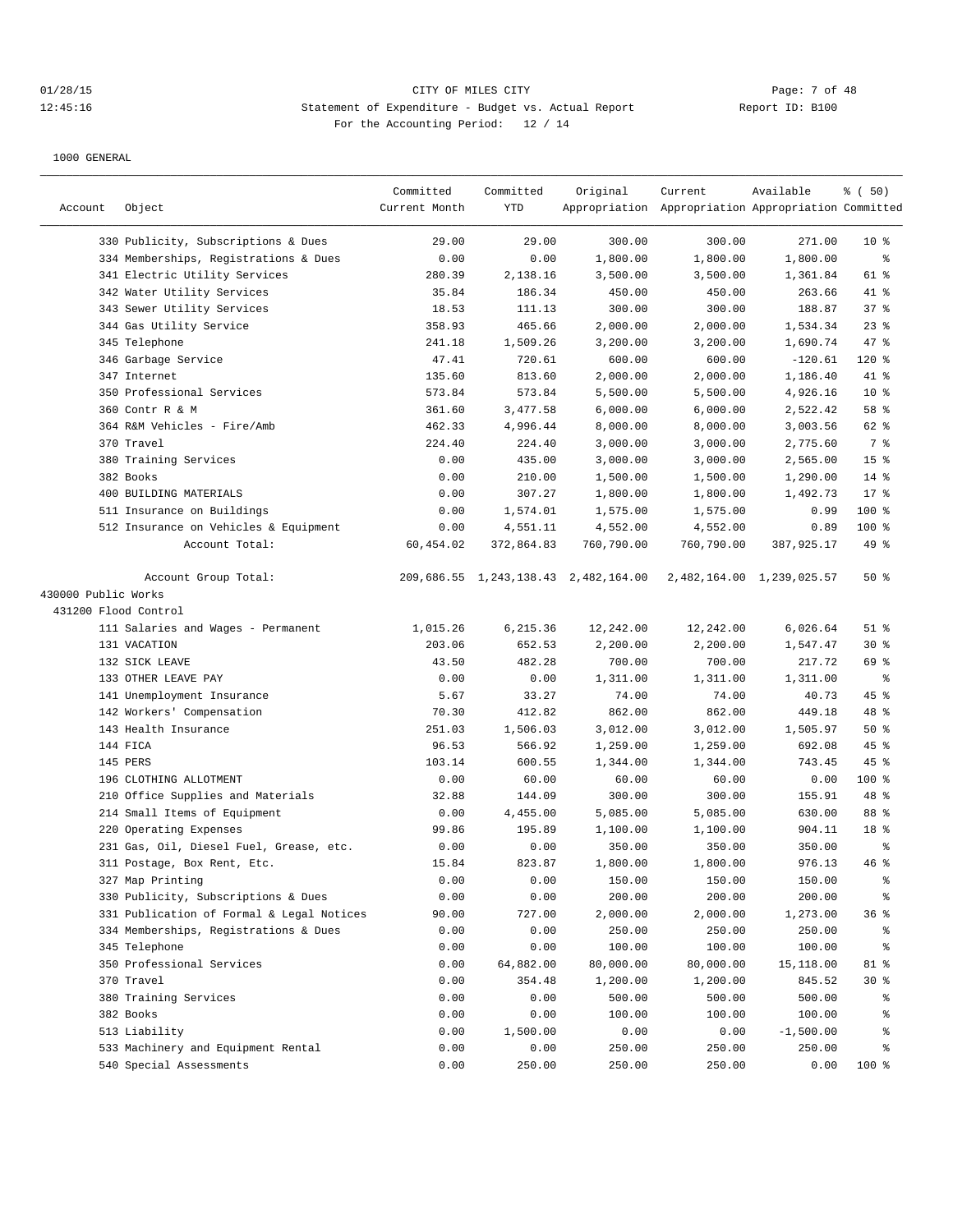# 01/28/15 CITY OF MILES CITY Page: 8 of 48 12:45:16 Statement of Expenditure - Budget vs. Actual Report Changery Report ID: B100 For the Accounting Period: 12 / 14

| Account              | Object                                   | Committed<br>Current Month | Committed<br><b>YTD</b> | Original   | Current<br>Appropriation Appropriation Appropriation Committed | Available   | % (50)          |
|----------------------|------------------------------------------|----------------------------|-------------------------|------------|----------------------------------------------------------------|-------------|-----------------|
|                      | Account Total:                           | 2,027.07                   | 83,862.09               | 116,699.00 | 116,699.00                                                     | 32,836.91   | 72 %            |
|                      | Account Group Total:                     | 2,027.07                   | 83,862.09               | 116,699.00 | 116,699.00                                                     | 32,836.91   | $72$ $%$        |
| 440000 PUBLIC HEALTH |                                          |                            |                         |            |                                                                |             |                 |
|                      | 440600 Animal Control Services (21)      |                            |                         |            |                                                                |             |                 |
|                      | 111 Salaries and Wages - Permanent       | 3,496.30                   | 18,539.88               | 42,080.00  | 42,080.00                                                      | 23,540.12   | 44 %            |
|                      | 121 OVERTIME-PERMANENT                   | 0.00                       | 15.05                   | 500.00     | 500.00                                                         | 484.95      | 3 <sup>8</sup>  |
|                      | 131 VACATION                             | 221.02                     | 2,996.86                | 1,500.00   | 1,500.00                                                       | $-1,496.86$ | $200$ %         |
|                      | 132 SICK LEAVE                           | 0.00                       | 411.23                  | 700.00     | 700.00                                                         | 288.77      | 59 %            |
|                      | 133 OTHER LEAVE PAY                      | 0.00                       | 0.00                    | 500.00     | 500.00                                                         | 500.00      | နွ              |
|                      | 134 HOLIDAY PAY                          | 39.50                      | 237.00                  | 300.00     | 300.00                                                         | 63.00       | 79 %            |
|                      | 141 Unemployment Insurance               | 16.90                      | 99.86                   | 205.00     | 205.00                                                         | 105.14      | 49 %            |
|                      | 142 Workers' Compensation                | 208.08                     | 1,229.15                | 2,387.00   | 2,387.00                                                       | 1,157.85    | $51$ %          |
|                      | 143 Health Insurance                     | 627.50                     | 3,765.00                | 7,530.00   | 7,530.00                                                       | 3,765.00    | 50%             |
|                      | 144 FICA                                 | 287.41                     | 1,698.38                | 3,487.00   | 3,487.00                                                       | 1,788.62    | 49 %            |
|                      | 145 PERS                                 | 289.51                     | 1,705.29                | 3,549.00   | 3,549.00                                                       | 1,843.71    | 48 %            |
|                      | 196 CLOTHING ALLOTMENT                   | 0.00                       | 0.00                    | 720.00     | 720.00                                                         | 720.00      | $\epsilon$      |
|                      | 210 Office Supplies and Materials        | 0.00                       | 0.00                    | 150.00     | 150.00                                                         | 150.00      | နွ              |
|                      | 211 Clothing Allotment                   | 0.00                       | 0.00                    | 150.00     | 150.00                                                         | 150.00      | $\epsilon$      |
|                      | 214 Small Items of Equipment             | 0.00                       | 39.00                   | 400.00     | 400.00                                                         | 361.00      | $10*$           |
|                      | 220 Operating Expenses                   | 143.60                     | 449.42                  | 1,200.00   | 1,200.00                                                       | 750.58      | 378             |
|                      | 230 Repair and Maintenance Supplies      | 159.14                     | 159.14                  | 250.00     | 250.00                                                         | 90.86       | 64 %            |
|                      | 231 Gas, Oil, Diesel Fuel, Grease, etc.  | 79.68                      | 602.56                  | 1,400.00   | 1,400.00                                                       | 797.44      | $43$ $%$        |
|                      | 311 Postage, Box Rent, Etc.              | 0.00                       | 0.00                    | 20.00      | 20.00                                                          | 20.00       | $\epsilon$      |
|                      | 320 Printing, Duplicating, Typing &      | 0.00                       | 0.00                    | 25.00      | 25.00                                                          | 25.00       | $\,$ $\,$ $\,$  |
|                      | 330 Publicity, Subscriptions & Dues      | 0.00                       | 0.00                    | 25.00      | 25.00                                                          | 25.00       | န္              |
|                      | 341 Electric Utility Services            | 43.88                      | 269.10                  | 500.00     | 500.00                                                         | 230.90      | 54 %            |
|                      | 342 Water Utility Services               | 21.34                      | 127.24                  | 350.00     | 350.00                                                         | 222.76      | 36 <sup>8</sup> |
|                      | 343 Sewer Utility Services               | 12.95                      | 77.70                   | 150.00     | 150.00                                                         | 72.30       | $52$ $%$        |
|                      | 344 Gas Utility Service                  | 61.52                      | 192.41                  | 600.00     | 600.00                                                         | 407.59      | $32$ $%$        |
|                      | 345 Telephone                            | 40.03                      | 240.18                  | 500.00     | 500.00                                                         | 259.82      | 48 %            |
|                      | 347 Internet                             | 0.00                       | 0.00                    | 20.00      | 20.00                                                          | 20.00       | ႜ               |
|                      | 350 Professional Services                | 236.00                     | 806.75                  | 3,000.00   | 3,000.00                                                       | 2,193.25    | 27%             |
|                      | 366 R&M Vehicles - Police/Animal Control | 0.00                       | 0.00                    | 100.00     | 100.00                                                         | 100.00      | $\epsilon$      |
|                      | 370 Travel                               | 0.00                       | 0.00                    | 200.00     | 200.00                                                         | 200.00      | $\epsilon$      |
|                      | 380 Training Services                    | 0.00                       | 0.00                    | 100.00     | 100.00                                                         | 100.00      | န္              |
|                      | 511 Insurance on Buildings               | 0.00                       | 72.61                   | 73.00      | 73.00                                                          | 0.39        | 99 %            |
|                      | Account Total:                           | 5,984.36                   | 33,733.81               | 72,671.00  | 72,671.00                                                      | 38,937.19   | 46%             |
|                      | Account Group Total:                     | 5,984.36                   | 33,733.81               | 72,671.00  | 72,671.00                                                      | 38,937.19   | 46%             |
|                      | 460000 CULTURE AND RECREATION            |                            |                         |            |                                                                |             |                 |
|                      | 460432 Lion Shelter                      |                            |                         |            |                                                                |             |                 |
|                      | 230 Repair and Maintenance Supplies      | 0.00                       | 0.00                    | 5,000.00   | 5,000.00                                                       | 5,000.00    | နွ              |
|                      | Account Total:                           | 0.00                       | 0.00                    | 5,000.00   | 5,000.00                                                       | 5,000.00    | ್ಠಿ             |
|                      | 460433 Park Operations(13)               |                            |                         |            |                                                                |             |                 |
|                      | 111 Salaries and Wages - Permanent       | 10,574.78                  | 69,682.48               | 145,368.00 | 145,368.00                                                     | 75,685.52   | 48 %            |
|                      | 121 OVERTIME-PERMANENT                   | 0.00                       | 5,005.91                | 6,800.00   | 6,800.00                                                       | 1,794.09    | 74 %            |
|                      | 131 VACATION                             | 720.79                     | 6,957.36                | 10,000.00  | 10,000.00                                                      | 3,042.64    | 70 %            |
|                      | 132 SICK LEAVE                           | 482.45                     | 2,661.60                | 5,000.00   | 5,000.00                                                       | 2,338.40    | 53%             |
|                      | 133 OTHER LEAVE PAY                      | 0.00                       | 0.00                    | 1,021.00   | 1,021.00                                                       | 1,021.00    | ွေ              |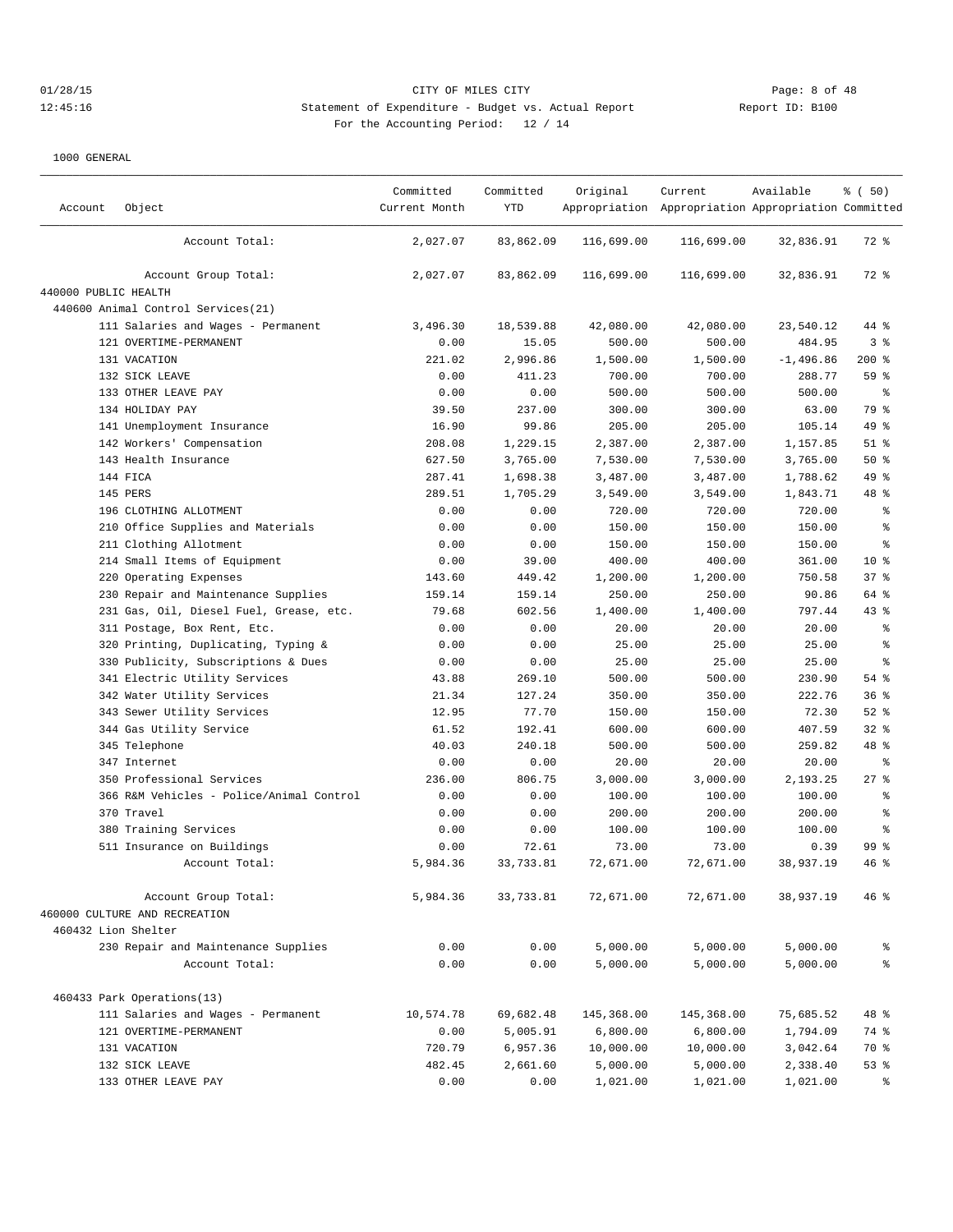## 01/28/15 CITY OF MILES CITY Page: 9 of 48 12:45:16 Statement of Expenditure - Budget vs. Actual Report Changer Report ID: B100 For the Accounting Period: 12 / 14

| Account              | Object                                     | Committed<br>Current Month | Committed<br>YTD | Original    | Current<br>Appropriation Appropriation Appropriation Committed | Available    | % (50)          |
|----------------------|--------------------------------------------|----------------------------|------------------|-------------|----------------------------------------------------------------|--------------|-----------------|
|                      | 134 HOLIDAY PAY                            | 0.00                       | 3,365.30         | 3,400.00    | 3,400.00                                                       | 34.70        | 99 %            |
|                      | 141 Unemployment Insurance                 | 52.99                      | 396.67           | 565.00      | 565.00                                                         | 168.33       | 70 %            |
|                      | 142 Workers' Compensation                  | 656.48                     | 4,724.85         | 8,538.00    | 8,538.00                                                       | 3,813.15     | 55%             |
|                      | 143 Health Insurance                       | 2,032.82                   | 12,196.59        | 24,398.00   | 24,398.00                                                      | 12,201.41    | 50%             |
|                      | 144 FICA                                   | 852.95                     | 6,455.52         | 9,608.00    | 9,608.00                                                       | 3,152.48     | 67 %            |
|                      | 145 PERS                                   | 962.28                     | 6,355.43         | 10,261.00   | 10,261.00                                                      | 3,905.57     | 62 %            |
|                      | 196 CLOTHING ALLOTMENT                     | 0.00                       | 486.00           | 450.00      | 450.00                                                         | $-36.00$     | 108 %           |
|                      | 210 Office Supplies and Materials          | 0.00                       | 53.16            | 150.00      | 150.00                                                         | 96.84        | 35%             |
|                      | 214 Small Items of Equipment               | 309.99                     | 3,010.68         | 7,500.00    | 7,500.00                                                       | 4,489.32     | 40 %            |
| 220                  | Operating Expenses                         | 393.93                     | 1,075.98         | 2,200.00    | 2,200.00                                                       | 1,124.02     | 49 %            |
|                      | 222 Chemicals, Lab & Med Supplies          | 0.00                       | 119.55           | 8,920.00    | 8,920.00                                                       | 8,800.45     | 1 <sup>8</sup>  |
|                      | 226 Clothing and Uniforms                  | 0.00                       | 0.00             | 500.00      | 500.00                                                         | 500.00       | $\epsilon$      |
|                      | 230 Repair and Maintenance Supplies        | 725.18                     | 4,981.69         | 10,000.00   | 10,000.00                                                      | 5,018.31     | 50%             |
|                      | 231 Gas, Oil, Diesel Fuel, Grease, etc.    | 312.15                     | 4,799.42         | 8,000.00    | 8,000.00                                                       | 3,200.58     | 60 %            |
|                      | 334 Memberships, Registrations & Dues      | 50.00                      | 50.00            | 500.00      | 500.00                                                         | 450.00       | 10 <sup>8</sup> |
|                      | 341 Electric Utility Services              | 1,468.76                   | 5,116.18         | 7,500.00    | 7,500.00                                                       | 2,383.82     | 68 %            |
|                      | 342 Water Utility Services                 | 36.28                      | 14,510.58        | 22,000.00   | 22,000.00                                                      | 7,489.42     | 66 %            |
|                      | 343 Sewer Utility Services                 | 21.33                      | 732.28           | 1,000.00    | 1,000.00                                                       | 267.72       | 73 %            |
|                      | 344 Gas Utility Service                    | 638.18                     | 1,029.13         | 3,000.00    | 3,000.00                                                       | 1,970.87     | $34$ $%$        |
|                      | 345 Telephone                              | 27.05                      | 224.50           | 500.00      | 500.00                                                         | 275.50       | 45 %            |
|                      | 346 Garbage Service                        | 237.06                     | 237.06           | 500.00      | 500.00                                                         | 262.94       | 47 %            |
|                      | 347 Internet                               | 37.60                      | 225.60           | 450.00      | 450.00                                                         | 224.40       | 50%             |
|                      | 350 Professional Services                  | 1,008.30                   | 5,069.49         | 19,300.00   | 19,300.00                                                      | 14,230.51    | $26$ %          |
|                      | 360 Contr R & M                            | 93.00                      | 93.00            | 9,000.00    | 9,000.00                                                       | 8,907.00     | 1 <sup>°</sup>  |
|                      | 363 R&M Vehicles/Equip/Labor-PW            | 1,223.85                   | 4,251.14         | 17,300.00   | 17,300.00                                                      | 13,048.86    | 25%             |
|                      | 370 Travel                                 | 0.00                       | 0.00             | 600.00      | 600.00                                                         | 600.00       | န္              |
|                      | 380 Training Services                      | 0.00                       | 0.00             | 800.00      | 800.00                                                         | 800.00       | န္              |
|                      | 511 Insurance on Buildings                 | 0.00                       | 2,956.93         | 2,957.00    | 2,957.00                                                       | 0.07         | $100$ %         |
|                      | 512 Insurance on Vehicles & Equipment      | 0.00                       | 558.71           | 559.00      | 559.00                                                         | 0.29         | $100$ %         |
|                      | 514 Other Insurance (Boilers)              | 0.00                       | 0.00             | 800.00      | 800.00                                                         | 800.00       | န့              |
|                      | 930 Improvements Other than Buildings      | 0.00                       | 0.00             | 9,900.00    | 9,900.00                                                       | 9,900.00     | ႜ               |
|                      | 940 Machinery & Equipment                  | 0.00                       | 3,828.00         | 5,000.00    | 5,000.00                                                       | 1,172.00     | $77$ $%$        |
|                      | Account Total:                             | 22,918.20                  | 171,210.79       | 364, 345.00 | 364, 345.00                                                    | 193, 134. 21 | $47$ %          |
|                      | 460434 Fish, Wildlife Trailways            |                            |                  |             |                                                                |              |                 |
|                      | 214 Small Items of Equipment               | 0.00                       | 104.31           | 0.00        | 0.00                                                           | $-104.31$    | ႜ               |
|                      | 230 Repair and Maintenance Supplies        | 29.32                      | 2,061.87         | 0.00        | 0.00                                                           | $-2,061.87$  | န္              |
|                      | 740 Awards and Indemnities                 | 0.00                       | 4,189.04         | 10,486.00   | 10,486.00                                                      | 6,296.96     | $40*$           |
|                      | Account Total:                             | 29.32                      | 6,355.22         | 10,486.00   | 10,486.00                                                      | 4,130.78     | 61 %            |
|                      | 460439 Riverside Park Tennis Court Project |                            |                  |             |                                                                |              |                 |
|                      | 230 Repair and Maintenance Supplies        | 0.00                       | 964.75           | 0.00        | 0.00                                                           | $-964.75$    | န့              |
|                      | 350 Professional Services                  | 0.00                       | 0.00             | 1,066.00    | 1,066.00                                                       | 1,066.00     | ႜ               |
|                      | Account Total:                             | 0.00                       | 964.75           | 1,066.00    | 1,066.00                                                       | 101.25       | $91$ %          |
| 460445 Swimming Pool |                                            |                            |                  |             |                                                                |              |                 |
|                      | 111 Salaries and Wages - Permanent         | 0.00                       | 28,358.56        | 44,221.00   | 44,221.00                                                      | 15,862.44    | 64 %            |
|                      | 141 Unemployment Insurance                 | 0.00                       | 127.61           | 200.00      | 200.00                                                         | 72.39        | 64 %            |
|                      | 142 Workers' Compensation                  | 0.00                       | 1,580.69         | 2,315.00    | 2,315.00                                                       | 734.31       | 68 %            |
|                      | 144 FICA                                   | 0.00                       | 2,169.41         | 3,396.00    | 3,396.00                                                       | 1,226.59     | 64 %            |
|                      | 145 PERS                                   | 0.00                       | 387.75           | 447.00      | 447.00                                                         | 59.25        | 87%             |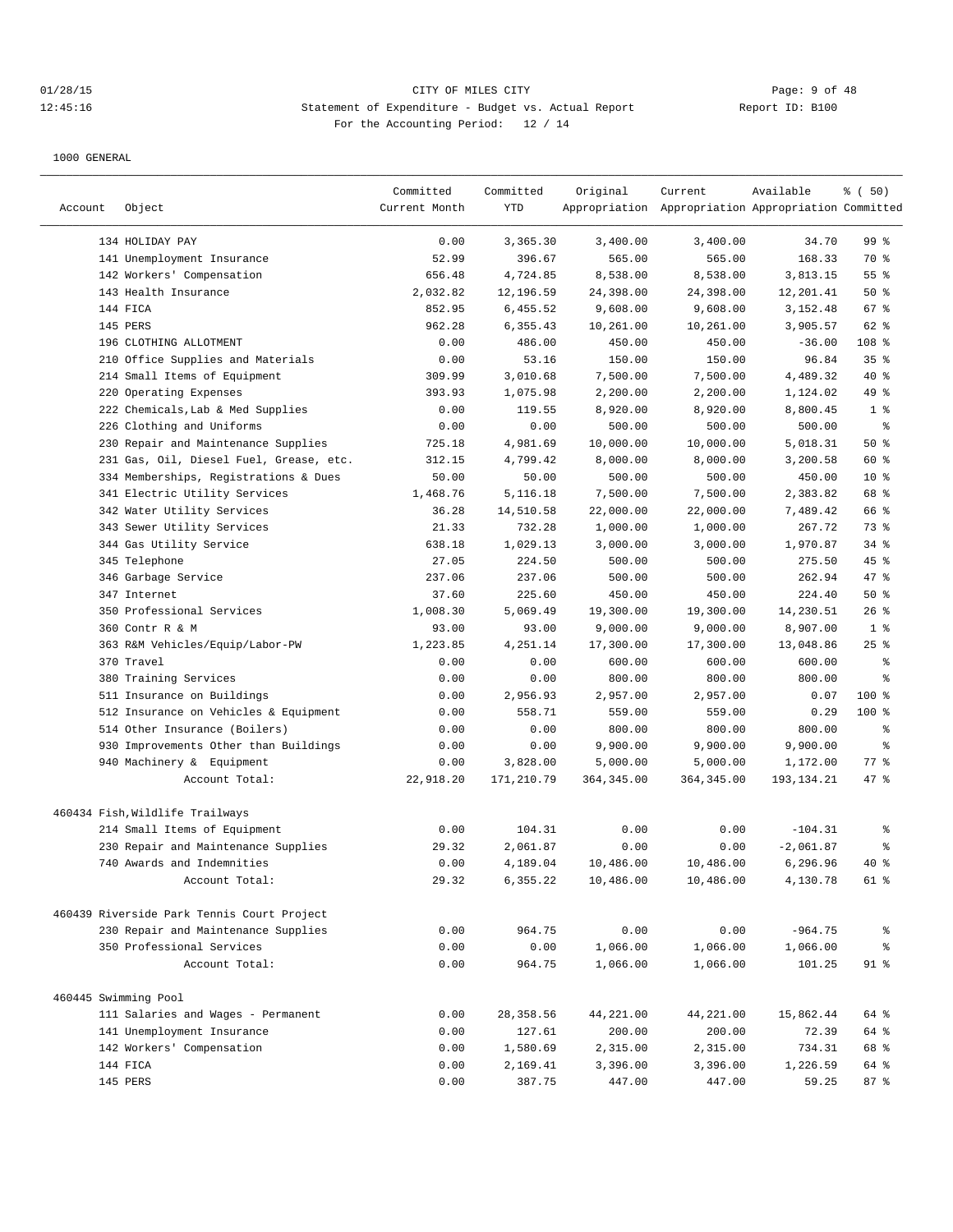## 01/28/15 Page: 10 of 48 12:45:16 Statement of Expenditure - Budget vs. Actual Report Changer Report ID: B100 For the Accounting Period: 12 / 14

|                      |                                           | Committed     | Committed    | Original                             | Current                                             | Available      | % (50)          |
|----------------------|-------------------------------------------|---------------|--------------|--------------------------------------|-----------------------------------------------------|----------------|-----------------|
| Account              | Object                                    | Current Month | <b>YTD</b>   |                                      | Appropriation Appropriation Appropriation Committed |                |                 |
|                      | 214 Small Items of Equipment              | 0.00          | 199.85       | 200.00                               | 200.00                                              | 0.15           | 100 %           |
|                      | 220 Operating Expenses                    | 0.00          | 236.03       | 900.00                               | 900.00                                              | 663.97         | 26%             |
|                      | 222 Chemicals, Lab & Med Supplies         | 0.00          | 281.69       | 3,500.00                             | 3,500.00                                            | 3,218.31       | 8 %             |
|                      | 226 Clothing and Uniforms                 | 0.00          | 311.00       | 500.00                               | 500.00                                              | 189.00         | 62 %            |
|                      | 230 Repair and Maintenance Supplies       | 0.00          | 0.00         | 1,000.00                             | 1,000.00                                            | 1,000.00       | ៖               |
|                      | 341 Electric Utility Services             | 17.48         | 1,239.18     | 1,000.00                             | 1,000.00                                            | $-239.18$      | 124 %           |
|                      | 342 Water Utility Services                | 0.00          | 249.01       | 300.00                               | 300.00                                              | 50.99          | 83%             |
|                      | 343 Sewer Utility Services                | 0.00          | 85.32        | 85.00                                | 85.00                                               | $-0.32$        | $100$ %         |
|                      | 345 Telephone                             | 0.00          | 139.91       | 130.00                               | 130.00                                              | $-9.91$        | 108 %           |
|                      | 350 Professional Services                 | 0.00          | 0.00         | 250.00                               | 250.00                                              | 250.00         | ి               |
|                      | 360 Contr R & M                           | 0.00          | 0.00         | 500.00                               | 500.00                                              | 500.00         | န္              |
|                      | 363 R&M Vehicles/Equip/Labor-PW           | 0.00          | 0.00         | 1,000.00                             | 1,000.00                                            | 1,000.00       | န္              |
|                      | 380 Training Services                     | 0.00          | 0.00         | 1,200.00                             | 1,200.00                                            | 1,200.00       | ÷.              |
|                      | 540 Special Assessments                   | 0.00          | 0.00         | 678.00                               | 678.00                                              | 678.00         | န္              |
|                      | 810 Losses (Bad debt expense - Enterprise | 0.00          | 17.50        | 0.00                                 | 0.00                                                | $-17.50$       | $\approx$       |
|                      | Account Total:                            | 17.48         | 35, 383.51   | 61,822.00                            | 61,822.00                                           | 26, 438.49     | 57%             |
|                      | Account Group Total:                      | 22,965.00     | 213, 914. 27 | 442,719.00                           | 442,719.00                                          | 228,804.73     | 48 %            |
|                      | 470000 Housing and Community Development  |               |              |                                      |                                                     |                |                 |
|                      | 470300 Ecomonic Development               |               |              |                                      |                                                     |                |                 |
|                      | 350 Professional Services                 | 0.00          | 13,646.00    | 13,646.00                            | 13,646.00                                           | 0.00           | $100*$          |
|                      | Account Total:                            | 0.00          | 13,646.00    | 13,646.00                            | 13,646.00                                           | 0.00           | 100 %           |
|                      | Account Group Total:                      | 0.00          | 13,646.00    | 13,646.00                            | 13,646.00                                           | 0.00           | 100 %           |
| 490000 DEBT SERVICE  |                                           |               |              |                                      |                                                     |                |                 |
|                      | 490500 Other Debt Service Payments        |               |              |                                      |                                                     |                |                 |
|                      | 610 Principal-Police Cars                 | 0.00          | 9,137.56     | 9,138.00                             | 9,138.00                                            | 0.44           | 100 %           |
|                      | 620 Interest-Police Cars                  | 0.00          | 45.31        | 0.00                                 | 0.00                                                | $-45.31$       | °               |
|                      | Account Total:                            | 0.00          | 9,182.87     | 9,138.00                             | 9,138.00                                            | $-44.87$       | $100*$          |
|                      | Account Group Total:                      | 0.00          | 9,182.87     | 9,138.00                             | 9,138.00                                            | $-44.87$       | $100*$          |
| 510000 MISCELLANEOUS |                                           |               |              |                                      |                                                     |                |                 |
|                      | 510330 Comprehensive Liability Insurance  |               |              |                                      |                                                     |                |                 |
|                      | 513 Liability                             | 0.00          | 28,656.32    | 28,657.00                            | 28,657.00                                           | 0.68           | 100 %           |
|                      | Account Total:                            | 0.00          | 28,656.32    | 28,657.00                            | 28,657.00                                           | 0.68           | 100 %           |
|                      |                                           |               |              |                                      |                                                     |                |                 |
|                      | Account Group Total:                      | 0.00          | 28,656.32    | 28,657.00                            | 28,657.00                                           | 0.68           | 100 %           |
|                      | 520000 OTHER FINANCING USES               |               |              |                                      |                                                     |                |                 |
|                      | 521000 Interfund Operating Transfers Out  |               |              |                                      |                                                     |                |                 |
|                      | 820 Transfers to Other Funds              | 57, 435.25    | 177,326.50   | 321,196.00                           | 321,196.00                                          | 143,869.50     | 55 %            |
|                      | Account Total:                            | 57, 435.25    | 177,326.50   | 321,196.00                           | 321,196.00                                          | 143,869.50     | 55 <sup>8</sup> |
|                      | Account Group Total:                      | 57, 435.25    | 177,326.50   | 321,196.00                           | 321,196.00                                          | 143,869.50     | 55%             |
|                      | Fund Total:                               |               |              | 352,788.14 2,187,344.04 4,458,496.00 | 4,460,996.00                                        | 2, 273, 651.96 | 49 %            |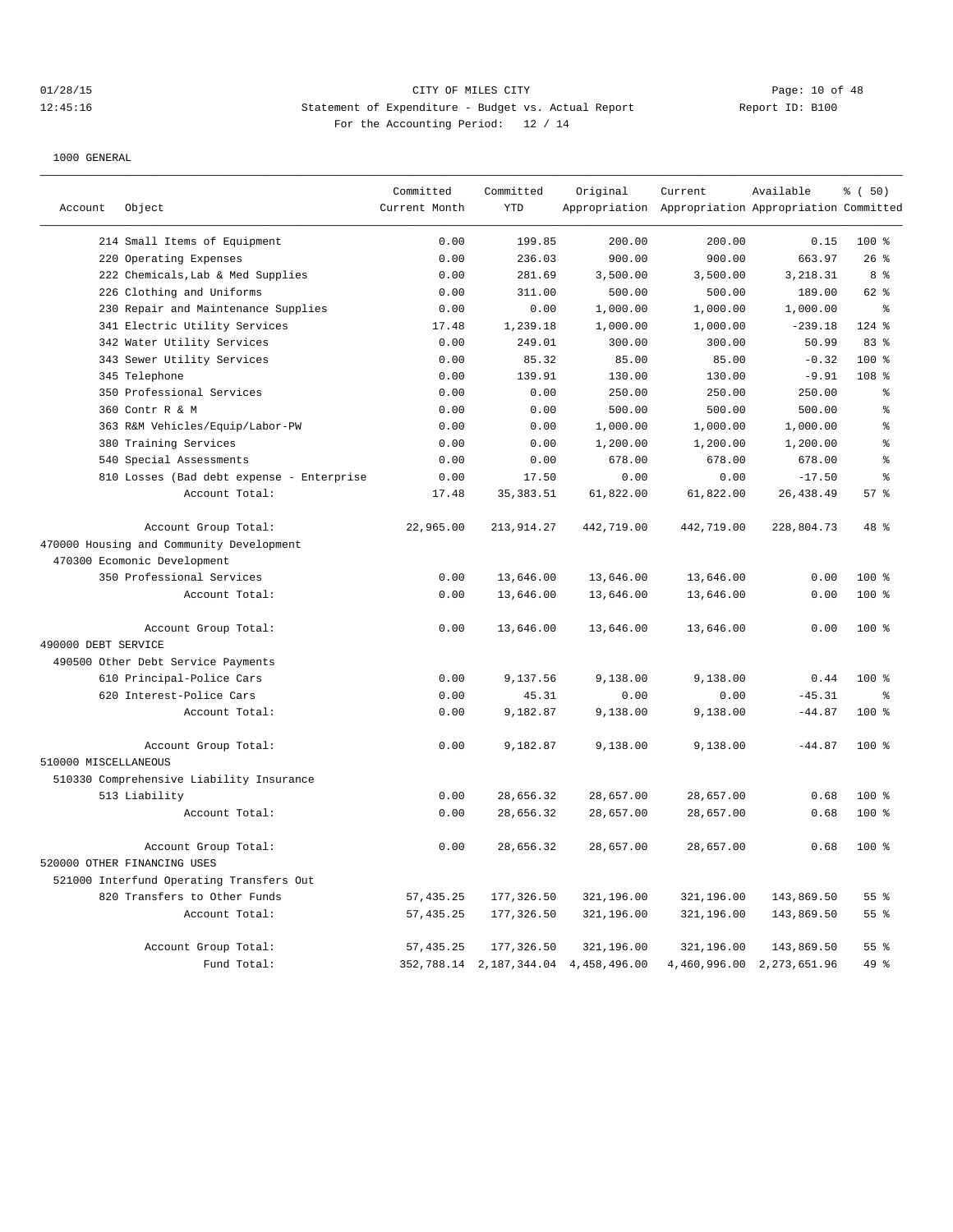## 01/28/15 Page: 11 of 48 12:45:16 Statement of Expenditure - Budget vs. Actual Report Changery Report ID: B100 For the Accounting Period: 12 / 14

2220 LIBRARY

| Account              | Object                                   | Committed<br>Current Month | Committed<br><b>YTD</b> | Original    | Current<br>Appropriation Appropriation Appropriation Committed | Available  | % (50)          |
|----------------------|------------------------------------------|----------------------------|-------------------------|-------------|----------------------------------------------------------------|------------|-----------------|
|                      |                                          |                            |                         |             |                                                                |            |                 |
|                      | 460000 CULTURE AND RECREATION            |                            |                         |             |                                                                |            |                 |
|                      | 460100 Library Services(16)              |                            |                         |             |                                                                |            |                 |
|                      | 111 Salaries and Wages - Permanent       | 14,325.62                  | 84, 295.93              | 176, 111.00 | 176,111.00                                                     | 91,815.07  | 48 %            |
|                      | 121 OVERTIME-PERMANENT                   | 0.00                       | 0.00                    | 600.00      | 600.00                                                         | 600.00     | $\epsilon$      |
|                      | 131 VACATION                             | 1,356.54                   | 9,963.46                | 12,000.00   | 12,000.00                                                      | 2,036.54   | 83 %            |
|                      | 132 SICK LEAVE                           | 266.88                     | 680.28                  | 4,000.00    | 4,000.00                                                       | 3,319.72   | $17$ %          |
|                      | 133 OTHER LEAVE PAY                      | 191.26                     | 693.98                  | 3,839.00    | 3,839.00                                                       | 3,145.02   | 18 %            |
|                      | 141 Unemployment Insurance               | 72.63                      | 433.74                  | 885.00      | 885.00                                                         | 451.26     | 49 %            |
|                      | 142 Workers' Compensation                | 67.11                      | 400.71                  | 768.00      | 768.00                                                         | 367.29     | $52$ $%$        |
|                      | 143 Health Insurance                     | 3,136.80                   | 18,820.80               | 37,650.00   | 37,650.00                                                      | 18,829.20  | 50%             |
|                      | 144 FICA                                 | 1,220.94                   | 7,290.47                | 15,044.00   | 15,044.00                                                      | 7,753.53   | 48 %            |
|                      | 145 PERS                                 | 1,318.64                   | 7,813.20                | 16,067.00   | 16,067.00                                                      | 8,253.80   | 49 %            |
|                      | 196 CLOTHING ALLOTMENT                   | 0.00                       | 750.00                  | 900.00      | 900.00                                                         | 150.00     | 83%             |
|                      | 210 Office Supplies and Materials        | 162.13                     | 452.23                  | 1,500.00    | 1,500.00                                                       | 1,047.77   | $30*$           |
|                      | 214 Small Items of Equipment             | 0.00                       | 40.98                   | 2,000.00    | 2,000.00                                                       | 1,959.02   | 2 <sup>8</sup>  |
|                      | 220 Operating Expenses                   | 0.00                       | 23.53                   | 200.00      | 200.00                                                         | 176.47     | $12$ %          |
|                      | 224 Janitorial Supplies                  | 87.69                      | 340.08                  | 700.00      | 700.00                                                         | 359.92     | 49 %            |
|                      | 311 Postage, Box Rent, Etc.              | 100.39                     | 511.64                  | 2,000.00    | 2,000.00                                                       | 1,488.36   | $26$ %          |
|                      | 320 Printing, Duplicating, Typing &      | 45.68                      | 324.50                  | 1,500.00    | 1,500.00                                                       | 1,175.50   | $22$ %          |
|                      | 334 Memberships, Registrations & Dues    | 0.00                       | 0.00                    | 250.00      | 250.00                                                         | 250.00     | $\epsilon$      |
|                      | 341 Electric Utility Services            | 390.28                     | 3,699.28                | 7,000.00    | 7,000.00                                                       | 3,300.72   | 53%             |
|                      | 342 Water Utility Services               | 22.53                      | 206.23                  | 400.00      | 400.00                                                         | 193.77     | $52$ $%$        |
|                      | 343 Sewer Utility Services               | 14.35                      | 86.10                   | 200.00      | 200.00                                                         | 113.90     | $43$ %          |
|                      | 344 Gas Utility Service                  | 396.88                     | 557.48                  | 3,000.00    | 3,000.00                                                       | 2,442.52   | 19 <sup>°</sup> |
|                      | 345 Telephone                            | 0.00                       | 345.32                  | 1,000.00    | 1,000.00                                                       | 654.68     | 35%             |
|                      | 346 Garbage Service                      | 0.00                       | 0.00                    | 300.00      | 300.00                                                         | 300.00     | နွ              |
|                      | 347 Internet                             | 0.00                       | 424.80                  | 1,100.00    | 1,100.00                                                       | 675.20     | 39 %            |
|                      | 350 Professional Services                | 245.00                     | 245.00                  | 8,000.00    | 8,000.00                                                       | 7,755.00   | 3 <sup>°</sup>  |
|                      | 360 Contr R & M                          | 712.74                     | 3,264.00                | 9,187.00    | 9,187.00                                                       | 5,923.00   | 36%             |
|                      | 370 Travel                               | 0.00                       | 802.82                  | 2,200.00    | 2,200.00                                                       | 1,397.18   | 36%             |
|                      | 380 Training Services                    | 0.00                       | 0.00                    | 500.00      | 500.00                                                         | 500.00     | ႜ               |
|                      | 382 Books                                | 1,808.02                   | 4,039.29                | 15,000.00   | 15,000.00                                                      | 10,960.71  | $27$ %          |
|                      | 511 Insurance on Buildings               | 0.00                       | 2,972.27                | 5,000.00    | 5,000.00                                                       | 2,027.73   | 59%             |
|                      | Account Total:                           | 25,942.11                  | 149,478.12              | 328,901.00  | 328,901.00                                                     | 179,422.88 | $45$ %          |
|                      | Account Group Total:                     | 25,942.11                  | 149,478.12              | 328,901.00  | 328,901.00                                                     | 179,422.88 | $45$ %          |
| 510000 MISCELLANEOUS |                                          |                            |                         |             |                                                                |            |                 |
|                      | 510330 Comprehensive Liability Insurance |                            |                         |             |                                                                |            |                 |
|                      | 513 Liability                            | 0.00                       | 1,750.68                | 1,750.00    | 1,750.00                                                       | $-0.68$    | 100 %           |
|                      | Account Total:                           | 0.00                       | 1,750.68                | 1,750.00    | 1,750.00                                                       | $-0.68$    | 100 %           |
|                      | Account Group Total:                     | 0.00                       | 1,750.68                | 1,750.00    | 1,750.00                                                       | $-0.68$    | 100 %           |
|                      | 520000 OTHER FINANCING USES              |                            |                         |             |                                                                |            |                 |
|                      | 521000 Interfund Operating Transfers Out |                            |                         |             |                                                                |            |                 |
|                      | 820 Transfers to Other Funds             | 1,701.12                   | 11,754.77               | 20,413.00   | 20,413.00                                                      | 8,658.23   | 58 %            |
|                      | Account Total:                           | 1,701.12                   | 11,754.77               | 20,413.00   | 20,413.00                                                      | 8,658.23   | 58 %            |
|                      | Account Group Total:                     | 1,701.12                   | 11,754.77               | 20, 413.00  | 20, 413.00                                                     | 8,658.23   | 58 %            |
|                      | Fund Total:                              | 27,643.23                  | 162,983.57              | 351,064.00  | 351,064.00                                                     | 188,080.43 | 46%             |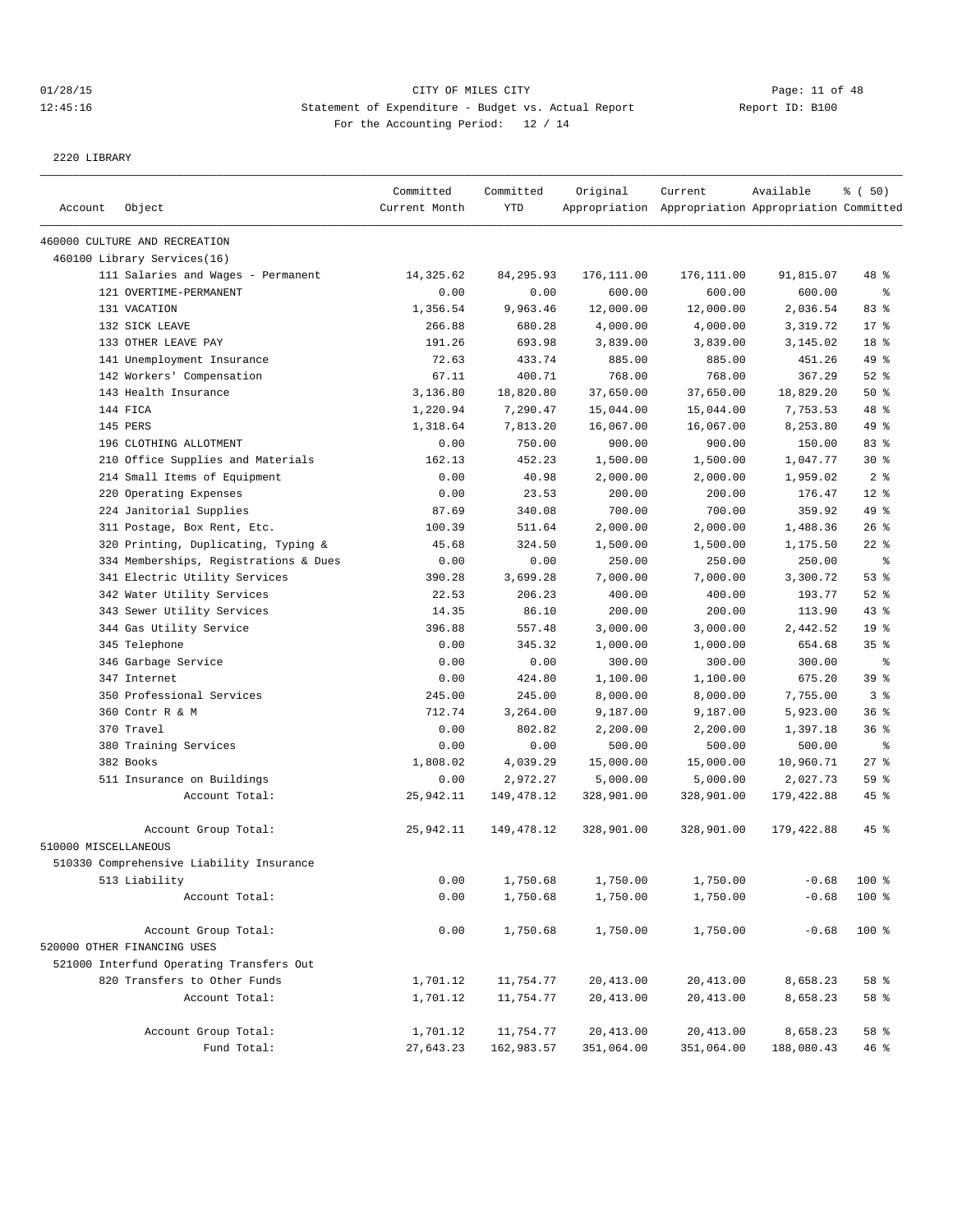# 01/28/15 Page: 12 of 48 12:45:16 Statement of Expenditure - Budget vs. Actual Report Changery Report ID: B100 For the Accounting Period: 12 / 14

2270 Health

| Object<br>Account                  | Committed<br>Current Month | Committed<br>YTD | Original<br>Appropriation | Current   | Available<br>Appropriation Appropriation Committed | ៖ (50) |
|------------------------------------|----------------------------|------------------|---------------------------|-----------|----------------------------------------------------|--------|
| 440000 PUBLIC HEALTH               |                            |                  |                           |           |                                                    |        |
|                                    |                            |                  |                           |           |                                                    |        |
| 440140 Registration and Inspection |                            |                  |                           |           |                                                    |        |
| 311 Postage, Box Rent, Etc.        | 0.00                       | 3.78             | 200.00                    | 200.00    | 196.22                                             | 28     |
| 350 Professional Services          | 5,500.00                   | 19,250.00        | 30,000.00                 | 30,000.00 | 10,750.00                                          | 64 %   |
| Account Total:                     | 5,500.00                   | 19, 253, 78      | 30,200.00                 | 30,200.00 | 10,946.22                                          | 64 %   |
| Account Group Total:               | 5,500.00                   | 19,253.78        | 30,200.00                 | 30,200.00 | 10,946.22                                          | 64 %   |
| Fund Total:                        | 5,500.00                   | 19,253.78        | 30,200.00                 | 30,200.00 | 10,946.22                                          | 64 %   |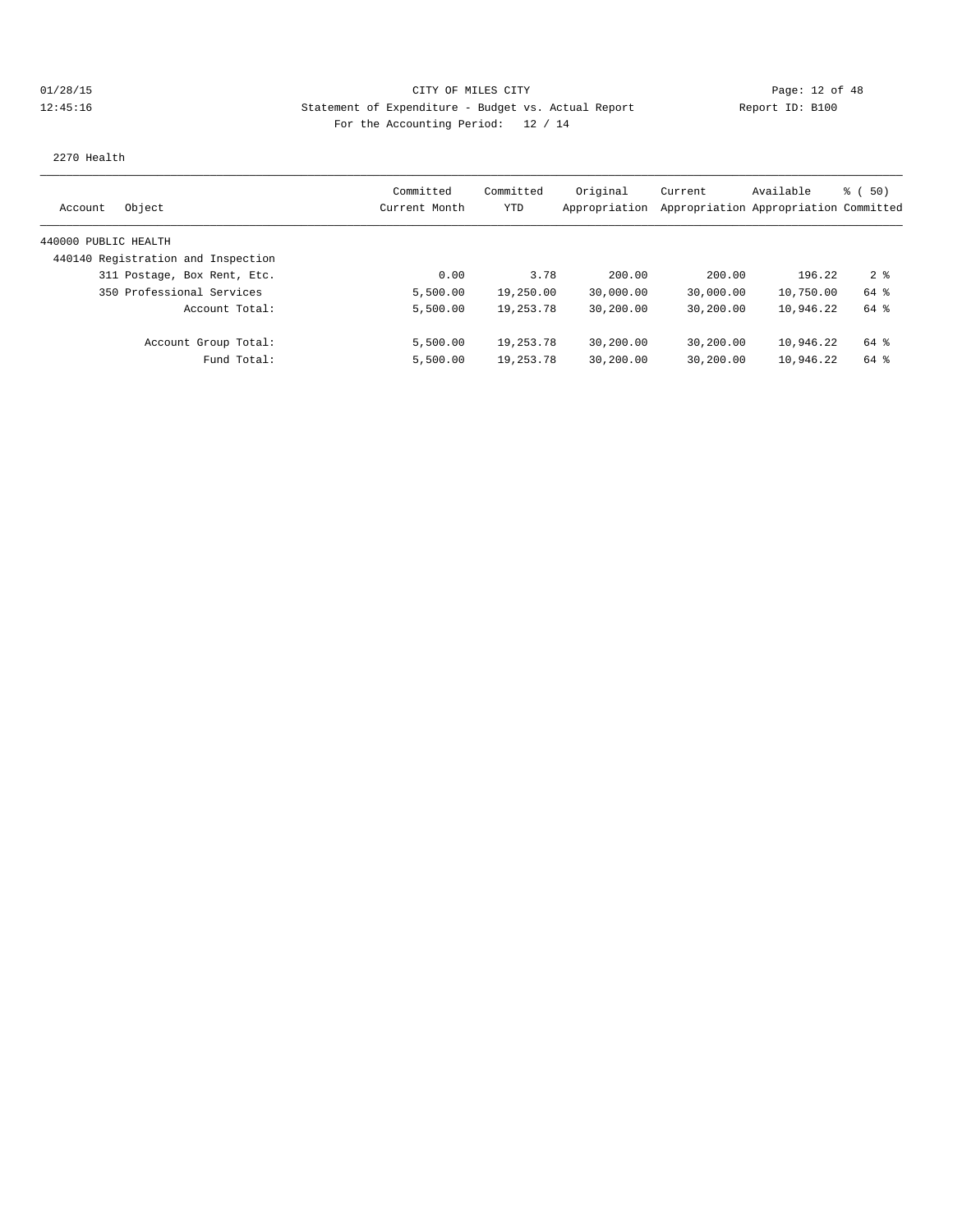## 01/28/15 Page: 13 of 48 12:45:16 Statement of Expenditure - Budget vs. Actual Report Changer Report ID: B100 For the Accounting Period: 12 / 14

2350 Local Government/Study Commission

| Object<br>Account                    | Committed<br>Current Month | Committed<br>YTD | Original<br>Appropriation | Current   | Available<br>Appropriation Appropriation Committed | $\frac{1}{6}$ (50) |
|--------------------------------------|----------------------------|------------------|---------------------------|-----------|----------------------------------------------------|--------------------|
| 410000 GENERAL GOVERNMENT            |                            |                  |                           |           |                                                    |                    |
| 410130 Committees and Special Bodies |                            |                  |                           |           |                                                    |                    |
| 210 Office Supplies and Materials    | 0.00                       | 0.00             | 500.00                    | 500.00    | 500.00                                             | နွ                 |
| 220 Operating Expenses               | 0.00                       | 175.45           | 500.00                    | 500.00    | 324.55                                             | 35 <sup>8</sup>    |
| 311 Postage, Box Rent, Etc.          | 0.00                       | 0.00             | 1,000.00                  | 1,000.00  | 1,000.00                                           | နွ                 |
| 320 Printing, Duplicating, Typing &  | 0.00                       | 0.00             | 1,000.00                  | 1,000.00  | 1,000.00                                           | နွ                 |
| 350 Professional Services            | 0.00                       | 0.00             | 8,142.00                  | 8,142.00  | 8,142.00                                           | နွ                 |
| 370 Travel                           | 401.44                     | 401.44           | 3,000.00                  | 3,000.00  | 2,598.56                                           | $13*$              |
| 380 Training Services                | 36.00                      | 936.00           | 0.00                      | 0.00      | $-936.00$                                          | ႜ                  |
| Account Total:                       | 437.44                     | 1,512.89         | 14,142.00                 | 14,142.00 | 12,629.11                                          | 11 <sup>8</sup>    |
| Account Group Total:                 | 437.44                     | 1,512.89         | 14,142.00                 | 14,142.00 | 12,629.11                                          | $11$ %             |
| Fund Total:                          | 437.44                     | 1,512.89         | 14,142.00                 | 14,142.00 | 12,629.11                                          | $11$ %             |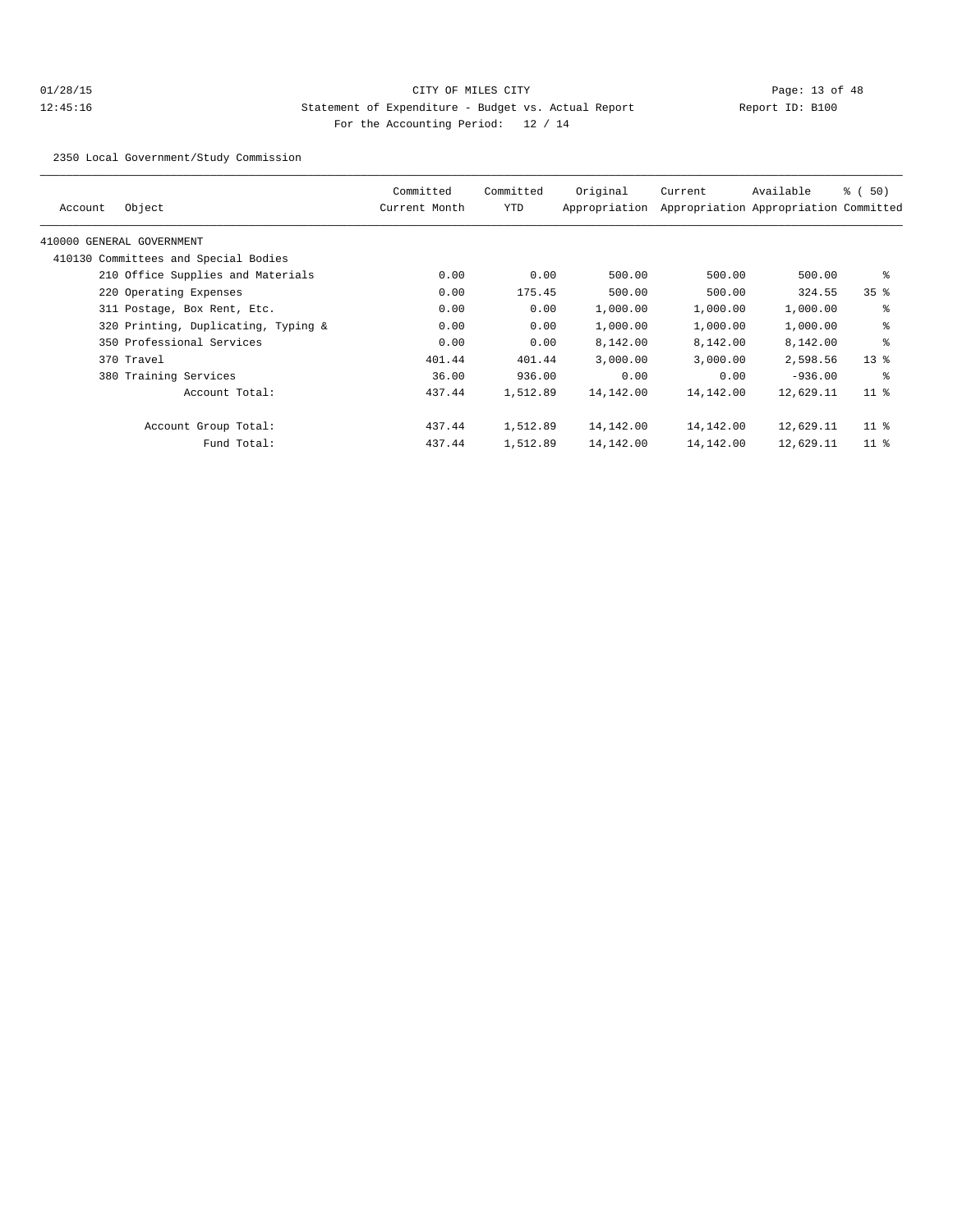2372 Permissive Medical Levy

| Object<br>Account                        | Committed<br>Current Month | Committed<br>YTD | Original<br>Appropriation | Current    | Available<br>Appropriation Appropriation Committed | <sub>ී</sub> (50) |
|------------------------------------------|----------------------------|------------------|---------------------------|------------|----------------------------------------------------|-------------------|
| 520000 OTHER FINANCING USES              |                            |                  |                           |            |                                                    |                   |
| 521000 Interfund Operating Transfers Out |                            |                  |                           |            |                                                    |                   |
| 820 Transfers to Other Funds             | 81,032.00                  | 81,032.00        | 162,064.00                | 162,064.00 | 81,032.00                                          | $50*$             |
| Account Total:                           | 81,032.00                  | 81,032.00        | 162,064.00                | 162,064.00 | 81,032.00                                          | $50*$             |
| Account Group Total:                     | 81,032.00                  | 81,032.00        | 162,064.00                | 162,064.00 | 81,032.00                                          | 50 %              |
| Fund Total:                              | 81,032.00                  | 81,032.00        | 162,064.00                | 162,064.00 | 81,032.00                                          | $50*$             |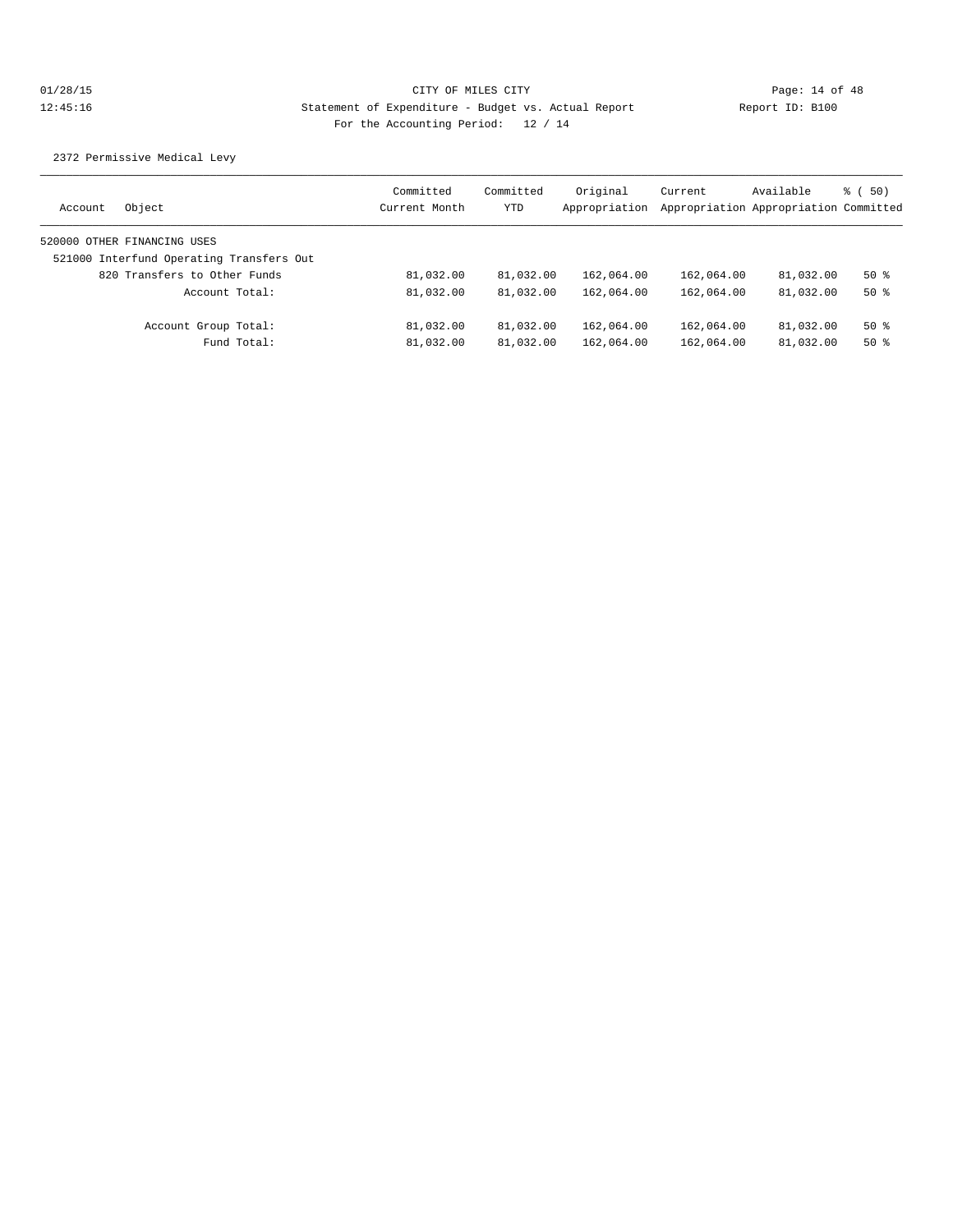## 01/28/15 Page: 15 of 48 12:45:16 Statement of Expenditure - Budget vs. Actual Report Changer Report ID: B100 For the Accounting Period: 12 / 14

#### 2394 BUILDING CODE ENFORCEMENT

|                      |                                          | Committed     | Committed  | Original   | Current                                             | Available | % (50)          |
|----------------------|------------------------------------------|---------------|------------|------------|-----------------------------------------------------|-----------|-----------------|
| Account              | Object                                   | Current Month | <b>YTD</b> |            | Appropriation Appropriation Appropriation Committed |           |                 |
| 420000 PUBLIC SAFETY |                                          |               |            |            |                                                     |           |                 |
|                      | 420531 Building Inspection               |               |            |            |                                                     |           |                 |
|                      | 111 Salaries and Wages - Permanent       | 523.04        | 3,165.45   | 6,784.00   | 6,784.00                                            | 3,618.55  | 47 %            |
|                      | 121 OVERTIME-PERMANENT                   | 16.37         | 65.48      | 150.00     | 150.00                                              | 84.52     | 44 %            |
|                      | 131 VACATION                             | 78.05         | 394.13     | 500.00     | 500.00                                              | 105.87    | 79 %            |
|                      | 132 SICK LEAVE                           | 34.54         | 169.70     | 300.00     | 300.00                                              | 130.30    | 57%             |
|                      | 133 OTHER LEAVE PAY                      | 0.00          | 0.00       | 328.00     | 328.00                                              | 328.00    | နွ              |
|                      | 141 Unemployment Insurance               | 2.93          | 17.22      | 37.00      | 37.00                                               | 19.78     | 47 %            |
|                      | 142 Workers' Compensation                | 21.65         | 127.27     | 272.00     | 272.00                                              | 144.73    | 47 %            |
|                      | 143 Health Insurance                     | 125.52        | 753.04     | 1,506.00   | 1,506.00                                            | 752.96    | 50%             |
|                      | 144 FICA                                 | 49.85         | 283.65     | 617.00     | 617.00                                              | 333.35    | 46%             |
|                      | 145 PERS                                 | 53.26         | 310.05     | 659.00     | 659.00                                              | 348.95    | 47.8            |
|                      | 196 CLOTHING ALLOTMENT                   | 0.00          | 30.00      | 30.00      | 30.00                                               | 0.00      | $100*$          |
|                      | 210 Office Supplies and Materials        | 30.50         | 194.90     | 3,000.00   | 3,000.00                                            | 2,805.10  | 6 <sup>8</sup>  |
|                      | 214 Small Items of Equipment             | 64.77         | 6,763.23   | 12,000.00  | 12,000.00                                           | 5,236.77  | 56 <sup>8</sup> |
|                      | 220 Operating Expenses                   | 234.46        | 330.49     | 0.00       | 0.00                                                | $-330.49$ | $\epsilon$      |
|                      | 311 Postage, Box Rent, Etc.              | 2.40          | 120.26     | 250.00     | 250.00                                              | 129.74    | 48 %            |
|                      | 320 Printing, Duplicating, Typing &      | 0.00          | 0.00       | 300.00     | 300.00                                              | 300.00    | နွ              |
|                      | 330 Publicity, Subscriptions & Dues      | 24.00         | 46.00      | 150.00     | 150.00                                              | 104.00    | 31.8            |
|                      | 334 Memberships, Registrations & Dues    | 0.00          | 225.00     | 300.00     | 300.00                                              | 75.00     | 75 %            |
|                      | 345 Telephone                            | 26.36         | 158.16     | 400.00     | 400.00                                              | 241.84    | $40*$           |
|                      | 347 Internet                             | 0.00          | 0.00       | 200.00     | 200.00                                              | 200.00    | ៖               |
|                      | 350 Professional Services                | 997.00        | 13, 346.23 | 75,000.00  | 75,000.00                                           | 61,653.77 | 18 %            |
|                      | 360 Contr R & M                          | 92.65         | 494.45     | 0.00       | 0.00                                                | $-494.45$ | š               |
|                      | 380 Training Services                    | 0.00          | 0.00       | 1,500.00   | 1,500.00                                            | 1,500.00  | š               |
|                      | 382 Books                                | 0.00          | 0.00       | 400.00     | 400.00                                              | 400.00    | š               |
|                      | 513 Liability                            | 0.00          | 375.00     | 0.00       | 0.00                                                | $-375.00$ | ٥Ŗ              |
|                      | 540 Special Assessments                  | 0.00          | 709.93     | 700.00     | 700.00                                              | $-9.93$   | 101 %           |
|                      | Account Total:                           | 2,377.35      | 28,079.64  | 105,383.00 | 105,383.00                                          | 77,303.36 | 27%             |
| 510000 MISCELLANEOUS | Account Group Total:                     | 2,377.35      | 28,079.64  | 105,383.00 | 105,383.00                                          | 77,303.36 | 27%             |
|                      | 510330 Comprehensive Liability Insurance |               |            |            |                                                     |           |                 |
|                      | 513 Liability                            | 0.00          | 71.62      | 72.00      | 72.00                                               | 0.38      | 99 <sup>8</sup> |
|                      | Account Total:                           | 0.00          | 71.62      | 72.00      | 72.00                                               | 0.38      | 99 <sup>°</sup> |
|                      | Account Group Total:                     | 0.00          | 71.62      | 72.00      | 72.00                                               | 0.38      | 99 <sup>°</sup> |
|                      | 520000 OTHER FINANCING USES              |               |            |            |                                                     |           |                 |
|                      | 521000 Interfund Operating Transfers Out |               |            |            |                                                     |           |                 |
|                      | 820 Transfers to Other Funds             | 522.38        | 3,604.39   | 6,269.00   | 6,269.00                                            | 2,664.61  | 57%             |
|                      | Account Total:                           | 522.38        | 3,604.39   | 6, 269.00  | 6, 269.00                                           | 2,664.61  | 57%             |
|                      |                                          |               |            |            |                                                     |           |                 |
|                      | Account Group Total:                     | 522.38        | 3,604.39   | 6, 269.00  | 6, 269.00                                           | 2,664.61  | 57%             |
|                      | Fund Total:                              | 2,899.73      | 31,755.65  | 111,724.00 | 111,724.00                                          | 79,968.35 | 28 <sup>8</sup> |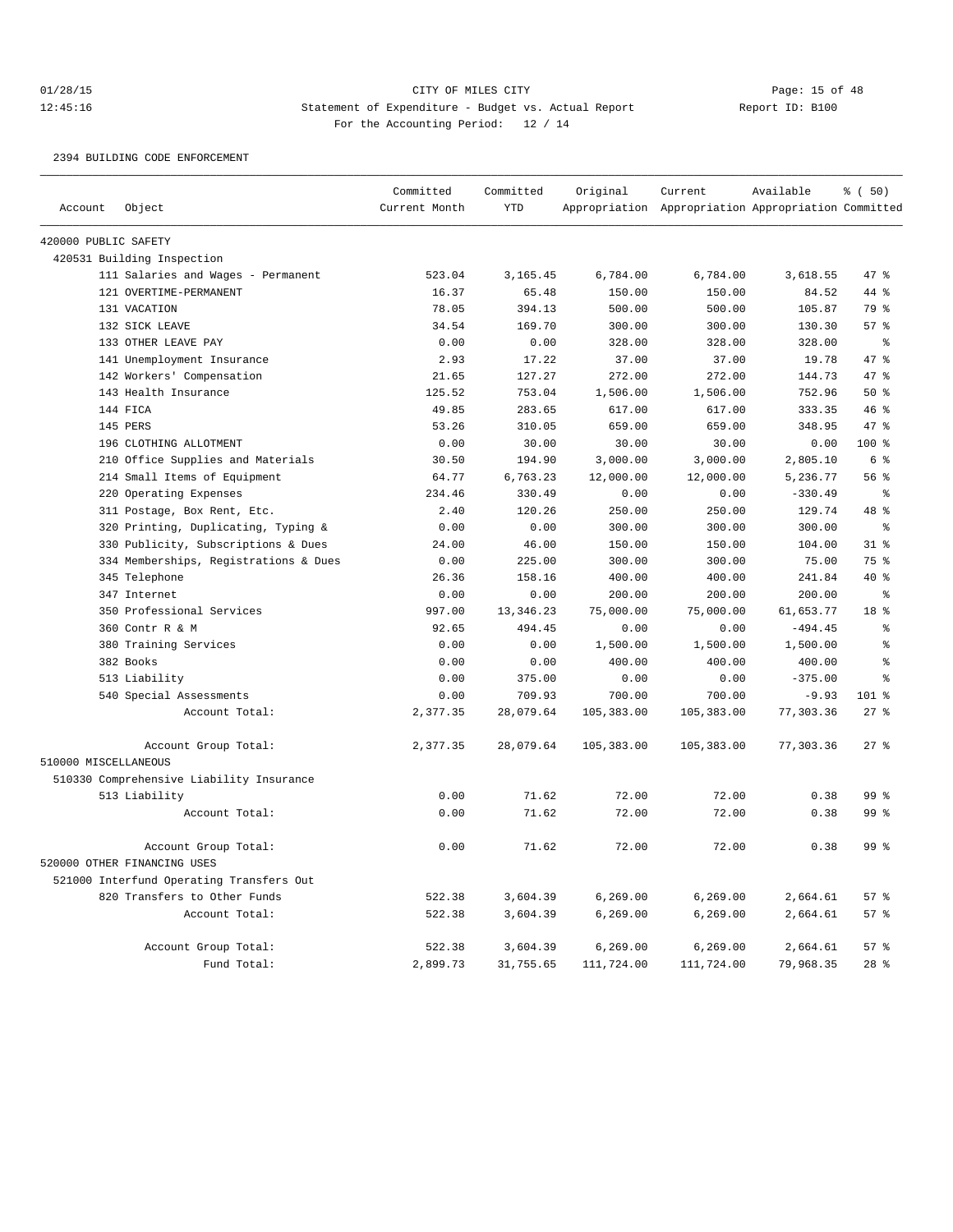2400 LTG M D#165-(Gen City)

| Committed<br>Current Month | Committed<br><b>YTD</b> | Original<br>Appropriation | Current                                                                                           | Available   | % (50)                                                                                                                             |
|----------------------------|-------------------------|---------------------------|---------------------------------------------------------------------------------------------------|-------------|------------------------------------------------------------------------------------------------------------------------------------|
|                            |                         |                           |                                                                                                   |             |                                                                                                                                    |
|                            |                         |                           |                                                                                                   |             |                                                                                                                                    |
| 10,327.76                  |                         | 117,500.00                |                                                                                                   | 68,945.64   | $41$ %                                                                                                                             |
| 4,627.50                   |                         | 47,000.00                 |                                                                                                   | 24, 203. 75 | $49*$                                                                                                                              |
| 14,955.26                  |                         | 164,500.00                |                                                                                                   | 93,149.39   | 43.8                                                                                                                               |
| 14,955.26                  |                         | 164,500.00                |                                                                                                   | 93,149.39   | $43$ %                                                                                                                             |
|                            |                         |                           |                                                                                                   |             |                                                                                                                                    |
|                            |                         |                           |                                                                                                   |             |                                                                                                                                    |
| 0.00                       |                         | 1,000.00                  |                                                                                                   | 0.00        | $100$ %                                                                                                                            |
| 0.00                       |                         | 1,000.00                  |                                                                                                   | 0.00        | $100$ %                                                                                                                            |
| 0.00                       |                         | 1,000.00                  |                                                                                                   | 0.00        | $100$ %                                                                                                                            |
| 14,955.26                  |                         | 165,500.00                |                                                                                                   | 93,149.39   | 44 %                                                                                                                               |
|                            |                         |                           | 48,554.36<br>22,796.25<br>71,350.61<br>71,350.61<br>1,000.00<br>1,000.00<br>1,000.00<br>72,350.61 | 1,000.00    | Appropriation Appropriation Committed<br>117,500.00<br>47,000.00<br>164,500.00<br>164,500.00<br>1,000.00<br>1,000.00<br>165,500.00 |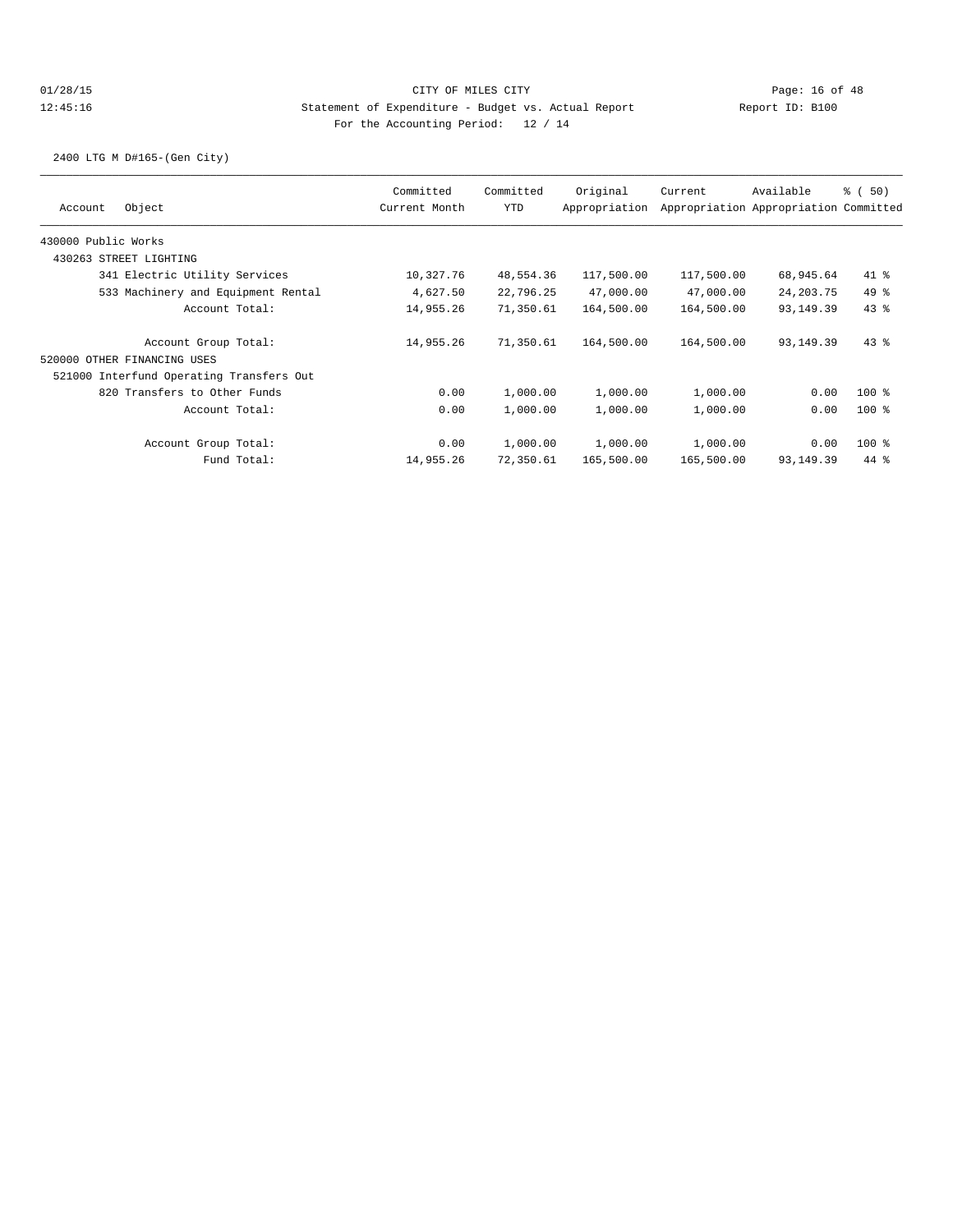2420 LTG M D#167-(MilesAddn Etc)

| Object<br>Account                        | Committed<br>Current Month | Committed<br><b>YTD</b> | Original<br>Appropriation | Current   | Available<br>Appropriation Appropriation Committed | % (50)   |
|------------------------------------------|----------------------------|-------------------------|---------------------------|-----------|----------------------------------------------------|----------|
|                                          |                            |                         |                           |           |                                                    |          |
| 430000 Public Works                      |                            |                         |                           |           |                                                    |          |
| 430263 STREET LIGHTING                   |                            |                         |                           |           |                                                    |          |
| 341 Electric Utility Services            | 2,168.31                   | 11,878.48               | 21,900.00                 | 21,900.00 | 10,021.52                                          | $54$ $%$ |
| 533 Machinery and Equipment Rental       | 413.30                     | 2,854.30                | 9,000.00                  | 9,000.00  | 6,145.70                                           | $32$ $%$ |
| Account Total:                           | 2,581.61                   | 14,732.78               | 30,900.00                 | 30,900.00 | 16,167.22                                          | 48 %     |
| Account Group Total:                     | 2,581.61                   | 14,732.78               | 30,900.00                 | 30,900.00 | 16,167.22                                          | 48 %     |
| 520000 OTHER FINANCING USES              |                            |                         |                           |           |                                                    |          |
| 521000 Interfund Operating Transfers Out |                            |                         |                           |           |                                                    |          |
| 820 Transfers to Other Funds             | 0.00                       | 1,000.00                | 1,000.00                  | 1,000.00  | 0.00                                               | $100$ %  |
| Account Total:                           | 0.00                       | 1,000.00                | 1,000.00                  | 1,000.00  | 0.00                                               | $100$ %  |
| Account Group Total:                     | 0.00                       | 1,000.00                | 1,000.00                  | 1,000.00  | 0.00                                               | $100$ %  |
| Fund Total:                              | 2,581.61                   | 15,732.78               | 31,900.00                 | 31,900.00 | 16,167.22                                          | $49*$    |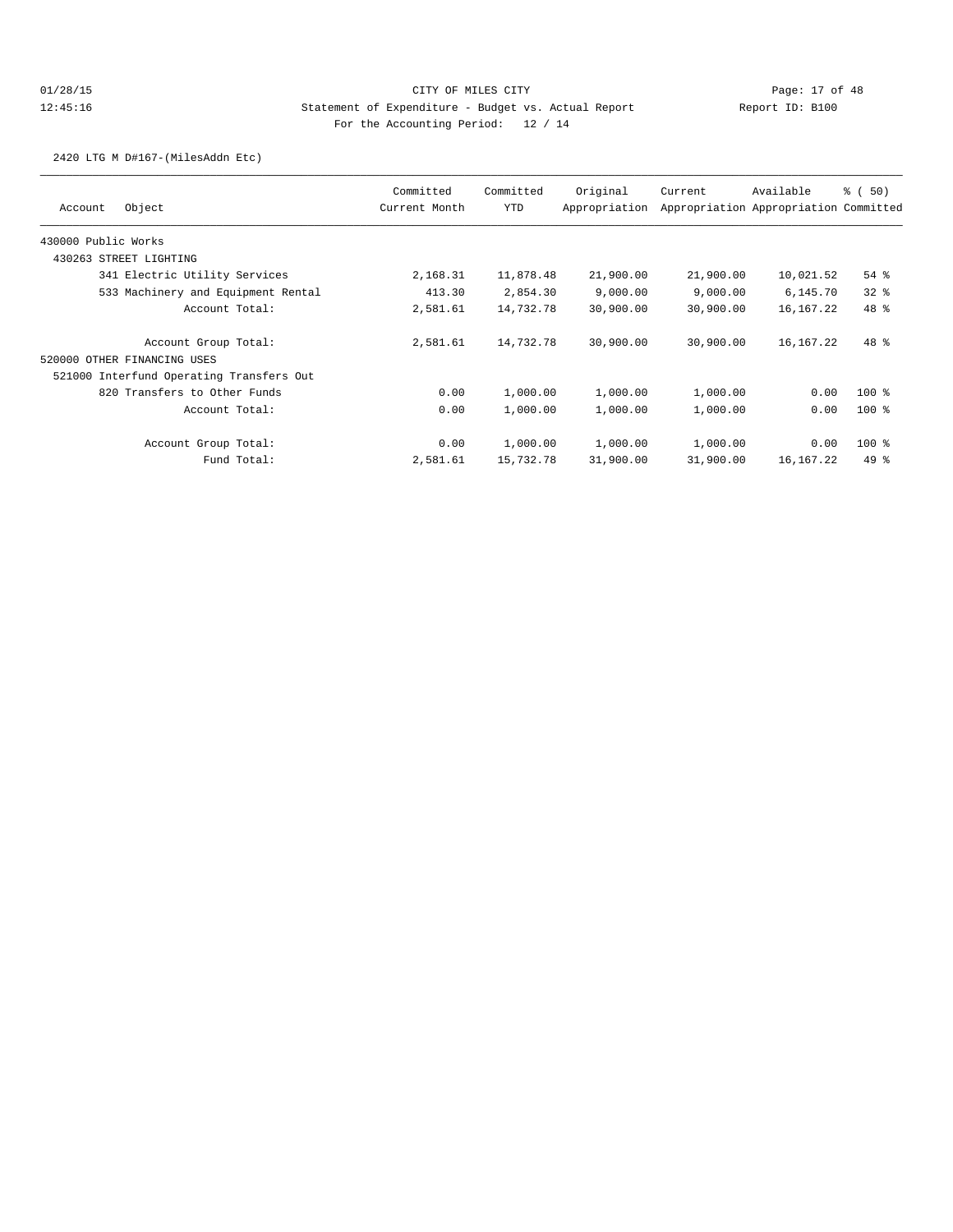## 01/28/15 Page: 18 of 48 12:45:16 Statement of Expenditure - Budget vs. Actual Report Changery Report ID: B100 For the Accounting Period: 12 / 14

2430 LTG M D#171-(Balsam Est)

| Account             | Object                                   | Committed<br>Current Month | Committed<br>YTD | Original<br>Appropriation | Current  | Available<br>Appropriation Appropriation Committed | % (50)  |
|---------------------|------------------------------------------|----------------------------|------------------|---------------------------|----------|----------------------------------------------------|---------|
| 430000 Public Works |                                          |                            |                  |                           |          |                                                    |         |
|                     | 430263 STREET LIGHTING                   |                            |                  |                           |          |                                                    |         |
|                     | 230 Repair and Maintenance Supplies      | 0.00                       | 0.00             | 700.00                    | 700.00   | 700.00                                             | နွ      |
|                     | 341 Electric Utility Services            | 134.90                     | 755.84           | 1,700.00                  | 1,700.00 | 944.16                                             | 44 %    |
|                     | 360 Contr R & M                          | 0.00                       | 0.00             | 500.00                    | 500.00   | 500.00                                             | ి       |
|                     | Account Total:                           | 134.90                     | 755.84           | 2,900.00                  | 2,900.00 | 2,144.16                                           | $26$ %  |
|                     | Account Group Total:                     | 134.90                     | 755.84           | 2,900.00                  | 2,900.00 | 2,144.16                                           | $26$ %  |
|                     | 520000 OTHER FINANCING USES              |                            |                  |                           |          |                                                    |         |
|                     | 521000 Interfund Operating Transfers Out |                            |                  |                           |          |                                                    |         |
|                     | 820 Transfers to Other Funds             | 0.00                       | 1,000.00         | 1,000.00                  | 1,000.00 | 0.00                                               | $100$ % |
|                     | Account Total:                           | 0.00                       | 1,000.00         | 1,000.00                  | 1,000.00 | 0.00                                               | $100$ % |
|                     | Account Group Total:                     | 0.00                       | 1,000.00         | 1,000.00                  | 1,000.00 | 0.00                                               | $100$ % |
|                     | Fund Total:                              | 134.90                     | 1,755.84         | 3,900.00                  | 3,900.00 | 2,144.16                                           | $45$ %  |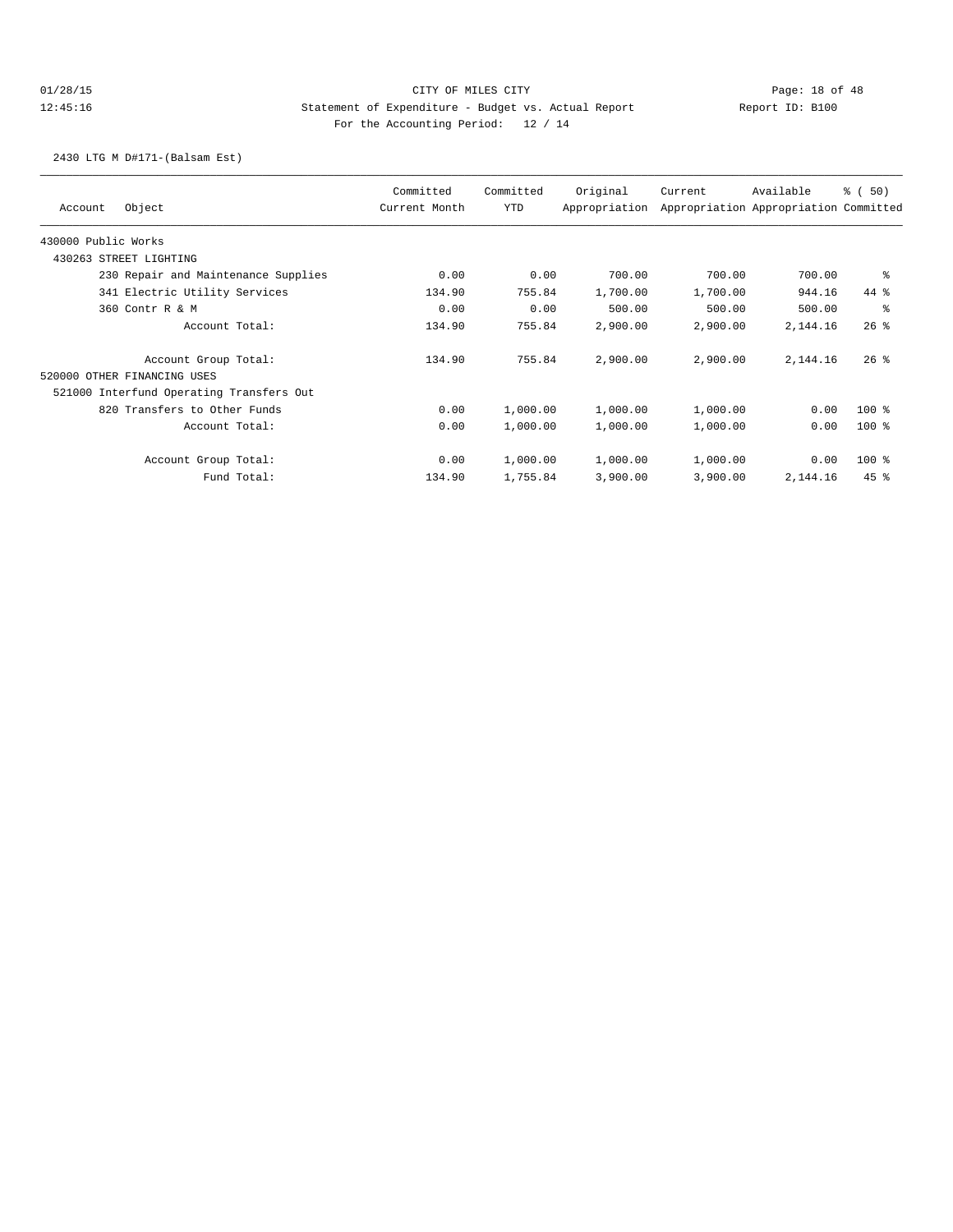2440 LTG M D#172-(Main Str)

| Object<br>Account                        | Committed<br>Current Month | Committed<br>YTD | Original<br>Appropriation | Current   | Available<br>Appropriation Appropriation Committed | % (50)  |
|------------------------------------------|----------------------------|------------------|---------------------------|-----------|----------------------------------------------------|---------|
|                                          |                            |                  |                           |           |                                                    |         |
| 430000 Public Works                      |                            |                  |                           |           |                                                    |         |
| 430263 STREET LIGHTING                   |                            |                  |                           |           |                                                    |         |
| 230 Repair and Maintenance Supplies      | 69.24                      | 180.87           | 3,000.00                  | 3,000.00  | 2,819.13                                           | 6 %     |
| 341 Electric Utility Services            | 1,242.03                   | 5,744.60         | 14,000.00                 | 14,000.00 | 8,255.40                                           | $41*$   |
| 360 Contr R & M                          | 42.50                      | 1,027.03         | 1,700.00                  | 1,700.00  | 672.97                                             | 60 %    |
| Account Total:                           | 1,353.77                   | 6,952.50         | 18,700.00                 | 18,700.00 | 11,747.50                                          | 378     |
| Account Group Total:                     | 1,353.77                   | 6,952.50         | 18,700.00                 | 18,700.00 | 11,747.50                                          | 378     |
| 520000 OTHER FINANCING USES              |                            |                  |                           |           |                                                    |         |
| 521000 Interfund Operating Transfers Out |                            |                  |                           |           |                                                    |         |
| 820 Transfers to Other Funds             | 0.00                       | 1,000.00         | 1,000.00                  | 1,000.00  | 0.00                                               | $100$ % |
| Account Total:                           | 0.00                       | 1,000.00         | 1,000.00                  | 1,000.00  | 0.00                                               | $100$ % |
| Account Group Total:                     | 0.00                       | 1,000.00         | 1,000.00                  | 1,000.00  | 0.00                                               | $100$ % |
| Fund Total:                              | 1,353.77                   | 7,952.50         | 19,700.00                 | 19,700.00 | 11,747.50                                          | $40*$   |
|                                          |                            |                  |                           |           |                                                    |         |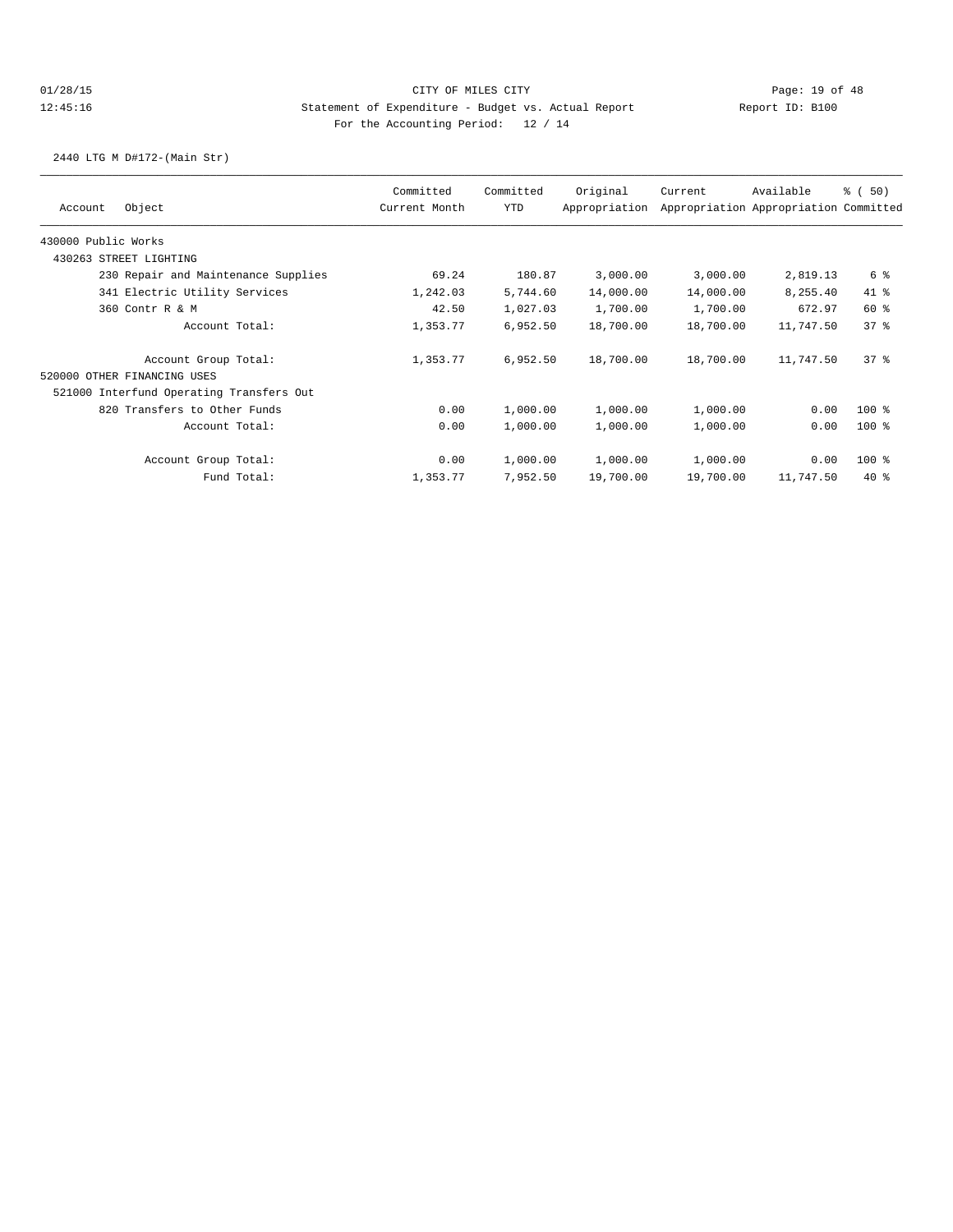## 01/28/15 Page: 20 of 48 12:45:16 Statement of Expenditure - Budget vs. Actual Report 11: Report ID: B100 For the Accounting Period: 12 / 14

2450 LTG M D#195-(SG-Trico)

| Object<br>Account                        | Committed<br>Current Month | Committed<br><b>YTD</b> | Original<br>Appropriation | Current  | Available<br>Appropriation Appropriation Committed | 8 ( 50)         |
|------------------------------------------|----------------------------|-------------------------|---------------------------|----------|----------------------------------------------------|-----------------|
| 430000 Public Works                      |                            |                         |                           |          |                                                    |                 |
| 430263 STREET LIGHTING                   |                            |                         |                           |          |                                                    |                 |
| 341 Electric Utility Services            | 0.00                       | 2,009.20                | 5,250.00                  | 5,250.00 | 3,240.80                                           | 38 <sup>8</sup> |
| Account Total:                           | 0.00                       | 2,009.20                | 5,250.00                  | 5,250.00 | 3,240.80                                           | 38 <sup>8</sup> |
| Account Group Total:                     | 0.00                       | 2,009.20                | 5,250.00                  | 5,250.00 | 3,240.80                                           | 38 <sup>8</sup> |
| 520000 OTHER FINANCING USES              |                            |                         |                           |          |                                                    |                 |
| 521000 Interfund Operating Transfers Out |                            |                         |                           |          |                                                    |                 |
| 820 Transfers to Other Funds             | 0.00                       | 1,000.00                | 1,000.00                  | 1,000.00 | 0.00                                               | $100*$          |
| Account Total:                           | 0.00                       | 1,000.00                | 1,000.00                  | 1,000.00 | 0.00                                               | $100$ %         |
| Account Group Total:                     | 0.00                       | 1,000.00                | 1,000.00                  | 1,000.00 | 0.00                                               | $100$ %         |
| Fund Total:                              | 0.00                       | 3,009.20                | 6,250.00                  | 6,250.00 | 3,240.80                                           | $48*$           |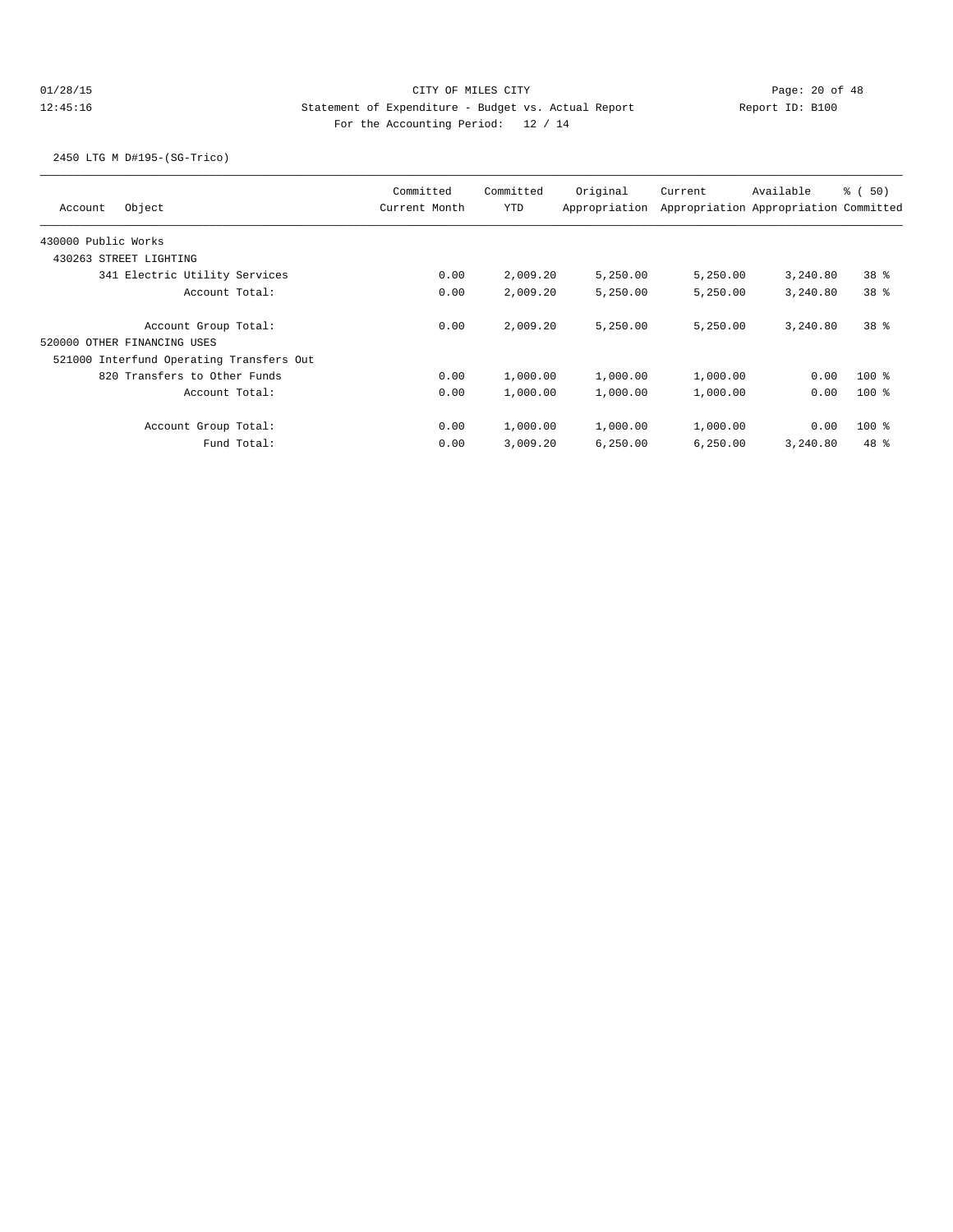2470 LTG M D#202-(SG-MDU&NV)

| Object<br>Account                        | Committed<br>Current Month | Committed<br><b>YTD</b> | Original<br>Appropriation | Current  | Available<br>Appropriation Appropriation Committed | % (50)  |
|------------------------------------------|----------------------------|-------------------------|---------------------------|----------|----------------------------------------------------|---------|
|                                          |                            |                         |                           |          |                                                    |         |
| 430000 Public Works                      |                            |                         |                           |          |                                                    |         |
| 430263 STREET LIGHTING                   |                            |                         |                           |          |                                                    |         |
| 341 Electric Utility Services            | 288.62                     | 1,341.17                | 3,650.00                  | 3,650.00 | 2,308.83                                           | 378     |
| 533 Machinery and Equipment Rental       | 304.12                     | 1,520.60                | 3,200.00                  | 3,200.00 | 1,679.40                                           | 48 %    |
| Account Total:                           | 592.74                     | 2,861.77                | 6,850.00                  | 6,850.00 | 3,988.23                                           | $42*$   |
| Account Group Total:                     | 592.74                     | 2,861.77                | 6,850.00                  | 6,850.00 | 3,988.23                                           | $42$ %  |
| 520000 OTHER FINANCING USES              |                            |                         |                           |          |                                                    |         |
| 521000 Interfund Operating Transfers Out |                            |                         |                           |          |                                                    |         |
| 820 Transfers to Other Funds             | 0.00                       | 1,000.00                | 1,000.00                  | 1,000.00 | 0.00                                               | $100$ % |
| Account Total:                           | 0.00                       | 1,000.00                | 1,000.00                  | 1,000.00 | 0.00                                               | $100$ % |
| Account Group Total:                     | 0.00                       | 1,000.00                | 1,000.00                  | 1,000.00 | 0.00                                               | $100$ % |
| Fund Total:                              | 592.74                     | 3,861.77                | 7,850.00                  | 7,850.00 | 3,988.23                                           | $49*$   |
|                                          |                            |                         |                           |          |                                                    |         |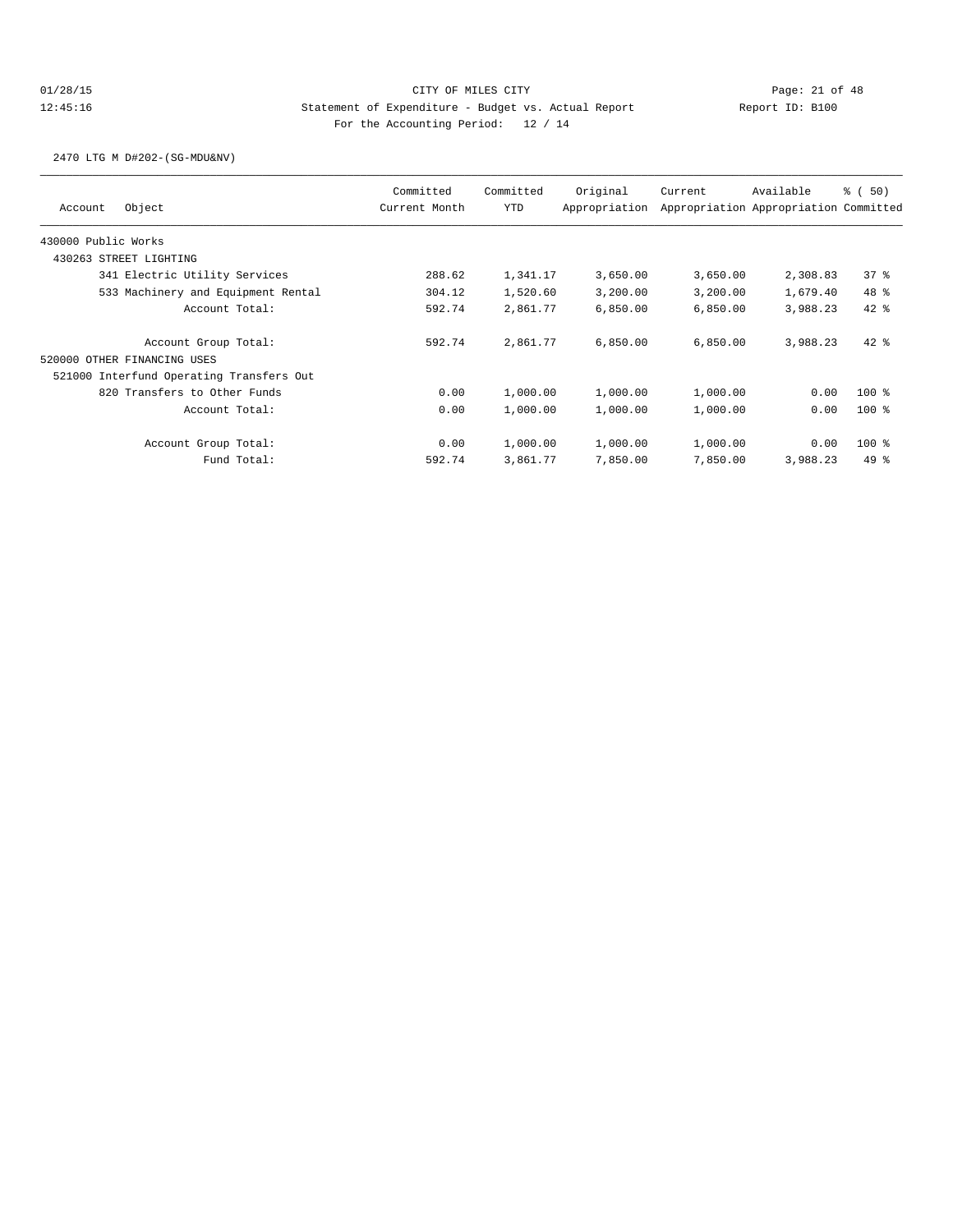## 01/28/15 Page: 22 of 48 12:45:16 Statement of Expenditure - Budget vs. Actual Report Changery Report ID: B100 For the Accounting Period: 12 / 14

2480 LTG M M#173-(Milestown Estates)

| Object<br>Account                        | Committed<br>Current Month | Committed<br>YTD | Original<br>Appropriation | Current  | Available<br>Appropriation Appropriation Committed | % (50)          |
|------------------------------------------|----------------------------|------------------|---------------------------|----------|----------------------------------------------------|-----------------|
| 430000 Public Works                      |                            |                  |                           |          |                                                    |                 |
| 430263<br>STREET LIGHTING                |                            |                  |                           |          |                                                    |                 |
| 230 Repair and Maintenance Supplies      | 69.24                      | 69.24            | 460.00                    | 460.00   | 390.76                                             | 15 <sup>8</sup> |
| 341 Electric Utility Services            | 104.91                     | 586.22           | 1,320.00                  | 1,320.00 | 733.78                                             | $44*$           |
| 360 Contr R & M                          | 0.00                       | 0.00             | 100.00                    | 100.00   | 100.00                                             | နွ              |
| Account Total:                           | 174.15                     | 655.46           | 1,880.00                  | 1,880.00 | 1,224.54                                           | 35 <sup>8</sup> |
| Account Group Total:                     | 174.15                     | 655.46           | 1,880.00                  | 1,880.00 | 1,224.54                                           | 35 <sup>8</sup> |
| 520000 OTHER FINANCING USES              |                            |                  |                           |          |                                                    |                 |
| 521000 Interfund Operating Transfers Out |                            |                  |                           |          |                                                    |                 |
| 820 Transfers to Other Funds             | 0.00                       | 250.00           | 250.00                    | 250.00   | 0.00                                               | 100 %           |
| Account Total:                           | 0.00                       | 250.00           | 250.00                    | 250.00   | 0.00                                               | $100$ %         |
| Account Group Total:                     | 0.00                       | 250.00           | 250.00                    | 250.00   | 0.00                                               | $100$ %         |
| Fund Total:                              | 174.15                     | 905.46           | 2,130.00                  | 2,130.00 | 1,224.54                                           | $43*$           |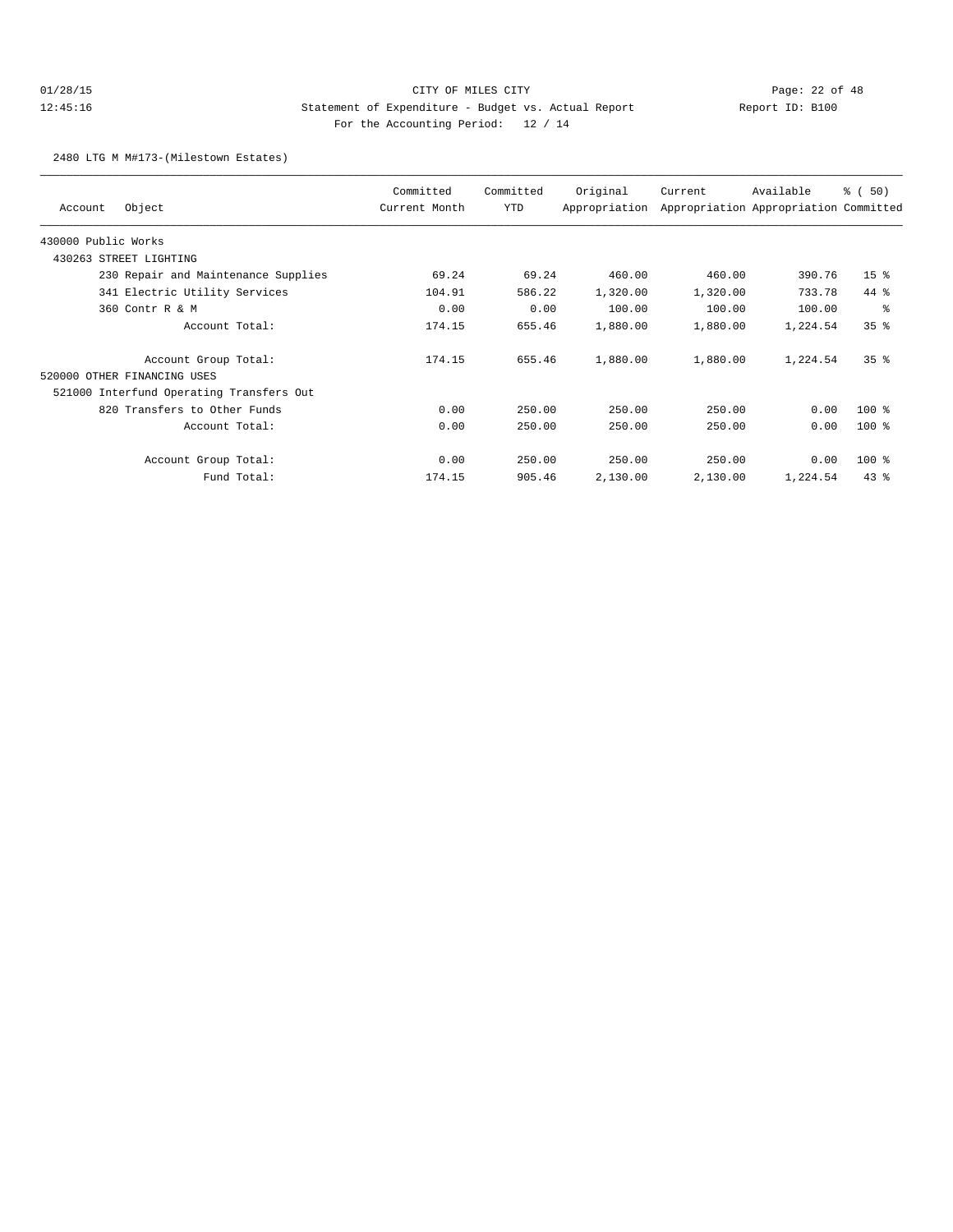|                     |                                                 | Committed         | Committed  | Original   | Current                                             | Available         | % (50)          |
|---------------------|-------------------------------------------------|-------------------|------------|------------|-----------------------------------------------------|-------------------|-----------------|
| Account             | Object                                          | Current Month     | <b>YTD</b> |            | Appropriation Appropriation Appropriation Committed |                   |                 |
|                     | 410000 GENERAL GOVERNMENT                       |                   |            |            |                                                     |                   |                 |
|                     | 411101 Labor Negotiations                       |                   |            |            |                                                     |                   |                 |
|                     | 350 Professional Services                       | 0.00              | 246.87     | 0.00       | 0.00                                                | $-246.87$         | နွ              |
|                     | Account Total:                                  | 0.00              | 246.87     | 0.00       | 0.00                                                | $-246.87$         | နွ              |
|                     | Account Group Total:                            | 0.00              | 246.87     | 0.00       | 0.00                                                | $-246.87$         | ి               |
| 430000 Public Works |                                                 |                   |            |            |                                                     |                   |                 |
| 430220 Operations   |                                                 |                   |            |            |                                                     |                   |                 |
|                     | 111 Salaries and Wages - Permanent              | 16,761.46         | 94,627.13  | 213,283.00 | 213,283.00                                          | 118,655.87        | 44 %            |
|                     | 121 OVERTIME-PERMANENT                          | 199.45            | 2,804.03   | 5,919.00   | 5,919.00                                            | 3,114.97          | $47$ %          |
|                     | 131 VACATION                                    | 926.90            | 4,952.91   | 10,000.00  | 10,000.00                                           | 5,047.09          | $50*$           |
|                     | 132 SICK LEAVE                                  | 258.46            | 3,357.87   | 5,000.00   | 5,000.00                                            | 1,642.13          | 67 %            |
|                     | 133 OTHER LEAVE PAY                             | 0.00              | 0.00       | 685.00     | 685.00                                              | 685.00            | ႜ               |
|                     | 134 HOLIDAY PAY                                 | 140.81            | 466.23     | 400.00     | 400.00                                              | $-66.23$          | 117 %           |
|                     | 141 Unemployment Insurance                      | 82.24             | 480.95     | 1,099.00   | 1,099.00                                            | 618.05            | 44 %            |
|                     | 142 Workers' Compensation                       | 1,042.76          | 6,078.29   | 11,763.00  | 11,763.00                                           | 5,684.71          | $52$ $%$        |
|                     | 143 Health Insurance                            | 3,212.90          | 17,548.15  | 39,758.00  | 39,758.00                                           | 22,209.85         | 44 %            |
|                     | 144 FICA                                        | 1,340.39          | 7,807.26   | 18,688.00  | 18,688.00                                           | 10,880.74         | $42$ %          |
|                     | 145 PERS                                        | 1,494.01          | 8,500.32   | 19,958.00  | 19,958.00                                           | 11,457.68         | 43%             |
|                     | 196 CLOTHING ALLOTMENT                          | 0.00              | 679.50     | 600.00     | 600.00                                              | $-79.50$          | $113$ %         |
|                     | 210 Office Supplies and Materials               | 42.19             | 236.82     | 500.00     | 500.00                                              | 263.18            | 47 %            |
|                     | 214 Small Items of Equipment                    | 0.00              | 2,267.24   | 6,000.00   | 6,000.00                                            | 3,732.76          | 38 <sup>8</sup> |
|                     | 220 Operating Expenses                          | 220.94            | 5,295.25   | 15,000.00  | 15,000.00                                           | 9,704.75          | 35%             |
|                     | 222 Chemicals, Lab & Med Supplies               | 0.00              | 0.00       | 600.00     | 600.00                                              | 600.00            | $\epsilon$      |
|                     | 226 Clothing and Uniforms                       | 0.00              | 0.00       | 550.00     | 550.00                                              | 550.00            | ి               |
|                     | 230 Repair and Maintenance Supplies             | 152.19            | 1,270.21   | 18,000.00  | 18,000.00                                           | 16,729.79         | 7 %             |
|                     | 231 Gas, Oil, Diesel Fuel, Grease, etc.         | 1,905.38          | 18,602.37  | 36,000.00  | 36,000.00                                           | 17,397.63         | $52$ $%$        |
|                     | 241 Consumable Tools                            | 0.00              | 0.00       | 50.00      | 50.00                                               | 50.00             | ႜ               |
|                     | 242 Sign Parts and Supplies                     | 1,943.20          | 5,603.42   | 7,000.00   | 7,000.00                                            | 1,396.58          | 80%             |
|                     | 311 Postage, Box Rent, Etc.                     | 0.00              | 22.60      | 75.00      | 75.00                                               | 52.40             | $30*$           |
|                     | 320 Printing, Duplicating, Typing &             | 0.00              | 0.00       | 100.00     | 100.00                                              | 100.00            | ႜ               |
|                     | 330 Publicity, Subscriptions & Dues             | 260.80            | 260.80     | 700.00     | 700.00                                              | 439.20            | 37%             |
|                     | 334 Memberships, Registrations & Dues           | 0.00              | 0.00       | 250.00     | 250.00                                              | 250.00            | ႜ               |
|                     | 341 Electric Utility Services                   | 110.65            | 535.77     | 1,000.00   | 1,000.00                                            | 464.23            | 54 %            |
|                     | 344 Gas Utility Service                         | 109.22            | 192.51     | 1,000.00   | 1,000.00                                            | 807.49            | 19 <sup>°</sup> |
|                     | 345 Telephone                                   | 167.08            | 1,157.15   | 2,000.00   | 2,000.00                                            | 842.85            | 58 %            |
|                     | 346 Garbage Service                             | 0.00              | 0.00       | 175.00     | 175.00                                              | 175.00            | နွ              |
|                     | 347 Internet                                    | 0.00              | 0.00       | 200.00     | 200.00                                              | 200.00            | ៖               |
|                     | 350 Professional Services                       | 224.20            | 284.20     | 3,000.00   | 3,000.00                                            | 2,715.80          | 9 %             |
|                     | 360 Contr R & M                                 | 220.60            | 677.56     | 8,000.00   | 8,000.00                                            | 7,322.44          | 8 %             |
|                     | 363 R&M Vehicles/Equip/Labor-PW                 | 14,650.89         | 38,698.86  | 80,000.00  | 80,000.00                                           | 41,301.14         | 48 %            |
|                     | 370 Travel                                      | 0.00              | 0.00       | 1,000.00   | 1,000.00                                            | 1,000.00          | ိ               |
|                     | 380 Training Services                           | 80.00             | 80.00      | 700.00     |                                                     |                   | $11$ %          |
|                     | 382 Books                                       | 0.00              | 0.00       | 200.00     | 700.00<br>200.00                                    | 620.00<br>200.00  | နွ              |
|                     | 511 Insurance on Buildings                      | 0.00              |            | 792.00     | 792.00                                              |                   | 100 %           |
|                     | 512 Insurance on Vehicles & Equipment           |                   | 791.43     |            |                                                     | 0.57              |                 |
|                     | 513 Liability                                   | 0.00              | 2,731.50   | 2,732.00   | 2,732.00                                            | 0.50<br>$-900.00$ | 100 %           |
|                     |                                                 | 0.00              | 900.00     | 0.00       | 0.00                                                |                   | နွ<br>50%       |
|                     | 531 Building & Office Rental<br>532 Land Rental | 350.00            | 2,100.00   | 4,200.00   | 4,200.00                                            | 2,100.00          |                 |
|                     |                                                 | 0.00<br>45,896.72 | 4,697.18   | 8,100.00   | 8,100.00                                            | 3,402.82          | 58 %            |
|                     | Account Total:                                  |                   | 233,707.51 | 525,077.00 | 525,077.00                                          | 291,369.49        | 45 %            |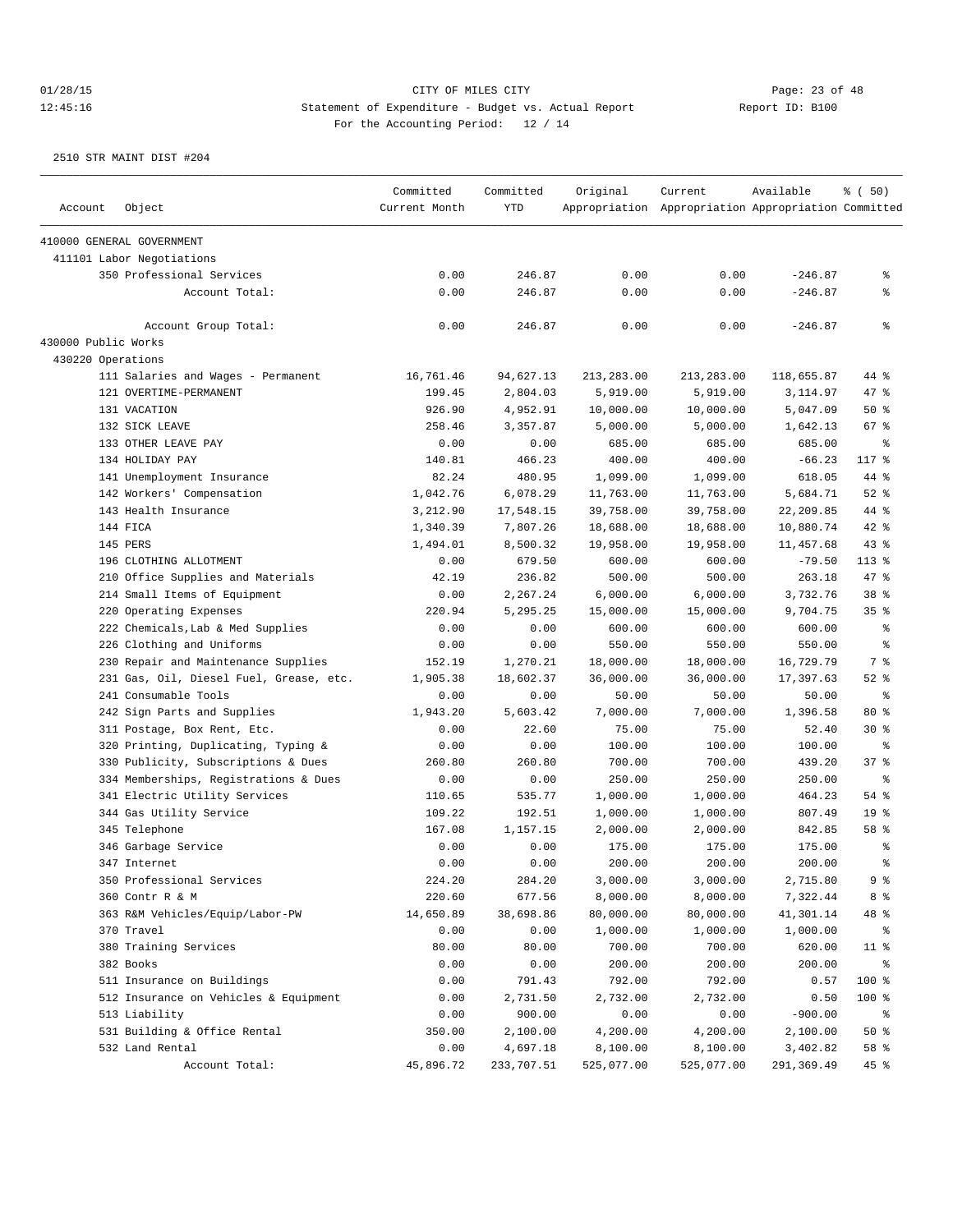| Object<br>Account                        | Committed<br>Current Month | Committed<br><b>YTD</b> | Original<br>Appropriation | Current      | Available<br>Appropriation Appropriation Committed | % (50)          |
|------------------------------------------|----------------------------|-------------------------|---------------------------|--------------|----------------------------------------------------|-----------------|
| 430233 Roadway/Re-surfacing              |                            |                         |                           |              |                                                    |                 |
| 350 Professional Services                | 167.62                     | 6,868.60                | 297,000.00                | 297,000.00   | 290,131.40                                         | 2 <sup>8</sup>  |
| Account Total:                           | 167.62                     | 6,868.60                | 297,000.00                | 297,000.00   | 290,131.40                                         | 2 <sup>°</sup>  |
| 430234 CURB AND GUTTER                   |                            |                         |                           |              |                                                    |                 |
| 350 Professional Services                | 0.00                       | 11,027.54               | 120,000.00                | 120,000.00   | 108,972.46                                         | 9 <sup>8</sup>  |
| 940 Machinery & Equipment                | 0.00                       | $-54, 406.55$           | 0.00                      | 0.00         | 54,406.55                                          | ွေ              |
| Account Total:                           | 0.00                       | $-43,379.01$            | 120,000.00                | 120,000.00   | 163, 379.01                                        | $-36$ %         |
| 430235 Storm Drain & Culvert Maintenance |                            |                         |                           |              |                                                    |                 |
| 230 Repair and Maintenance Supplies      | 41.37                      | 6,286.03                | 25,000.00                 | 25,000.00    | 18,713.97                                          | 25%             |
| Account Total:                           | 41.37                      | 6,286.03                | 25,000.00                 | 25,000.00    | 18,713.97                                          | 25%             |
| Account Group Total:                     | 46,105.71                  | 203, 483. 13            | 967,077.00                | 967,077.00   | 763,593.87                                         | $21$ %          |
| 510000 MISCELLANEOUS                     |                            |                         |                           |              |                                                    |                 |
| 510330 Comprehensive Liability Insurance |                            |                         |                           |              |                                                    |                 |
| 513 Liability                            | 0.00                       | 4,135.32                | 4,136.00                  | 4,136.00     | 0.68                                               | $100*$          |
| Account Total:                           | 0.00                       | 4,135.32                | 4,136.00                  | 4,136.00     | 0.68                                               | $100$ %         |
| Account Group Total:                     | 0.00                       | 4,135.32                | 4,136.00                  | 4,136.00     | 0.68                                               | $100*$          |
| 520000 OTHER FINANCING USES              |                            |                         |                           |              |                                                    |                 |
| 521000 Interfund Operating Transfers Out |                            |                         |                           |              |                                                    |                 |
| 820 Transfers to Other Funds             | 9,985.62                   | 21,788.17               | 204,165.00                | 204,165.00   | 182, 376.83                                        | 11 <sup>8</sup> |
| Account Total:                           | 9,985.62                   | 21,788.17               | 204,165.00                | 204,165.00   | 182, 376.83                                        | $11$ %          |
| Account Group Total:                     | 9,985.62                   | 21,788.17               | 204,165.00                | 204,165.00   | 182,376.83                                         | $11$ %          |
| Fund Total:                              | 56,091.33                  |                         | 229,653.49 1,175,378.00   | 1,175,378.00 | 945,724.51                                         | 20%             |
|                                          |                            |                         |                           |              |                                                    |                 |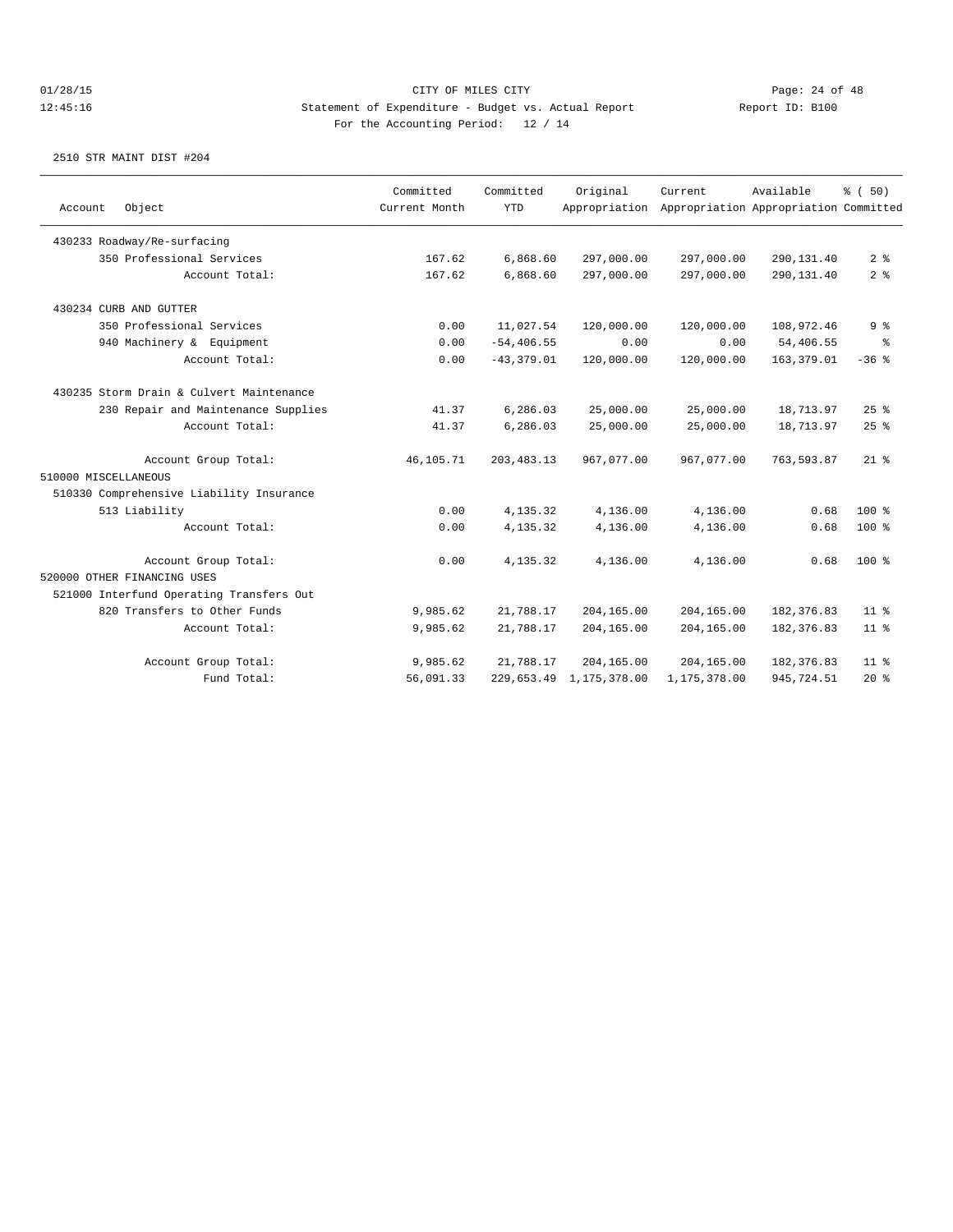| Account             | Object                                  | Committed<br>Current Month | Committed<br><b>YTD</b> | Original   | Current<br>Appropriation Appropriation Appropriation Committed | Available | % (50)          |
|---------------------|-----------------------------------------|----------------------------|-------------------------|------------|----------------------------------------------------------------|-----------|-----------------|
|                     |                                         |                            |                         |            |                                                                |           |                 |
|                     | 410000 GENERAL GOVERNMENT               |                            |                         |            |                                                                |           |                 |
|                     | 411101 Labor Negotiations               |                            |                         |            |                                                                |           |                 |
|                     | 350 Professional Services               | 0.00                       | 62.51                   | 0.00       | 0.00                                                           | $-62.51$  | ి               |
|                     | Account Total:                          | 0.00                       | 62.51                   | 0.00       | 0.00                                                           | $-62.51$  | နွ              |
|                     | Account Group Total:                    | 0.00                       | 62.51                   | 0.00       | 0.00                                                           | $-62.51$  | နွ              |
| 430000 Public Works |                                         |                            |                         |            |                                                                |           |                 |
| 430220 Operations   |                                         |                            |                         |            |                                                                |           |                 |
|                     | 111 Salaries and Wages - Permanent      | 5,025.54                   | 28,644.78               | 53,035.00  | 53,035.00                                                      | 24,390.22 | 54 %            |
|                     | 121 OVERTIME-PERMANENT                  | 75.05                      | 809.53                  | 2,096.00   | 2,096.00                                                       | 1,286.47  | 39 %            |
|                     | 131 VACATION                            | 275.87                     | 1,601.25                | 10,000.00  | 10,000.00                                                      | 8,398.75  | 16 <sup>8</sup> |
|                     | 132 SICK LEAVE                          | 100.80                     | 925.58                  | 5,000.00   | 5,000.00                                                       | 4,074.42  | 19 <sup>°</sup> |
|                     | 133 OTHER LEAVE PAY                     | 0.00                       | 0.00                    | 1,182.00   | 1,182.00                                                       | 1,182.00  | ႜ               |
|                     | 134 HOLIDAY PAY                         | 35.65                      | 118.23                  | 400.00     | 400.00                                                         | 281.77    | $30*$           |
|                     | 141 Unemployment Insurance              | 24.83                      | 145.48                  | 333.00     | 333.00                                                         | 187.52    | 44 %            |
|                     | 142 Workers' Compensation               | 291.32                     | 1,702.85                | 3,404.00   | 3,404.00                                                       | 1,701.15  | 50%             |
|                     | 143 Health Insurance                    | 953.86                     | 5,283.79                | 11,747.00  | 11,747.00                                                      | 6,463.21  | 45 %            |
|                     | 144 FICA                                | 403.92                     | 2,346.75                | 5,659.00   | 5,659.00                                                       | 3,312.25  | 41 %            |
|                     | 145 PERS                                | 450.39                     | 2,577.73                | 6,044.00   | 6,044.00                                                       | 3,466.27  | 43%             |
|                     | 196 CLOTHING ALLOTMENT                  | 0.00                       | 205.50                  | 180.00     | 180.00                                                         | $-25.50$  | 114 %           |
|                     | 210 Office Supplies and Materials       | 10.55                      | 67.93                   | 200.00     | 200.00                                                         | 132.07    | $34$ $%$        |
|                     | 214 Small Items of Equipment            | 0.00                       | 568.56                  | 3,000.00   | 3,000.00                                                       | 2,431.44  | 19 <sup>°</sup> |
|                     | 220 Operating Expenses                  | 55.23                      | 1,423.65                | 3,500.00   | 3,500.00                                                       | 2,076.35  | 41 %            |
|                     | 222 Chemicals, Lab & Med Supplies       | 0.00                       | 0.00                    | 500.00     | 500.00                                                         | 500.00    | $\epsilon$      |
|                     | 226 Clothing and Uniforms               | 0.00                       | 0.00                    | 150.00     | 150.00                                                         | 150.00    | $\epsilon$      |
|                     | 230 Repair and Maintenance Supplies     | 0.00                       | 279.51                  | 5,000.00   | 5,000.00                                                       | 4,720.49  | 6 %             |
|                     | 231 Gas, Oil, Diesel Fuel, Grease, etc. | 514.39                     | 4,688.65                | 10,000.00  | 10,000.00                                                      | 5, 311.35 | 47 %            |
|                     | 242 Sign Parts and Supplies             | 485.80                     | 1,400.85                | 2,600.00   | 2,600.00                                                       | 1,199.15  | 54 %            |
|                     | 311 Postage, Box Rent, Etc.             | 0.00                       | 4.11                    | 40.00      | 40.00                                                          | 35.89     | $10*$           |
|                     | 330 Publicity, Subscriptions & Dues     | 65.20                      | 65.20                   | 150.00     | 150.00                                                         | 84.80     | $43$ %          |
|                     | 334 Memberships, Registrations & Dues   | 0.00                       | 0.00                    | 50.00      | 50.00                                                          | 50.00     | နွ              |
|                     | 341 Electric Utility Services           | 10.53                      | 32.85                   | 150.00     | 150.00                                                         | 117.15    | $22$ %          |
|                     | 344 Gas Utility Service                 | 27.31                      | 48.13                   | 200.00     | 200.00                                                         | 151.87    | $24$ %          |
|                     | 345 Telephone                           | 47.46                      | 370.11                  | 750.00     | 750.00                                                         | 379.89    | 49 %            |
|                     | 350 Professional Services               | 56.06                      | 71.06                   | 700.00     | 700.00                                                         | 628.94    | 10 <sup>8</sup> |
|                     | 360 Contr R & M                         | 79.80                      | 308.27                  | 1,000.00   | 1,000.00                                                       | 691.73    | $31$ %          |
|                     | 363 R&M Vehicles/Equip/Labor-PW         | 7.329.60                   | 15,607.45               | 35,000.00  | 35,000.00                                                      | 19,392.55 | 45 %            |
|                     | 370 Travel                              | 0.00                       | 0.00                    | 250.00     | 250.00                                                         | 250.00    | ៖               |
|                     | 380 Training Services                   | 20.00                      | 20.00                   | 150.00     | 150.00                                                         | 130.00    | 13 <sup>°</sup> |
|                     | 382 Books                               | 0.00                       | 0.00                    | 100.00     | 100.00                                                         | 100.00    | ိ               |
|                     | 511 Insurance on Buildings              | 0.00                       | 197.86                  | 198.00     | 198.00                                                         | 0.14      | 100 %           |
|                     | 512 Insurance on Vehicles & Equipment   | 0.00                       | 782.52                  | 783.00     | 783.00                                                         | 0.48      | 100 %           |
|                     | 513 Liability                           | 0.00                       | 225.00                  | 0.00       | 0.00                                                           | $-225.00$ | ိ               |
|                     | 531 Building & Office Rental            | 166.66                     | 999.96                  | 2,000.00   | 2,000.00                                                       | 1,000.04  | 50%             |
|                     | 532 Land Rental                         | 0.00                       | 0.00                    | 1,500.00   | 1,500.00                                                       | 1,500.00  | ိ               |
|                     | Account Total:                          | 16,505.82                  | 71,523.14               | 167,051.00 | 167,051.00                                                     | 95,527.86 | $43*$           |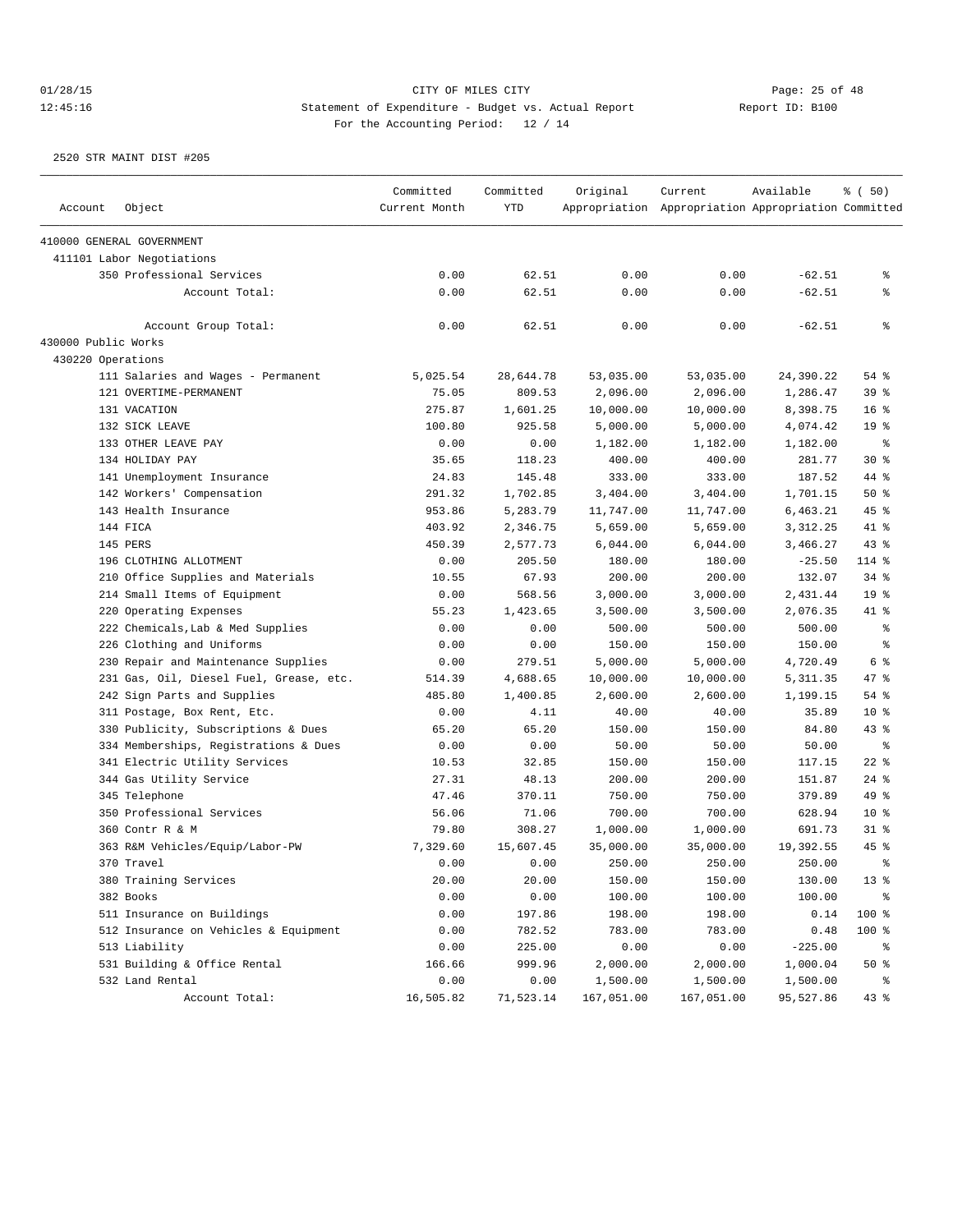|                      |                                          | Committed     | Committed  | Original      | Current    | Available                             | % (50)          |
|----------------------|------------------------------------------|---------------|------------|---------------|------------|---------------------------------------|-----------------|
| Account              | Object                                   | Current Month | <b>YTD</b> | Appropriation |            | Appropriation Appropriation Committed |                 |
|                      | 430233 Roadway/Re-surfacing              |               |            |               |            |                                       |                 |
|                      | 350 Professional Services                | 0.00          | 5,532.08   | 375,903.00    | 375,903.00 | 370, 370.92                           | 1 <sup>8</sup>  |
|                      | Account Total:                           | 0.00          | 5,532.08   | 375,903.00    | 375,903.00 | 370, 370.92                           | 1 <sup>8</sup>  |
|                      | 430235 Storm Drain & Culvert Maintenance |               |            |               |            |                                       |                 |
|                      | 230 Repair and Maintenance Supplies      | 0.00          | 307.07     | 20,000.00     | 20,000.00  | 19,692.93                             | 2 <sup>8</sup>  |
|                      | Account Total:                           | 0.00          | 307.07     | 20,000.00     | 20,000.00  | 19,692.93                             | 2 <sup>8</sup>  |
|                      | Account Group Total:                     | 16,505.82     | 77,362.29  | 562,954.00    | 562,954.00 | 485,591.71                            | $14*$           |
| 510000 MISCELLANEOUS |                                          |               |            |               |            |                                       |                 |
|                      | 510330 Comprehensive Liability Insurance |               |            |               |            |                                       |                 |
|                      | 513 Liability                            | 0.00          | 571.80     | 572.00        | 572.00     | 0.20                                  | $100*$          |
|                      | Account Total:                           | 0.00          | 571.80     | 572.00        | 572.00     | 0.20                                  | $100*$          |
|                      | Account Group Total:                     | 0.00          | 571.80     | 572.00        | 572.00     | 0.20                                  | $100*$          |
|                      | 520000 OTHER FINANCING USES              |               |            |               |            |                                       |                 |
|                      | 521000 Interfund Operating Transfers Out |               |            |               |            |                                       |                 |
|                      | 820 Transfers to Other Funds             | 3,056.77      | 9,311.03   | 58,015.00     | 58,015.00  | 48,703.97                             | 16 <sup>°</sup> |
|                      | Account Total:                           | 3,056.77      | 9,311.03   | 58,015.00     | 58,015.00  | 48,703.97                             | 16 <sup>°</sup> |
|                      | Account Group Total:                     | 3,056.77      | 9,311.03   | 58,015.00     | 58,015.00  | 48,703.97                             | 16 <sup>°</sup> |
|                      | Fund Total:                              | 19,562.59     | 87, 307.63 | 621,541.00    | 621,541.00 | 534, 233.37                           | $14*$           |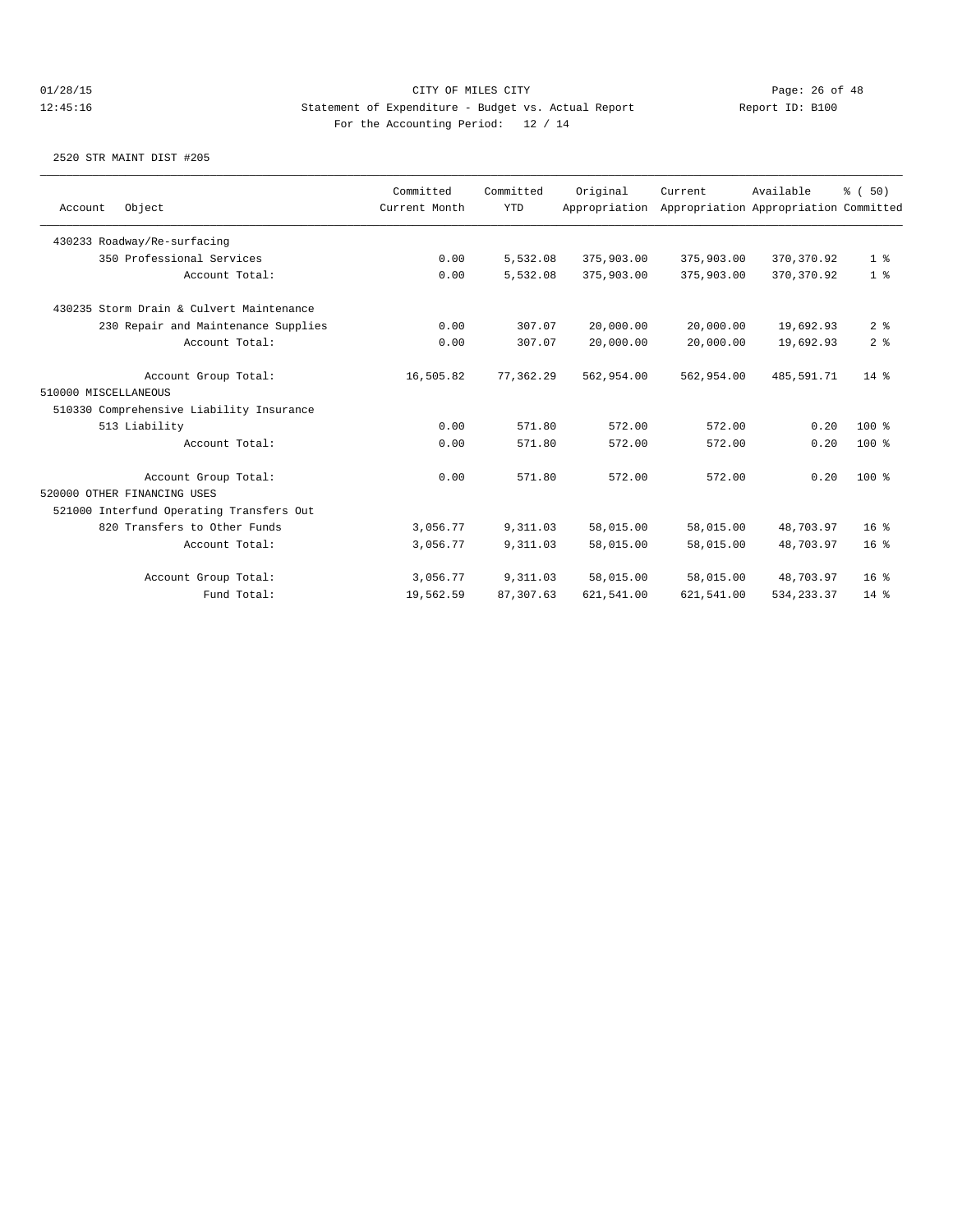## 01/28/15 Page: 27 of 48 12:45:16 Statement of Expenditure - Budget vs. Actual Report Changery Report ID: B100 For the Accounting Period: 12 / 14

2540 STR MAINT DIST#207-(MILESTOWN ESTATES)

| Account              | Object                                   | Committed<br>Current Month | Committed<br><b>YTD</b> | Original | Current<br>Appropriation Appropriation Appropriation Committed | Available | % (50)          |
|----------------------|------------------------------------------|----------------------------|-------------------------|----------|----------------------------------------------------------------|-----------|-----------------|
| 430000 Public Works  |                                          |                            |                         |          |                                                                |           |                 |
| 430220 Operations    |                                          |                            |                         |          |                                                                |           |                 |
|                      | 111 Salaries and Wages - Permanent       | 254.02                     | 1,454.66                | 3,048.00 | 3,048.00                                                       | 1,593.34  | $48*$           |
|                      | 121 OVERTIME-PERMANENT                   | 4.12                       | 46.71                   | 100.00   | 100.00                                                         | 53.29     | 47.8            |
|                      | 131 VACATION                             | 15.38                      | 88.61                   | 300.00   | 300.00                                                         | 211.39    | $30*$           |
|                      | 132 SICK LEAVE                           | 5.19                       | 54.42                   | 100.00   | 100.00                                                         | 45.58     | 54%             |
|                      | 133 OTHER LEAVE PAY                      | 0.00                       | 0.00                    | 54.00    | 54.00                                                          | 54.00     | ႜ               |
|                      | 134 HOLIDAY PAY                          | 1.78                       | 6.66                    | 20.00    | 20.00                                                          | 13.34     | 338             |
|                      | 141 Unemployment Insurance               | 1.27                       | 7.45                    | 17.00    | 17.00                                                          | 9.55      | 44 %            |
|                      | 142 Workers' Compensation                | 14.86                      | 87.58                   | 176.00   | 176.00                                                         | 88.42     | 50%             |
|                      | 143 Health Insurance                     | 50.17                      | 272.97                  | 602.00   | 602.00                                                         | 329.03    | 45 %            |
|                      | 144 FICA                                 | 20.56                      | 120.91                  | 286.00   | 286.00                                                         | 165.09    | $42*$           |
|                      | 145 PERS                                 | 22.92                      | 132.59                  | 305.00   | 305.00                                                         | 172.41    | $43*$           |
|                      | 196 CLOTHING ALLOTMENT                   | 0.00                       | 10.50                   | 10.00    | 10.00                                                          | $-0.50$   | $105$ %         |
|                      | 350 Professional Services                | 0.00                       | 3.12                    | 0.00     | 0.00                                                           | $-3.12$   | နွ              |
|                      | Account Total:                           | 390.27                     | 2,286.18                | 5,018.00 | 5,018.00                                                       | 2,731.82  | 46%             |
|                      | Account Group Total:                     | 390.27                     | 2,286.18                | 5,018.00 | 5,018.00                                                       | 2,731.82  | 46%             |
| 510000 MISCELLANEOUS |                                          |                            |                         |          |                                                                |           |                 |
|                      | 510330 Comprehensive Liability Insurance |                            |                         |          |                                                                |           |                 |
|                      | 513 Liability                            | 0.00                       | 29.10                   | 30.00    | 30.00                                                          | 0.90      | 97 <sup>°</sup> |
|                      | Account Total:                           | 0.00                       | 29.10                   | 30.00    | 30.00                                                          | 0.90      | 97 <sub>8</sub> |
|                      | Account Group Total:                     | 0.00                       | 29.10                   | 30.00    | 30.00                                                          | 0.90      | 97 <sub>8</sub> |
|                      | Fund Total:                              | 390.27                     | 2,315.28                | 5,048.00 | 5,048.00                                                       | 2,732.72  | 46 %            |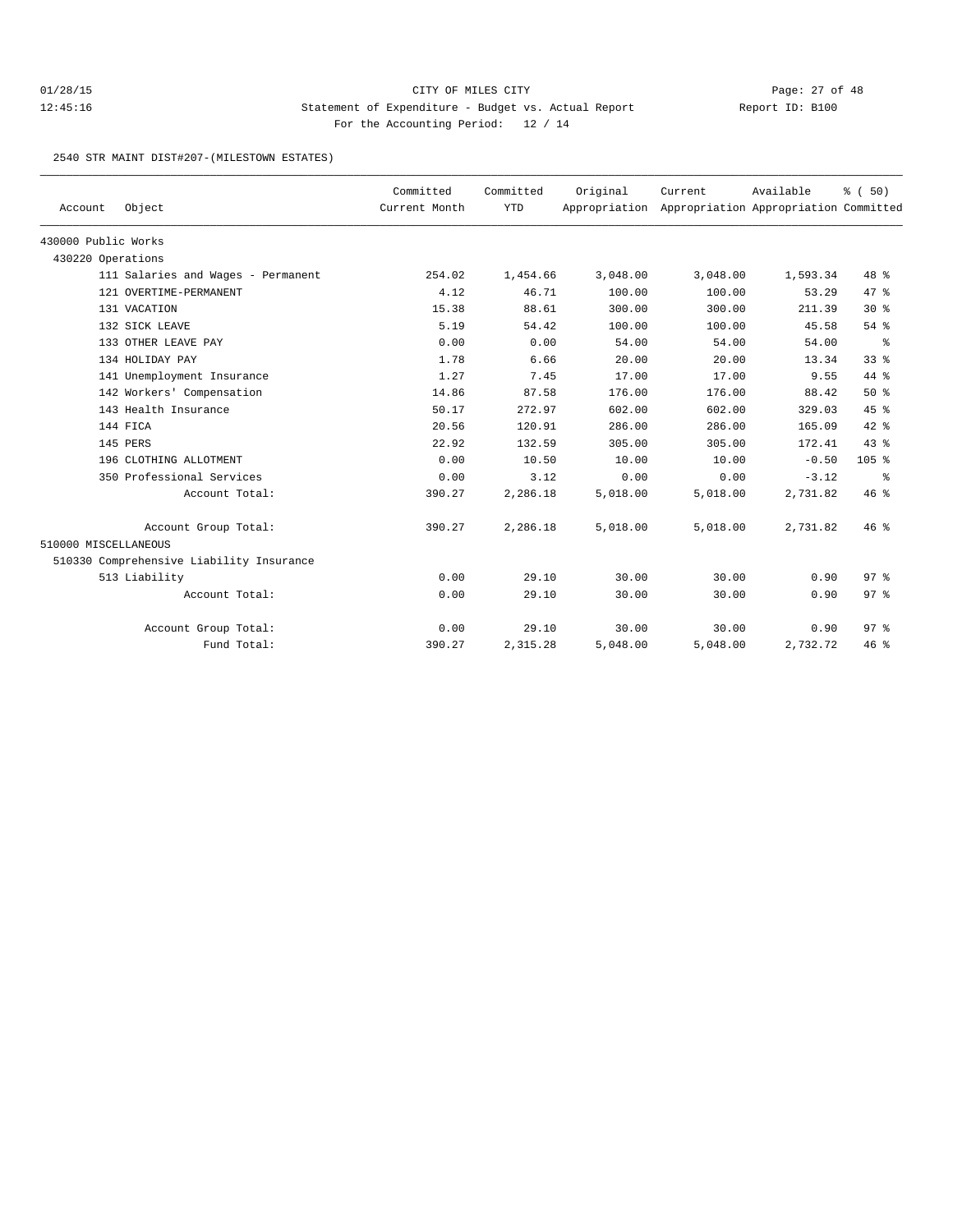# 01/28/15 Page: 28 of 48 12:45:16 Statement of Expenditure - Budget vs. Actual Report Changery Report ID: B100 For the Accounting Period: 12 / 14

2820 GAS TAX

| Object<br>Account                        | Committed<br>Current Month | Committed<br>YTD | Original<br>Appropriation | Current    | Available<br>Appropriation Appropriation Committed | % (50)         |
|------------------------------------------|----------------------------|------------------|---------------------------|------------|----------------------------------------------------|----------------|
| 520000 OTHER FINANCING USES              |                            |                  |                           |            |                                                    |                |
| 521000 Interfund Operating Transfers Out |                            |                  |                           |            |                                                    |                |
| 820 Transfers to Other Funds             | 510.72                     | 3,544.71         | 6,129.00                  | 6,129.00   | 2,584.29                                           | 58 %           |
| Account Total:                           | 510.72                     | 3,544.71         | 6, 129.00                 | 6,129.00   | 2,584.29                                           | 58 %           |
| SID 204<br>521204 TRANSFER:              |                            |                  |                           |            |                                                    |                |
| 820 Transfers to Other Funds             | 0.00                       | 0.00             | 87, 274.00                | 87, 274.00 | 87, 274.00                                         | ៖              |
| Account Total:                           | 0.00                       | 0.00             | 87, 274, 00               | 87, 274.00 | 87, 274.00                                         | ి              |
| SID 205<br>521205 TRANSFER:              |                            |                  |                           |            |                                                    |                |
| 820 Transfers to Other Funds             | 0.00                       | 0.00             | 87, 274.00                | 87,274.00  | 87,274.00                                          | ៖              |
| Account Total:                           | 0.00                       | 0.00             | 87, 274.00                | 87, 274.00 | 87, 274.00                                         | ి              |
| Account Group Total:                     | 510.72                     | 3,544.71         | 180,677.00                | 180,677.00 | 177, 132.29                                        | 2 <sup>8</sup> |
| Fund Total:                              | 510.72                     | 3,544.71         | 180,677.00                | 180,677.00 | 177, 132.29                                        | 2 <sup>8</sup> |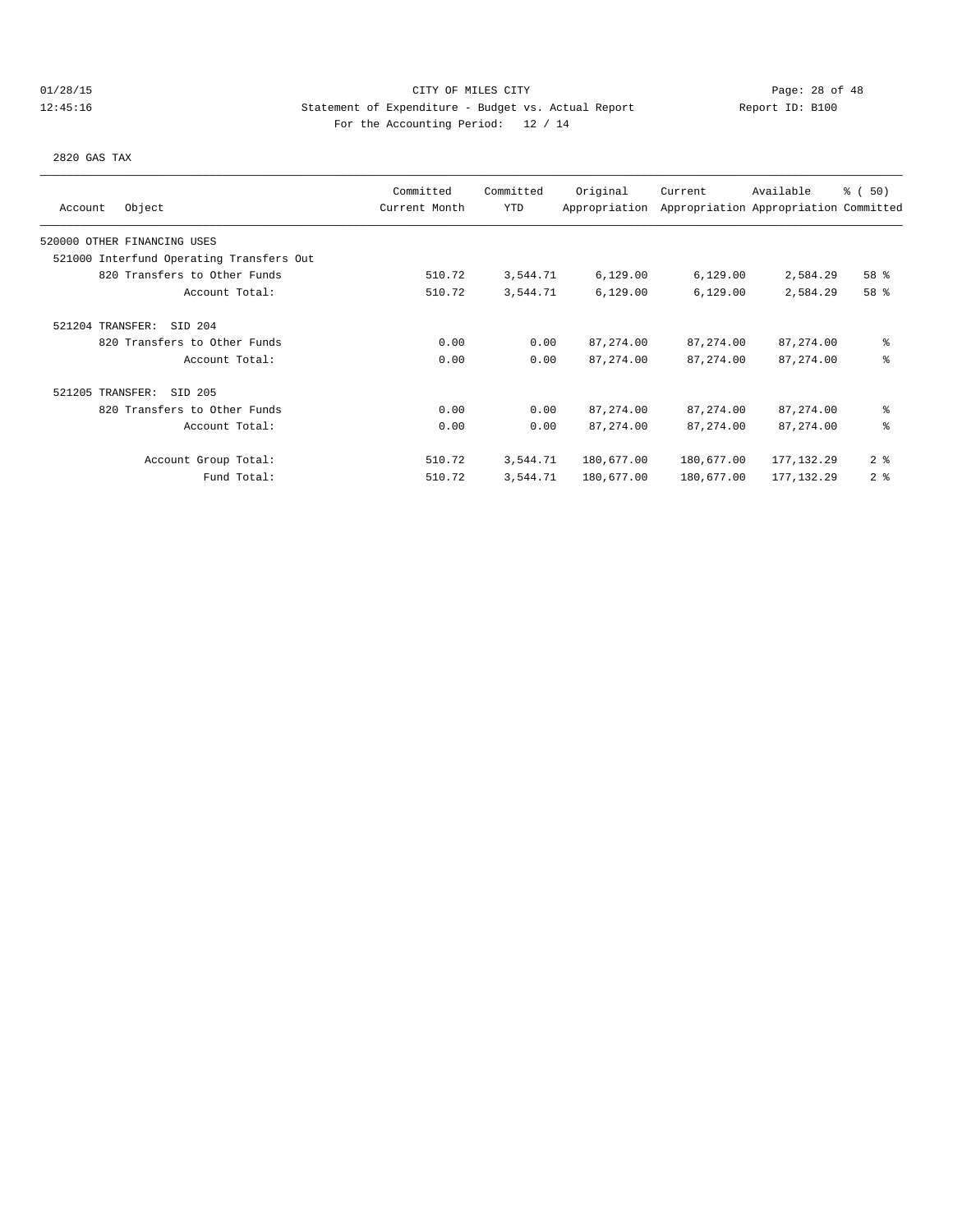2850 911 EMERGENCY

| Account              | Object                                      | Committed<br>Current Month | Committed<br><b>YTD</b> | Original   | Current<br>Appropriation Appropriation Appropriation Committed | Available    | % (50)           |
|----------------------|---------------------------------------------|----------------------------|-------------------------|------------|----------------------------------------------------------------|--------------|------------------|
| 420000 PUBLIC SAFETY |                                             |                            |                         |            |                                                                |              |                  |
|                      | 420140 Crime Control and Investigation (05) |                            |                         |            |                                                                |              |                  |
|                      | 210 Office Supplies and Materials           | 0.00                       | 0.00                    | 1,000.00   | 1,000.00                                                       | 1,000.00     | ႜ                |
|                      | 214 Small Items of Equipment                | 0.00                       | 0.00                    | 3,350.00   | 3,350.00                                                       | 3,350.00     | $\epsilon$       |
|                      | 220 Operating Expenses                      | 0.00                       | 1,340.00                | 15,000.00  | 15,000.00                                                      | 13,660.00    | 9 <sup>°</sup>   |
|                      | 311 Postage, Box Rent, Etc.                 | 0.00                       | 0.00                    | 200.00     | 200.00                                                         | 200.00       | ႜ                |
|                      | 320 Printing, Duplicating, Typing &         | 0.00                       | 0.00                    | 200.00     | 200.00                                                         | 200.00       | ి                |
|                      | 334 Memberships, Registrations & Dues       | 0.00                       | 0.00                    | 200.00     | 200.00                                                         | 200.00       | $\,{}^{\circ}\!$ |
|                      | 341 Electric Utility Services               | 0.00                       | 216.51                  | 1,854.00   | 1,854.00                                                       | 1,637.49     | $12*$            |
|                      | 345 Telephone                               | 2,412.98                   | 11,855.06               | 25,000.00  | 25,000.00                                                      | 13, 144.94   | 47 %             |
|                      | 350 Professional Services                   | 9,641.89                   | 49,803.91               | 72,000.00  | 72,000.00                                                      | 22,196.09    | 69 %             |
|                      | 370 Travel                                  | 0.00                       | 0.00                    | 500.00     | 500.00                                                         | 500.00       | နွ               |
|                      | 380 Training Services                       | 0.00                       | 0.00                    | 2,000.00   | 2,000.00                                                       | 2,000.00     | ႜ                |
|                      | 512 Insurance on Vehicles & Equipment       | 0.00                       | 124.41                  | 150.00     | 150.00                                                         | 25.59        | 83 %             |
|                      | 940 Machinery & Equipment                   | 0.00                       | 0.00                    | 25,000.00  | 25,000.00                                                      | 25,000.00    | ి                |
|                      | 941 911 Eq & Software (2/01)                | 0.00                       | 0.00                    | 50,000.00  | 50,000.00                                                      | 50,000.00    | နွ               |
|                      | Account Total:                              | 12,054.87                  | 63, 339.89              | 196,454.00 | 196,454.00                                                     | 133, 114. 11 | 32%              |
|                      | Account Group Total:                        | 12,054.87                  | 63,339.89               | 196,454.00 | 196,454.00                                                     | 133, 114. 11 | $32$ $%$         |
|                      | 520000 OTHER FINANCING USES                 |                            |                         |            |                                                                |              |                  |
|                      | 521000 Interfund Operating Transfers Out    |                            |                         |            |                                                                |              |                  |
|                      | 820 Transfers to Other Funds                | 27, 388.35                 | 56,000.00               | 112,000.00 | 112,000.00                                                     | 56,000.00    | 50%              |
|                      | Account Total:                              | 27,388.35                  | 56,000.00               | 112,000.00 | 112,000.00                                                     | 56,000.00    | 50%              |
|                      | Account Group Total:                        | 27, 388.35                 | 56,000.00               | 112,000.00 | 112,000.00                                                     | 56,000.00    | 50%              |
|                      | Fund Total:                                 | 39, 443. 22                | 119,339.89              | 308,454.00 | 308,454.00                                                     | 189, 114. 11 | 39 %             |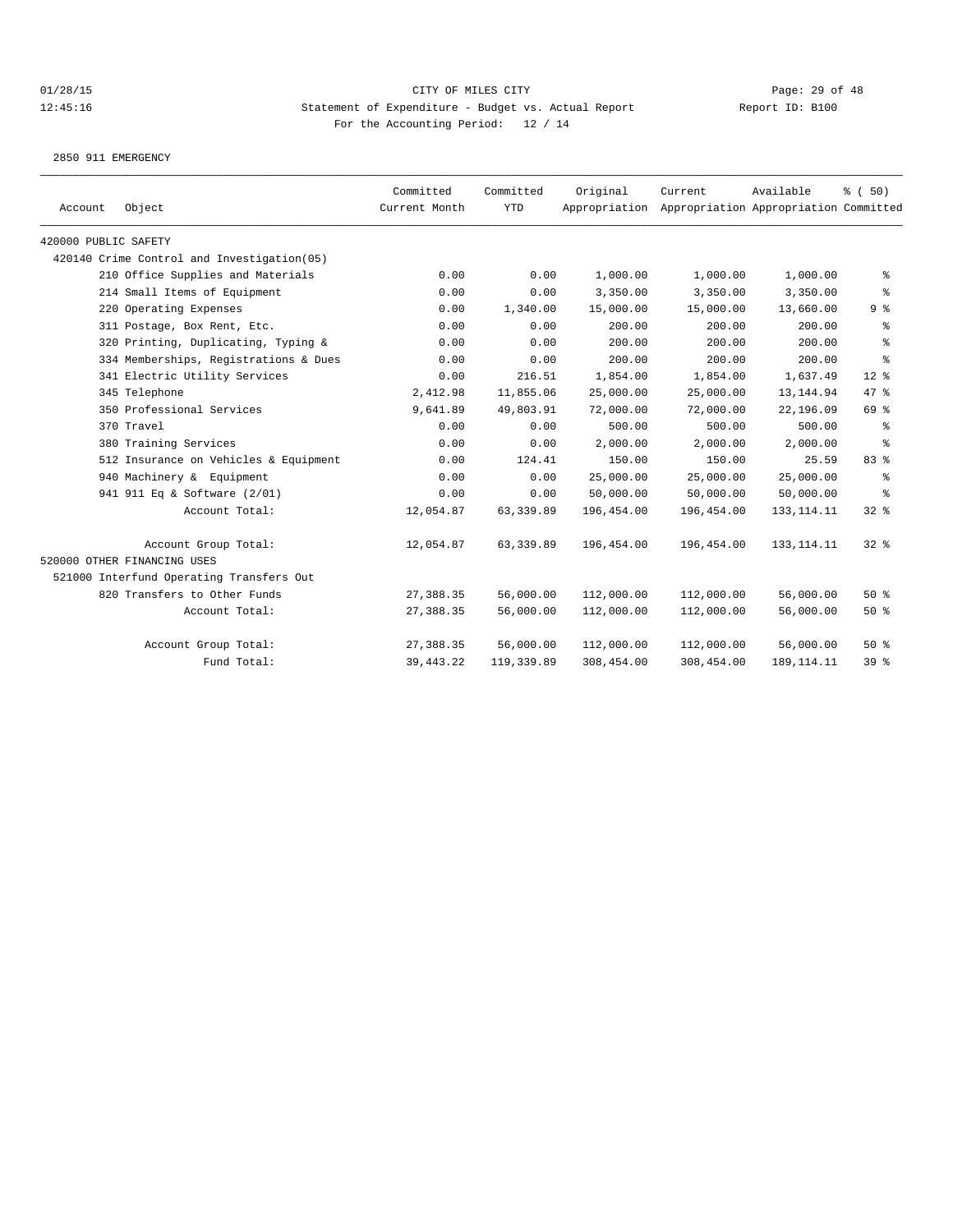2880 LIBRARY GRANTS

| Account | Object                            | Committed<br>Current Month | Committed<br>YTD | Original<br>Appropriation | Current    | Available<br>Appropriation Appropriation Committed | 8 ( 50)         |
|---------|-----------------------------------|----------------------------|------------------|---------------------------|------------|----------------------------------------------------|-----------------|
|         | 460000 CULTURE AND RECREATION     |                            |                  |                           |            |                                                    |                 |
|         | 460100 Library Services(16)       |                            |                  |                           |            |                                                    |                 |
|         | 210 Office Supplies and Materials | 60.33                      | 60.33            | 617.00                    | 617.00     | 556.67                                             | $10*$           |
|         | 214 Small Items of Equipment      | 0.00                       | 0.00             | 3,800.00                  | 3,800.00   | 3,800.00                                           | နွ              |
|         | 311 Postage, Box Rent, Etc.       | 385.00                     | 1,685.00         | 4,900.00                  | 4,900.00   | 3,215.00                                           | $34$ $%$        |
|         | 350 Professional Services         | 0.00                       | 897.00           | 10,399.00                 | 10,399.00  | 9,502.00                                           | 9 <sup>8</sup>  |
|         | 370 Travel                        | 0.00                       | 559.03           | 7,409.00                  | 7,409.00   | 6,849.97                                           | 8 %             |
|         | 380 Training Services             | 0.00                       | 0.00             | 1,000.00                  | 1,000.00   | 1,000.00                                           | နွ              |
|         | 382 Books                         | 0.00                       | 0.00             | 100.00                    | 100.00     | 100.00                                             | နွ              |
|         | Account Total:                    | 445.33                     | 3,201.36         | 28, 225.00                | 28, 225.00 | 25,023.64                                          | 11 <sup>8</sup> |
|         | Account Group Total:              | 445.33                     | 3,201.36         | 28, 225.00                | 28,225.00  | 25,023.64                                          | $11$ %          |
|         | Fund Total:                       | 445.33                     | 3,201.36         | 28, 225.00                | 28,225.00  | 25,023.64                                          | 11 <sup>8</sup> |
|         |                                   |                            |                  |                           |            |                                                    |                 |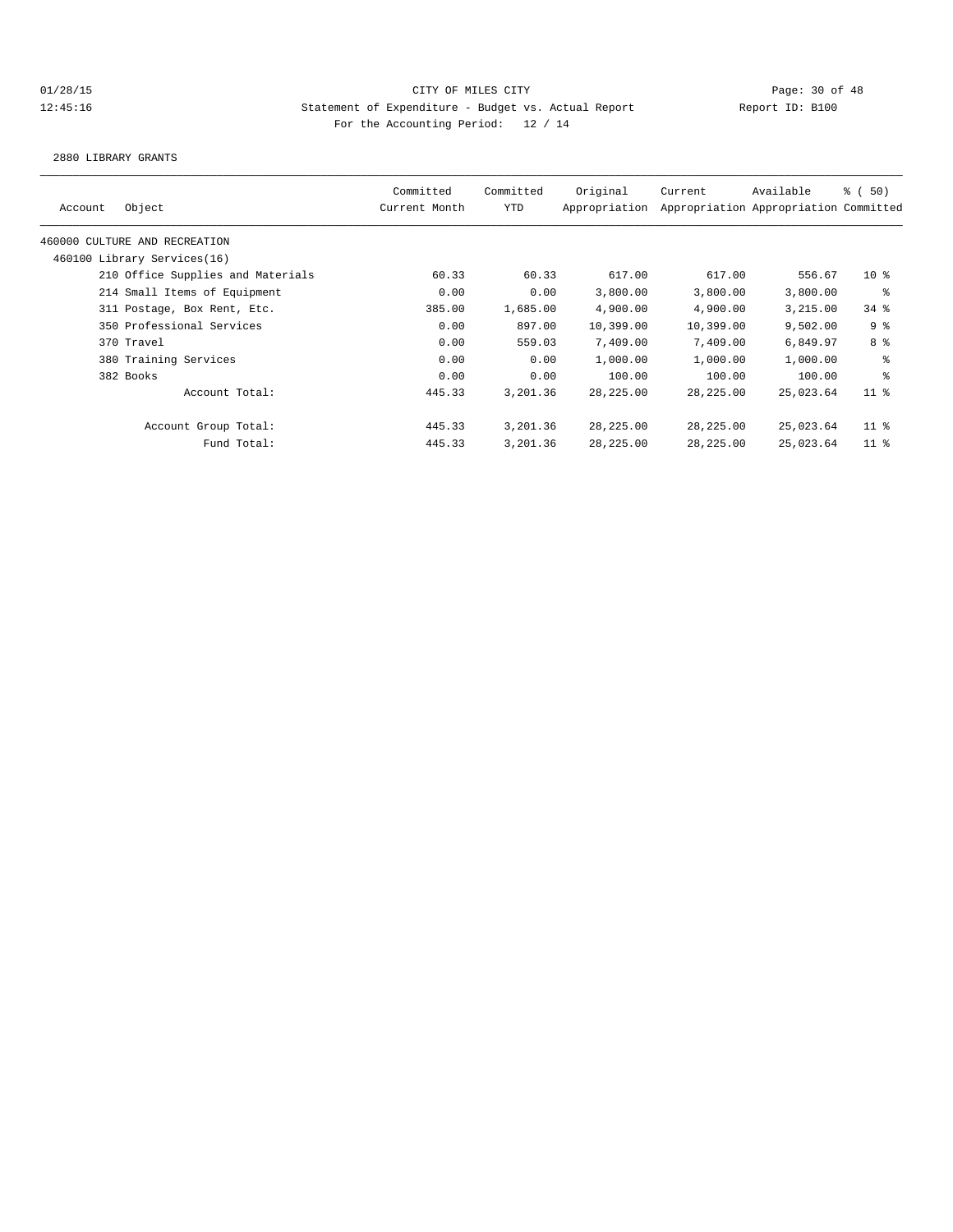2935 Historic Preservation

| Account | Object                                         | Committed<br>Current Month | Committed<br><b>YTD</b> | Original   | Current<br>Appropriation Appropriation Appropriation Committed | Available    | % (50)          |
|---------|------------------------------------------------|----------------------------|-------------------------|------------|----------------------------------------------------------------|--------------|-----------------|
|         | 460000 CULTURE AND RECREATION                  |                            |                         |            |                                                                |              |                 |
|         | 460461 Historic Preservation-Administration    |                            |                         |            |                                                                |              |                 |
|         | 111 Salaries and Wages - Permanent             | 162.88                     | 794.13                  | 2,098.00   | 2,098.00                                                       | 1,303.87     | 38 <sup>8</sup> |
|         | 131 VACATION                                   | 0.00                       | 33.00                   | 33.00      | 33.00                                                          | 0.00         | $100$ %         |
|         | 132 SICK LEAVE                                 | 0.00                       | 33.00                   | 33.00      | 33.00                                                          | 0.00         | $100$ %         |
|         | 141 Unemployment Insurance                     | 0.82                       | 4.43                    | 10.00      | 10.00                                                          | 5.57         | 44 %            |
|         | 142 Workers' Compensation                      | 2.26                       | 12.07                   | 25.00      | 25.00                                                          | 12.93        | 48 %            |
|         | 144 FICA                                       | 14.09                      | 75.23                   | 165.00     | 165.00                                                         | 89.77        | 46 %            |
|         | 145 PERS                                       | 15.03                      | 80.33                   | 177.00     | 177.00                                                         | 96.67        | 45%             |
|         | 210 Office Supplies and Materials              | 104.92                     | 317.79                  | 750.00     | 750.00                                                         | 432.21       | $42$ $%$        |
|         | 220 Operating Expenses                         | 0.00                       | 0.00                    | 200.00     | 200.00                                                         | 200.00       | ⊱               |
|         | 320 Printing, Duplicating, Typing &            | 0.00                       | 0.00                    | 200.00     | 200.00                                                         | 200.00       | ៖               |
|         | 330 Publicity, Subscriptions & Dues            | 0.00                       | 0.00                    | 125.00     | 125.00                                                         | 125.00       | နွ              |
|         | 345 Telephone                                  | 0.00                       | 662.43                  | 600.00     | 600.00                                                         | $-62.43$     | $110*$          |
|         | 350 Professional Services                      | 45.00                      | 45.00                   | 0.00       | 0.00                                                           | $-45.00$     | ႜ               |
|         | 360 Contr R & M                                | 85.00                      | 85.00                   | 100.00     | 100.00                                                         | 15.00        | 85%             |
|         | 370 Travel                                     | 90.36                      | 90.36                   | 985.00     | 985.00                                                         | 894.64       | 9 <sup>°</sup>  |
|         | 531 Building & Office Rental                   | 0.00                       | 900.00                  | 0.00       | 0.00                                                           | $-900.00$    | နွ              |
|         | Account Total:                                 | 520.36                     | 3,132.77                | 5,501.00   | 5,501.00                                                       | 2,368.23     | 57%             |
|         | 460465 Historic Preservation- CDGB-ED Grant    |                            |                         |            |                                                                |              |                 |
|         | 311 Postage, Box Rent, Etc.                    | $-25.89$                   | 241.90                  | 0.00       | 0.00                                                           | $-241.90$    | နွ              |
|         | 330 Publicity, Subscriptions & Dues            | 419.72                     | 419.72                  | 0.00       | 0.00                                                           | $-419.72$    | ి               |
|         | 350 Professional Services                      | 316.96                     | 4,503.21                | 7,500.00   | 7,500.00                                                       | 2,996.79     | 60%             |
|         | 370 Travel                                     | 0.00                       | 2,276.84                | 0.00       | 0.00                                                           | $-2, 276.84$ | နွ              |
|         | Account Total:                                 | 710.79                     | 7,441.67                | 7,500.00   | 7,500.00                                                       | 58.33        | 99 <sup>°</sup> |
|         | 460466 Historic Preservation- Montana Main St. |                            |                         |            |                                                                |              |                 |
|         | 350 Professional Services                      | 0.00                       | 9,775.00                | 8,216.00   | 8,216.00                                                       | $-1,559.00$  | $119$ %         |
|         | 370 Travel                                     | 0.00                       | 225.00                  | 0.00       | 0.00                                                           | $-225.00$    | ႜ               |
|         | Account Total:                                 | 0.00                       | 10,000.00               | 8,216.00   | 8,216.00                                                       | $-1,784.00$  | $122$ %         |
|         | Account Group Total:                           | 1,231.15                   | 20,574.44               | 21, 217.00 | 21, 217.00                                                     | 642.56       | 97.8            |
|         | Fund Total:                                    | 1,231.15                   | 20,574.44               | 21, 217.00 | 21, 217.00                                                     | 642.56       | 97 <sub>8</sub> |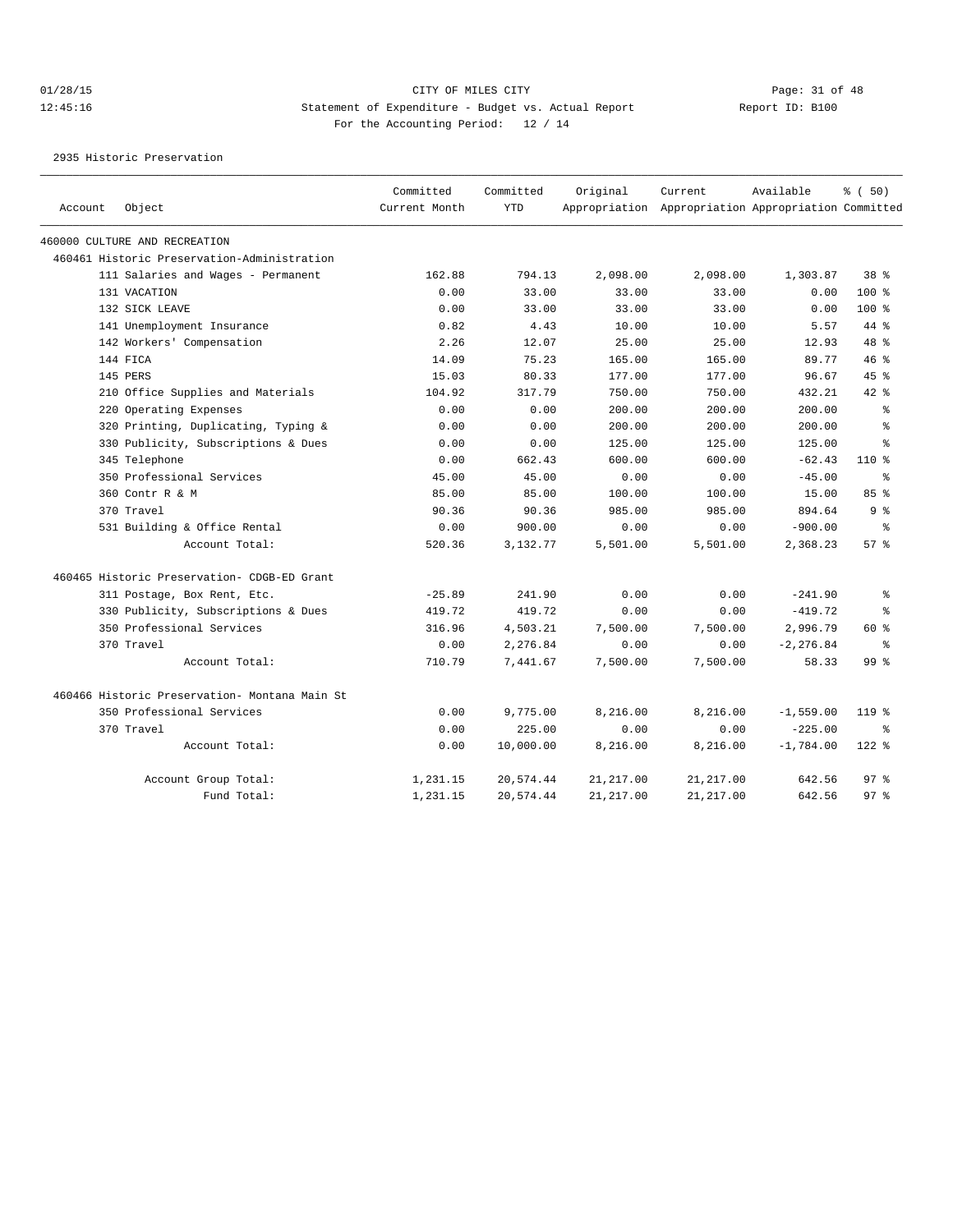## 01/28/15 Page: 32 of 48 12:45:16 Statement of Expenditure - Budget vs. Actual Report 11: Report ID: B100 For the Accounting Period: 12 / 14

2985 RETIRED SENIOR VOLUNTEER PROG (RSVP)

| Account             | Object                                                                   | Committed<br>Current Month | Committed<br><b>YTD</b> | Original  | Current<br>Appropriation Appropriation Appropriation Committed | Available   | % (50)     |
|---------------------|--------------------------------------------------------------------------|----------------------------|-------------------------|-----------|----------------------------------------------------------------|-------------|------------|
| 430000 Public Works |                                                                          |                            |                         |           |                                                                |             |            |
|                     | 430330 Airport - Runways                                                 |                            |                         |           |                                                                |             |            |
|                     | 220 Operating Expenses                                                   | $-389.50$                  | 0.00                    | 0.00      | 0.00                                                           | 0.00        | နွ         |
|                     | Account Total:                                                           | $-389.50$                  | 0.00                    | 0.00      | 0.00                                                           | 0.00        | နွ         |
|                     | Account Group Total:                                                     | $-389.50$                  | 0.00                    | 0.00      | 0.00                                                           | 0.00        | န္         |
|                     | 450000 Social and Economic Services<br>450300 RSVP-FEDERAL GRANT- CUSTER |                            |                         |           |                                                                |             |            |
|                     | 111 Salaries and Wages - Permanent                                       | 2,824.51                   | 16,784.64               | 40,359.00 | 40,359.00                                                      | 23,574.36   | $42$ %     |
|                     | 131 VACATION                                                             | 573.40                     | 1,802.11                | 0.00      | 0.00                                                           | $-1,802.11$ | $\epsilon$ |
|                     | 132 SICK LEAVE                                                           | 0.00                       | 471.01                  | 0.00      | 0.00                                                           | $-471.01$   | ႜ          |
|                     | 133 OTHER LEAVE PAY                                                      | 0.00                       | 542.69                  | 0.00      | 0.00                                                           | $-542.69$   | နွ         |
|                     | 141 Unemployment Insurance                                               | 15.14                      | 92.64                   | 134.00    | 134.00                                                         | 41.36       | 69 %       |
|                     | 142 Workers' Compensation                                                | 41.43                      | 253.20                  | 420.00    | 420.00                                                         | 166.80      | 60 %       |
|                     | 143 Health Insurance                                                     | 627.15                     | 3,762.90                | 7,980.00  | 7,980.00                                                       | 4,217.10    | 47 %       |
|                     | 144 FICA                                                                 | 257.28                     | 1,574.28                | 3,120.00  | 3,120.00                                                       | 1,545.72    | 50%        |
|                     | 145 PERS                                                                 | 274.98                     | 1,682.16                | 2,856.00  | 2,856.00                                                       | 1,173.84    | 59 %       |
|                     | 210 Office Supplies and Materials                                        | 0.00                       | 369.60                  | 1,434.00  | 1,434.00                                                       | 1,064.40    | $26$ %     |
|                     | 220 Operating Expenses                                                   | 0.00                       | 400.00                  | 0.00      | 0.00                                                           | $-400.00$   | န္         |
|                     | 345 Telephone                                                            | 0.00                       | 504.87                  | 0.00      | 0.00                                                           | $-504.87$   | နွ         |
|                     | 370 Travel                                                               | 400.00                     | 736.31                  | 4,425.00  | 4,425.00                                                       | 3,688.69    | $17*$      |
|                     | Account Total:                                                           | 5,013.89                   | 28,976.41               | 60,728.00 | 60,728.00                                                      | 31,751.59   | 48 %       |
|                     | 450330 RSVP Non-Federal Grant-Custer                                     |                            |                         |           |                                                                |             |            |
|                     | 111 Salaries and Wages - Permanent                                       | 0.00                       | 717.71                  | 5,225.00  | 5,225.00                                                       | 4,507.29    | $14*$      |
|                     | 141 Unemployment Insurance                                               | 0.00                       | 0.00                    | 10.00     | 10.00                                                          | 10.00       | ႜ          |
|                     | 142 Workers' Compensation                                                | 0.00                       | 0.00                    | 30.00     | 30.00                                                          | 30.00       | š          |
|                     | 144 FICA                                                                 | 0.00                       | 0.00                    | 424.00    | 424.00                                                         | 424.00      | န္         |
|                     | 145 PERS                                                                 | 0.00                       | 0.00                    | 371.00    | 371.00                                                         | 371.00      | န္         |
|                     | 210 Office Supplies and Materials                                        | 19.99                      | 19.99                   | 0.00      | 0.00                                                           | $-19.99$    | š          |
|                     | 220 Operating Expenses                                                   | 522.50                     | 3,226.94                | 4,560.00  | 4,560.00                                                       | 1,333.06    | 71 %       |
|                     | 311 Postage, Box Rent, Etc.                                              | 49.20                      | 378.25                  | 0.00      | 0.00                                                           | $-378.25$   | နွ         |
|                     | 330 Publicity, Subscriptions & Dues                                      | 0.00                       | 0.00                    | 140.00    | 140.00                                                         | 140.00      | g          |
|                     | 334 Memberships, Registrations & Dues                                    | 0.00                       | 150.00                  | 150.00    | 150.00                                                         | 0.00        | 100 %      |
|                     | 345 Telephone                                                            | 178.71                     | 297.69                  | 1,680.00  | 1,680.00                                                       | 1,382.31    | 18 %       |
|                     | 370 Travel                                                               | 39.00                      | 84.50                   | 500.00    | 500.00                                                         | 415.50      | $17*$      |
|                     | 512 Insurance on Vehicles & Equipment                                    | 0.00                       | $-300.70$               | 300.00    | 300.00                                                         | 600.70      | $***$ $%$  |
|                     | 513 Liability                                                            | 0.00                       | $-836.89$               | 837.00    | 837.00                                                         | 1,673.89    | $***$ $%$  |
|                     | 530 Rent                                                                 | 0.00                       | 2,100.00                | 4,650.00  | 4,650.00                                                       | 2,550.00    | 45 %       |
|                     | Account Total:                                                           | 809.40                     | 5,837.49                | 18,877.00 | 18,877.00                                                      | 13,039.51   | $31$ %     |
|                     | 450340 RSVP FEDERAL GRANT- FALLON                                        |                            |                         |           |                                                                |             |            |
|                     | 111 Salaries and Wages - Permanent                                       | 165.35                     | 1,061.40                | 11,621.00 | 11,621.00                                                      | 10,559.60   | 9%         |
|                     | 141 Unemployment Insurance                                               | 0.90                       | 3.60                    | 52.00     | 52.00                                                          | 48.40       | 7 %        |
|                     | 142 Workers' Compensation                                                | 2.31                       | 9.24                    | 144.00    | 144.00                                                         | 134.76      | 6 %        |
|                     | 144 FICA                                                                 | 15.30                      | 61.20                   | 890.00    | 890.00                                                         | 828.80      | 7 %        |
|                     | 145 PERS                                                                 | 16.14                      | 64.56                   | 802.00    | 802.00                                                         | 737.44      | 8 %        |
|                     | 210 Office Supplies and Materials                                        | 0.00                       | 0.00                    | 885.00    | 885.00                                                         | 885.00      | ိ          |
|                     | 214 Small Items of Equipment                                             | 0.00                       | 980.99                  | 1,943.00  | 1,943.00                                                       | 962.01      | 50%        |
|                     | 220 Operating Expenses                                                   | 0.00                       | 830.14                  | 178.00    | 178.00                                                         | $-652.14$   | $466$ %    |
|                     | 311 Postage, Box Rent, Etc.                                              | 0.00                       | 0.00                    | 500.00    | 500.00                                                         | 500.00      | ್ಠಿ        |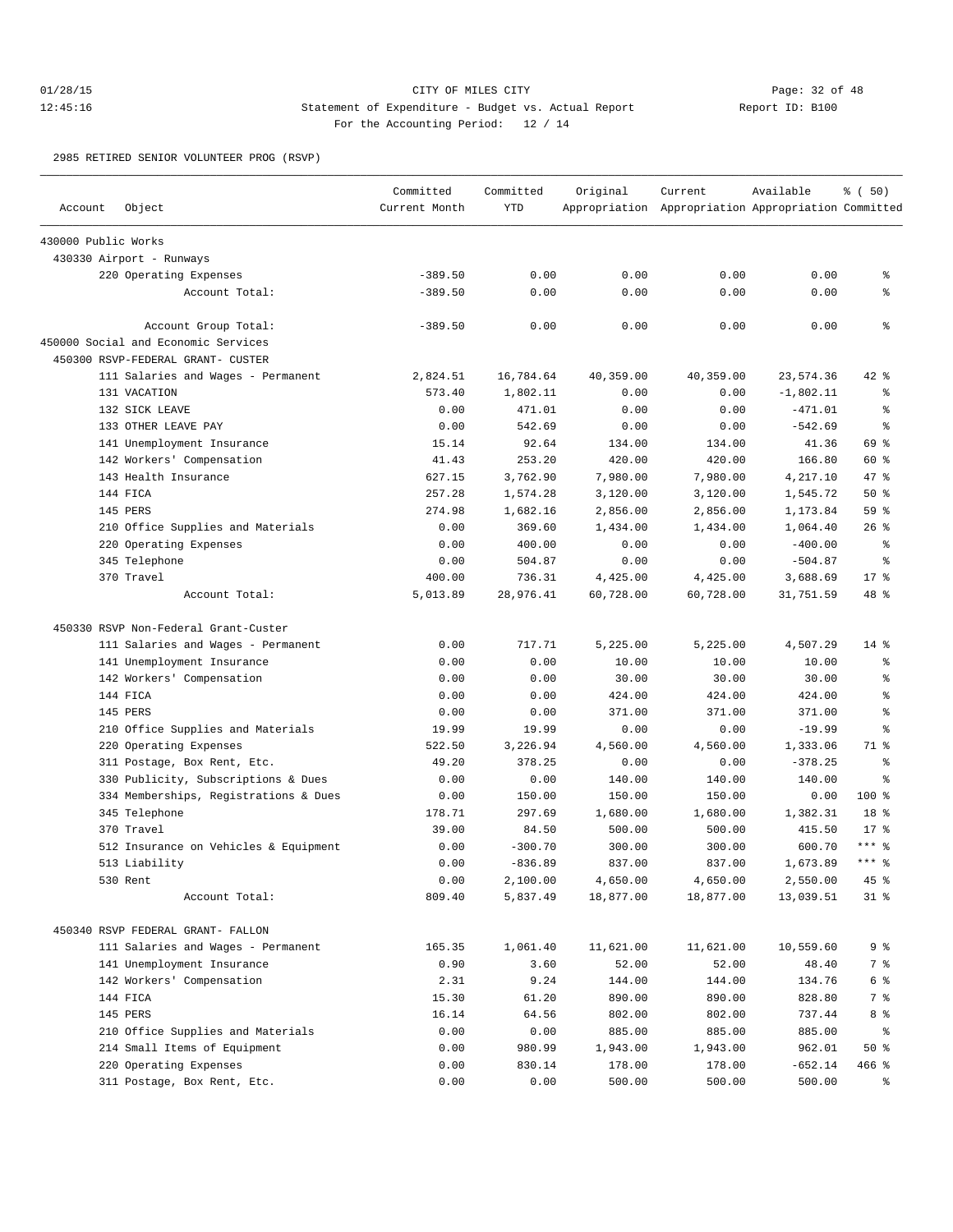## 01/28/15 Page: 33 of 48 12:45:16 Statement of Expenditure - Budget vs. Actual Report Changery Report ID: B100 For the Accounting Period: 12 / 14

2985 RETIRED SENIOR VOLUNTEER PROG (RSVP)

| Object<br>Account                     | Committed<br>Current Month | Committed<br><b>YTD</b> | Original<br>Appropriation | Current     | Available<br>Appropriation Appropriation Committed | % (50)          |
|---------------------------------------|----------------------------|-------------------------|---------------------------|-------------|----------------------------------------------------|-----------------|
| 330 Publicity, Subscriptions & Dues   | 0.00                       | 0.00                    | 100.00                    | 100.00      | 100.00                                             | ႜ               |
| 370 Travel                            | 0.00                       | 90.40                   | 6,069.00                  | 6,069.00    | 5,978.60                                           | 1 <sup>8</sup>  |
| Account Total:                        | 200.00                     | 3,101.53                | 23,184.00                 | 23,184.00   | 20,082.47                                          | $13*$           |
| 450350 RSVP-Non federal grant- Fallon |                            |                         |                           |             |                                                    |                 |
| 111 Salaries and Wages - Permanent    | 0.00                       | 0.00                    | 485.00                    | 485.00      | 485.00                                             | နွ              |
| 141 Unemployment Insurance            | 0.00                       | 0.00                    | 3.00                      | 3.00        | 3.00                                               | နွ              |
| 142 Workers' Compensation             | 0.00                       | 0.00                    | 6.00                      | 6.00        | 6.00                                               | နွ              |
| 144 FICA                              | 0.00                       | 0.00                    | 38.00                     | 38.00       | 38.00                                              | နွ              |
| 145 PERS                              | 0.00                       | 0.00                    | 34.00                     | 34.00       | 34.00                                              | နွ              |
| 210 Office Supplies and Materials     | 0.00                       | 0.00                    | 100.00                    | 100.00      | 100.00                                             | နွ              |
| 220 Operating Expenses                | 0.00                       | 0.00                    | 500.00                    | 500.00      | 500.00                                             | နွ              |
| 370 Travel                            | 252.65                     | 252.65                  | 0.00                      | 0.00        | $-252.65$                                          | နွ              |
| 512 Insurance on Vehicles & Equipment | 0.00                       | 0.00                    | 58.00                     | 58.00       | 58.00                                              | နွ              |
| 513 Liability                         | 0.00                       | 0.00                    | 100.00                    | 100.00      | 100.00                                             | ి               |
| Account Total:                        | 252.65                     | 252.65                  | 1,324.00                  | 1,324.00    | 1,071.35                                           | 19 <sup>°</sup> |
| Account Group Total:                  | 6,275.94                   | 38,168.08               | 104,113.00                | 104,113.00  | 65,944.92                                          | 378             |
| Fund Total:                           | 5,886.44                   | 38,168.08               | 104, 113.00               | 104, 113.00 | 65,944.92                                          | 37 <sup>8</sup> |
|                                       |                            |                         |                           |             |                                                    |                 |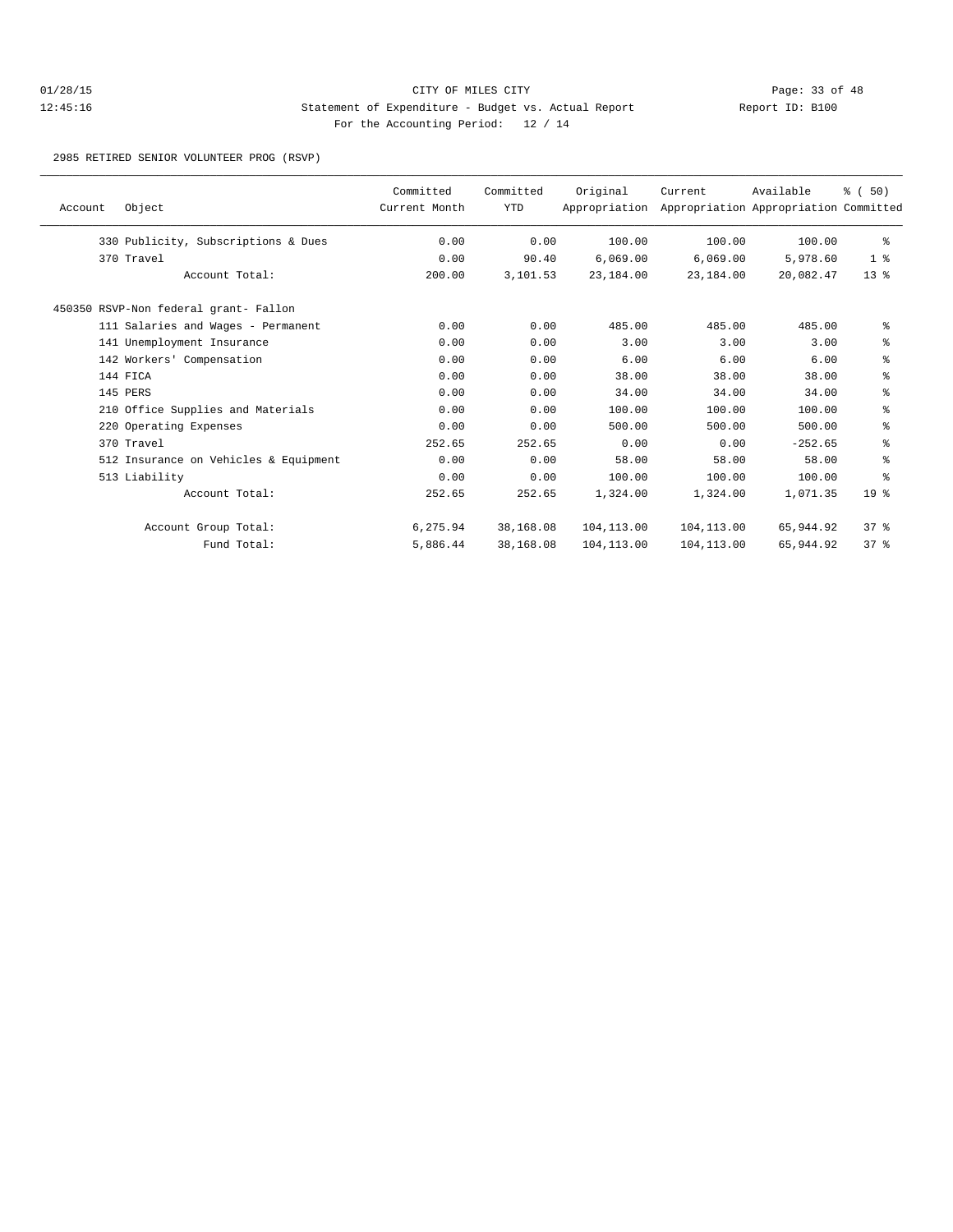4000 General Fund Capitol Improvement Fund

| Object<br>Account               | Committed<br>Current Month | Committed<br>YTD | Original<br>Appropriation | Current   | Available<br>Appropriation Appropriation Committed | $\frac{1}{6}$ (50) |
|---------------------------------|----------------------------|------------------|---------------------------|-----------|----------------------------------------------------|--------------------|
| 410000 GENERAL GOVERNMENT       |                            |                  |                           |           |                                                    |                    |
| 410100 Legislative Services(02) |                            |                  |                           |           |                                                    |                    |
| 940 Machinery &<br>Equipment    | 0.00                       | 29,975.00        | 30,000.00                 | 30,000.00 | 25.00                                              | $100*$             |
| Account Total:                  | 0.00                       | 29,975.00        | 30,000.00                 | 30,000.00 | 25.00                                              | $100*$             |
| Account Group Total:            | 0.00                       | 29,975.00        | 30,000.00                 | 30,000.00 | 25.00                                              | $100*$             |
| Fund Total:                     | 0.00                       | 29,975.00        | 30,000.00                 | 30,000.00 | 25.00                                              | $100*$             |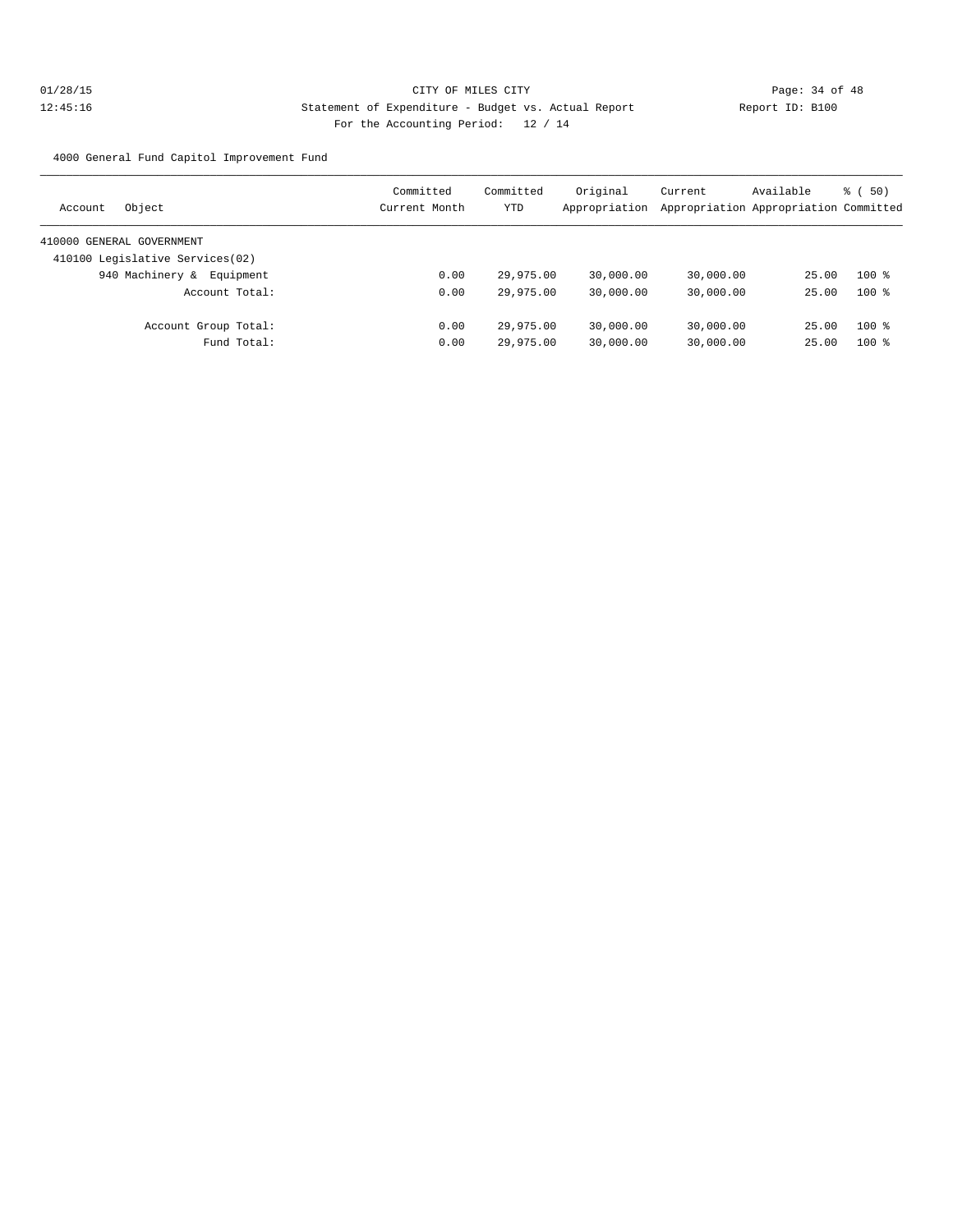4060 CAPITAL IMPROV-PUBLIC WORKS

| Object<br>Account            | Committed<br>Current Month | Committed<br>YTD | Original<br>Appropriation | Current    | Available<br>Appropriation Appropriation Committed | (50)<br>る ( |
|------------------------------|----------------------------|------------------|---------------------------|------------|----------------------------------------------------|-------------|
|                              |                            |                  |                           |            |                                                    |             |
| 430000 Public Works          |                            |                  |                           |            |                                                    |             |
| 430233 Roadway/Re-surfacing  |                            |                  |                           |            |                                                    |             |
| 940 Machinery &<br>Equipment | 86,062.50                  | 97,480.00        | 231,659.00                | 231,659.00 | 134,179.00                                         | $42*$       |
| Account Total:               | 86,062.50                  | 97,480.00        | 231,659.00                | 231,659.00 | 134, 179.00                                        | $42*$       |
| Account Group Total:         | 86,062.50                  | 97,480.00        | 231,659.00                | 231,659.00 | 134,179.00                                         | $42*$       |
| Fund Total:                  | 86,062.50                  | 97,480.00        | 231,659.00                | 231,659.00 | 134,179.00                                         | $42$ $%$    |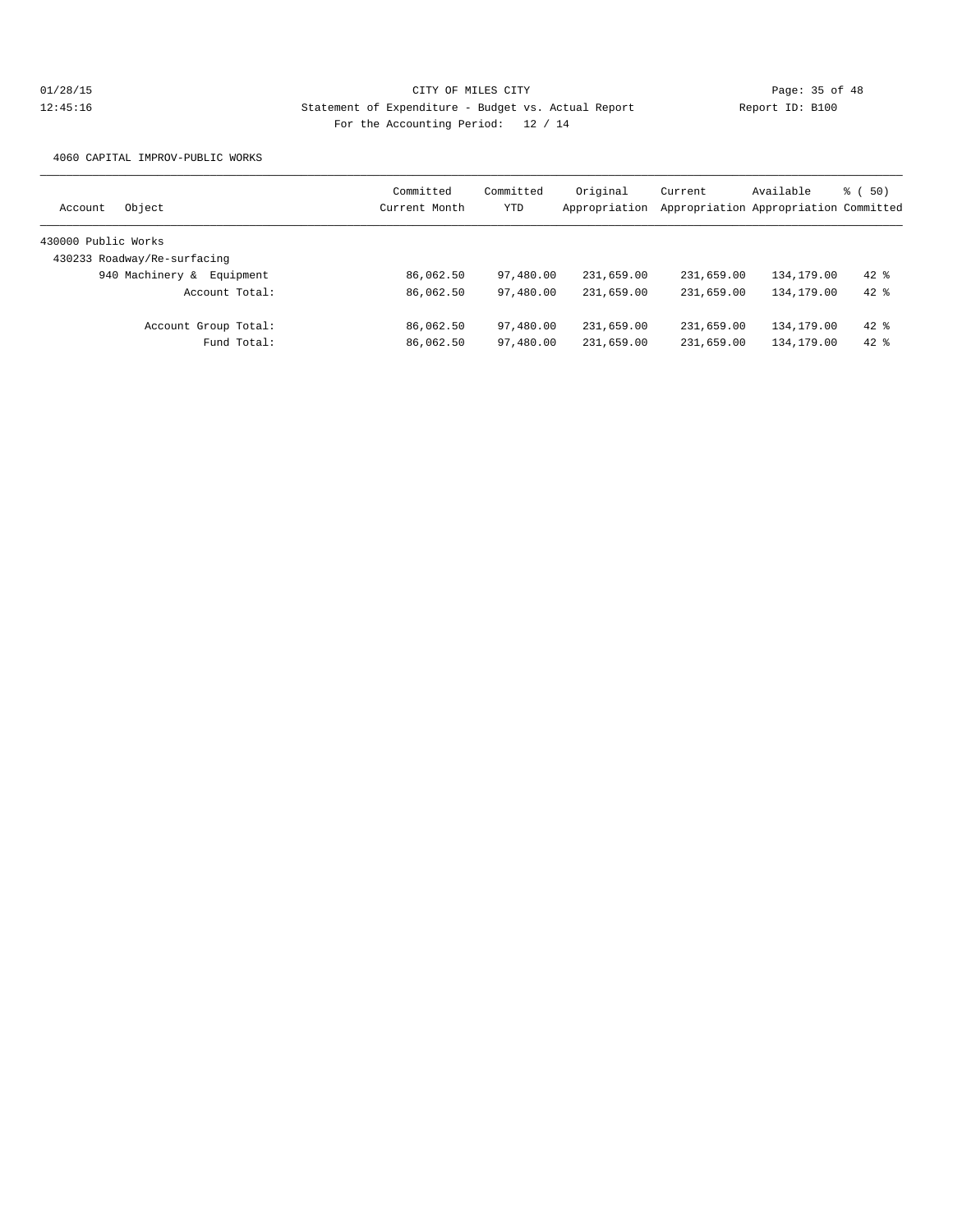| Account             | Object                                        | Committed<br>Current Month | Committed<br><b>YTD</b> | Original   | Current<br>Appropriation Appropriation Appropriation Committed | Available  | % (50)          |
|---------------------|-----------------------------------------------|----------------------------|-------------------------|------------|----------------------------------------------------------------|------------|-----------------|
|                     | 410000 GENERAL GOVERNMENT                     |                            |                         |            |                                                                |            |                 |
|                     | 411101 Labor Negotiations                     |                            |                         |            |                                                                |            |                 |
|                     | 350 Professional Services                     | 0.00                       | 236.25                  | 0.00       | 0.00                                                           | $-236.25$  | နွ              |
|                     | Account Total:                                | 0.00                       | 236.25                  | 0.00       | 0.00                                                           | $-236.25$  | နွ              |
|                     | Account Group Total:                          | 0.00                       | 236.25                  | 0.00       | 0.00                                                           | $-236.25$  | ి               |
| 430000 Public Works |                                               |                            |                         |            |                                                                |            |                 |
|                     | 430510 Water Administration (25)              |                            |                         |            |                                                                |            |                 |
|                     | 111 Salaries and Wages - Permanent            | 1,908.70                   | 11,552.35               | 23,009.00  | 23,009.00                                                      | 11,456.65  | 50%             |
|                     | 121 OVERTIME-PERMANENT                        | 0.00                       | 49.98                   | 250.00     | 250.00                                                         | 200.02     | $20*$           |
|                     | 131 VACATION                                  | 268.33                     | 1,144.55                | 1,500.00   | 1,500.00                                                       | 355.45     | 76 %            |
|                     | 132 SICK LEAVE                                | 33.36                      | 156.13                  | 1,000.00   | 1,000.00                                                       | 843.87     | $16*$           |
|                     | 141 Unemployment Insurance                    | 9.94                       | 58.61                   | 116.00     | 116.00                                                         | 57.39      | $51$ %          |
|                     | 142 Workers' Compensation                     | 27.15                      | 159.87                  | 297.00     | 297.00                                                         | 137.13     | 54 %            |
|                     | 143 Health Insurance                          | 313.75                     | 1,881.84                | 3,765.00   | 3,765.00                                                       | 1,883.16   | 50%             |
|                     | 144 FICA                                      | 169.10                     | 997.58                  | 1,970.00   | 1,970.00                                                       | 972.42     | $51$ %          |
|                     | 145 PERS                                      | 115.18                     | 684.45                  | 2,105.00   | 2,105.00                                                       | 1,420.55   | 33%             |
|                     | 196 CLOTHING ALLOTMENT                        | 0.00                       | 137.50                  | 128.00     | 128.00                                                         | $-9.50$    | 107 %           |
|                     | 210 Office Supplies and Materials             | 193.14                     | 1,476.09                | 2,000.00   | 2,000.00                                                       | 523.91     | 74 %            |
|                     | 214 Small Items of Equipment                  | 0.00                       | 0.00                    | 3,067.00   | 3,067.00                                                       | 3,067.00   | ႜ               |
|                     | 220 Operating Expenses                        | 197.78                     | 1,948.80                | 1,500.00   | 1,500.00                                                       | $-448.80$  | $130*$          |
|                     | 230 Repair and Maintenance Supplies           | 0.00                       | 0.00                    | 200.00     | 200.00                                                         | 200.00     | နွ              |
|                     | 311 Postage, Box Rent, Etc.                   | 917.83                     | 3,970.30                | 10,000.00  | 10,000.00                                                      | 6,029.70   | $40*$           |
|                     | 320 Printing, Duplicating, Typing &           | 192.78                     | 1,018.85                | 2,100.00   | 2,100.00                                                       | 1,081.15   | 49 %            |
|                     | 330 Publicity, Subscriptions & Dues           | 88.00                      | 829.89                  | 1,000.00   | 1,000.00                                                       | 170.11     | 83%             |
|                     | 345 Telephone                                 | 33.49                      | 263.14                  | 600.00     | 600.00                                                         | 336.86     | 44 %            |
|                     | 347 Internet                                  | $-0.58$                    | 58.72                   | 200.00     | 200.00                                                         | 141.28     | 29%             |
|                     | 350 Professional Services                     | 89.10                      | 1,938.62                | 2,000.00   | 2,000.00                                                       | 61.38      | 97%             |
|                     | 360 Contr R & M                               | 143.44                     | 6,439.04                | 7,000.00   | 7,000.00                                                       | 560.96     | 92%             |
|                     | 370 Travel                                    | 0.00                       | 233.42                  | 300.00     | 300.00                                                         | 66.58      | 78 %            |
|                     | 380 Training Services                         | 0.00                       | 18.33                   | 300.00     | 300.00                                                         | 281.67     | 6 %             |
|                     | 382 Books                                     | 0.00                       | 12.88                   | 40.00      | 40.00                                                          | 27.12      | $32$ $%$        |
|                     | 521 Surety Bonds for Officials & Employees    | 0.00                       | 0.00                    | 400.00     | 400.00                                                         | 400.00     | ႜ               |
|                     | 531 Building & Office Rental                  | 500.00                     | 3,000.00                | 6,000.00   | 6,000.00                                                       | 3,000.00   | 50 %            |
|                     | 810 Losses (Bad debt expense - Enterprise     | 0.00                       | 0.00                    | 500.00     | 500.00                                                         | 500.00     | နွ              |
|                     | Account Total:                                | 5,200.49                   | 38,030.94               | 71,347.00  | 71,347.00                                                      | 33, 316.06 | $53$ $%$        |
|                     | 430530 Water Source of Supply and Pumping(22) |                            |                         |            |                                                                |            |                 |
|                     | 111 Salaries and Wages - Permanent            | 19,258.77                  | 110,143.52              | 218,861.00 | 218,861.00                                                     | 108,717.48 | 50%             |
|                     | 121 OVERTIME-PERMANENT                        | 294.73                     | 4,660.01                | 16,709.00  | 16,709.00                                                      | 12,048.99  | $28$ %          |
|                     | 131 VACATION                                  | 665.26                     | 5,642.16                | 15,773.00  | 15,773.00                                                      | 10,130.84  | 36%             |
|                     | 132 SICK LEAVE                                | 369.51                     | 2,969.36                | 7,093.00   | 7,093.00                                                       | 4,123.64   | 42 %            |
|                     | 133 OTHER LEAVE PAY                           | 171.21                     | 627.26                  | 3,817.00   | 3,817.00                                                       | 3,189.74   | 16 <sup>°</sup> |
|                     | 134 HOLIDAY PAY                               | 393.13                     | 2,633.92                | 5,002.00   | 5,002.00                                                       | 2,368.08   | 53%             |
|                     | 141 Unemployment Insurance                    | 95.22                      | 574.45                  | 1,190.00   | 1,190.00                                                       | 615.55     | 48 %            |
|                     | 142 Workers' Compensation                     | 1,348.11                   | 7,904.98                | 13,993.00  | 13,993.00                                                      | 6,088.02   | 56 %            |
|                     | 143 Health Insurance                          | 3,513.86                   | 21,083.14               | 42,169.00  | 42,169.00                                                      | 21,085.86  | 50%             |
|                     | 144 FICA                                      | 1,509.12                   | 9,100.60                | 20,229.00  | 20,229.00                                                      | 11,128.40  | 45%             |
|                     | 145 PERS                                      | 1,728.09                   | 10,298.18               | 21,604.00  | 21,604.00                                                      | 11,305.82  | 48 %            |
|                     | 196 CLOTHING ALLOTMENT                        | 0.00                       | 840.00                  | 800.00     | 800.00                                                         | $-40.00$   | $105$ %         |
|                     | 210 Office Supplies and Materials             | 0.00                       | 133.22                  | 200.00     | 200.00                                                         | 66.78      | 67 %            |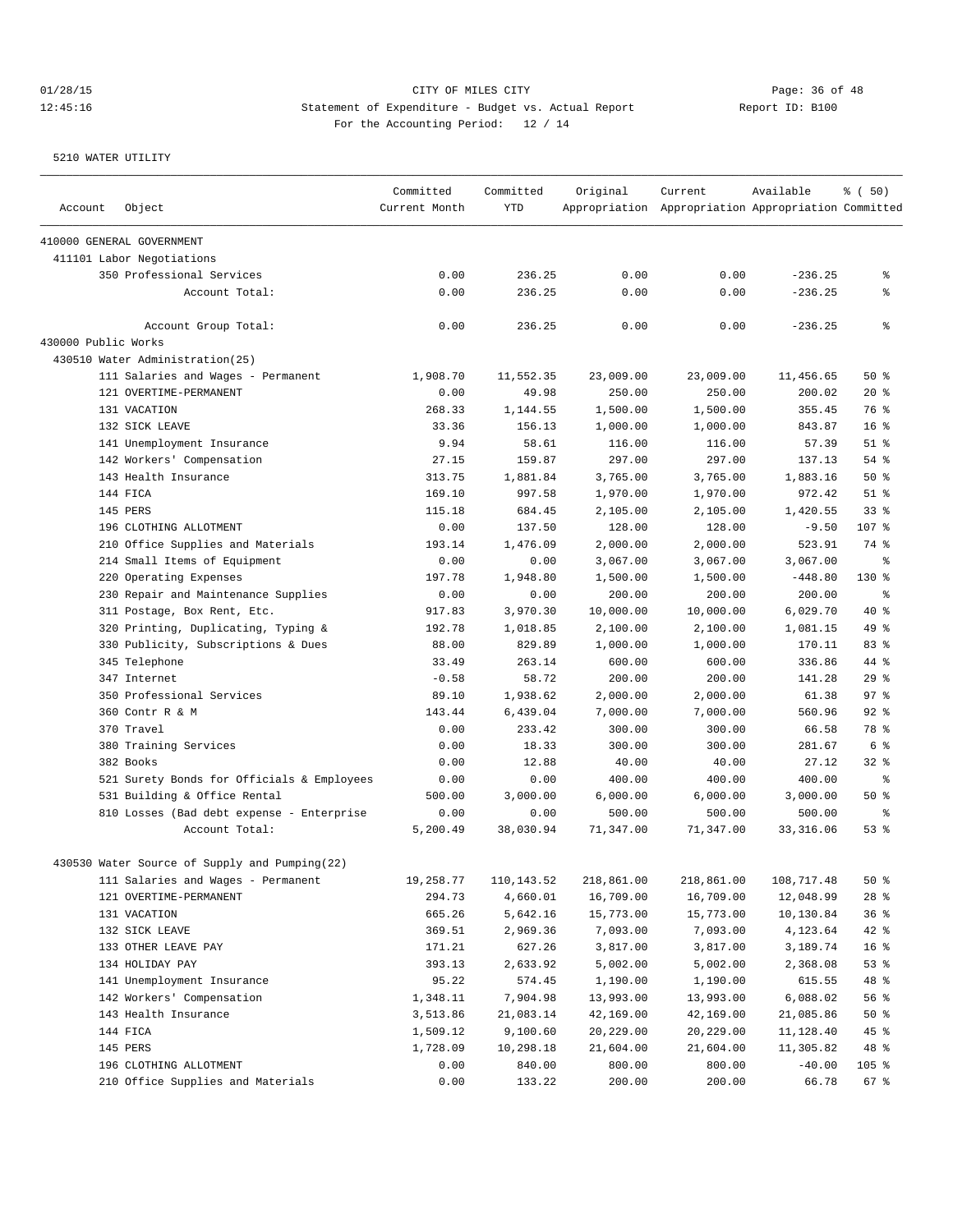## 01/28/15 Page: 37 of 48 12:45:16 Statement of Expenditure - Budget vs. Actual Report Changer Report ID: B100 For the Accounting Period: 12 / 14

| Account | Object                                  | Committed<br>Current Month | Committed<br>YTD | Original   | Current<br>Appropriation Appropriation Appropriation Committed | Available  | % ( 50)         |
|---------|-----------------------------------------|----------------------------|------------------|------------|----------------------------------------------------------------|------------|-----------------|
|         | 214 Small Items of Equipment            | 22.50                      | 22.50            | 750.00     | 750.00                                                         | 727.50     | 3%              |
|         | 220 Operating Expenses                  | 127.52                     | 871.76           | 2,000.00   | 2,000.00                                                       | 1,128.24   | 44 %            |
|         | 222 Chemicals, Lab & Med Supplies       | $-439.77$                  | 0.00             | 150.00     | 150.00                                                         | 150.00     | နွ              |
|         | 226 Clothing and Uniforms               | 42.86                      | 235.72           | 400.00     | 400.00                                                         | 164.28     | 59 %            |
|         | 230 Repair and Maintenance Supplies     | 301.63                     | 1,755.61         | 5,000.00   | 5,000.00                                                       | 3,244.39   | 35%             |
|         | 231 Gas, Oil, Diesel Fuel, Grease, etc. | 68.79                      | 794.40           | 1,300.00   | 1,300.00                                                       | 505.60     | 61 %            |
|         | 241 Consumable Tools                    | 0.00                       | 152.70           | 150.00     | 150.00                                                         | $-2.70$    | 102 %           |
|         | 311 Postage, Box Rent, Etc.             | 0.70                       | 4.24             | 50.00      | 50.00                                                          | 45.76      | 8 %             |
|         | 330 Publicity, Subscriptions & Dues     | 0.00                       | 0.00             | 500.00     | 500.00                                                         | 500.00     | နွ              |
|         | 334 Memberships, Registrations & Dues   | 57.00                      | 57.00            | 400.00     | 400.00                                                         | 343.00     | $14*$           |
|         | 341 Electric Utility Services           | 4,037.17                   | 34, 268. 46      | 55,000.00  | 55,000.00                                                      | 20,731.54  | 62 %            |
|         | 344 Gas Utility Service                 | 2,724.02                   | 10,926.18        | 20,000.00  | 20,000.00                                                      | 9,073.82   | 55%             |
|         | 345 Telephone                           | 62.60                      | 437.80           | 1,200.00   | 1,200.00                                                       | 762.20     | 36%             |
|         | 346 Garbage Service                     | 71.12                      | 71.12            | 250.00     | 250.00                                                         | 178.88     | $28$ %          |
|         | 347 Internet                            | 80.25                      | 481.50           | 750.00     | 750.00                                                         | 268.50     | 64 %            |
|         | 350 Professional Services               | 190.00                     | 190.00           | 500.00     | 500.00                                                         | 310.00     | 38 %            |
|         | 352 Wtr/Swr Lab Testing                 | 0.00                       | 0.00             | 1,000.00   | 1,000.00                                                       | 1,000.00   | နွ              |
|         | 357 Architectual, Engineering Serv Etc. | 0.00                       | 0.00             | 10,000.00  | 10,000.00                                                      | 10,000.00  | နွ              |
|         | 360 Contr R & M                         | 330.75                     | 1,821.06         | 120,300.00 | 120,300.00                                                     | 118,478.94 | 2 <sup>8</sup>  |
|         | 363 R&M Vehicles/Equip/Labor-PW         | 14.48                      | 225.89           | 7,000.00   | 7,000.00                                                       | 6,774.11   | 3%              |
|         | 369 Other Repair and Maintenance        | 0.00                       | 0.00             | 2,000.00   | 2,000.00                                                       | 2,000.00   | ್ಠಿ             |
|         | 370 Travel                              | 0.00                       | 196.68           | 1,000.00   | 1,000.00                                                       | 803.32     | $20*$           |
|         | 380 Training Services                   | 0.00                       | 456.62           | 1,400.00   | 1,400.00                                                       | 943.38     | 33%             |
|         | 382 Books                               | 0.00                       | 53.25            | 200.00     | 200.00                                                         | 146.75     | $27$ %          |
|         | 400 BUILDING MATERIALS                  | 0.00                       | 66.25            | 500.00     | 500.00                                                         | 433.75     | 13 <sup>8</sup> |
|         | 511 Insurance on Buildings              | 0.00                       | 9,142.93         | 9,143.00   | 9,143.00                                                       | 0.07       | $100$ %         |
|         | 512 Insurance on Vehicles & Equipment   | 0.00                       | 261.32           | 262.00     | 262.00                                                         | 0.68       | $100$ %         |
|         | 940 Machinery & Equipment               | 0.00                       | 0.00             | 220,000.00 | 220,000.00                                                     | 220,000.00 | ႜ               |
|         | Account Total:                          | 37,038.63                  | 239,103.79       | 828,645.00 | 828,645.00                                                     | 589,541.21 | 29%             |
|         | 430540 Water Purification and Treatment |                            |                  |            |                                                                |            |                 |
|         | 210 Office Supplies and Materials       | 0.00                       | 42.39            | 200.00     | 200.00                                                         | 157.61     | $21$ %          |
|         | 214 Small Items of Equipment            | 0.00                       | 0.00             | 23,450.00  | 23,450.00                                                      | 23,450.00  | နွ              |
|         | 220 Operating Expenses                  | 111.54                     | 954.00           | 3,000.00   | 3,000.00                                                       | 2,046.00   | $32$ $%$        |
|         | 222 Chemicals, Lab & Med Supplies       | 439.77                     | 31, 463. 73      | 58,350.00  | 58,350.00                                                      | 26,886.27  | 54 %            |
|         | 226 Clothing and Uniforms               | 42.86                      | 235.69           | 400.00     | 400.00                                                         | 164.31     | 59 %            |
|         | 230 Repair and Maintenance Supplies     | 981.64                     | 5,478.72         | 9,500.00   | 9,500.00                                                       | 4,021.28   | 58 %            |
|         | 231 Gas, Oil, Diesel Fuel, Grease, etc. | 69.40                      | 564.22           | 1,300.00   | 1,300.00                                                       | 735.78     | 43 %            |
|         | 241 Consumable Tools                    | 0.00                       | 15.92            | 150.00     | 150.00                                                         | 134.08     | 11 <sub>8</sub> |
|         | 311 Postage, Box Rent, Etc.             | 0.00                       | 20.01            | 150.00     | 150.00                                                         | 129.99     | 13 <sup>°</sup> |
|         | 320 Printing, Duplicating, Typing &     | 0.00                       | 0.00             | 100.00     | 100.00                                                         | 100.00     | ွေ              |
|         | 330 Publicity, Subscriptions & Dues     | 0.00                       | 0.00             | 400.00     | 400.00                                                         | 400.00     | ွေ              |
|         | 334 Memberships, Registrations & Dues   | 57.00                      | 57.00            | 450.00     | 450.00                                                         | 393.00     | 13 <sub>8</sub> |
|         | 345 Telephone                           | 0.00                       | 0.00             | 200.00     | 200.00                                                         | 200.00     | ွေ              |
|         | 352 Wtr/Swr Lab Testing                 | 1,242.00                   | 3,175.49         | 10,000.00  | 10,000.00                                                      | 6,824.51   | $32*$           |
|         | 357 Architectual, Engineering Serv Etc. | 0.00                       | 0.00             | 12,000.00  | 12,000.00                                                      | 12,000.00  | ွေ              |
|         | 360 Contr R & M                         | 158.50                     | 356.87           | 6,000.00   | 6,000.00                                                       | 5,643.13   | 6 %             |
|         | 369 Other Repair and Maintenance        | 0.00                       | 0.00             | 1,500.00   | 1,500.00                                                       | 1,500.00   | ွေ              |
|         | 370 Travel                              | 0.00                       | 214.42           | 1,200.00   | 1,200.00                                                       | 985.58     | 18 %            |
|         | 380 Training Services                   | 0.00                       | 487.80           | 1,000.00   | 1,000.00                                                       | 512.20     | 49 %            |
|         | 382 Books                               | 0.00                       | 53.25            | 200.00     | 200.00                                                         | 146.75     | $27$ %          |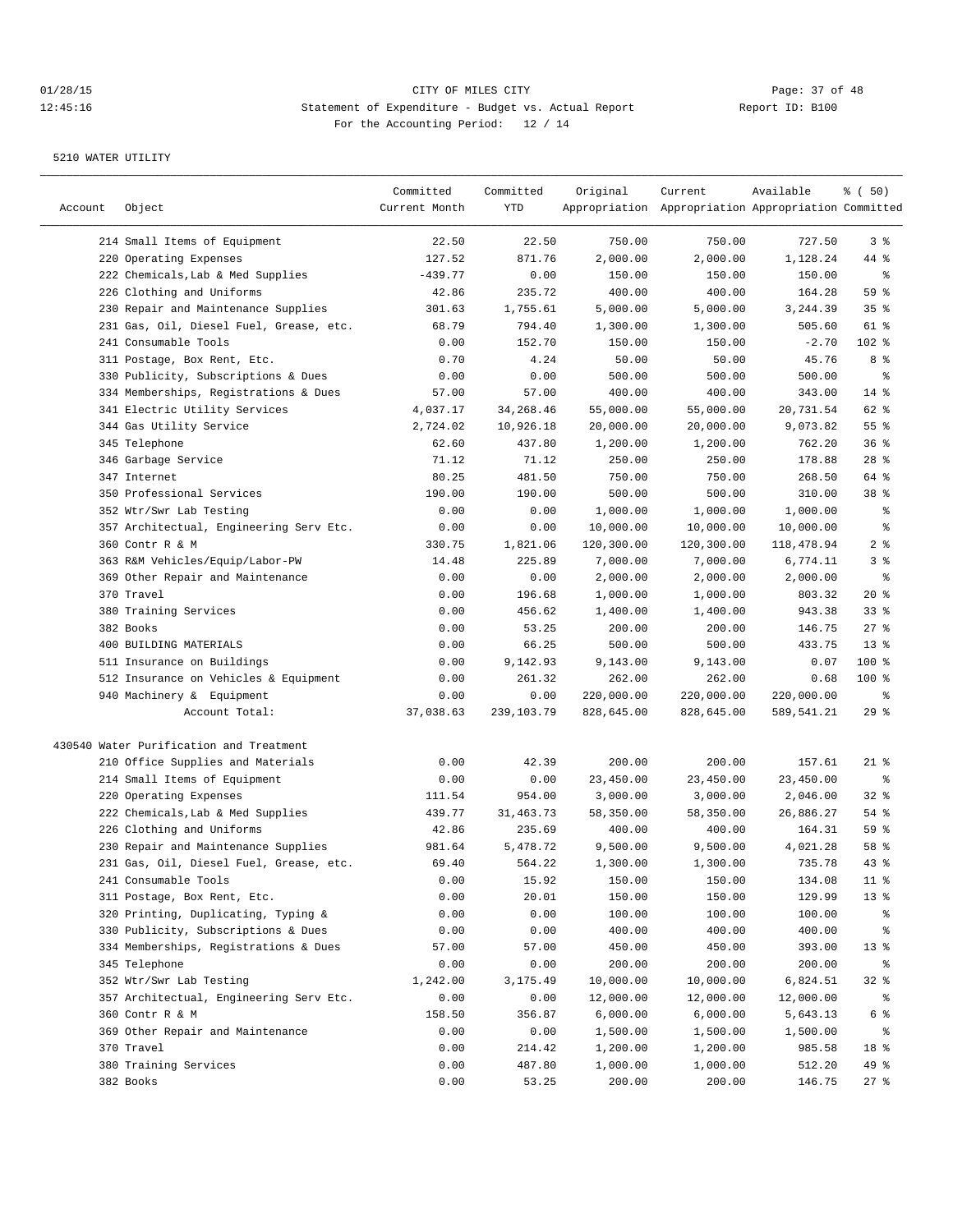| Account | Object                                   | Committed<br>Current Month | Committed<br>YTD | Original   | Current<br>Appropriation Appropriation Appropriation Committed | Available  | % ( 50)            |
|---------|------------------------------------------|----------------------------|------------------|------------|----------------------------------------------------------------|------------|--------------------|
|         | 533 Machinery and Equipment Rental       | 0.00                       | 0.00             | 1,000.00   | 1,000.00                                                       | 1,000.00   | ွေ                 |
|         | Account Total:                           | 3,102.71                   | 43, 119.51       | 130,550.00 | 130,550.00                                                     | 87,430.49  | $33*$              |
|         | 430550 Transmission and Distribution(23) |                            |                  |            |                                                                |            |                    |
|         | 111 Salaries and Wages - Permanent       | 8,783.54                   | 68,947.45        | 124,701.00 | 124,701.00                                                     | 55,753.55  | 55 %               |
|         | 121 OVERTIME-PERMANENT                   | 331.24                     | 4,302.70         | 10,598.00  | 10,598.00                                                      | 6,295.30   | 41 %               |
|         | 131 VACATION                             | 1,535.81                   | 5,755.11         | 15,773.00  | 15,773.00                                                      | 10,017.89  | 36%                |
|         | 132 SICK LEAVE                           | 1,047.61                   | 4,432.95         | 7,093.00   | 7,093.00                                                       | 2,660.05   | 62 %               |
|         | 133 OTHER LEAVE PAY                      | 0.00                       | 0.00             | 2,108.00   | 2,108.00                                                       | 2,108.00   | နွ                 |
|         | 134 HOLIDAY PAY                          | 140.40                     | 890.04           | 4,558.00   | 4,558.00                                                       | 3,667.96   | 20%                |
|         | 141 Unemployment Insurance               | 53.28                      | 382.56           | 742.00     | 742.00                                                         | 359.44     | $52$ $%$           |
|         | 142 Workers' Compensation                | 621.00                     | 4,462.28         | 8,514.00   | 8,514.00                                                       | 4,051.72   | $52$ $%$           |
|         | 143 Health Insurance                     | 2,101.76                   | 14,963.54        | 27,108.00  | 27,108.00                                                      | 12,144.46  | 55%                |
|         | 144 FICA                                 | 896.09                     | 6,426.06         | 12,609.00  | 12,609.00                                                      | 6,182.94   | $51$ %             |
|         | 145 PERS                                 | 967.20                     | 6,889.59         | 13,467.00  | 13,467.00                                                      | 6,577.41   | $51$ %             |
|         | 196 CLOTHING ALLOTMENT                   | 0.00                       | 652.50           | 670.00     | 670.00                                                         | 17.50      | 97%                |
|         | 210 Office Supplies and Materials        | 0.00                       | 97.22            | 500.00     | 500.00                                                         | 402.78     | 19 <sup>°</sup>    |
|         | 214 Small Items of Equipment             | 0.00                       | 1,244.49         | 8,400.00   | 8,400.00                                                       | 7,155.51   | 15 <sup>8</sup>    |
|         | 220 Operating Expenses                   | 2,802.29                   | 17,844.54        | 20,000.00  | 20,000.00                                                      | 2,155.46   | 89 %               |
|         | 222 Chemicals, Lab & Med Supplies        | 0.00                       | 0.00             | 200.00     | 200.00                                                         | 200.00     | နွ                 |
|         | 226 Clothing and Uniforms                | 162.50                     | 492.16           | 900.00     | 900.00                                                         | 407.84     | 55%                |
|         | 230 Repair and Maintenance Supplies      | 346.53                     | 14,882.16        | 25,000.00  | 25,000.00                                                      | 10,117.84  | 60 %               |
|         | 231 Gas, Oil, Diesel Fuel, Grease, etc.  | 567.71                     | 6,487.68         | 12,000.00  | 12,000.00                                                      | 5,512.32   | $54$ %             |
|         | 233 Water/Sewer Main Replacement and     | 0.00                       | 1,607.90         | 10,000.00  | 10,000.00                                                      | 8,392.10   | 16 <sup>8</sup>    |
|         | 234 Hydrant/Manhole Replacement, Valves  | 0.00                       | 21,762.59        | 30,000.00  | 30,000.00                                                      | 8,237.41   | 73 %               |
|         | 235 Curb Stop Replacement                | 160.73                     | 8,748.11         | 10,000.00  | 10,000.00                                                      | 1,251.89   | 87%                |
|         | 241 Consumable Tools                     | 0.00                       | 14.99            | 200.00     | 200.00                                                         | 185.01     | 7 %                |
|         | 311 Postage, Box Rent, Etc.              | 0.00                       | 8.47             | 100.00     | 100.00                                                         | 91.53      | 8 %                |
|         | 320 Printing, Duplicating, Typing &      | 0.00                       | 0.00             | 100.00     | 100.00                                                         | 100.00     | နွ                 |
| 330     | Publicity, Subscriptions & Dues          | 0.00                       | 178.00           | 200.00     | 200.00                                                         | 22.00      | 89 %               |
|         | 334 Memberships, Registrations & Dues    | 0.00                       | 125.00           | 300.00     | 300.00                                                         | 175.00     | $42$ %             |
|         | 341 Electric Utility Services            | $-1, 140.44$               | 82.16            | 250.00     | 250.00                                                         | 167.84     | $33$ $%$           |
|         | 344 Gas Utility Service                  | 68.27                      | 175.35           | 450.00     | 450.00                                                         | 274.65     | 39%                |
|         | 345 Telephone                            | 23.31                      | 223.14           | 600.00     | 600.00                                                         | 376.86     | 37%                |
|         | 347 Internet                             | 11.40                      | 68.40            | 250.00     | 250.00                                                         | 181.60     | $27$ %             |
|         | 350 Professional Services                | 1,566.87                   | 1,674.37         | 56,000.00  | 56,000.00                                                      | 54, 325.63 | 3%                 |
|         | 357 Architectual, Engineering Serv Etc.  | 2,884.50                   | 4,995.00         | 20,000.00  | 20,000.00                                                      | 15,005.00  | $25$ %             |
|         | 360 Contr R & M                          | 233.53                     | 2,032.33         | 8,000.00   | 8,000.00                                                       | 5,967.67   | $25$ $\frac{6}{5}$ |
|         | 363 R&M Vehicles/Equip/Labor-PW          | 8,931.91                   | 20,449.42        | 28,000.00  | 28,000.00                                                      | 7,550.58   | 73 %               |
|         | 369 Other Repair and Maintenance         | 0.00                       | 0.00             | 1,000.00   | 1,000.00                                                       | 1,000.00   | ွေ                 |
|         | 370 Travel                               | 0.00                       | 36.00            | 750.00     | 750.00                                                         | 714.00     | 5 %                |
|         | 380 Training Services                    | 0.00                       | 0.00             | 800.00     | 800.00                                                         | 800.00     | ႜૢ                 |
|         | 382 Books                                | 0.00                       | 0.00             | 200.00     | 200.00                                                         | 200.00     | ိင                 |
|         | 400 BUILDING MATERIALS                   | 126.83                     | 126.83           | 500.00     | 500.00                                                         | 373.17     | 25%                |
|         | 511 Insurance on Buildings               | 0.00                       | 2,965.82         | 2,966.00   | 2,966.00                                                       | 0.18       | 100 %              |
|         | 512 Insurance on Vehicles & Equipment    | 0.00                       | 455.76           | 456.00     | 456.00                                                         | 0.24       | 100 %              |
|         | 513 Liability                            | 0.00                       | 375.00           | 386.00     | 386.00                                                         | 11.00      | 97%                |
|         | 532 Land Rental                          | 0.00                       | 306.94           | 1,500.00   | 1,500.00                                                       | 1,193.06   | $20*$              |
|         | 533 Machinery and Equipment Rental       | 0.00                       | 50.00            | 1,000.00   | 1,000.00                                                       | 950.00     | 5 <sup>°</sup>     |
|         | 940 Machinery & Equipment                | 43,031.25                  | 80,518.42        | 540,537.00 | 540,537.00                                                     | 460,018.58 | 15 <sup>°</sup>    |
|         | 958 Strevell/Merriam Wtr Line Proj       | 266.53                     | $-68, 109.95$    | 75,000.00  | 75,000.00                                                      | 143,109.95 | $-91$ %            |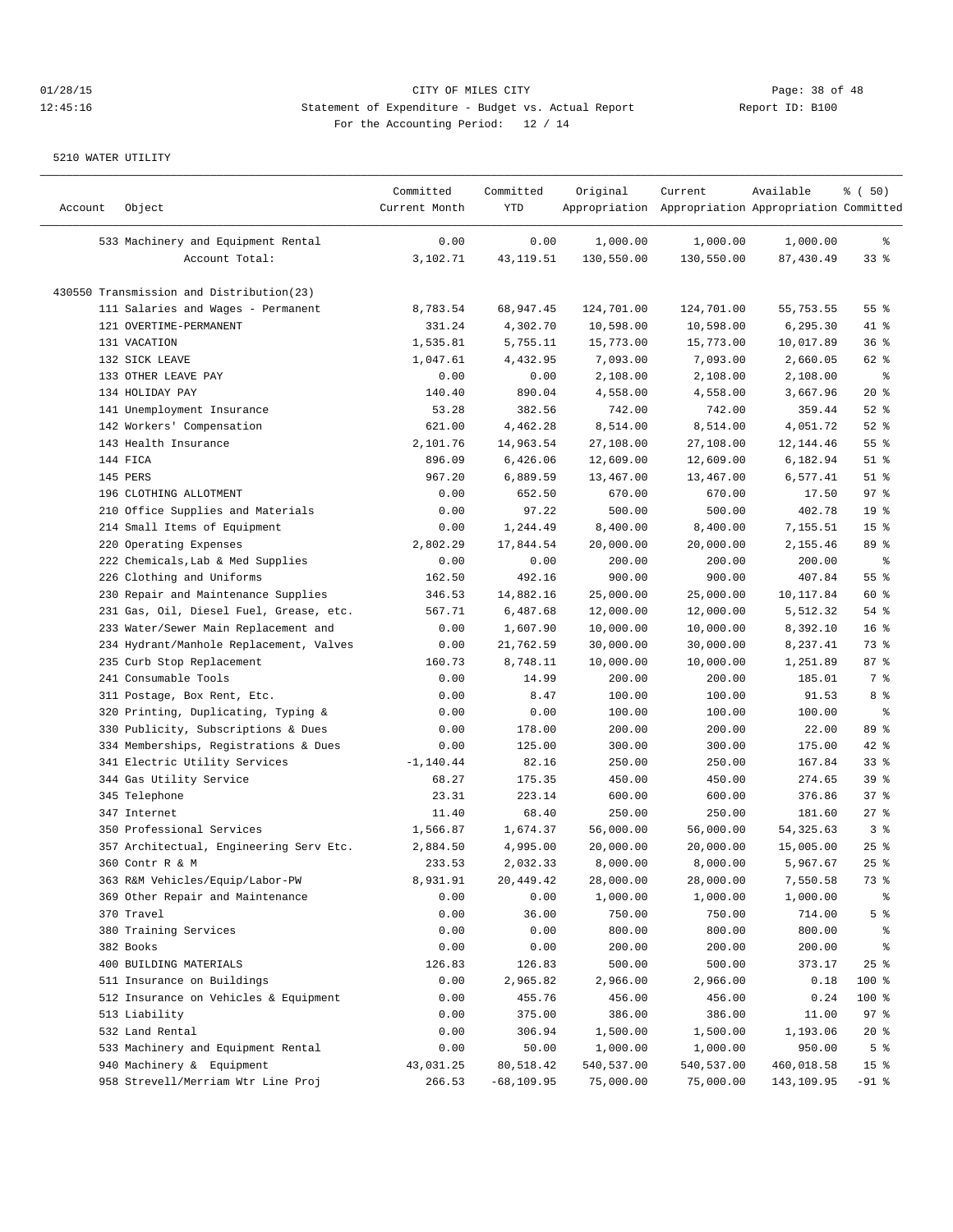| Account              | Object                                     | Committed<br>Current Month | Committed<br><b>YTD</b> | Original                   | Current<br>Appropriation Appropriation Appropriation Committed | Available                     | % (50)   |
|----------------------|--------------------------------------------|----------------------------|-------------------------|----------------------------|----------------------------------------------------------------|-------------------------------|----------|
|                      | Account Total:                             | 76,521.65                  |                         | 238,023.08 1,084,486.00    | 1,084,486.00                                                   | 846,462.92                    | $22$ %   |
|                      | Account Group Total:                       | 121,863.48                 |                         | 558, 277.32 2, 115, 028.00 |                                                                | 2, 115, 028.00 1, 556, 750.68 | $26$ %   |
| 490000 DEBT SERVICE  |                                            |                            |                         |                            |                                                                |                               |          |
|                      | 490200 Revenue Bonds                       |                            |                         |                            |                                                                |                               |          |
|                      | 611 Principal-NE Wtr Line Phase II         | 8,000.00                   | 8,000.00                | 16,000.00                  | 16,000.00                                                      | 8,000.00                      | $50*$    |
|                      | 615 Principal-Northeast Water Ln \$2.2     | 29,000.00                  | 29,000.00               | 58,000.00                  | 58,000.00                                                      | 29,000.00                     | 50%      |
|                      | 616 Principal-Carbon Hill Water Tank \$2.2 | 28,000.00                  | 28,000.00               | 56,000.00                  | 56,000.00                                                      | 28,000.00                     | 50%      |
|                      | 617 Principal - NE Wtr Line \$500k         | 6,000.00                   | 6,000.00                | 13,000.00                  | 13,000.00                                                      | 7,000.00                      | 46%      |
|                      | 618 Principal-Carbon Hill \$500k           | 6,000.00                   | 6,000.00                | 13,000.00                  | 13,000.00                                                      | 7,000.00                      | 46 %     |
|                      | 622 Interest-NE Wtr Line Phase II          | 978.75                     | 978.75                  | 1,928.00                   | 1,928.00                                                       | 949.25                        | $51$ $%$ |
|                      | 631 Interest - NE Wtr Line \$500k          | 6,022.50                   | 6,022.50                | 11,963.00                  | 11,963.00                                                      | 5,940.50                      | 50%      |
|                      | 632 Interest - Carbon Hill Wtr Tank \$500k | 6,022.50                   | 6,022.50                | 11,963.00                  | 11,963.00                                                      | 5,940.50                      | 50%      |
|                      | 634 Interest-Northeast Wtr Ln \$2.2        | 29,235.00                  | 29,235.00               | 58,035.00                  | 58,035.00                                                      | 28,800.00                     | 50%      |
|                      | 638 Interest-Carbon Hill Tank \$2.2        | 28,455.00                  | 28,455.00               | 56,490.00                  | 56,490.00                                                      | 28,035.00                     | 50%      |
|                      | Account Total:                             | 147,713.75                 | 147, 713. 75            | 296,379.00                 | 296,379.00                                                     | 148,665.25                    | 50%      |
|                      | Account Group Total:                       | 147,713.75                 | 147,713.75              | 296,379.00                 | 296,379.00                                                     | 148,665.25                    | 50%      |
| 510000 MISCELLANEOUS |                                            |                            |                         |                            |                                                                |                               |          |
|                      | 510330 Comprehensive Liability Insurance   |                            |                         |                            |                                                                |                               |          |
|                      | 513 Liability                              | 0.00                       | 6,242.85                | 6,243.00                   | 6,243.00                                                       | 0.15                          | $100*$   |
|                      | Account Total:                             | 0.00                       | 6,242.85                | 6,243.00                   | 6,243.00                                                       | 0.15                          | 100 %    |
|                      | Account Group Total:                       | 0.00                       | 6,242.85                | 6,243.00                   | 6,243.00                                                       | 0.15                          | $100$ %  |
|                      | 520000 OTHER FINANCING USES                |                            |                         |                            |                                                                |                               |          |
|                      | 521000 Interfund Operating Transfers Out   |                            |                         |                            |                                                                |                               |          |
|                      | 820 Transfers to Other Funds               | 9,971.77                   | 44,049.69               | 70,498.00                  | 70,498.00                                                      | 26, 448.31                    | $62$ $%$ |
|                      | Account Total:                             | 9,971.77                   | 44,049.69               | 70,498.00                  | 70,498.00                                                      | 26, 448.31                    | 62 %     |
|                      | Account Group Total:                       | 9,971.77                   | 44,049.69               | 70,498.00                  | 70,498.00                                                      | 26, 448.31                    | 62 %     |
|                      | Fund Total:                                | 279,549.00                 |                         | 756,519.86 2,488,148.00    |                                                                | 2,488,148.00 1,731,628.14     | 30 %     |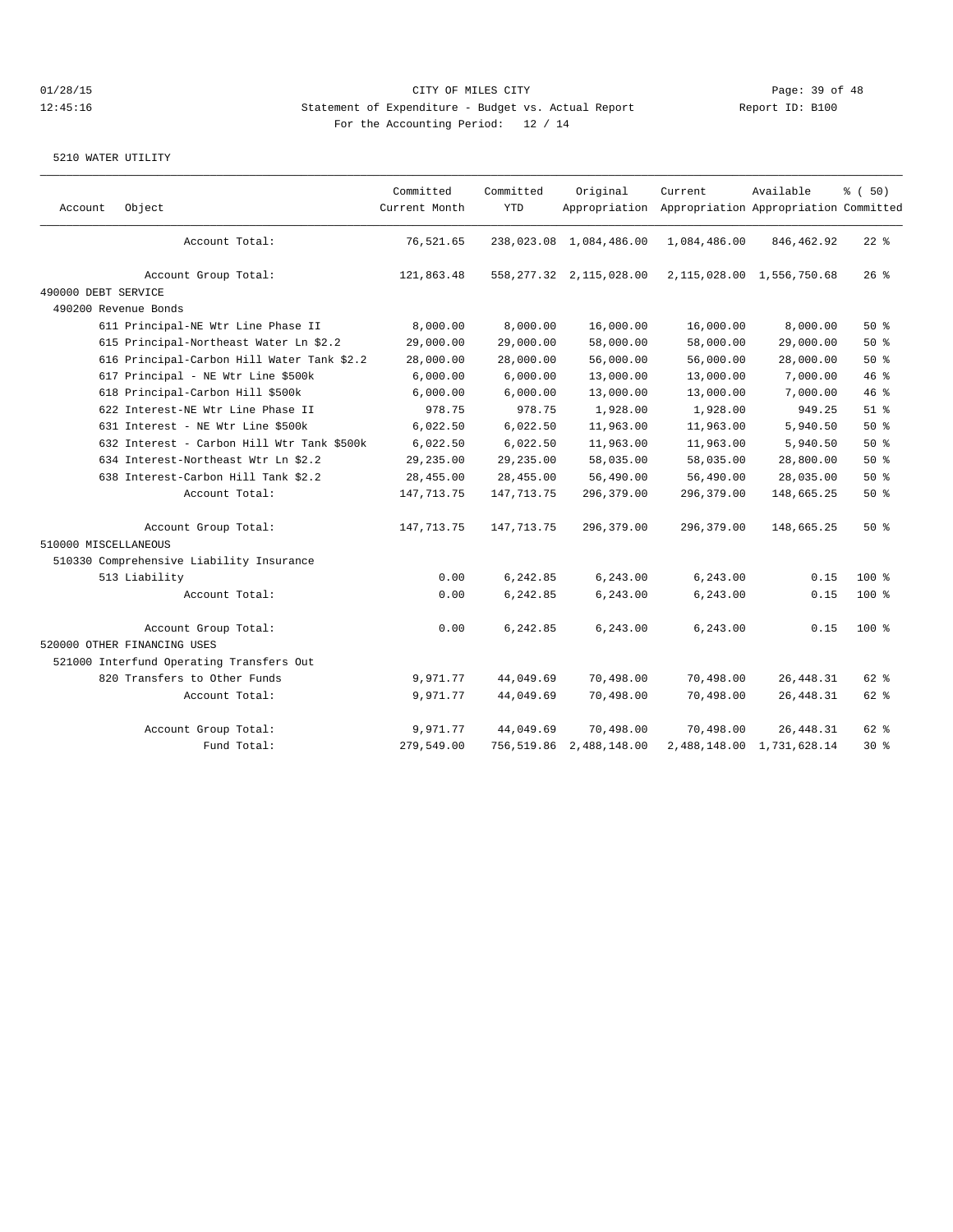01/28/15 Page: 40 of 48 12:45:16 Statement of Expenditure - Budget vs. Actual Report Changer Report ID: B100 For the Accounting Period: 12 / 14

| Account             | Object                                       | Committed<br>Current Month | Committed<br><b>YTD</b> | Original   | Current<br>Appropriation Appropriation Appropriation Committed | Available   | % (50)          |
|---------------------|----------------------------------------------|----------------------------|-------------------------|------------|----------------------------------------------------------------|-------------|-----------------|
|                     | 410000 GENERAL GOVERNMENT                    |                            |                         |            |                                                                |             |                 |
|                     | 411101 Labor Negotiations                    |                            |                         |            |                                                                |             |                 |
|                     | 350 Professional Services                    | 0.00                       | 157.50                  | 0.00       | 0.00                                                           | $-157.50$   | နွ              |
|                     | Account Total:                               | 0.00                       | 157.50                  | 0.00       | 0.00                                                           | $-157.50$   | နွ              |
|                     | Account Group Total:                         | 0.00                       | 157.50                  | 0.00       | 0.00                                                           | $-157.50$   | နွ              |
| 430000 Public Works |                                              |                            |                         |            |                                                                |             |                 |
|                     | 430610 Sewer Administration (29)             |                            |                         |            |                                                                |             |                 |
|                     | 111 Salaries and Wages - Permanent           | 1,908.71                   | 11,552.18               | 23,009.00  | 23,009.00                                                      | 11,456.82   | 50%             |
|                     | 121 OVERTIME-PERMANENT                       | 0.00                       | 49.74                   | 250.00     | 250.00                                                         | 200.26      | $20*$           |
|                     | 131 VACATION                                 | 268.34                     | 1,144.42                | 1,500.00   | 1,500.00                                                       | 355.58      | 76 %            |
|                     | 132 SICK LEAVE                               | 33.36                      | 156.17                  | 1,000.00   | 1,000.00                                                       | 843.83      | $16*$           |
|                     | 141 Unemployment Insurance                   | 9.94                       | 58.69                   | 116.00     | 116.00                                                         | 57.31       | $51$ $%$        |
|                     | 142 Workers' Compensation                    | 27.13                      | 159.92                  | 297.00     | 297.00                                                         | 137.08      | 54 %            |
|                     | 143 Health Insurance                         | 313.75                     | 1,881.76                | 3,765.00   | 3,765.00                                                       | 1,883.24    | 50%             |
|                     | 144 FICA                                     | 169.10                     | 997.61                  | 1,970.00   | 1,970.00                                                       | 972.39      | $51$ %          |
|                     | 145 PERS                                     | 115.18                     | 684.38                  | 2,105.00   | 2,105.00                                                       | 1,420.62    | 33 <sup>8</sup> |
|                     | 196 CLOTHING ALLOTMENT                       | 0.00                       | 137.50                  | 128.00     | 128.00                                                         | $-9.50$     | 107 %           |
|                     | 210 Office Supplies and Materials            | 193.14                     | 1,476.10                | 2,000.00   | 2,000.00                                                       | 523.90      | 74 %            |
|                     | 214 Small Items of Equipment                 | 0.00                       | 0.00                    | 3,067.00   | 3,067.00                                                       | 3,067.00    | ႜ               |
|                     | 220 Operating Expenses                       | 197.79                     | 1,948.81                | 1,500.00   | 1,500.00                                                       | $-448.81$   | $130*$          |
|                     | 230 Repair and Maintenance Supplies          | 0.00                       | 0.00                    | 200.00     | 200.00                                                         | 200.00      | နွ              |
|                     | 311 Postage, Box Rent, Etc.                  | 917.86                     | 3,970.34                | 7,000.00   | 7,000.00                                                       | 3,029.66    | 57%             |
|                     | 320 Printing, Duplicating, Typing &          | 192.78                     | 1,018.86                | 2,100.00   | 2,100.00                                                       | 1,081.14    | 49 %            |
|                     | 330 Publicity, Subscriptions & Dues          | 88.00                      | 835.87                  | 1,000.00   | 1,000.00                                                       | 164.13      | 84 %            |
|                     | 345 Telephone                                | 33.47                      | 263.02                  | 600.00     | 600.00                                                         | 336.98      | 44 %            |
|                     | 347 Internet                                 | 19.51                      | 117.06                  | 225.00     | 225.00                                                         | 107.94      | $52$ $%$        |
|                     | 350 Professional Services                    | 89.10                      | 1,938.63                | 4,000.00   | 4,000.00                                                       | 2,061.37    | 48 %            |
|                     | 360 Contr R & M                              | 143.44                     | 6,439.04                | 5,000.00   | 5,000.00                                                       | $-1,439.04$ | $129$ %         |
|                     | 370 Travel                                   | 0.00                       | 233.42                  | 500.00     | 500.00                                                         | 266.58      | 47.8            |
|                     | 380 Training Services                        | 0.00                       | 18.34                   | 300.00     | 300.00                                                         | 281.66      | 6 %             |
|                     | 382 Books                                    | 0.00                       | 12.89                   | 0.00       | 0.00                                                           | $-12.89$    | ి               |
|                     | 521 Surety Bonds for Officials & Employees   | 0.00                       | 0.00                    | 400.00     | 400.00                                                         | 400.00      | ⊱               |
|                     | 531 Building & Office Rental                 | 333.33                     | 1,999.98                | 5,500.00   | 5,500.00                                                       | 3,500.02    | 36%             |
|                     | 540 Special Assessments                      | 0.00                       | 0.00                    | 5,200.00   | 5,200.00                                                       | 5,200.00    | နွ              |
|                     | 810 Losses (Bad debt expense - Enterprise    | 0.00                       | 0.00                    | 500.00     | 500.00                                                         | 500.00      | ి               |
|                     | Account Total:                               | 5,053.93                   | 37,094.73               | 73,232.00  | 73,232.00                                                      | 36, 137. 27 | $51$ $%$        |
|                     | 430630 Sewer Collection and Transmission(31) |                            |                         |            |                                                                |             |                 |
|                     | 111 Salaries and Wages - Permanent           | 6,700.34                   | 51,048.48               | 121,274.00 | 121,274.00                                                     | 70,225.52   | $42$ %          |
|                     | 121 OVERTIME-PERMANENT                       | 311.56                     | 3,452.59                | 10,598.00  | 10,598.00                                                      | 7,145.41    | 33%             |
|                     | 131 VACATION                                 | 636.12                     | 4,335.30                | 15,773.00  | 15,773.00                                                      | 11,437.70   | $27$ %          |
|                     | 132 SICK LEAVE                               | 448.25                     | 2,580.16                | 7,093.00   | 7,093.00                                                       | 4,512.84    | $36*$           |
|                     | 133 OTHER LEAVE PAY                          | 0.00                       | 0.00                    | 1,811.00   | 1,811.00                                                       | 1,811.00    | ိ               |
|                     | 134 HOLIDAY PAY                              | 140.40                     | 890.04                  | 4,558.00   | 4,558.00                                                       | 3,667.96    | $20*$           |
|                     | 141 Unemployment Insurance                   | 37.05                      | 282.64                  | 737.00     | 737.00                                                         | 454.36      | 38 <sup>8</sup> |
|                     | 142 Workers' Compensation                    | 420.61                     | 3,242.08                | 8,316.00   | 8,316.00                                                       | 5,073.92    | 39%             |
|                     | 143 Health Insurance                         | 1,442.65                   | 11,010.16               | 26,732.00  | 26,732.00                                                      | 15,721.84   | 41 %            |
|                     | 144 FICA                                     | 628.54                     | 4,777.43                | 12,519.00  | 12,519.00                                                      | 7,741.57    | 38 <sup>8</sup> |
|                     | 145 PERS                                     | 672.93                     | 5,090.48                | 13,162.00  | 13,162.00                                                      | 8,071.52    | 39%             |
|                     | 196 CLOTHING ALLOTMENT                       | 0.00                       | 495.00                  | 475.00     | 475.00                                                         | $-20.00$    | $104$ %         |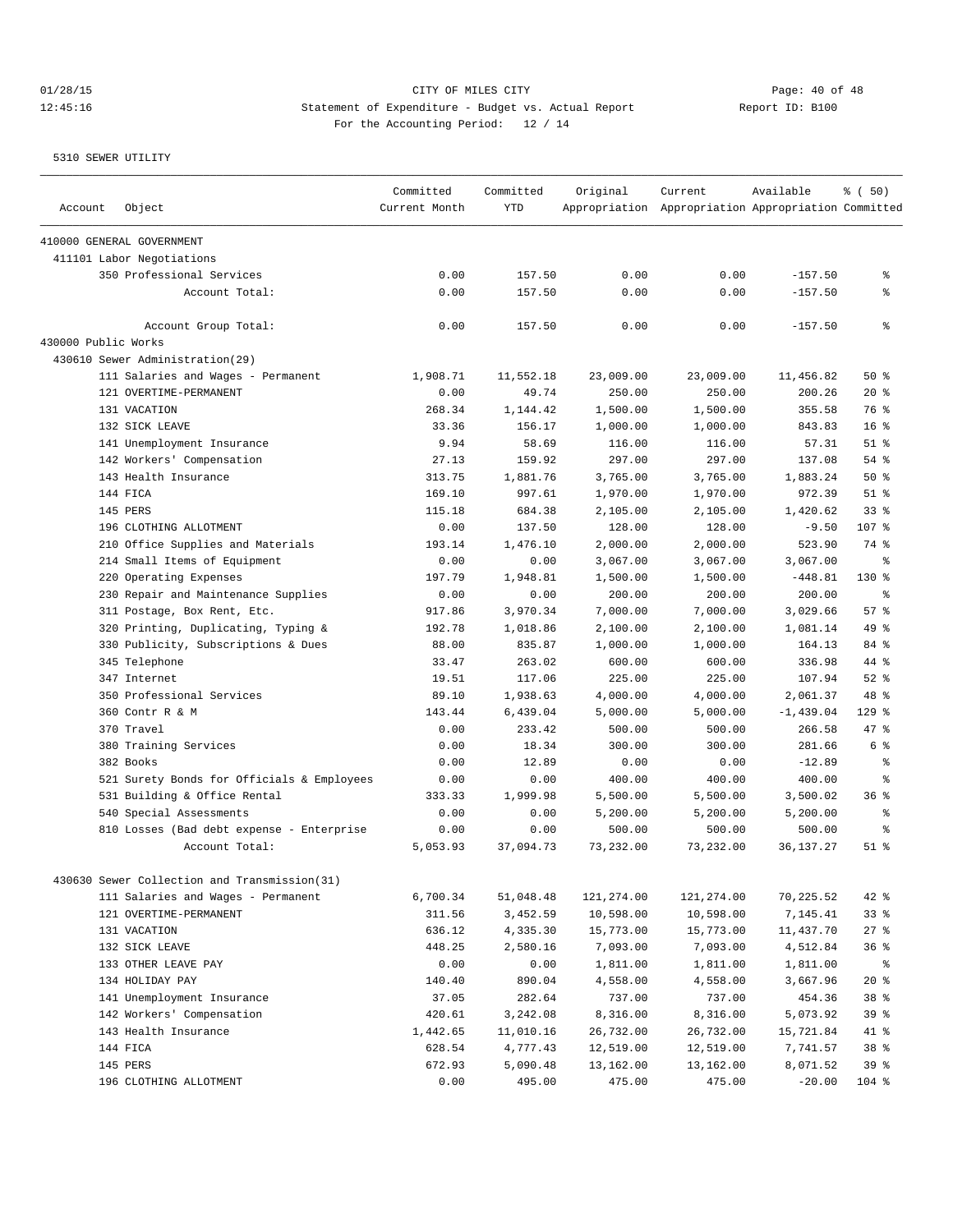| Account | Object                                  | Committed<br>Current Month | Committed<br>YTD | Original   | Current<br>Appropriation Appropriation Appropriation Committed | Available    | % ( 50)         |
|---------|-----------------------------------------|----------------------------|------------------|------------|----------------------------------------------------------------|--------------|-----------------|
|         | 210 Office Supplies and Materials       | 0.00                       | 75.29            | 350.00     | 350.00                                                         | 274.71       | $22$ %          |
|         | 214 Small Items of Equipment            | 0.00                       | 1,018.27         | 4,162.00   | 4,162.00                                                       | 3, 143. 73   | $24$ %          |
|         | 220 Operating Expenses                  | 284.08                     | 1,648.60         | 2,500.00   | 2,500.00                                                       | 851.40       | 66 %            |
|         | 222 Chemicals, Lab & Med Supplies       | 0.00                       | 0.00             | 3,000.00   | 3,000.00                                                       | 3,000.00     | $\epsilon$      |
|         | 226 Clothing and Uniforms               | 162.48                     | 669.42           | 700.00     | 700.00                                                         | 30.58        | 96%             |
|         | 230 Repair and Maintenance Supplies     | 0.00                       | 1,859.47         | 7,000.00   | 7,000.00                                                       | 5,140.53     | $27$ %          |
|         | 231 Gas, Oil, Diesel Fuel, Grease, etc. | 488.68                     | 6,408.63         | 11,000.00  | 11,000.00                                                      | 4,591.37     | 58 %            |
|         | 233 Water/Sewer Main Replacement and    | 253.26                     | 253.26           | 5,000.00   | 5,000.00                                                       | 4,746.74     | 5 <sup>°</sup>  |
|         | 234 Hydrant/Manhole Replacement, Valves | 0.00                       | 1,471.19         | 10,000.00  | 10,000.00                                                      | 8,528.81     | 15 <sup>°</sup> |
|         | 241 Consumable Tools                    | 0.00                       | 0.00             | 100.00     | 100.00                                                         | 100.00       | နွ              |
|         | 311 Postage, Box Rent, Etc.             | 0.00                       | 0.00             | 50.00      | 50.00                                                          | 50.00        | န္              |
|         | 320 Printing, Duplicating, Typing &     | 0.00                       | 0.00             | 75.00      | 75.00                                                          | 75.00        | ి               |
|         | 330 Publicity, Subscriptions & Dues     | 0.00                       | 0.00             | 125.00     | 125.00                                                         | 125.00       | ి               |
|         | 334 Memberships, Registrations & Dues   | 0.00                       | 125.00           | 200.00     | 200.00                                                         | 75.00        | 63 %            |
|         | 341 Electric Utility Services           | 26.33                      | 82.16            | 200.00     | 200.00                                                         | 117.84       | 41 %            |
|         | 344 Gas Utility Service                 | 68.27                      | 120.33           | 400.00     | 400.00                                                         | 279.67       | $30*$           |
|         | 345 Telephone                           | 23.30                      | 223.06           | 550.00     | 550.00                                                         | 326.94       | 41 %            |
|         | 347 Internet                            | 11.40                      | 68.40            | 125.00     | 125.00                                                         | 56.60        | 55%             |
|         | 350 Professional Services               | 1,566.87                   | 3,876.63         | 60,000.00  | 60,000.00                                                      | 56,123.37    | 6 %             |
|         | 356 Purchsed Services (MMIA Div '01)    | 0.00                       | 0.00             | 2,000.00   | 2,000.00                                                       | 2,000.00     | နွ              |
|         | 357 Architectual, Engineering Serv Etc. | 0.00                       | 0.00             | 5,000.00   | 5,000.00                                                       | 5,000.00     | နွ              |
|         | 360 Contr R & M                         | 466.03                     | 1,522.71         | 3,000.00   | 3,000.00                                                       | 1,477.29     | $51$ %          |
|         | 363 R&M Vehicles/Equip/Labor-PW         | 8,931.91                   | 19,663.69        | 27,000.00  | 27,000.00                                                      | 7,336.31     | 73 %            |
|         | 369 Other Repair and Maintenance        | 0.00                       | 0.00             | 2,500.00   | 2,500.00                                                       | 2,500.00     | န္              |
|         | 370 Travel                              | 0.00                       | 0.00             | 400.00     | 400.00                                                         | 400.00       | န္              |
|         | 380 Training Services                   | 0.00                       | 0.00             | 350.00     | 350.00                                                         | 350.00       | $\epsilon$      |
|         | 382 Books                               | 0.00                       | 0.00             | 100.00     | 100.00                                                         | 100.00       | $\,$ $\,$ $\,$  |
|         | 400 BUILDING MATERIALS                  | 126.83                     | 126.83           | 0.00       | 0.00                                                           | $-126.83$    | ి               |
|         | 512 Insurance on Vehicles & Equipment   | 0.00                       | 1,389.02         | 1,390.00   | 1,390.00                                                       | 0.98         | 100 %           |
|         | 513 Liability                           | 0.00                       | 1,020.42         | 5,000.00   | 5,000.00                                                       | 3,979.58     | $20*$           |
|         | 532 Land Rental                         | 0.00                       | 146.16           | 700.00     | 700.00                                                         | 553.84       | $21$ %          |
|         | 533 Machinery and Equipment Rental      | 0.00                       | 0.00             | 1,000.00   | 1,000.00                                                       | 1,000.00     | ి               |
|         | 940 Machinery & Equipment               | 43,031.25                  | 112,580.60       | 104,384.00 | 104,384.00                                                     | $-8, 196.60$ | 108 %           |
|         | Account Total:                          | 66,879.14                  | 241,553.50       | 481,409.00 | 481,409.00                                                     | 239,855.50   | 50%             |
|         | 430640 Sewer Treatment and Disposal(33) |                            |                  |            |                                                                |              |                 |
|         | 111 Salaries and Wages - Permanent      | 8,247.54                   | 46,959.47        | 94,425.00  | 94,425.00                                                      | 47, 465.53   | $50*$           |
|         | 121 OVERTIME-PERMANENT                  | 117.64                     | 1,863.56         | 6,848.00   | 6,848.00                                                       | 4,984.44     | $27$ %          |
|         | 131 VACATION                            | 292.32                     | 2,668.14         | 6,309.00   | 6,309.00                                                       | 3,640.86     | 42 %            |
|         | 132 SICK LEAVE                          | 147.78                     | 1,295.95         | 2,810.00   | 2,810.00                                                       | 1,514.05     | 46%             |
|         | 133 OTHER LEAVE PAY                     | 68.49                      | 250.93           | 3,817.00   | 3,817.00                                                       | 3,566.07     | 7 %             |
|         | 134 HOLIDAY PAY                         | 157.25                     | 1,053.51         | 2,167.00   | 2,167.00                                                       | 1,113.49     | 49 %            |
|         | 141 Unemployment Insurance              | 40.66                      | 244.84           | 524.00     | 524.00                                                         | 279.16       | 47 %            |
|         | 142 Workers' Compensation               | 571.09                     | 3,353.98         | 6,238.00   | 6,238.00                                                       | 2,884.02     | 54 %            |
|         | 143 Health Insurance                    | 1,468.15                   | 8,809.10         | 17,169.00  | 17,169.00                                                      | 8,359.90     | $51$ %          |
|         | 144 FICA                                | 646.62                     | 3,899.29         | 8,903.00   | 8,903.00                                                       | 5,003.71     | 44 %            |
|         | 145 PERS                                | 737.88                     | 4,398.93         | 9,508.00   | 9,508.00                                                       | 5,109.07     | 46%             |
|         | 196 CLOTHING ALLOTMENT                  | 0.00                       | 351.00           | 351.00     | 351.00                                                         | 0.00         | 100 %           |
|         | 210 Office Supplies and Materials       | 0.00                       | 56.92            | 150.00     | 150.00                                                         | 93.08        | 38 <sup>8</sup> |
|         | 214 Small Items of Equipment            | 0.00                       | 9,663.70         | 24,000.00  | 24,000.00                                                      | 14,336.30    | $40*$           |
|         | 220 Operating Expenses                  | 67.57                      | 607.87           | 3,000.00   | 3,000.00                                                       | 2,392.13     | $20*$           |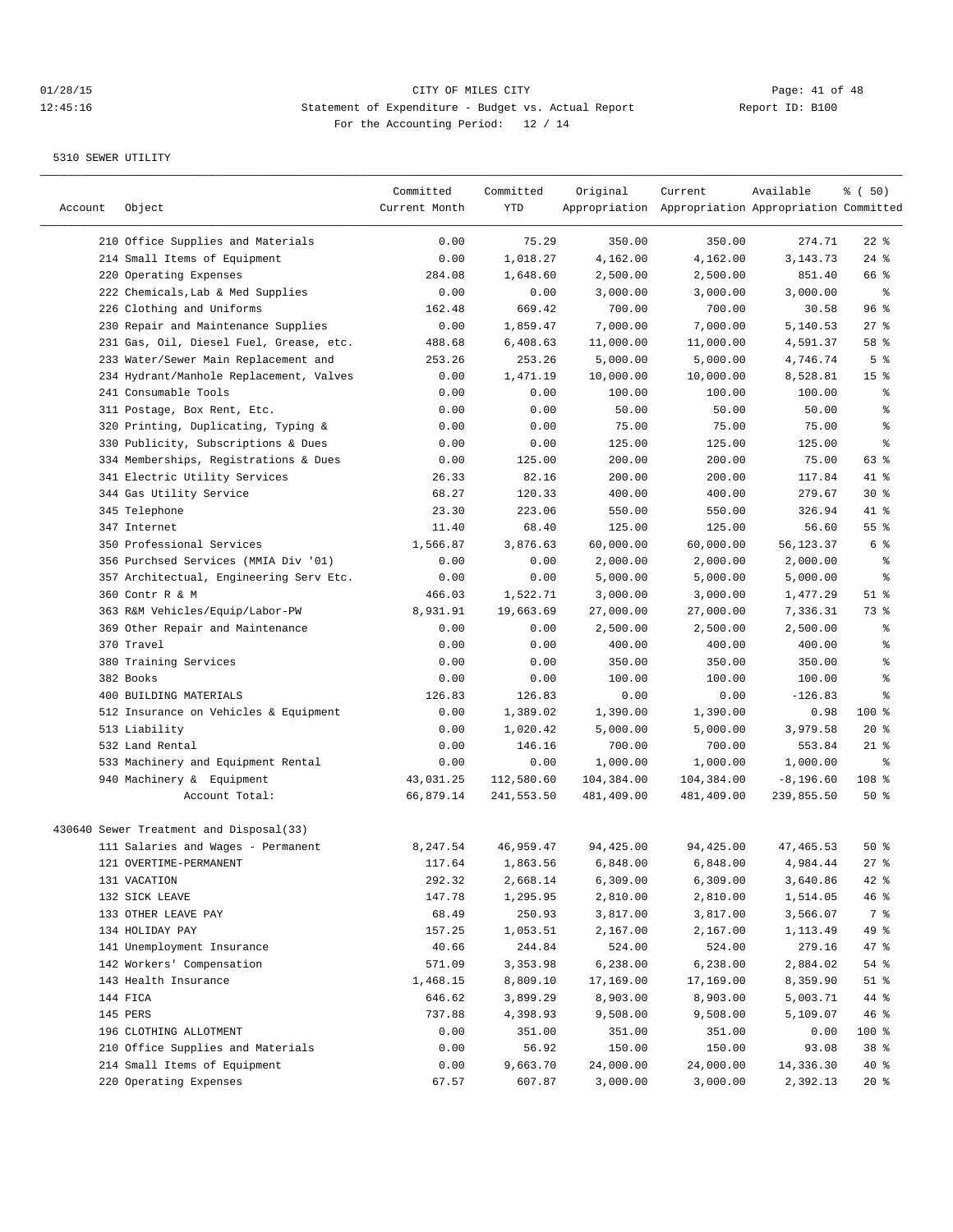| Account | Object                                    | Committed<br>Current Month | Committed<br>YTD | Original                   | Current<br>Appropriation Appropriation Appropriation Committed | Available                 | % ( 50)         |
|---------|-------------------------------------------|----------------------------|------------------|----------------------------|----------------------------------------------------------------|---------------------------|-----------------|
|         | 222 Chemicals, Lab & Med Supplies         | 31.94                      | 3,060.79         | 7,000.00                   | 7,000.00                                                       | 3,939.21                  | 44 %            |
|         | 226 Clothing and Uniforms                 | 64.28                      | 182.99           | 500.00                     | 500.00                                                         | 317.01                    | 37%             |
|         | 230 Repair and Maintenance Supplies       | 58.75                      | 4,296.79         | 8,000.00                   | 8,000.00                                                       | 3,703.21                  | $54$ %          |
|         | 231 Gas, Oil, Diesel Fuel, Grease, etc.   | 88.62                      | 1,146.62         | 2,000.00                   | 2,000.00                                                       | 853.38                    | 57%             |
|         | 241 Consumable Tools                      | 0.00                       | 0.00             | 100.00                     | 100.00                                                         | 100.00                    | နွ              |
|         | <b>300 PURCHASED SERVICES</b>             | 0.00                       | 0.00             | 750.00                     | 750.00                                                         | 750.00                    | န္              |
|         | 311 Postage, Box Rent, Etc.               | 4.98                       | 23.72            | 100.00                     | 100.00                                                         | 76.28                     | $24$ %          |
|         | 320 Printing, Duplicating, Typing &       | 0.00                       | 0.00             | 100.00                     | 100.00                                                         | 100.00                    | ႜ               |
|         | 330 Publicity, Subscriptions & Dues       | 0.00                       | 162.50           | 100.00                     | 100.00                                                         | $-62.50$                  | $163$ %         |
|         | 334 Memberships, Registrations & Dues     | 20.00                      | 20.00            | 700.00                     | 700.00                                                         | 680.00                    | 3%              |
|         | 341 Electric Utility Services             | 4,875.39                   | 25,613.41        | 68,000.00                  | 68,000.00                                                      | 42,386.59                 | 38 %            |
|         | 342 Water Utility Services                | 69.11                      | 404.36           | 1,000.00                   | 1,000.00                                                       | 595.64                    | 40 %            |
|         | 343 Sewer Utility Services                | 48.14                      | 288.84           | 450.00                     | 450.00                                                         | 161.16                    | 64 %            |
|         | 345 Telephone                             | 21.34                      | 190.24           | 800.00                     | 800.00                                                         | 609.76                    | $24$ %          |
|         | 346 Garbage Service                       | 47.42                      | 167.42           | 800.00                     | 800.00                                                         | 632.58                    | $21$ %          |
|         | 347 Internet                              | 45.60                      | 273.60           | 500.00                     | 500.00                                                         | 226.40                    | 55%             |
|         | 350 Professional Services                 | 190.00                     | 239.40           | 500.00                     | 500.00                                                         | 260.60                    | 48 %            |
|         | 352 Wtr/Swr Lab Testing                   | 1,322.00                   | 3,084.00         | 8,000.00                   | 8,000.00                                                       | 4,916.00                  | 39%             |
|         | 357 Architectual, Engineering Serv Etc.   | 0.00                       | 0.00             | 5,000.00                   | 5,000.00                                                       | 5,000.00                  | နွ              |
|         | 360 Contr R & M                           | 61.50                      | 558.32           | 7,500.00                   | 7,500.00                                                       | 6,941.68                  | 7 %             |
|         | 363 R&M Vehicles/Equip/Labor-PW           | 14.48                      | 311.97           | 8,000.00                   | 8,000.00                                                       | 7,688.03                  | 4 %             |
|         | 370 Travel                                | 0.00                       | 133.70           | 750.00                     | 750.00                                                         | 616.30                    | 18 %            |
|         | 380 Training Services                     | 0.00                       | 321.26           | 750.00                     | 750.00                                                         | 428.74                    | 43%             |
|         | 382 Books                                 | 0.00                       | 75.91            | 200.00                     | 200.00                                                         | 124.09                    | 38 <sup>8</sup> |
|         | 400 BUILDING MATERIALS                    | 0.00                       | 0.00             | 500.00                     | 500.00                                                         | 500.00                    | ి               |
|         | 511 Insurance on Buildings                | 0.00                       | 7,114.87         | 7,115.00                   | 7,115.00                                                       | 0.13                      | $100$ %         |
|         | 512 Insurance on Vehicles & Equipment     | 0.00                       | 260.67           | 261.00                     | 261.00                                                         | 0.33                      | $100$ %         |
|         | 533 Machinery and Equipment Rental        | 0.00                       | 0.00             | 2,000.00                   | 2,000.00                                                       | 2,000.00                  | ႜ               |
|         | 810 Losses (Bad debt expense - Enterprise | 0.00                       | 0.00             | 2,000.00                   | 2,000.00                                                       | 2,000.00                  | န္              |
|         | 920 Buildings                             | 0.00                       |                  | $0.00 \quad 6,976,000.00$  |                                                                | 6,976,000.00 6,976,000.00 | န္              |
|         | Account Total:                            | 19,526.54                  |                  | 133, 408.57 7, 295, 695.00 |                                                                | 7,295,695.00 7,162,286.43 | 2 <sup>8</sup>  |
|         | 430690 Sewer Lift Stations(32)            |                            |                  |                            |                                                                |                           |                 |
|         | 111 Salaries and Wages - Permanent        | 5,226.35                   | 29,855.08        | 59,557.00                  | 59,557.00                                                      | 29,701.92                 | 50%             |
|         | 121 OVERTIME-PERMANENT                    | 78.83                      | 1,243.19         | 3,134.00                   | 3,134.00                                                       | 1,890.81                  | 40 %            |
|         | 131 VACATION                              | 181.78                     | 1,572.96         | 4,206.00                   | 4,206.00                                                       | 2,633.04                  | 37 <sub>8</sub> |
|         | 132 SICK LEAVE                            | 98.53                      | 809.87           | 1,840.00                   | 1,840.00                                                       | 1,030.13                  | 44 %            |
|         | 133 OTHER LEAVE PAY                       | 45.66                      | 167.29           | 1,117.00                   | 1,117.00                                                       | 949.71                    | 15 <sup>°</sup> |
|         | 134 HOLIDAY PAY                           | 104.84                     | 702.46           | 1,133.00                   | 1,133.00                                                       | 430.54                    | 62 %            |
|         | 141 Unemployment Insurance                | 25.77                      | 155.20           | 320.00                     | 320.00                                                         | 164.80                    | 49 %            |
|         | 142 Workers' Compensation                 | 364.82                     | 2,140.21         | 3,717.00                   | 3,717.00                                                       | 1,576.79                  | 58 %            |
|         | 143 Health Insurance                      | 947.52                     | 5,684.88         | 11,370.00                  | 11,370.00                                                      | 5,685.12                  | $50*$           |
|         | 144 FICA                                  | 409.54                     | 2,469.84         | 5,430.00                   | 5,430.00                                                       | 2,960.16                  | 45 %            |
|         | 145 PERS                                  | 468.65                     | 2,792.73         | 5,800.00                   | 5,800.00                                                       | 3,007.27                  | 48 %            |
|         | 196 CLOTHING ALLOTMENT                    | 0.00                       | 226.50           | 236.00                     | 236.00                                                         | 9.50                      | 96 %            |
|         | 210 Office Supplies and Materials         | 0.00                       | 1.27             | 150.00                     | 150.00                                                         | 148.73                    | 1 <sup>8</sup>  |
|         | 214 Small Items of Equipment              | 0.00                       | 907.50           | 36,500.00                  | 36,500.00                                                      | 35,592.50                 | 2 <sup>8</sup>  |
|         | 220 Operating Expenses                    | 31.20                      | 190.42           | 1,000.00                   | 1,000.00                                                       | 809.58                    | 19 <sup>°</sup> |
|         | 222 Chemicals, Lab & Med Supplies         | 0.00                       | 426.15           | 3,000.00                   | 3,000.00                                                       | 2,573.85                  | $14$ %          |
|         | 226 Clothing and Uniforms                 | 0.00                       | 85.56            | 100.00                     | 100.00                                                         | 14.44                     | 86%             |
|         | 230 Repair and Maintenance Supplies       | 455.03                     | 2,284.32         | 5,500.00                   | 5,500.00                                                       | 3,215.68                  | 42 %            |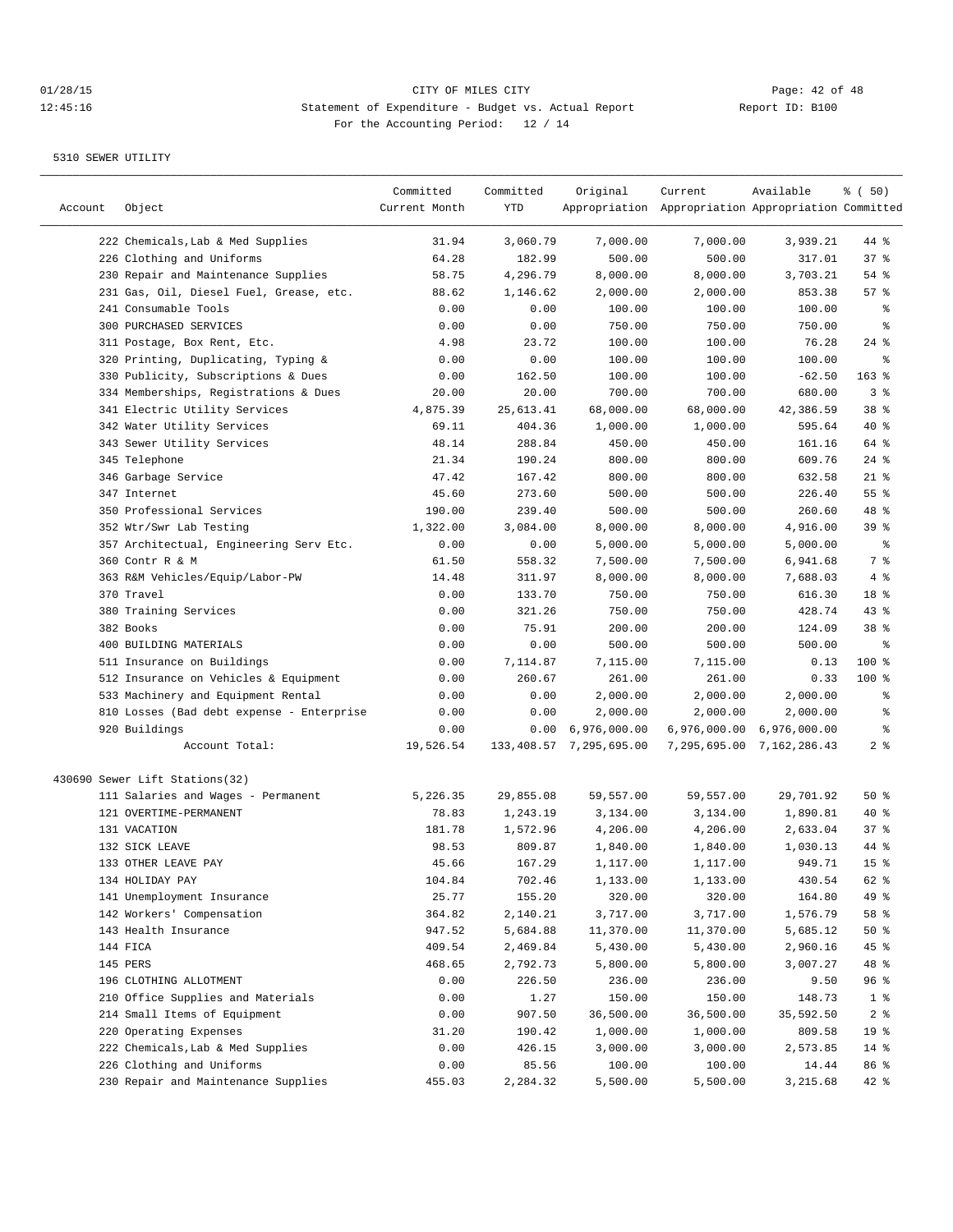# 01/28/15 Page: 43 of 48 12:45:16 Statement of Expenditure - Budget vs. Actual Report Changery Report ID: B100 For the Accounting Period: 12 / 14

|                      |                                          | Committed     | Committed  | Original                   | Current                                             | Available                 | % (50)         |
|----------------------|------------------------------------------|---------------|------------|----------------------------|-----------------------------------------------------|---------------------------|----------------|
| Account              | Object                                   | Current Month | <b>YTD</b> |                            | Appropriation Appropriation Appropriation Committed |                           |                |
|                      | 231 Gas, Oil, Diesel Fuel, Grease, etc.  | 143.94        | 1,422.49   | 2,500.00                   | 2,500.00                                            | 1,077.51                  | 57%            |
|                      | 241 Consumable Tools                     | 0.00          | 0.00       | 100.00                     | 100.00                                              | 100.00                    | ៖              |
|                      | 311 Postage, Box Rent, Etc.              | 0.00          | 0.00       | 50.00                      | 50.00                                               | 50.00                     | ి              |
|                      | 341 Electric Utility Services            | 2,212.80      | 6,541.28   | 12,580.00                  | 12,580.00                                           | 6,038.72                  | $52$ $%$       |
|                      | 344 Gas Utility Service                  | 156.72        | 418.74     | 1,500.00                   | 1,500.00                                            | 1,081.26                  | $28$ %         |
|                      | 345 Telephone                            | 0.00          | 0.00       | 500.00                     | 500.00                                              | 500.00                    | န့             |
|                      | 347 Internet                             | 0.00          | 0.00       | 230.00                     | 230.00                                              | 230.00                    | န္             |
|                      | 352 Wtr/Swr Lab Testing                  | 0.00          | 0.00       | 250.00                     | 250.00                                              | 250.00                    | ٥,             |
|                      | 357 Architectual, Engineering Serv Etc.  | 0.00          | 1,649.84   | 0.00                       | 0.00                                                | $-1,649.84$               | နွ             |
|                      | 360 Contr R & M                          | 0.00          | 766.95     | 2,500.00                   | 2,500.00                                            | 1,733.05                  | $31$ %         |
|                      | 369 Other Repair and Maintenance         | 0.00          | 0.00       | 1,000.00                   | 1,000.00                                            | 1,000.00                  | $\approx$      |
|                      | 370 Travel                               | 0.00          | 89.34      | 500.00                     | 500.00                                              | 410.66                    | 18 %           |
|                      | 380 Training Services                    | 0.00          | 346.54     | 500.00                     | 500.00                                              | 153.46                    | 69 %           |
|                      | 382 Books                                | 0.00          | 28.40      | 50.00                      | 50.00                                               | 21.60                     | 57%            |
|                      | 400 BUILDING MATERIALS                   | 0.00          | 0.00       | 100.00                     | 100.00                                              | 100.00                    | နွ             |
|                      | 511 Insurance on Buildings               | 0.00          | 1,650.50   | 1,651.00                   | 1,651.00                                            | 0.50                      | 100 %          |
|                      | 513 Liability                            | 0.00          | 0.00       | 3,750.00                   | 3,750.00                                            | 3,750.00                  | နွ             |
|                      | 532 Land Rental                          | 0.00          | 530.45     | 700.00                     | 700.00                                              | 169.55                    | 76 %           |
|                      | 533 Machinery and Equipment Rental       | 0.00          | 0.00       | 150.00                     | 150.00                                              | 150.00                    | နွ             |
|                      | Account Total:                           | 10,951.98     | 65,159.96  | 172,721.00                 | 172,721.00                                          | 107,561.04                | 38 %           |
|                      | Account Group Total:                     | 102, 411.59   |            | 477, 216.76 8, 023, 057.00 |                                                     | 8,023,057.00 7,545,840.24 | 6 %            |
| 490000 DEBT SERVICE  |                                          |               |            |                            |                                                     |                           |                |
| 490200 Revenue Bonds |                                          |               |            |                            |                                                     |                           |                |
|                      | 608 Prpl-Wastewater Project Phase I      | 30,000.00     | 30,000.00  | 60,000.00                  | 60,000.00                                           | 30,000.00                 | 50%            |
|                      | 626 Interest-Wastewater Project Phase I  | 20,940.00     | 20,940.00  | 41,430.00                  | 41,430.00                                           | 20,490.00                 | $51$ %         |
|                      | Account Total:                           | 50,940.00     | 50,940.00  | 101,430.00                 | 101,430.00                                          | 50,490.00                 | 50%            |
|                      | Account Group Total:                     | 50,940.00     | 50,940.00  | 101,430.00                 | 101,430.00                                          | 50,490.00                 | 50%            |
| 510000 MISCELLANEOUS |                                          |               |            |                            |                                                     |                           |                |
|                      | 510330 Comprehensive Liability Insurance |               |            |                            |                                                     |                           |                |
|                      | 513 Liability                            | 0.00          | 26,070.69  | 26,071.00                  | 26,071.00                                           | 0.31                      | $100*$         |
|                      | Account Total:                           | 0.00          | 26,070.69  | 26,071.00                  | 26,071.00                                           | 0.31                      | 100 %          |
|                      | Account Group Total:                     | 0.00          | 26,070.69  | 26,071.00                  | 26,071.00                                           | 0.31                      | 100 %          |
|                      | 520000 OTHER FINANCING USES              |               |            |                            |                                                     |                           |                |
|                      | 521000 Interfund Operating Transfers Out |               |            |                            |                                                     |                           |                |
|                      | 820 Transfers to Other Funds             | 8,722.79      | 30,807.14  | 55,510.00                  | 55,510.00                                           | 24,702.86                 | 55%            |
|                      | Account Total:                           | 8,722.79      | 30,807.14  | 55,510.00                  | 55,510.00                                           | 24,702.86                 | 55%            |
|                      | Account Group Total:                     | 8,722.79      | 30,807.14  | 55,510.00                  | 55,510.00                                           | 24,702.86                 | 55 %           |
|                      | Fund Total:                              | 162,074.38    |            | 585,192.09 8,206,068.00    |                                                     | 8,206,068.00 7,620,875.91 | 7 <sup>°</sup> |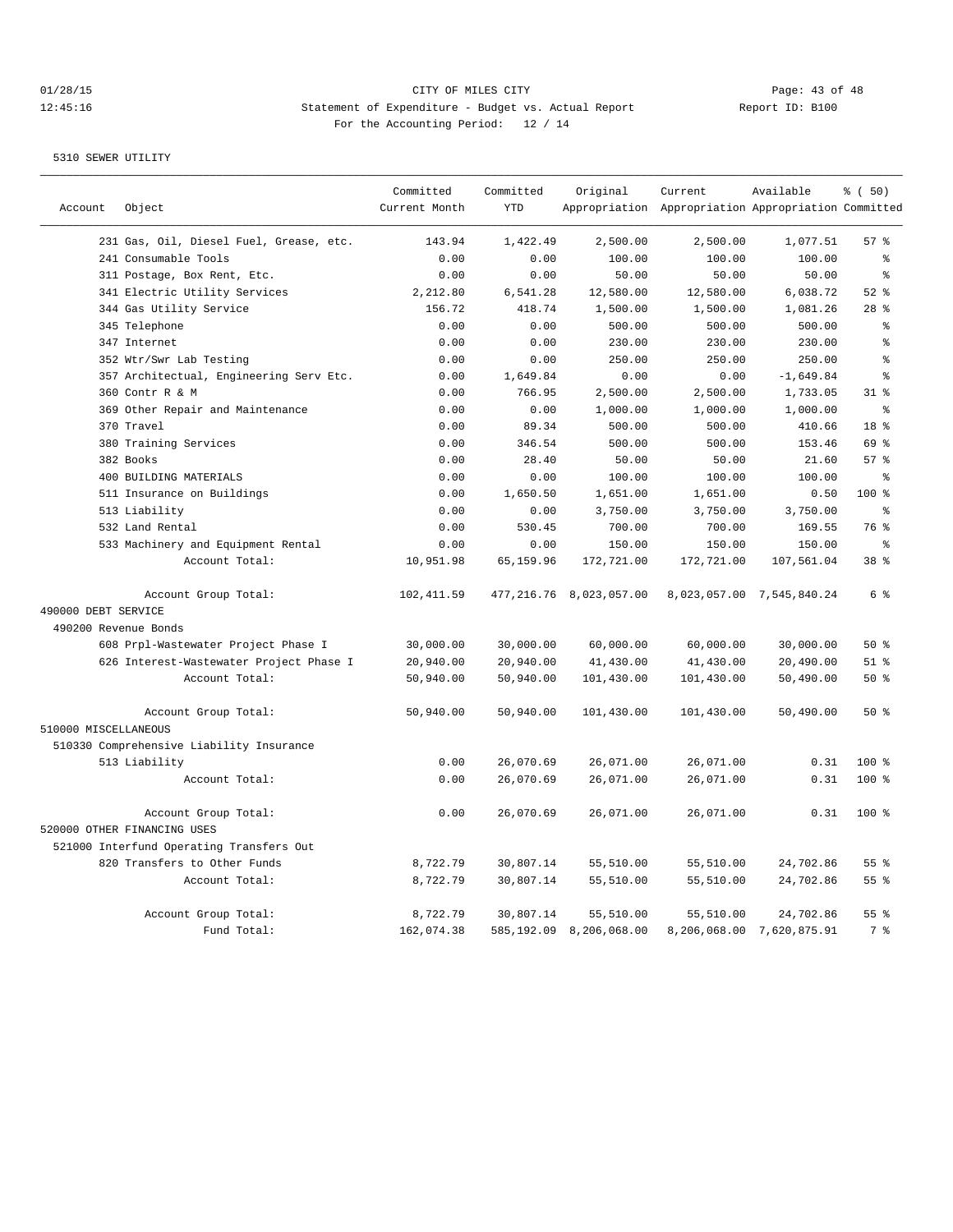5510 AMBULANCE FUND

| Account              | Object                                      | Committed<br>Current Month | Committed<br>YTD | Original   | Current<br>Appropriation Appropriation Appropriation Committed | Available   | % ( 50)         |
|----------------------|---------------------------------------------|----------------------------|------------------|------------|----------------------------------------------------------------|-------------|-----------------|
|                      |                                             |                            |                  |            |                                                                |             |                 |
| 420000 PUBLIC SAFETY |                                             |                            |                  |            |                                                                |             |                 |
|                      | 420730 Emergency Medical Services-Ambulance |                            |                  |            |                                                                |             |                 |
|                      | 111 Salaries and Wages - Permanent          | 12,850.61                  | 78,201.62        | 156,172.00 | 156,172.00                                                     | 77,970.38   | 50%             |
|                      | 112 SALARIES AND WAGES - PART PAID          | 1,858.51                   | 3,948.03         | 4,000.00   | 4,000.00                                                       | 51.97       | 99 %            |
|                      | 121 OVERTIME-PERMANENT                      | 7,118.70                   | 42,532.26        | 60,000.00  | 60,000.00                                                      | 17,467.74   | 71 %            |
|                      | 131 VACATION                                | 0.00                       | 4,685.64         | 10,000.00  | 10,000.00                                                      | 5,314.36    | $47$ %          |
|                      | 132 SICK LEAVE                              | 580.46                     | 4,362.03         | 10,000.00  | 10,000.00                                                      | 5,637.97    | 44 %            |
|                      | 133 OTHER LEAVE PAY                         | 195.23                     | 195.23           | 2,000.00   | 2,000.00                                                       | 1,804.77    | $10*$           |
|                      | 134 HOLIDAY PAY                             | 391.31                     | 2,318.71         | 7,000.00   | 7,000.00                                                       | 4,681.29    | 33%             |
|                      | 141 Unemployment Insurance                  | 103.48                     | 613.00           | 1,105.00   | 1,105.00                                                       | 492.00      | 55%             |
|                      | 142 Workers' Compensation                   | 785.02                     | 4,631.15         | 6, 193.00  | 6, 193.00                                                      | 1,561.85    | 75 %            |
|                      | 143 Health Insurance                        | 2,200.34                   | 13,370.64        | 29,518.00  | 29,518.00                                                      | 16, 147. 36 | $45$ %          |
|                      | 144 FICA                                    | 447.84                     | 2,216.16         | 3,561.00   | 3,561.00                                                       | 1,344.84    | 62 %            |
|                      | 147 Firemen's Pension                       | 1,820.20                   | 11,611.91        | 35,264.00  | 35,264.00                                                      | 23,652.09   | 33%             |
|                      | 210 Office Supplies and Materials           | 11.79                      | 286.65           | 1,000.00   | 1,000.00                                                       | 713.35      | 29%             |
|                      | 214 Small Items of Equipment                | 0.00                       | 327.72           | 5,000.00   | 5,000.00                                                       | 4,672.28    | 7 %             |
|                      | 220 Operating Expenses                      | 38.69                      | 251.34           | 4,000.00   | 4,000.00                                                       | 3,748.66    | 6 <sup>°</sup>  |
|                      | 222 Chemicals, Lab & Med Supplies           | 745.89                     | 7,021.13         | 10,000.00  | 10,000.00                                                      | 2,978.87    | 70 %            |
|                      | 226 Clothing and Uniforms                   | 0.00                       | 50.00            | 0.00       | 0.00                                                           | $-50.00$    | $\epsilon$      |
|                      | 230 Repair and Maintenance Supplies         | 548.98                     | 1,695.69         | 5,000.00   | 5,000.00                                                       | 3,304.31    | $34$ $%$        |
|                      | 231 Gas, Oil, Diesel Fuel, Grease, etc.     | 1,532.24                   | 9,498.50         | 18,000.00  | 18,000.00                                                      | 8,501.50    | 53%             |
|                      | 241 Consumable Tools                        | 0.00                       | 0.00             | 1,000.00   | 1,000.00                                                       | 1,000.00    | ႜ               |
|                      | 300 PURCHASED SERVICES                      | 0.00                       | 119.00           | 2,000.00   | 2,000.00                                                       | 1,881.00    | 6 %             |
|                      | 311 Postage, Box Rent, Etc.                 | 0.00                       | 7.88             | 200.00     | 200.00                                                         | 192.12      | 4 %             |
|                      | 320 Printing, Duplicating, Typing &         | 0.00                       | 0.00             | 200.00     | 200.00                                                         | 200.00      | နွ              |
|                      | 341 Electric Utility Services               | 109.04                     | 830.77           | 2,500.00   | 2,500.00                                                       | 1,669.23    | $33$ $%$        |
|                      | 342 Water Utility Services                  | 27.04                      | 140.62           | 400.00     | 400.00                                                         | 259.38      | 35%             |
|                      | 343 Sewer Utility Services                  | 13.97                      | 83.87            | 250.00     | 250.00                                                         | 166.13      | $34$ $%$        |
|                      | 344 Gas Utility Service                     | 139.58                     | 181.08           | 1,200.00   | 1,200.00                                                       | 1,018.92    | 15 <sup>8</sup> |
|                      | 345 Telephone                               | 131.91                     | 817.72           | 1,800.00   | 1,800.00                                                       | 982.28      | $45$ %          |
|                      | 346 Garbage Service                         | 47.41                      | 309.21           | 700.00     | 700.00                                                         | 390.79      | 44 %            |
|                      | 347 Internet                                | 28.24                      | 169.44           | 400.00     | 400.00                                                         | 230.56      | $42$ %          |
|                      | 350 Professional Services                   | 2,514.73                   | 25,087.14        | 38,000.00  | 38,000.00                                                      | 12,912.86   | 66 %            |
|                      | 352 Wtr/Swr Lab Testing                     | 0.00                       | 0.00             | 2,500.00   | 2,500.00                                                       | 2,500.00    | နွ              |
|                      | 360 Contr R & M                             | 0.00                       | 0.00             | 3,000.00   | 3,000.00                                                       | 3,000.00    | နွ              |
|                      | 364 R&M Vehicles - Fire/Amb                 | 19.28                      | 737.58           | 8,000.00   | 8,000.00                                                       | 7,262.42    | 9 %             |
|                      | 370 Travel                                  | 0.00                       | 373.86           | 2,500.00   | 2,500.00                                                       | 2,126.14    | 15 <sup>°</sup> |
|                      | 380 Training Services                       | 0.00                       | 150.00           | 2,500.00   | 2,500.00                                                       | 2,350.00    | 6 %             |
|                      | 382 Books                                   | 0.00                       | 30.59            | 1,000.00   | 1,000.00                                                       | 969.41      | 3 <sup>8</sup>  |
|                      | 400 BUILDING MATERIALS                      | 0.00                       | 106.00           | 1,000.00   | 1,000.00                                                       | 894.00      | $11$ %          |
|                      | 512 Insurance on Vehicles & Equipment       | 0.00                       | 1,194.96         | 1,195.00   | 1,195.00                                                       | 0.04        | 100 %           |
|                      | 810 Losses (Bad debt expense - Enterprise   | 29,861.07                  | 66,768.89        | 100,000.00 | 100,000.00                                                     | 33, 231. 11 | $67$ %          |
|                      | 811 Contractual Allowances (Ambl)           | 21,571.08                  | 138,950.01       | 150,000.00 | 150,000.00                                                     | 11,049.99   | 93 %            |
|                      | Account Total:                              | 85,692.64                  | 423,876.03       | 688,158.00 | 688,158.00                                                     | 264,281.97  | 62 %            |
|                      | Account Group Total:                        | 85,692.64                  | 423,876.03       | 688,158.00 | 688,158.00                                                     | 264,281.97  | 62 %            |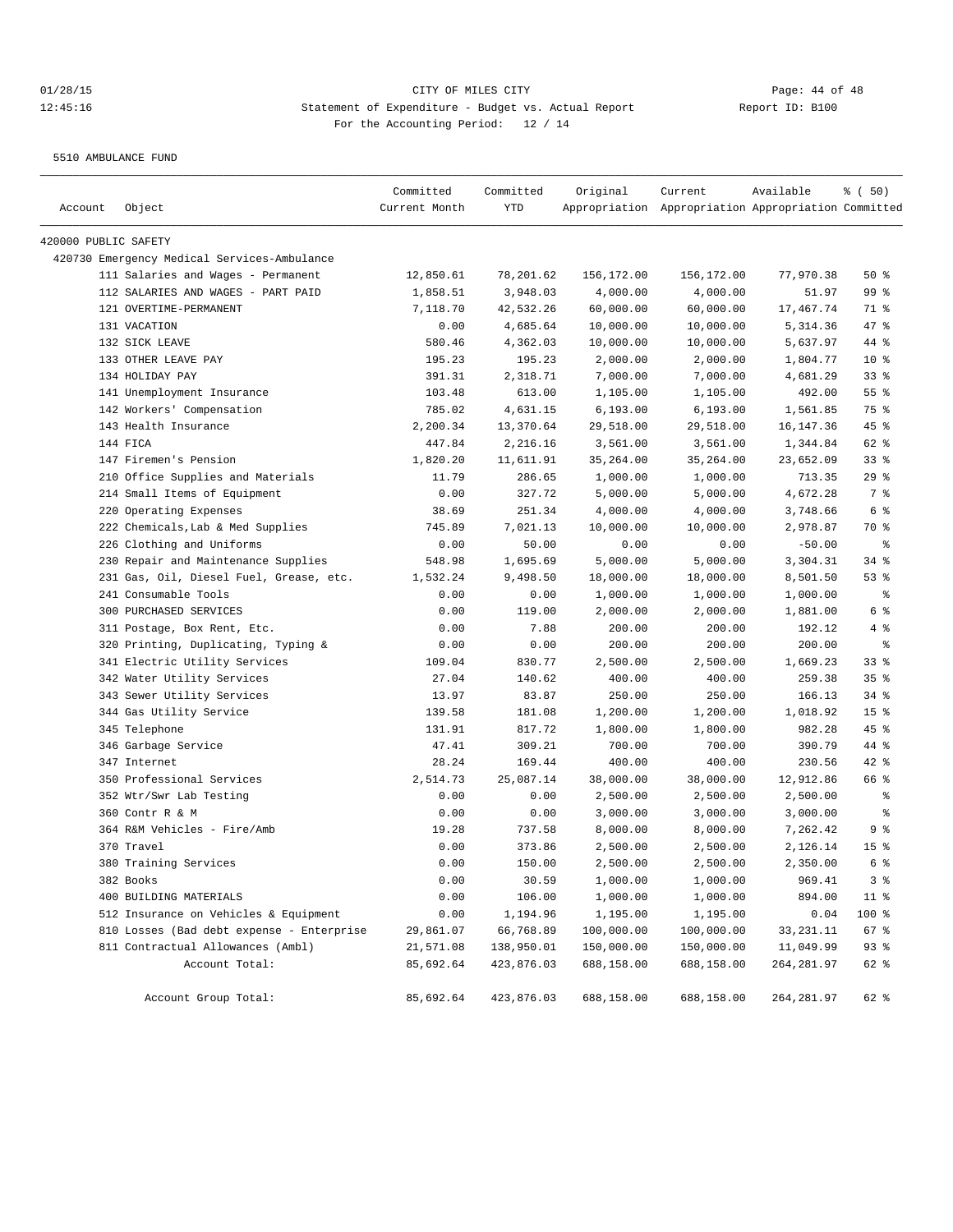5510 AMBULANCE FUND

|                                          | Committed     | Committed  | Original      | Current    | Available                             | % (50)          |
|------------------------------------------|---------------|------------|---------------|------------|---------------------------------------|-----------------|
| Object<br>Account                        | Current Month | <b>YTD</b> | Appropriation |            | Appropriation Appropriation Committed |                 |
| 490000 DEBT SERVICE                      |               |            |               |            |                                       |                 |
| 490500 Other Debt Service Payments       |               |            |               |            |                                       |                 |
| 602 Prpl-Ambulance                       | 0.00          | 12,849.10  | 25,815.00     | 25,815.00  | 12,965.90                             | 50%             |
| 629 Interest-Ambulance                   | 0.00          | 323.88     | 589.00        | 589.00     | 265.12                                | 55%             |
| Account Total:                           | 0.00          | 13, 172.98 | 26,404.00     | 26,404.00  | 13,231.02                             | 50%             |
| Account Group Total:                     | 0.00          | 13, 172.98 | 26,404.00     | 26,404.00  | 13,231.02                             | 50%             |
| 510000 MISCELLANEOUS                     |               |            |               |            |                                       |                 |
| 510330 Comprehensive Liability Insurance |               |            |               |            |                                       |                 |
| 513 Liability                            | 0.00          | 2,941.08   | 2,942.00      | 2,942.00   | 0.92                                  | $100$ %         |
| Account Total:                           | 0.00          | 2,941.08   | 2,942.00      | 2,942.00   | 0.92                                  | 100 %           |
| Account Group Total:                     | 0.00          | 2,941.08   | 2,942.00      | 2,942.00   | 0.92                                  | $100$ %         |
| 520000 OTHER FINANCING USES              |               |            |               |            |                                       |                 |
| 521000 Interfund Operating Transfers Out |               |            |               |            |                                       |                 |
| 820 Transfers to Other Funds             | 6,950.36      | 18,761.83  | 33,404.00     | 33,404.00  | 14,642.17                             | 56%             |
| Account Total:                           | 6,950.36      | 18,761.83  | 33,404.00     | 33,404.00  | 14,642.17                             | 56%             |
| Account Group Total:                     | 6,950.36      | 18,761.83  | 33,404.00     | 33,404.00  | 14,642.17                             | 56 <sup>8</sup> |
| Fund Total:                              | 92,643.00     | 458,751.92 | 750,908.00    | 750,908.00 | 292,156.08                            | $61$ $%$        |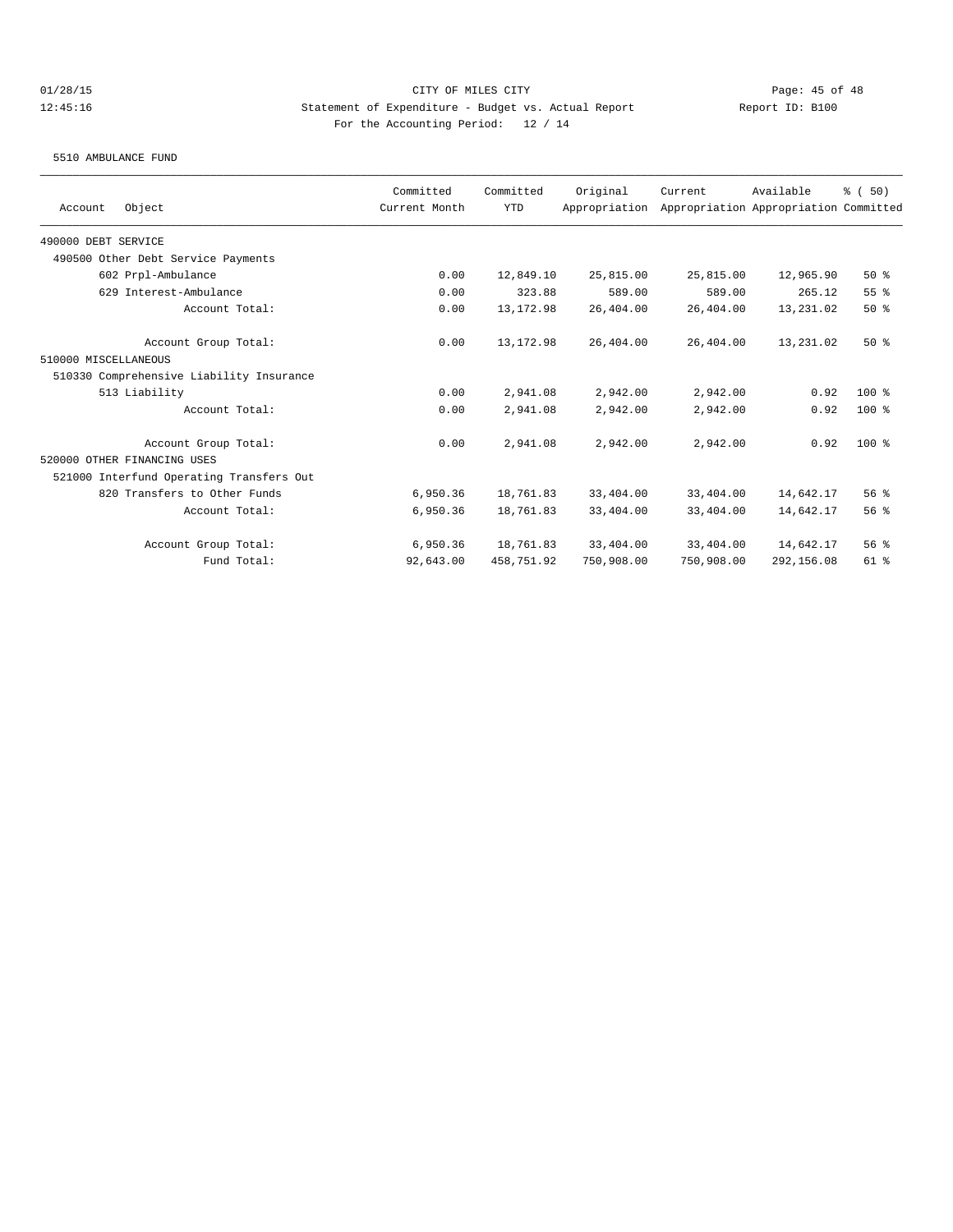5610 AIRPORT OPERATING

| Account             | Object                                     | Committed<br>Current Month | Committed<br><b>YTD</b> | Original   | Current<br>Appropriation Appropriation Appropriation Committed | Available     | % (50)       |
|---------------------|--------------------------------------------|----------------------------|-------------------------|------------|----------------------------------------------------------------|---------------|--------------|
|                     |                                            |                            |                         |            |                                                                |               |              |
| 430000 Public Works |                                            |                            |                         |            |                                                                |               |              |
| 430300 Airport(87)  |                                            |                            |                         |            |                                                                |               |              |
|                     | 111 Salaries and Wages - Permanent         | 6,999.34                   | 33,910.44               | 70,604.00  | 70,604.00                                                      | 36,693.56     | 48 %         |
|                     | 121 OVERTIME-PERMANENT                     | 0.00                       | 0.00                    | 5,000.00   | 5,000.00                                                       | 5,000.00      | နွ           |
|                     | 131 VACATION                               | 0.00                       | 0.00                    | 10,000.00  | 10,000.00                                                      | 10,000.00     | ి            |
|                     | 132 SICK LEAVE                             | 0.00                       | 225.00                  | 6,000.00   | 6,000.00                                                       | 5,775.00      | 4 %          |
|                     | 133 OTHER LEAVE PAY                        | 0.00                       | 0.00                    | 3,420.00   | 3,420.00                                                       | 3,420.00      | နွ           |
|                     | 134 HOLIDAY PAY                            | 0.00                       | 0.00                    | 3,000.00   | 3,000.00                                                       | 3,000.00      | ి            |
|                     | 141 Unemployment Insurance                 | 31.50                      | 153.62                  | 495.00     | 495.00                                                         | 341.38        | $31$ %       |
|                     | 142 Workers' Compensation                  | 397.09                     | 1,911.86                | 5,761.00   | 5,761.00                                                       | 3,849.14      | $33$ $%$     |
|                     | 143 Health Insurance                       | 1,254.65                   | 4,391.10                | 15,060.00  | 15,060.00                                                      | 10,668.90     | 29%          |
|                     | 144 FICA                                   | 535.46                     | 2,611.38                | 8,417.00   | 8,417.00                                                       | 5,805.62      | $31$ %       |
|                     | 145 PERS                                   | 571.85                     | 2,766.83                | 8,989.00   | 8,989.00                                                       | 6,222.17      | $31$ %       |
|                     | 196 CLOTHING ALLOTMENT                     | 0.00                       | 0.00                    | 300.00     | 300.00                                                         | 300.00        | နွ           |
|                     | 210 Office Supplies and Materials          | 302.53                     | 550.43                  | 700.00     | 700.00                                                         | 149.57        | 79 %         |
|                     | 214 Small Items of Equipment               | 0.00                       | 0.00                    | 2,000.00   | 2,000.00                                                       | 2,000.00      | နွ           |
|                     | 220 Operating Expenses                     | 480.25                     | 2,049.99                | 3,000.00   | 3,000.00                                                       | 950.01        | 68 %         |
|                     | 230 Repair and Maintenance Supplies        | 6,224.71                   | 13, 162.52              | 10,000.00  | 10,000.00                                                      | $-3, 162.52$  | 132 %        |
|                     | 231 Gas, Oil, Diesel Fuel, Grease, etc.    | 967.19                     | 3,379.68                | 8,000.00   | 8,000.00                                                       | 4,620.32      | $42$ %       |
|                     | 237 Aviation Fuel                          | 46, 342.12                 | 184, 292. 28            | 420,000.00 | 420,000.00                                                     | 235,707.72    | 44 %         |
|                     | 239 Tires, Tubes Etc.                      | 0.00                       | 0.00                    | 2,000.00   | 2,000.00                                                       | 2,000.00      | $\epsilon$   |
|                     | 250 Supplies for Resale                    | 0.00                       | 0.00                    | 1,000.00   | 1,000.00                                                       | 1,000.00      | နွ           |
|                     | 311 Postage, Box Rent, Etc.                | 0.00                       | 49.00                   | 250.00     | 250.00                                                         | 201.00        | $20*$        |
|                     | 319 Other Communication and Transportation | 40.74                      | 274.02                  | 350.00     | 350.00                                                         | 75.98         | 78 %         |
|                     | 330 Publicity, Subscriptions & Dues        | 0.00                       | 51.00                   | 100.00     | 100.00                                                         | 49.00         | $51$ %       |
|                     | 334 Memberships, Registrations & Dues      | 0.00                       | 350.00                  | 250.00     | 250.00                                                         | $-100.00$     | 140 %        |
|                     | 341 Electric Utility Services              | 775.60                     | 4,074.49                | 11,000.00  | 11,000.00                                                      | 6,925.51      | 37%          |
|                     | 344 Gas Utility Service                    | 1,311.12                   | 1,822.11                | 5,000.00   | 5,000.00                                                       | 3,177.89      | 36%          |
|                     | 345 Telephone                              | 436.32                     | 1,397.72                | 3,000.00   | 3,000.00                                                       | 1,602.28      | 47 %         |
|                     | 347 Internet                               | 50.60                      | 274.02                  | 450.00     | 450.00                                                         | 175.98        | $61$ %       |
|                     | 350 Professional Services                  | 22,024.50                  | 51,124.50               | 2,000.00   | 2,000.00                                                       | $-49, 124.50$ | $***$ $_{8}$ |
|                     | 360 Contr R & M                            | 0.00                       | 0.00                    | 4,000.00   | 4,000.00                                                       | 4,000.00      | နွ           |
|                     | 363 R&M Vehicles/Equip/Labor-PW            | 625.00                     | 3,375.00                | 2,000.00   | 2,000.00                                                       | $-1,375.00$   | $169$ %      |
|                     | 367 Plumbing, Heating, Electrical          | 397.17                     | 6,344.43                | 3,500.00   | 3,500.00                                                       | $-2,844.43$   | 181 %        |
|                     | 380 Training Services                      | 0.00                       | 520.00                  | 500.00     | 500.00                                                         | $-20.00$      | $104$ %      |
|                     | 511 Insurance on Buildings                 | 0.00                       | 3,181.82                | 3,182.00   | 3,182.00                                                       | 0.18          | 100 %        |
|                     | 512 Insurance on Vehicles & Equipment      | 0.00                       | 1,832.02                | 1,833.00   | 1,833.00                                                       | 0.98          | 100 %        |
|                     | 530 Rent                                   | 1,850.00                   | 12,950.00               | 22,000.00  | 22,000.00                                                      | 9,050.00      | 59 %         |
|                     | Account Total:                             | 91,617.74                  | 337,025.26              | 643,161.00 | 643,161.00                                                     | 306,135.74    | $52$ $%$     |
|                     | Account Group Total:                       | 91,617.74                  | 337,025.26              | 643,161.00 | 643,161.00                                                     | 306,135.74    | $52$ $%$     |
| 490000 DEBT SERVICE |                                            |                            |                         |            |                                                                |               |              |
|                     | 490500 Other Debt Service Payments         |                            |                         |            |                                                                |               |              |
|                     | 641 Principal - Aeronautics Loan 08        | 4,921.00                   | 4,921.00                | 4,921.00   | 4,921.00                                                       | 0.00          | 100 %        |
|                     | 642 Interest - Aeronautics Loan 08         | 713.55                     | 713.55                  | 714.00     | 714.00                                                         | 0.45          | 100 %        |
|                     | Account Total:                             | 5,634.55                   | 5,634.55                | 5,635.00   | 5,635.00                                                       | 0.45          | 100 %        |
|                     | Account Group Total:                       | 5,634.55                   | 5,634.55                | 5,635.00   | 5,635.00                                                       | 0.45          | 100 %        |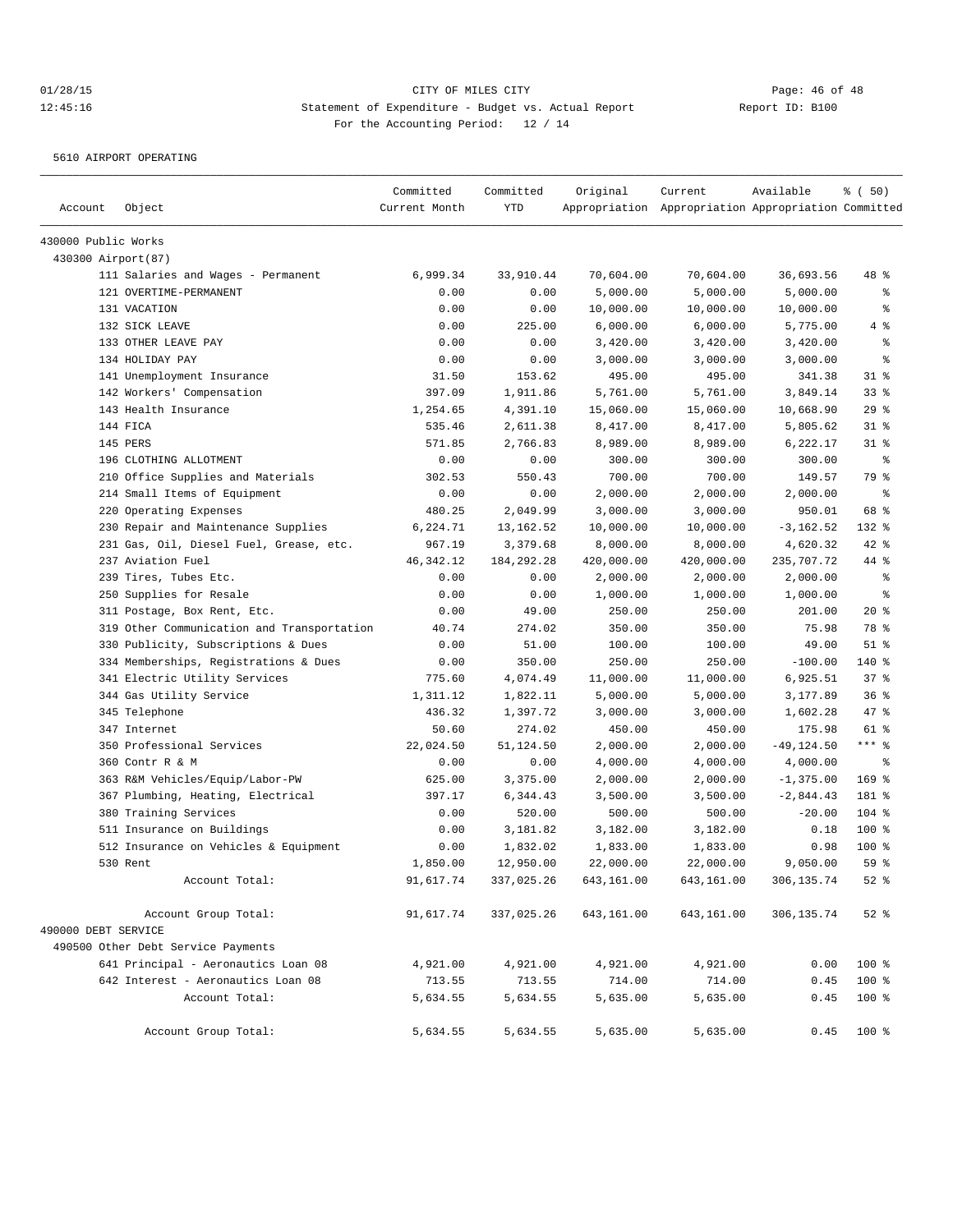5610 AIRPORT OPERATING

| Object<br>Account                        | Committed<br>Current Month | Committed<br>YTD | Original<br>Appropriation | Current    | Available<br>Appropriation Appropriation Committed | 8 ( 50) |
|------------------------------------------|----------------------------|------------------|---------------------------|------------|----------------------------------------------------|---------|
| 510000 MISCELLANEOUS                     |                            |                  |                           |            |                                                    |         |
| 510330 Comprehensive Liability Insurance |                            |                  |                           |            |                                                    |         |
| 513 Liability                            | 0.00                       | 0.00             | 4,500.00                  | 4,500.00   | 4,500.00                                           | နွ      |
| Account Total:                           | 0.00                       | 0.00             | 4,500.00                  | 4,500.00   | 4,500.00                                           | နွ      |
| Account Group Total:                     | 0.00                       | 0.00             | 4,500.00                  | 4,500.00   | 4,500.00                                           | နွ      |
| 520000 OTHER FINANCING USES              |                            |                  |                           |            |                                                    |         |
| 521000 Interfund Operating Transfers Out |                            |                  |                           |            |                                                    |         |
| 820 Transfers to Other Funds             | 1,435.15                   | 9,891.59         | 17,222.00                 | 17,222.00  | 7,330.41                                           | 57%     |
| Account Total:                           | 1,435.15                   | 9,891.59         | 17,222.00                 | 17,222.00  | 7,330.41                                           | 57%     |
| Account Group Total:                     | 1,435.15                   | 9,891.59         | 17,222.00                 | 17,222.00  | 7,330.41                                           | 57%     |
| Fund Total:                              | 98,687.44                  | 352,551.40       | 670,518.00                | 670,518.00 | 317,966.60                                         | 53%     |
|                                          |                            |                  |                           |            |                                                    |         |